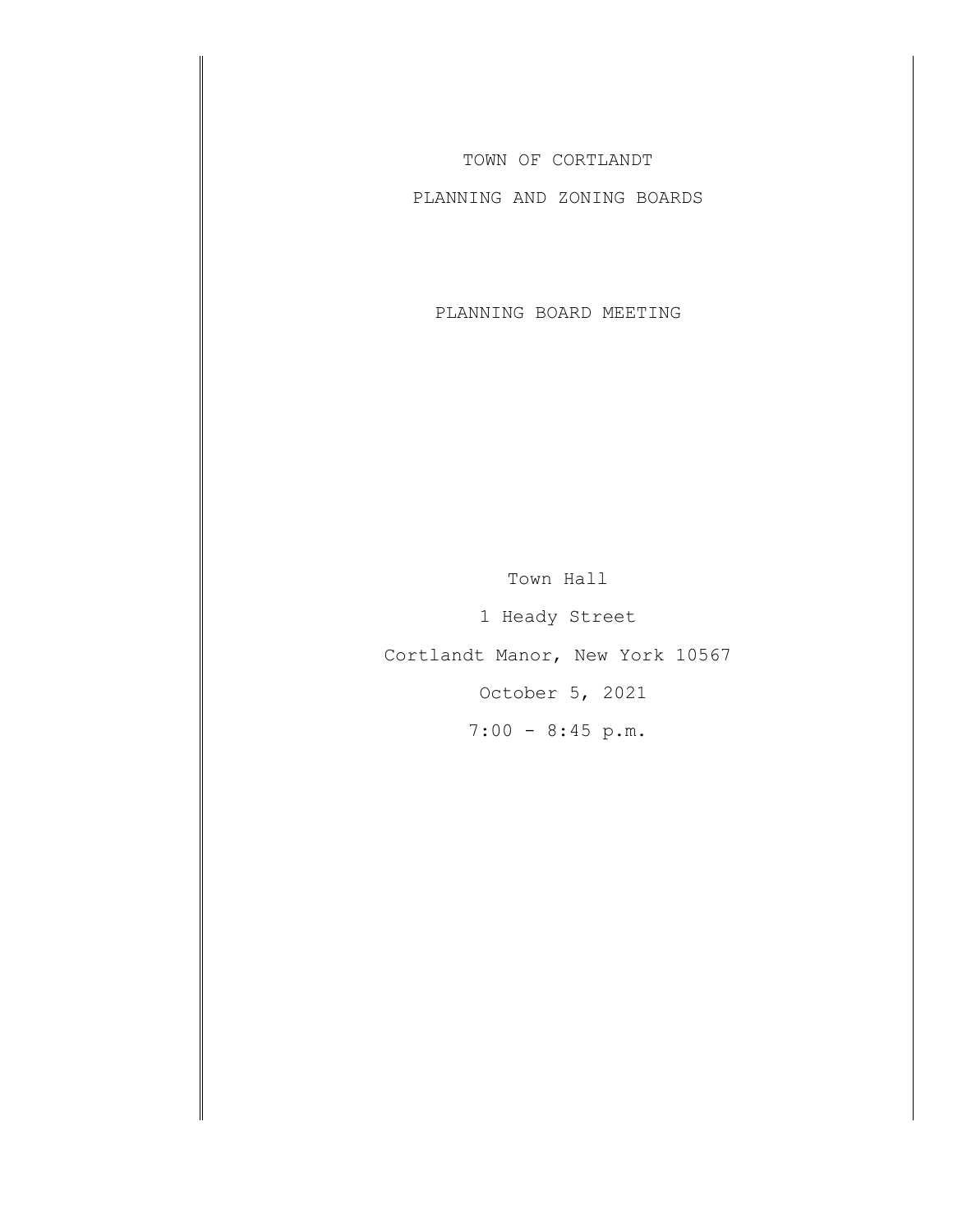October 5, 2021

MEMBERS PRESENT:

Loretta Taylor, Chairperson

Thomas A. Bianchi, Vice Chairperson

Robert Foley, Member

Stephen Kessler, Member

George Kimmerling, Member

Jeffrey Rothfeder, Member

Suzanne Decker, Member

Robert Mayes, Alternate Member

ALSO PRESENT:

Chris Kehoe, Deputy Director, Planning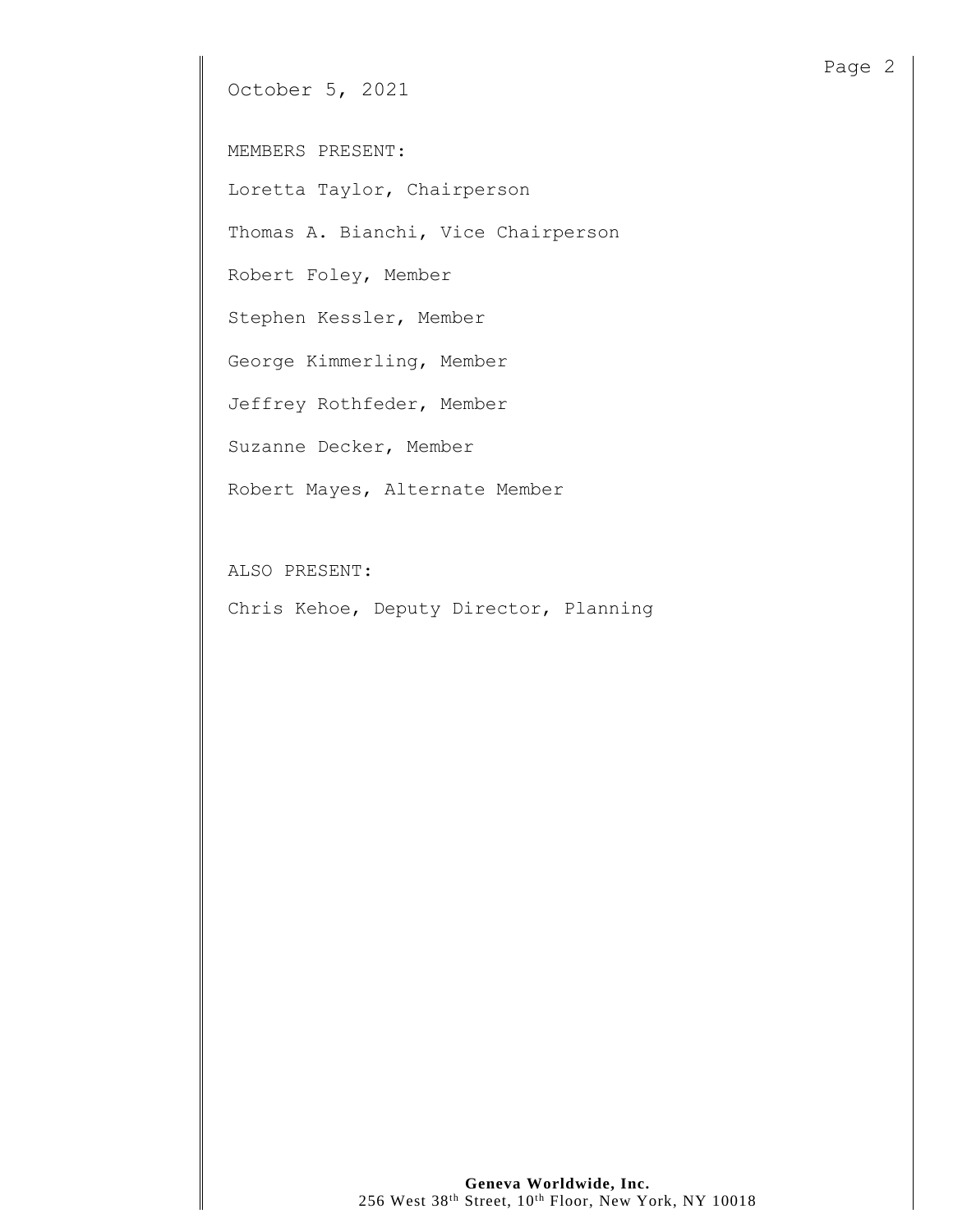|              | Page                                            |
|--------------|-------------------------------------------------|
| $\mathbf{1}$ | October 5, 2021                                 |
| $\mathbf{2}$ | (The board meeting commenced at 7:00 p.m.)      |
| 3            | MULTIPLE: I pledge allegiance to the            |
| 4            | flag of the United States of America and to the |
| 5            | republic for which it stands, one nation under  |
| 6            | God, indivisible, with liberty and justice for  |
| 7            | all.                                            |
| $\,8\,$      | MR. CHRIS KEHOE: Mr. Kimmerling?                |
| $\mathsf 9$  | MR. GEORGE KIMMERLING: Here.                    |
| 10           | MR. KEHOE: Mr. Kessler?                         |
| 11           | MR. STEPHEN KESSLER: Here.                      |
| 12           | MR. KEHOE: Ms. Taylor?                          |
| 13           | MS. LORETTA TAYLOR: Here.                       |
| 14           | MR. KEHOE: Mr. Bianchi?                         |
| 15           | MR. THOMAS A. BIANCHI: Here.                    |
| 16           | MR. KEHOE: Mr. Foley?                           |
| 17           | MR. ROBERT FOLEY: Here.                         |
| 18           | MR. KEHOE: Mr. Rothfeder?                       |
| 19           | MR. JEFFREY ROTHFEDER: Here.                    |
| 20           | MR. KEHOE: Ms. Decker?                          |
| 21           | MS. SUZANNE DECKER: Here.                       |
| 22           | MR. KEHOE: Mr. Mayes?                           |
| 23           | MR. ROBERT MAYES: Here.                         |
| 24           | MS. TAYLOR: Tonight, we're going to             |

 $\mathfrak{Z}$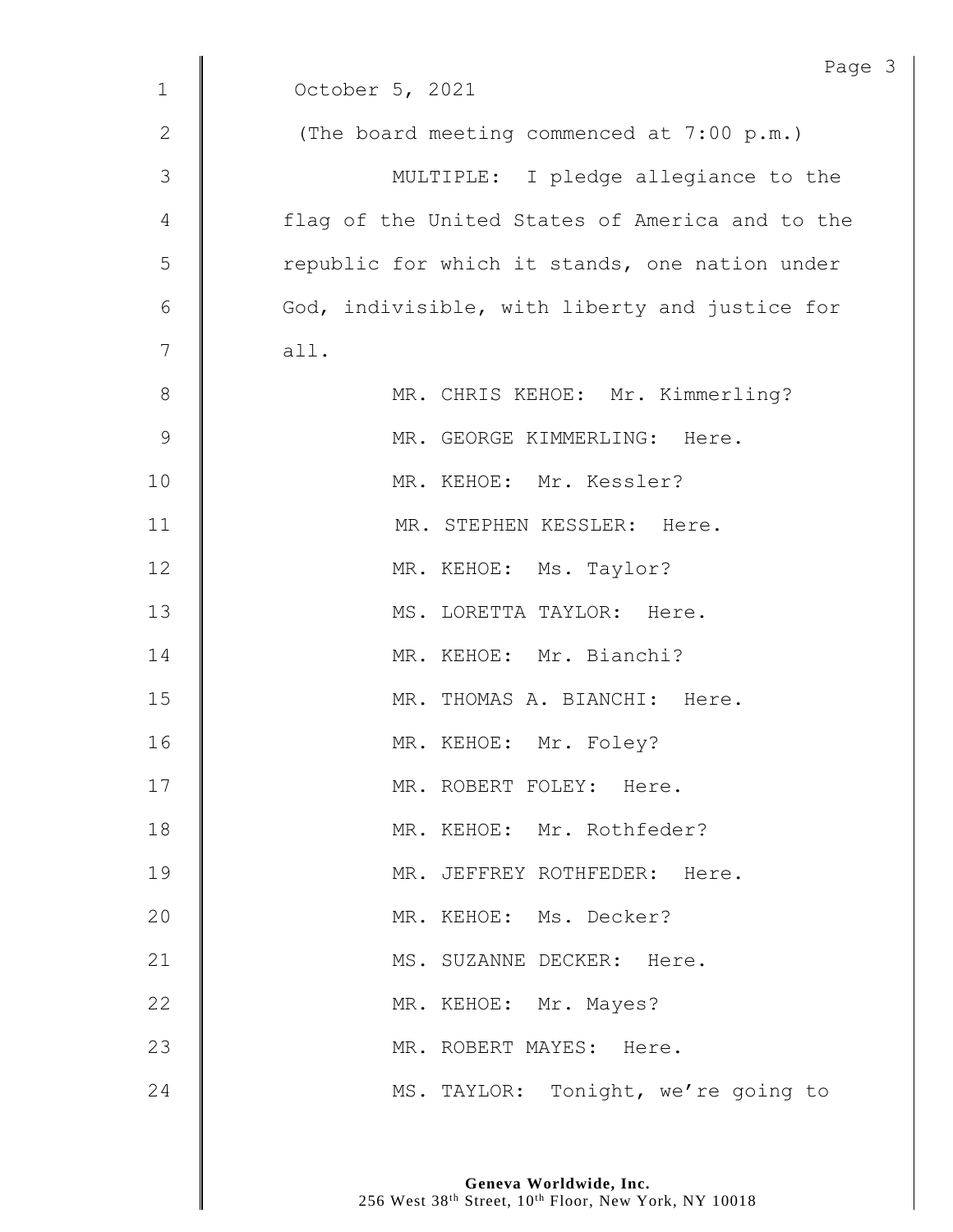|              | Page 4                                              |
|--------------|-----------------------------------------------------|
| $\mathbf{1}$ | October 5, 2021                                     |
| 2            | have a couple of changes to the agenda, PB 1-16,    |
| 3            | which is the Pomona 3-lot subdivision on            |
| 4            | Revolutionary Road, and PB 6-15, the Hudson         |
| 5            | Wellness Center. Can I have please a motion to      |
| 6            | adopt the minutes of August 21st?                   |
| 7            | MR. KESSLER: So moved.                              |
| 8            | MR. KIMMERLING: Second.                             |
| 9            | MS. TAYLOR: Thank you. On the question?             |
| 10           | MR. FOLEY: On the question, I have a                |
| 11           | few that I talked to Chris about and I'll submit.   |
| 12           | I couldn't do it, I didn't have hard copy. Mostly   |
| 13           | content in the pages, 191 pages of minutes, in      |
| 14           | the 50s I caught a few.                             |
| 15           | MS. TAYLOR: 191, alright. All in favor?             |
| 16           | MULTIPLE: Aye.                                      |
| 17           | MS. TAYLOR: Opposed? Very good. We have             |
| 18           | a few items under correspondence, the first being   |
| 19           | a letter dated August 26, 2021 from Samantha        |
| 20           | LoVerme, EIT, requesting the first one year time    |
| 21           | extension of $-$ - can't hear me? Where was I $-$ - |
| 22           | requesting the first one year time extension of     |
| 23           | site plan approval for the proposed parking lot     |
| 24           | located at The Hudson Valley Hospital Center at     |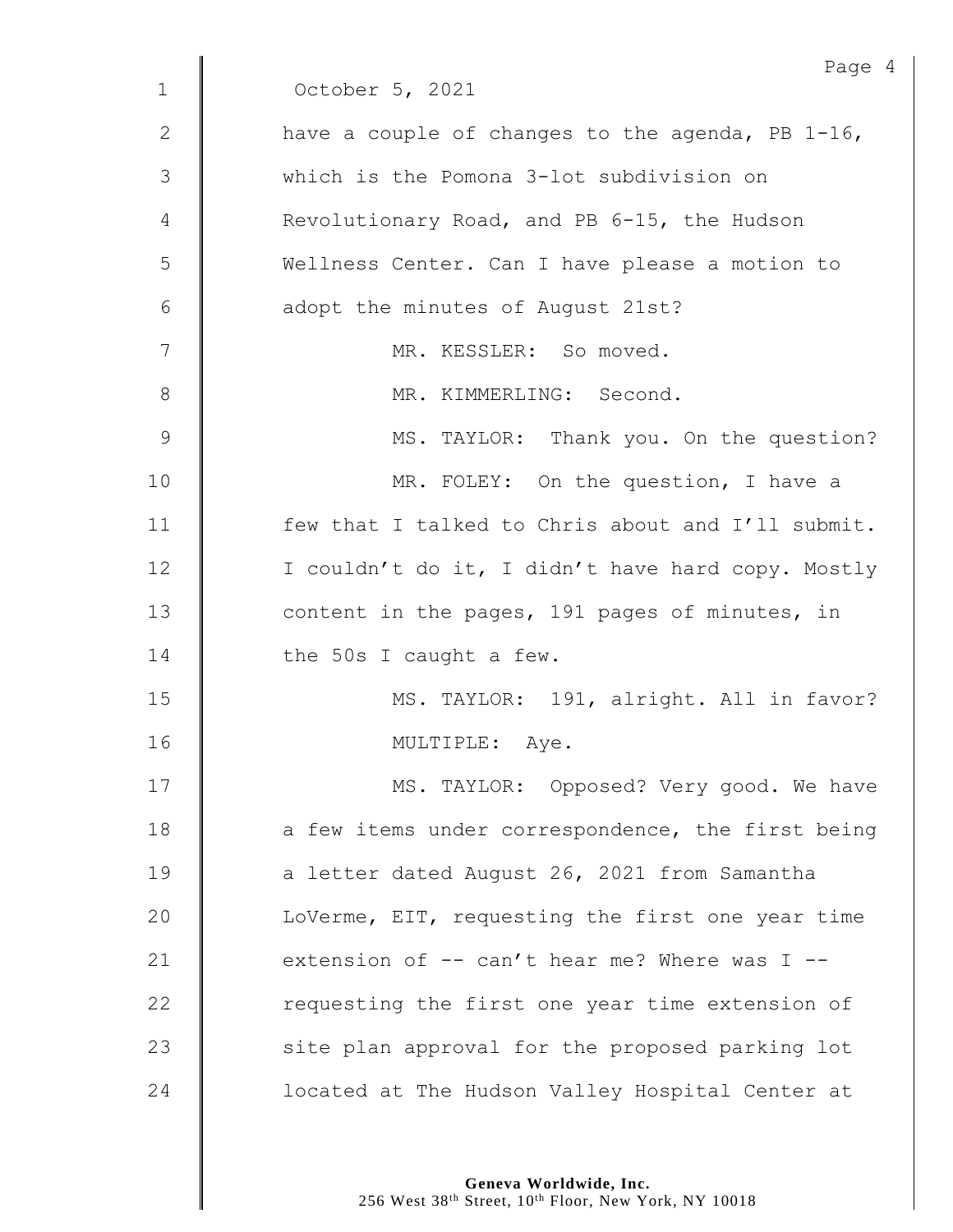| Page 5                                           |
|--------------------------------------------------|
| October 5, 2021                                  |
| 1970 Crompond Road.                              |
| MR. KESSLER: Madam Chair, I move that            |
| we adopt Resolution 13-21 approving the one year |
| extension.                                       |
| MS. TAYLOR: Okay.                                |
| MR. ROTHFEDER: Second.                           |
| MS. TAYLOR: Thank you. On the question?          |
| All in favor?                                    |
| MULTIPLE: Aye.                                   |
| MS. TAYLOR: Opposed? Alright, that               |
| passes. Okay. The next is a letter dated         |
| September 8, 2021 from Casey Devlin, P.E.,       |
| requesting a reduction in the performance bond   |
| posted for the Valeria project from \$425,000 to |
| \$162,892.                                       |
| MR. KIMMERLING: Madam Chair, I move              |
| that we adopted Resolution 14-21, approving this |
| change.                                          |
| MR. KESSLER: Second.                             |
| MS. TAYLOR: Did I get a second?                  |
| MR. KESSLER: Second.                             |
| MS. TAYLOR: Thank you. On the question,          |
| all in favor?                                    |
|                                                  |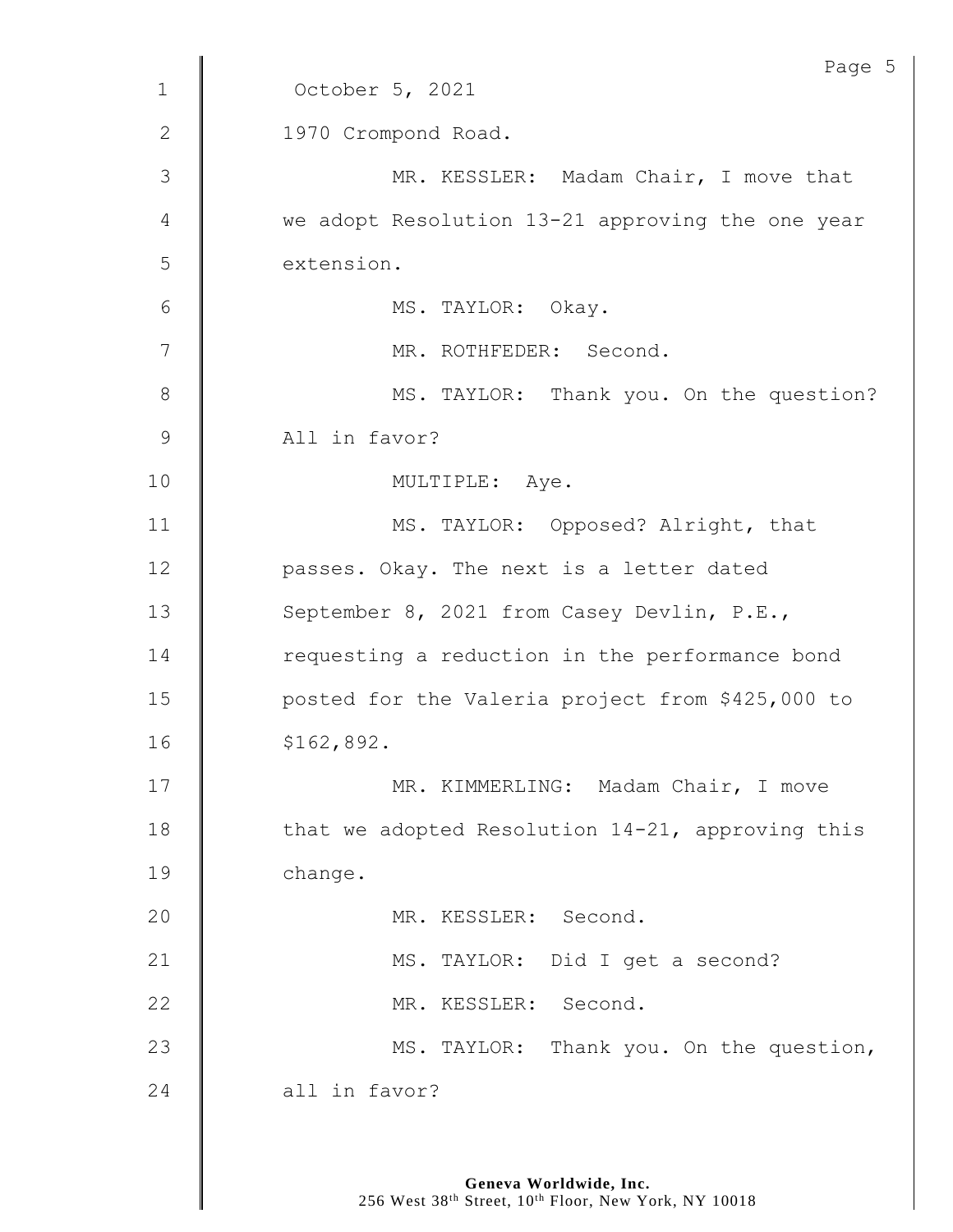|                | Page 6                                            |
|----------------|---------------------------------------------------|
| $\mathbf{1}$   | October 5, 2021                                   |
| $\overline{2}$ | MULTIPLE: Aye.                                    |
| 3              | MS. TAYLOR: Opposed? Good. Alright. PB            |
| 4              | 2019-16, a letter dated September 17, 2021 from   |
| 5              | Ralph Mastromonaco, P.E. the third and fourth 90- |
| 6              | day time extensions of final plat approval for    |
| 7              | the scenic ridge at Amberlands, LLC, the property |
| $8\,$          | located on the south side of Scenic Drive.        |
| $\mathsf 9$    | MS. DECKER: Madam Chairman, I move that           |
| 10             | we approve Resolution number 15-21, granting the  |
| 11             | extension.                                        |
| 12             | MS. TAYLOR: Alright. Thank you.                   |
| 13             | MR. FOLEY: Second.                                |
| 14             | MR. KIMMERLING: Second.                           |
| 15             | MS. TAYLOR: Thank you. On the question,           |
| 16             | all in favor?                                     |
| 17             | MULTIPLE: Aye.                                    |
| 18             | MS. TAYLOR: Opposed? Good. That first             |
| 19             | meeting, public hearing, adjourned public hearing |
| 20             | is, as I said earlier, it has been adjourned      |
| 21             | again to November 3rd. Bob?                       |
| 22             | MR. FOLEY: Yeah, I make a motion that             |
| 23             | we adjourn this to the November 3rd meeting.      |
| 24             | MR. KESSLER: Second.                              |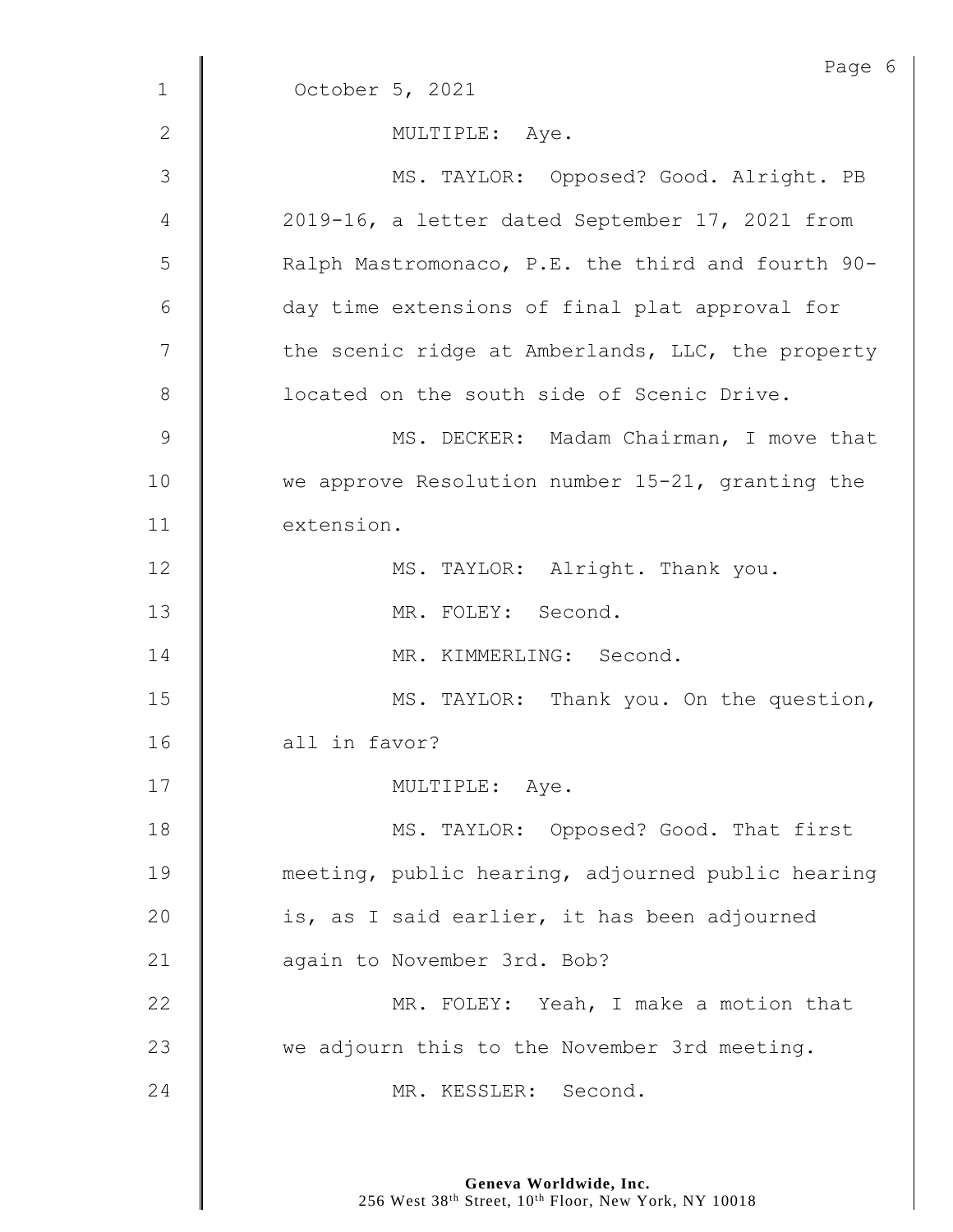|                | Page 7                                            |
|----------------|---------------------------------------------------|
| $\mathbf{1}$   | October 5, 2021                                   |
| $\mathbf{2}$   | MS. TAYLOR: Alright. Thank you. On the            |
| $\mathfrak{Z}$ | question, all in favor?                           |
| 4              | MULTIPLE: Aye.                                    |
| 5              | MS. TAYLOR: Opposed? Alright. Good,               |
| 6              | moving right along. The second public hearing,    |
| 7              | adjourned from a previous meeting is the          |
| $\,8\,$        | application of Palisades Enterprises, LLC, for    |
| $\mathsf 9$    | site plan approval, a special permit and for tree |
| 10             | removal and steep slope permits for a proposed    |
| 11             | 2,940 square foot gas station and convenience     |
| 12             | store with six fuel pumps on an approximately 1.7 |
| 13             | acre parcel of property located at 2058 East Main |
| 14             | Street, Cortlandt Boulevard, the latest revised   |
| 15             | drawings of September 10, 2021. Mr. Canning?      |
| 16             | MR. JOHN CANNING: Good evening, Madam             |
| 17             | Chair and members of the board. It's nice to see  |
| 18             | everybody. For the record, my name is John        |
| 19             | Canning. I work for Kimley Horn and I represent   |
| 20             | Palisades Fuels on this matter. And with me       |
| 21             | tonight is Ralph Mastromonaco, the engineer of    |
| 22             | record. We were before this board, I think it was |
| 23             | a month ago, and the public hearing was opened.   |
| 24             | There were a couple of minor technical items open |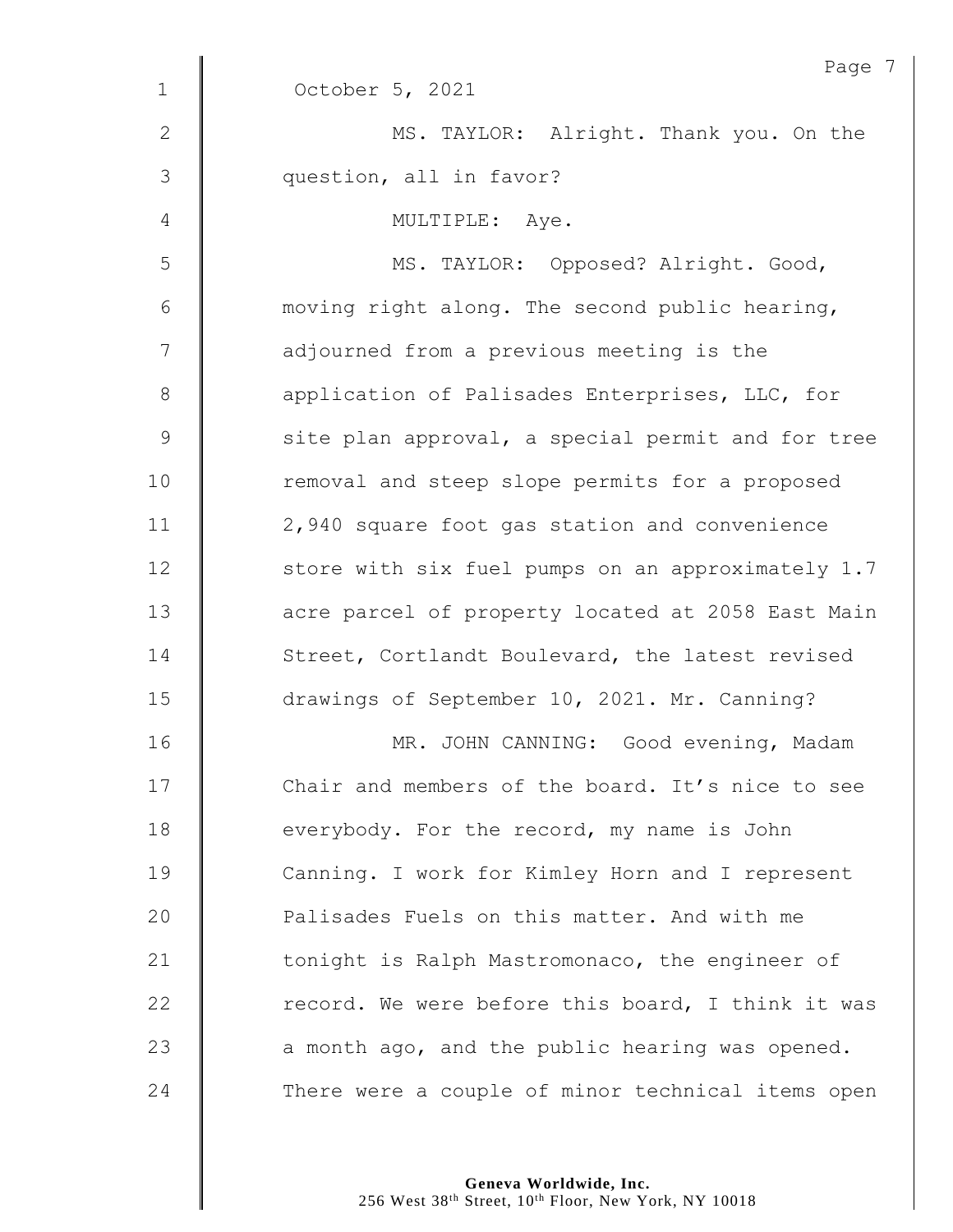1 October 5, 2021

2  $\parallel$  at that time. I know you hadn't had a signoff 3 from your traffic consultant and I know we were 4 Working with DOT to get confirmation from them  $5 \parallel$  that they were comfortable with the concept 6 design.

7 || I think the biggest issue remaining was | the cut through for the drive through median, the **driveway median.** So since that time, we have **dece** 10 received confirmation from DOT and we've received **a** memo from your consultant, so we would like to **deg is an** interpresent any remaining questions that you have and 13 | see if the public has any additional comments and **if there are none, we would hope that you would move to close the public hearing and possibly** 16 | schedule our possibly direct staff to prepare a  $\parallel$  resolution of approval. I'm very excited, that I  $\parallel$  think we're near to a long road for getting a 19 The traffic signal installed at this intersection. I 20 went back and looked at the record of the 21 | planning board through various approvals and I  $\parallel$  know that it has been on your radar for a long  $\parallel$  time, and I see this as a possible opportunity to  $\parallel$  that, which would be a benefit of the project. So

> **Geneva Worldwide, Inc.** 256 West 38<sup>th</sup> Street, 10<sup>th</sup> Floor, New York, NY 10018

Page 8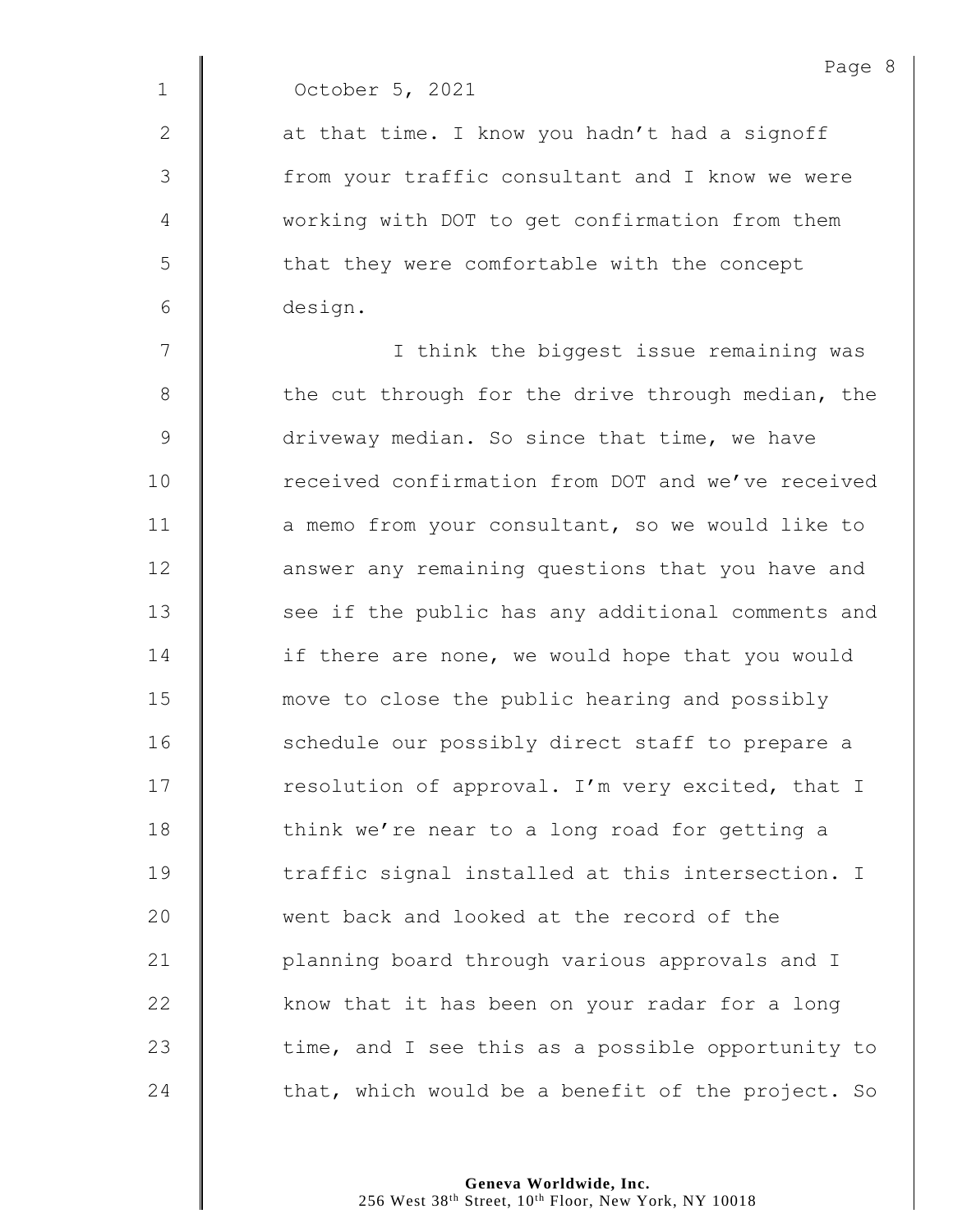|                 | Page 9                                            |
|-----------------|---------------------------------------------------|
| $\mathbf 1$     | October 5, 2021                                   |
| $\mathbf{2}$    | I guess with that, I'd like to see if the board   |
| 3               | or staff have any more questions and then hear    |
| 4               | what the public have to say.                      |
| 5               | MS. TAYLOR: Well, actually, we're going           |
| $6\phantom{1}6$ | to reverse the order. We'll have the public speak |
| $\overline{7}$  | first. If there's anyone here who wishes to speak |
| $\,8\,$         | on this application, and then any member of the   |
| $\mathsf 9$     | board can ask you.                                |
| 10              | MR. CANNING: Thank you, ma'am.                    |
| 11              | MS. TAYLOR: Okay. Is there someone here           |
| 12              | who would like to speak on this $--$ oh, John, I  |
| 13              | didn't recognize you with your mask on.           |
| 14              | MR. JOHN SLOAN: Who's the man behind              |
| 15              | the mask? Often asked question in the last year   |
| 16              | and a half. Good evening, Madam Chairwoman and    |
| 17              | the rest of the planning board. You recall I was  |
| 18              | here about two years ago, over four sessions      |
| 19              | bemoaning the fact that reluctantly the planning  |
| 20              | board approved Gasland's project, what I call     |
| 21              | then, and what I still consider and what most of  |
| 22              | these people know, is one of the worst            |
| 23              | intersections in Northern Westchester. It's       |
| 24              | certainly one of the most heavily state roads in  |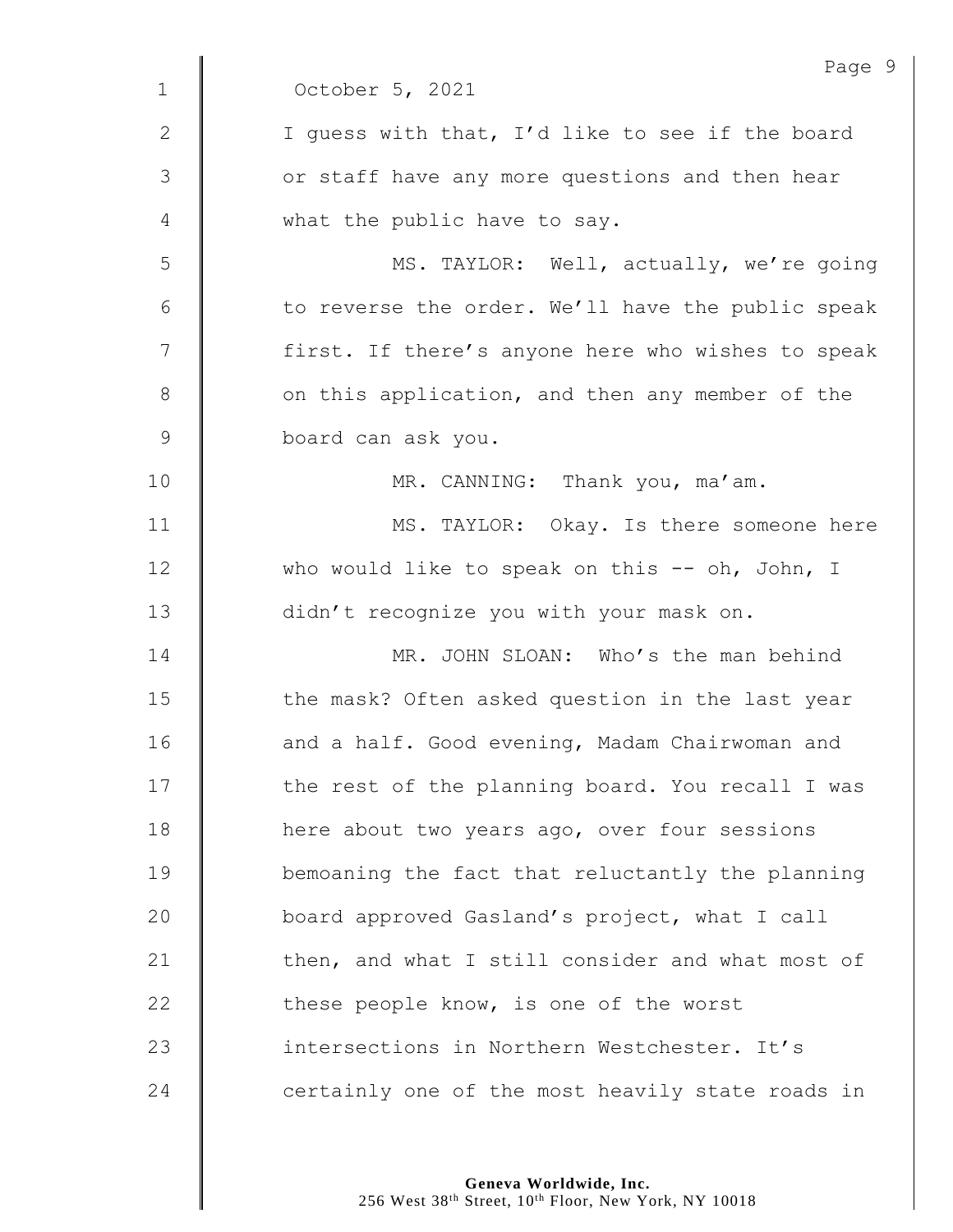|                | Page 10                                           |
|----------------|---------------------------------------------------|
| $\mathbf 1$    | October 5, 2021                                   |
| $\mathbf{2}$   | Westchester, at least Northern Westchester, or    |
| $\mathfrak{Z}$ | our parts.                                        |
| 4              | I find it today, tonight, inconceivable           |
| 5              | that this project, kitty-corner to the Gasland's  |
| 6              | is actually under discussion, under review. I     |
| 7              | think that it's just mind boggling that what you  |
| $\,8\,$        | know, the many years experience that you have     |
| $\mathcal{G}$  | with regard to the traffic that we have seen on   |
| 10             | Route 6, the number of accidents that occur       |
| 11             | there, more frequently I might add, it's just to  |
| 12             | put an application like this, to put a project    |
| 13             | like this in this kind of intersection really is  |
| 14             | doing a tremendous disservice I think, or would   |
| 15             | do, should you approve it, a tremendous           |
| 16             | disservice to the town of Cortlandt.              |
| 17             | I didn't read the traffic study. I don't          |
| 18             | have to. I know what it says. It says that with   |
| 19             | the modifications so suggested that the plan will |
| 20             | work. Well, that's what every traffic study says. |
| 21             | You've never see one that didn't say -- that did  |
| 22             | say this project won't work because of the        |
| 23             | traffic. Yet you know that adding the             |
| 24             | hypothetical traffic that is part of the Route 6, |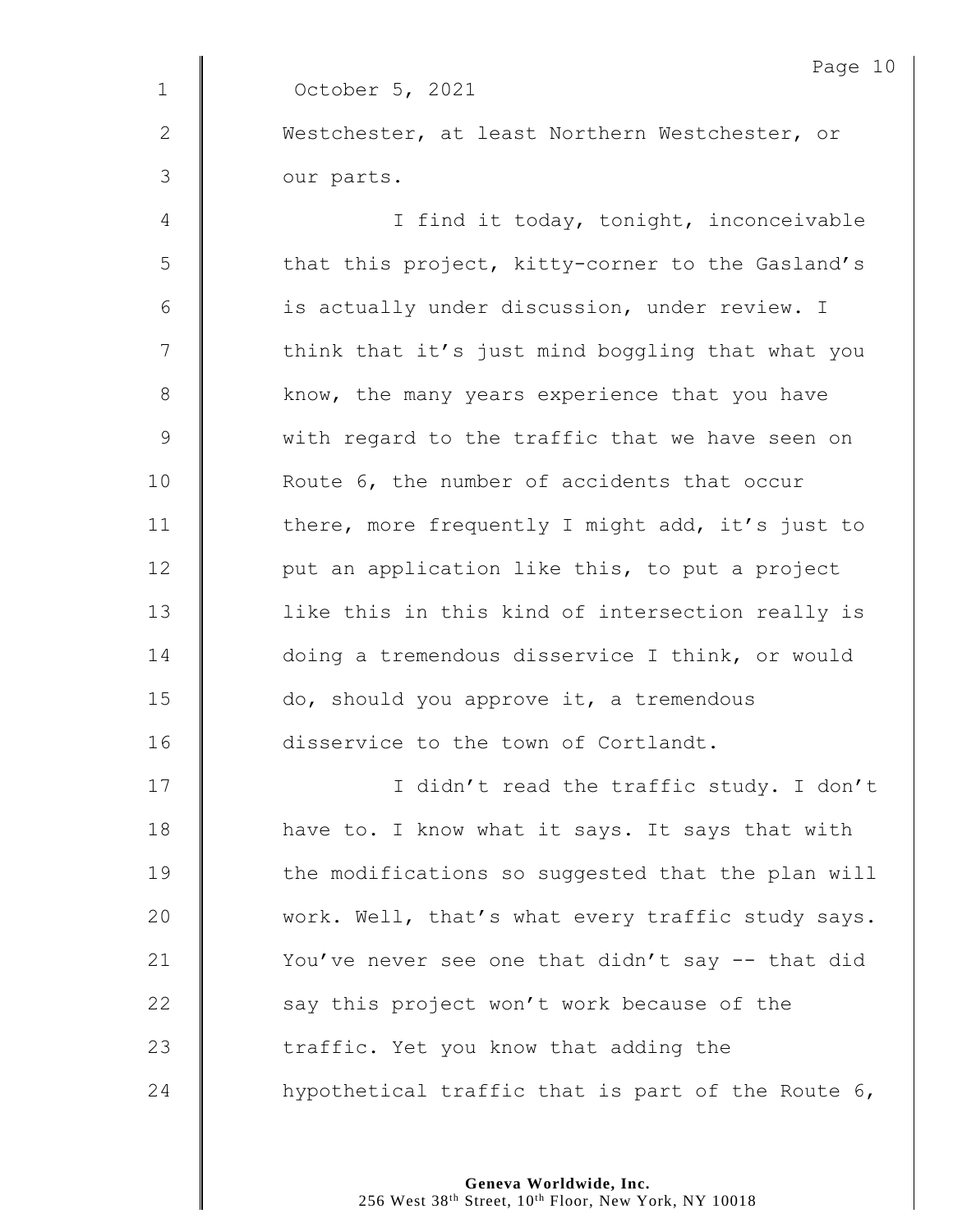|              | Page 11                                           |
|--------------|---------------------------------------------------|
| $\mathbf 1$  | October 5, 2021                                   |
| $\mathbf{2}$ | pardon me, that is part of Gasland's, add to that |
| 3            | the hypothetical traffic that would be entailed   |
| 4            | by this project, and the non-hypothetical traffic |
| 5            | that we see all the time in Route 6 portends a    |
| 6            | disaster for this part of town.                   |
| 7            | As you well know, and I frankly don't             |
| 8            | know where it stands, but you know your           |
| 9            | colleagues on the town board were considering a   |
| 10           | moratorium on gas stations and well they should.  |
| 11           | Certainly if this project is approved, we would   |
| 12           | have four large gas stations within 200 yards of  |
| 13           | one another. That doesn't make sense. It just     |
| 14           | doesn't make sense. The gentleman before me said, |
| 15           | he mentioned the word it would be a benefit to    |
| 16           | the town? By a few ratable? We don't need a       |
| 17           | ratables versus the amount of traffic and the     |
| 18           | amount of congestion that this would entail.      |
| 19           | Traffic, as you well know, over 30, 40            |
| 20           | years that I've been a part of that, traffic is   |
| 21           | the number one issue, the number one complaint by |
| 22           | residents when we see projects like this appear.  |
|              |                                                   |

23  $\parallel$  I really think that what you can do, what you  $\parallel$  should do, is deny the project. You can deny it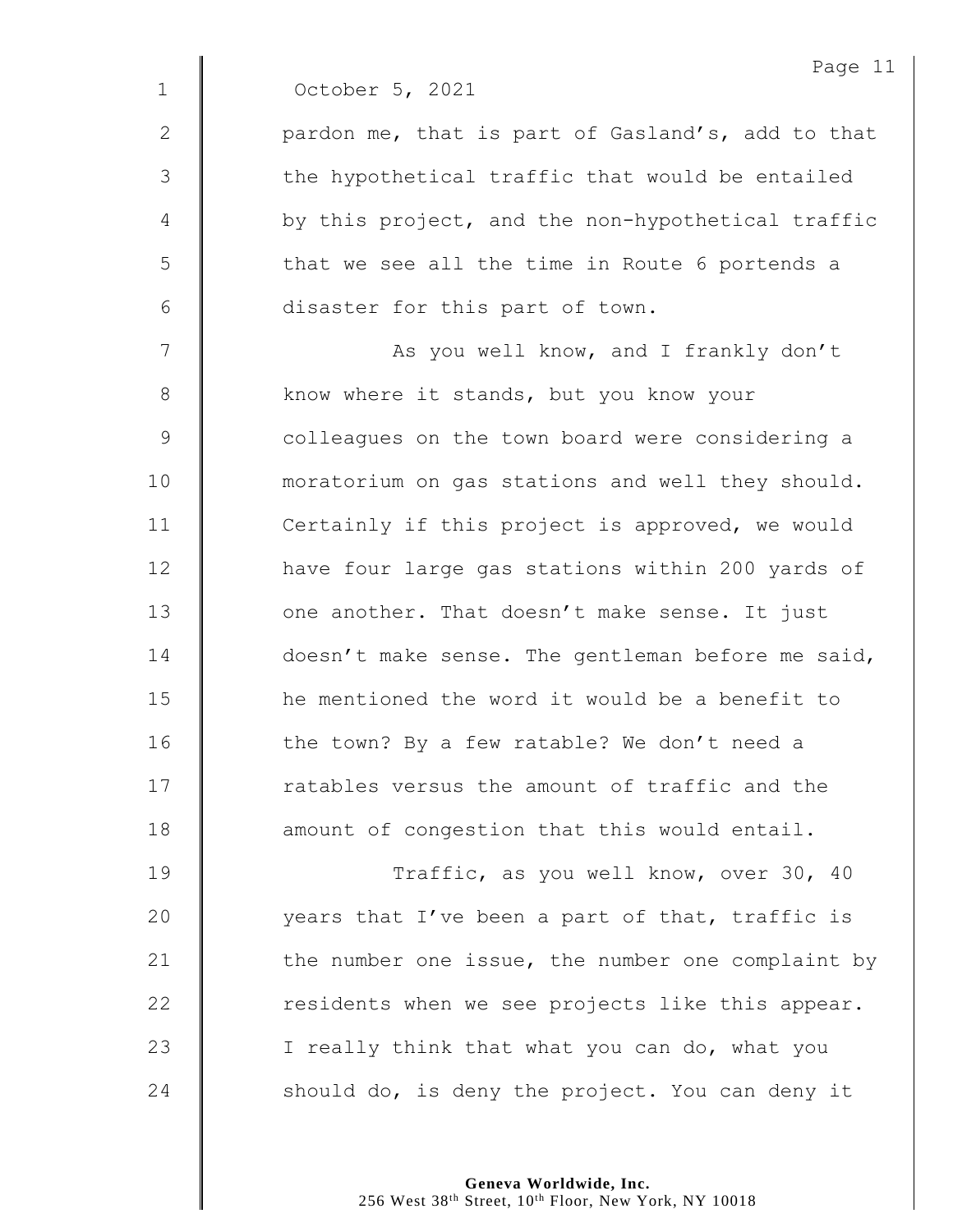|              | Page 12                                           |
|--------------|---------------------------------------------------|
| $\mathbf{1}$ | October 5, 2021                                   |
| 2            | solely on the basis that as a planning board, you |
| 3            | feel that the cumulative impacts that are         |
| 4            | entailed in this project do not warrant the risk  |
| 5            | to the town and its residents or the people who   |
| 6            | drive on Route 6 now and in the future.           |
| 7            | And by the way, in the future, both               |
| 8            | Gasland's and this place will be derelict. There  |
| $\mathsf 9$  | won't be gas to sell because of the conversion to |
| 10           | electricity. These places will be selling         |
| 11           | marijuana, not gasoline. And I think that over    |
| 12           | the years that they continue to sell gasoline,    |
| 13           | they will continue to attract traffic in the      |
| 14           | wrong possible places and again, to the detriment |
| 15           | of us and the town.                               |
| 16           | So I hope you do the right thing this             |
| 17           | time. I hope you use the notion that cumulative   |
| 18           | impact is a perfectly valid, perfectly legal way  |
| 19           | of saying thank you, gentlemen, but no thanks,    |
| 20           | maybe you come back and see us in a couple of     |
| 21           | years when the town understands the ramifications |
| 22           | of Gasland, if it's ever built. Until then, I     |
| 23           | thank you for your time, I'm now going to go home |
| 24           | and watch the Yankees beat the Red Sox.           |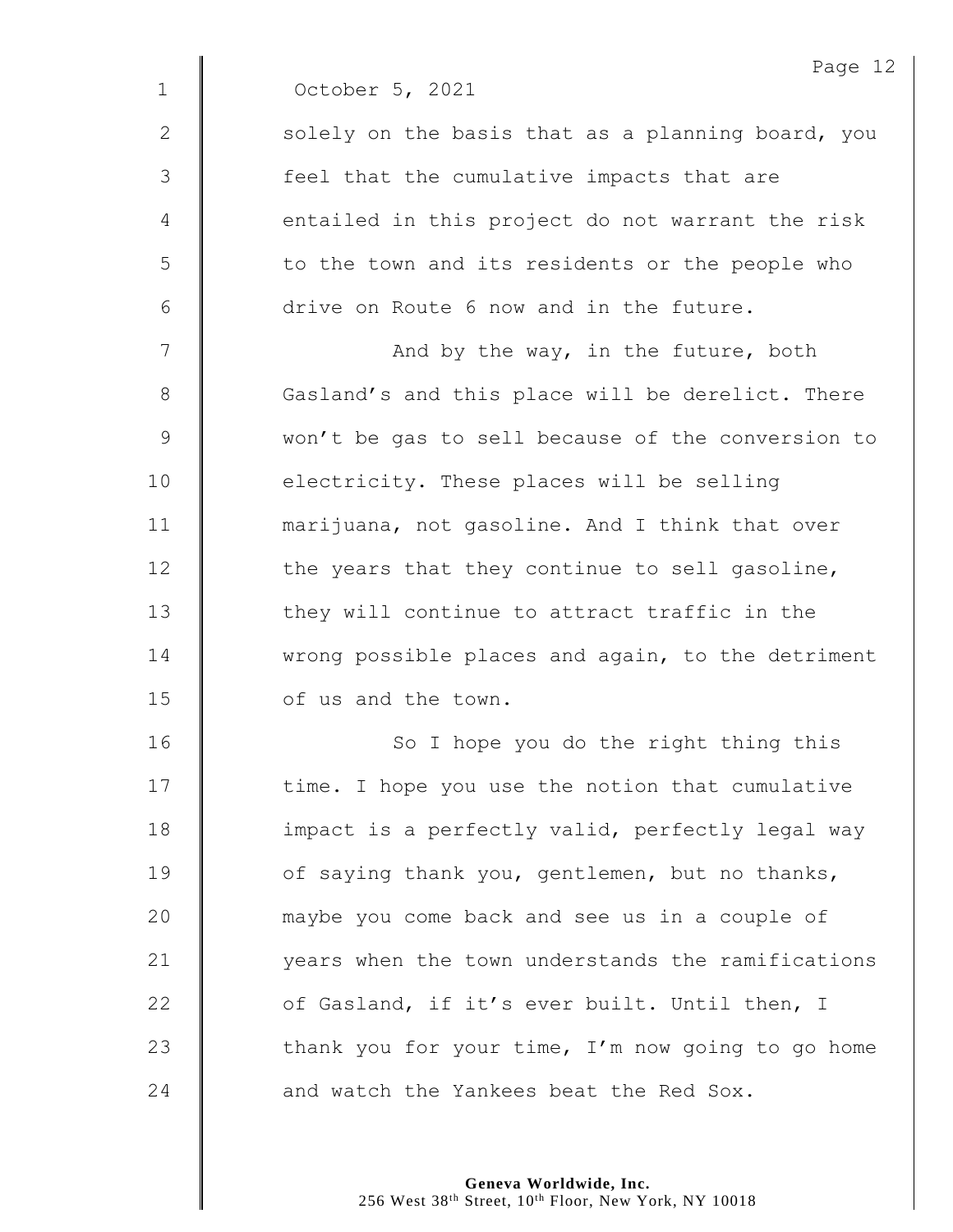|              | Page 13                                           |
|--------------|---------------------------------------------------|
| $\mathbf{1}$ | October 5, 2021                                   |
| $\mathbf{2}$ | MS. TAYLOR: Good night, John. Okay. Is            |
| 3            | there anyone else who wishes to speak? Alright.   |
| 4            | How about the board members? Are there any of you |
| 5            | who want to make --                               |
| 6            | MR. FOLEY: Yeah, I have a few questions           |
| 7            | and thoughts. The size of the deli, can someone   |
| $8\,$        | tell me in comparison to another structure nearby |
| $\mathsf 9$  | what the size is? Is it the size of the building  |
| 10           | across where Gasland is going to be, that trophy  |
| 11           | or restaurant? Is it larger than that? I'm not an |
| 12           | engineer to try to figure it out.                 |
| 13           | MR. CANNING: Thank you, Mr. Foley. If             |
| 14           | you look at the image that's on your screen, and  |
| 15           | you look at the convenience store, the footprint  |
| 16           | of it is slightly bigger than I believe it's a    |
| 17           | single family home that's two buildings over,     |
| 18           | that's turned the other direction. So that would  |
| 19           | give you a good indication of the footprint of    |
| 20           | it.                                               |
| 21           | MR. FOLEY: So it would be about the               |
| 22           | size of one of the houses on Route 6, easterly,   |
| 23           | two houses down maybe?                            |
| 24           | MR. CANNING: Yes. The footprint. That             |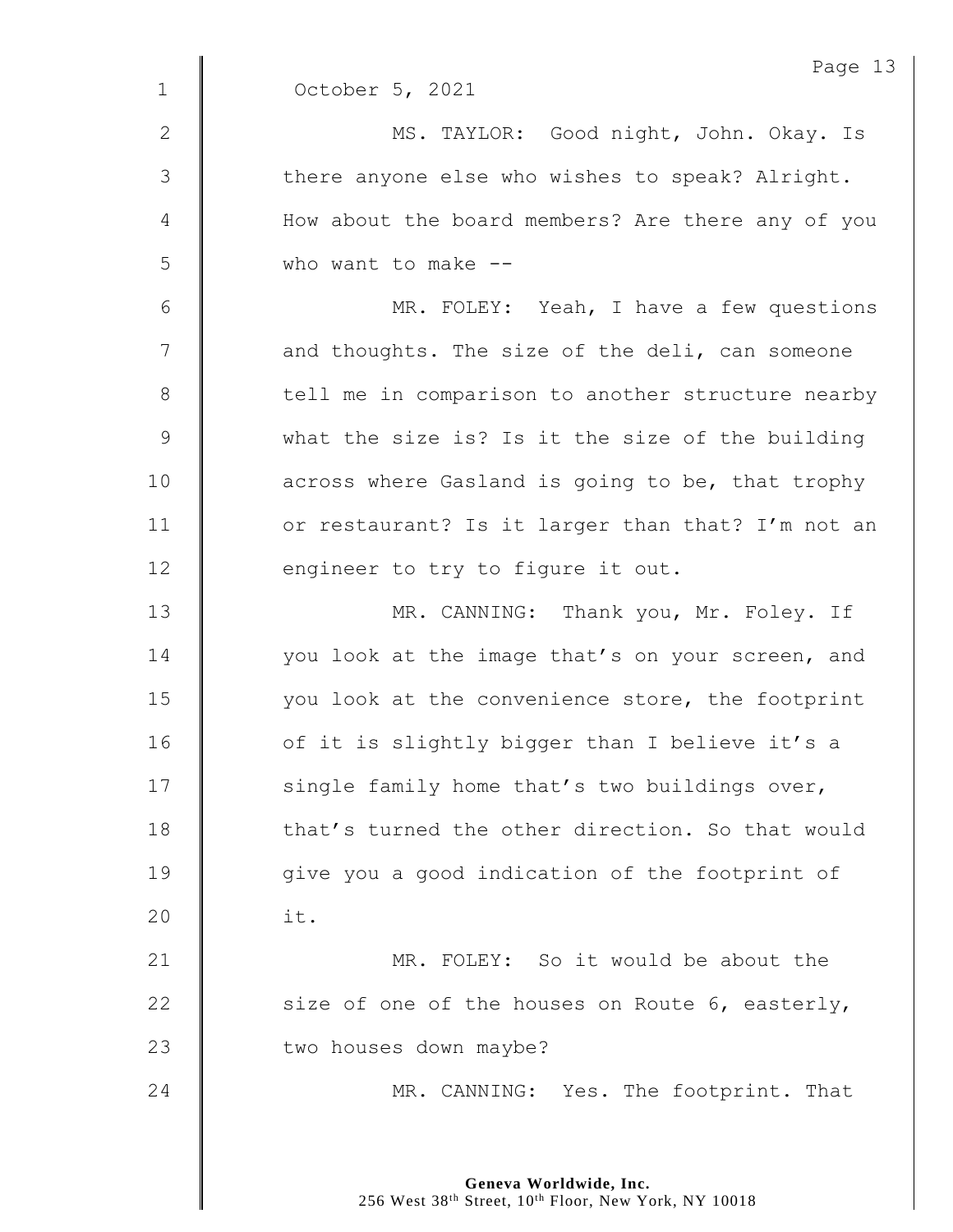|               | Page 14                                           |
|---------------|---------------------------------------------------|
| $\mathbf 1$   | October 5, 2021                                   |
| $\mathbf{2}$  | house may be a two-story house, but the footprint |
| 3             | is about the same.                                |
| 4             | MR. FOLEY: So about the size maybe of a           |
| 5             | high ranch house, residential, something like     |
| 6             | that?                                             |
| 7             | MR. KEHOE: Well, the site plan says               |
| $8\,$         | it's roughly 2,900 square feet.                   |
| $\mathcal{G}$ | MR. CANNING: That's the exact size, but           |
| 10            | I mean $--$                                       |
| 11            | MR. KEHOE: That's a pretty big house,             |
| 12            | but it's, house size.                             |
| 13            | MR. FOLEY: Okay. Okay. I was trying to            |
| 14            | visualize it. I know this, if it happens will be  |
| 15            | an improvement to that, an improvement            |
| 16            | aesthetically to that area, or if that other --   |
| 17            | an improvement safety wise getting in and out of  |
| 18            | the gas station. But I wonder really, when you    |
| 19            | look at your diagram and when your tanker truck   |
| 20            | comes in to refill, those last two pumps in the   |
| 21            | back. You're asking for 12 pumps, you currently   |
| 22            | have four. I don't know I comparison the other    |
| 23            | gas stations along the corridor, I don't even     |
| 24            | know what Gasland was approved, for maybe eight.  |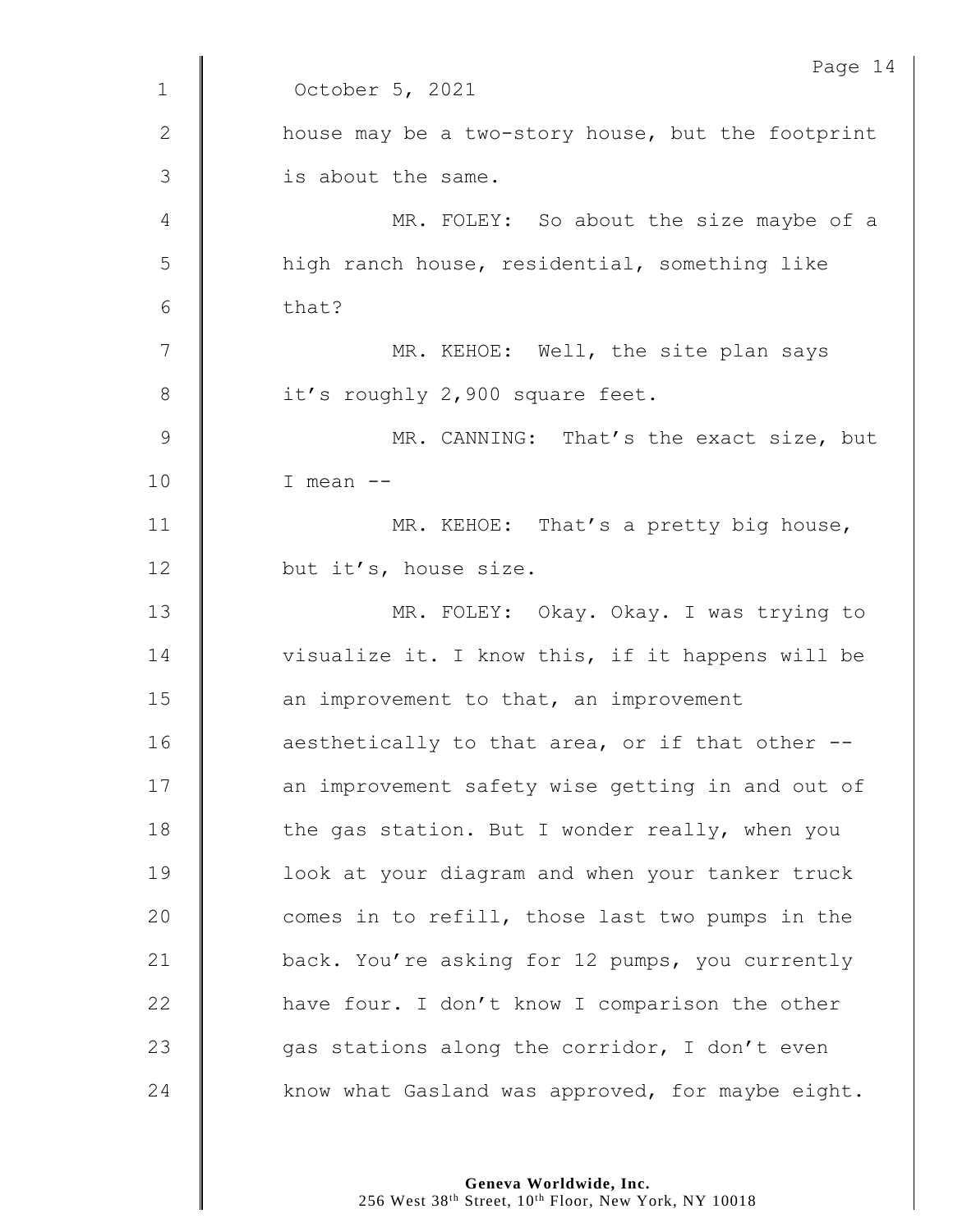|               | Page 15                                           |
|---------------|---------------------------------------------------|
| $\mathbf{1}$  | October 5, 2021                                   |
| 2             | But 12 is a lot of pumps. It looks like those     |
| 3             | last two, you may have a turning problem with     |
| 4             | your tanker trucks or even a fire truck, so I     |
| 5             | wonder if you really need that many pumps. That's |
| 6             | my main concern. And, I have some other           |
| 7             | questions, I don't know if you want answer as we  |
| 8             | go along.                                         |
| $\mathcal{G}$ | I did mention the condition                       |
| 10            | aesthetically what it looks like now. And I know  |
| 11            | you're cleaning it up, I go in there to get gas,  |
| 12            | I saw the backhoe that had dug the trench for the |
| 13            | archeological probe, you know, six feet down. But |
| 14            | it's been so bad over the years, there's even one |
| 15            | car that's up against the side of the old stone   |
| 16            | schoolhouse that looks like it's part of the      |
| 17            | schoolhouse now. So I don't know if the owner has |
| 18            | ever been cited over the years for violations and |
| 19            | by possibly giving him the maximum on this, on    |
| 20            | his application. It's almost like we're rewarding |
| 21            | him. So I have an issue here.                     |
| 22            | The other thing is from the historical            |
| 23            | standpoint, which I brought up and I did talk to  |
| 24            | the archeological, Ralph, I talked to Beth Selig  |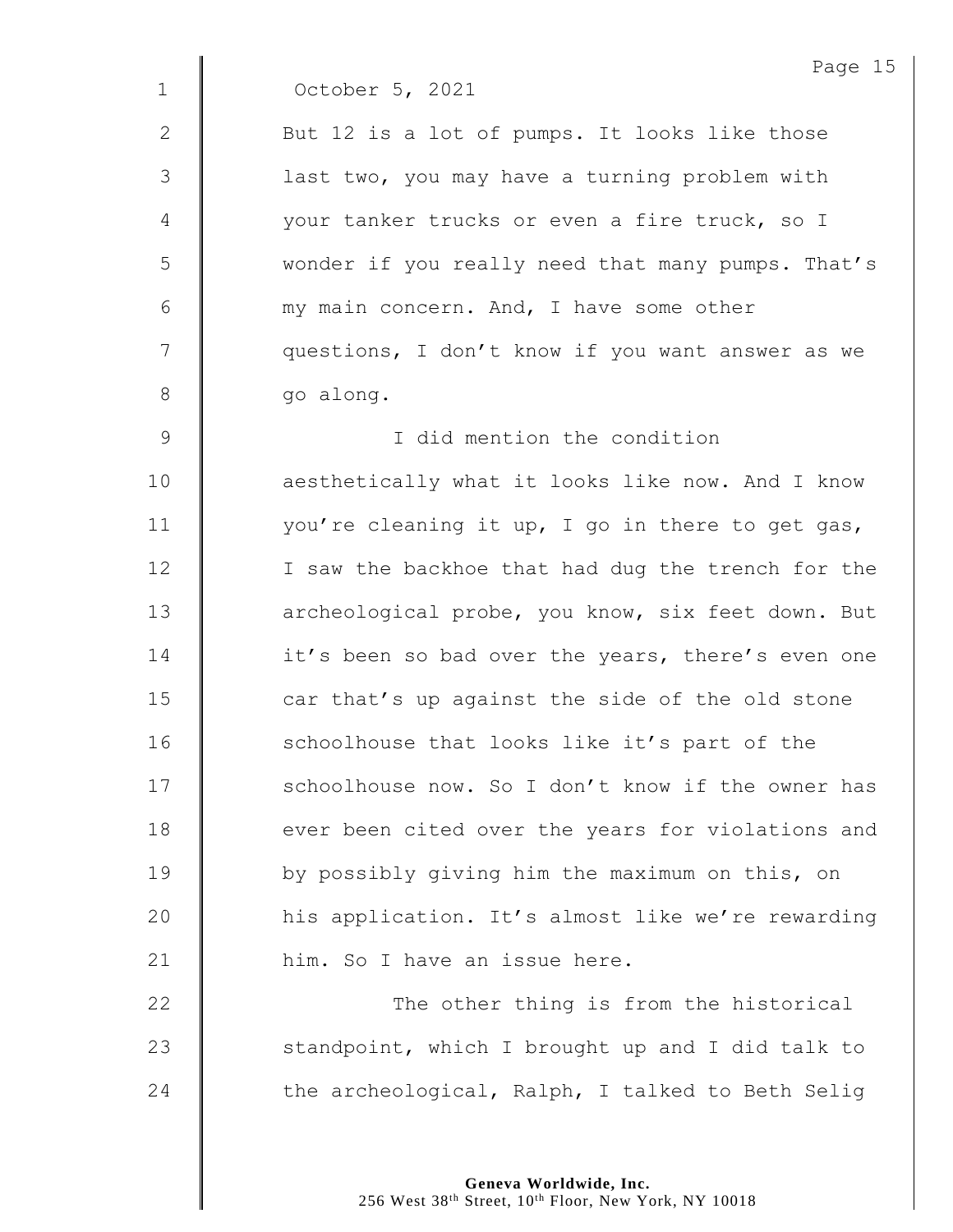1 October 5, 2021

 $2 \parallel$  this afternoon, and I thanked her for the second 3 | report, which was more thorough than the first  $4 \parallel$  report, which I questioned at the other meeting. 5 | And I asked about, I know the condition of the 6 | building when we finally saw the pictures 7 | insides. It's unsalvageable. But from a 8 | historical standpoint, I'm wondering if any part 9 **J** of the structure could be preserved maybe into 10 | the so-called deli, incorporated as part of the 11 deli maybe just the top front gable, window 12  $\parallel$  qable, or the outline of the cornice, whatever 13  $\parallel$  the design is, if something like that could be 14 **deg** preserved, or if the very least, pictures, some 15 | of the old historical pictures of the old stone  $16$   $\parallel$  schoolhouse, just to give it a little historical 17 | preservation. You can't do anything with the 18 **Julia** building or parts of it, I understand that.

**| So those are the things, my issue with**  $\parallel$  the number of pumps and the safety of the turning  $\parallel$  ratio internally, the deli size and any chance of **H** historical preservation. The other issue is some  $\parallel$  of the traffic stuff, go ahead.

24 MR. CANNING: Thank you, Mr. Foley. I'll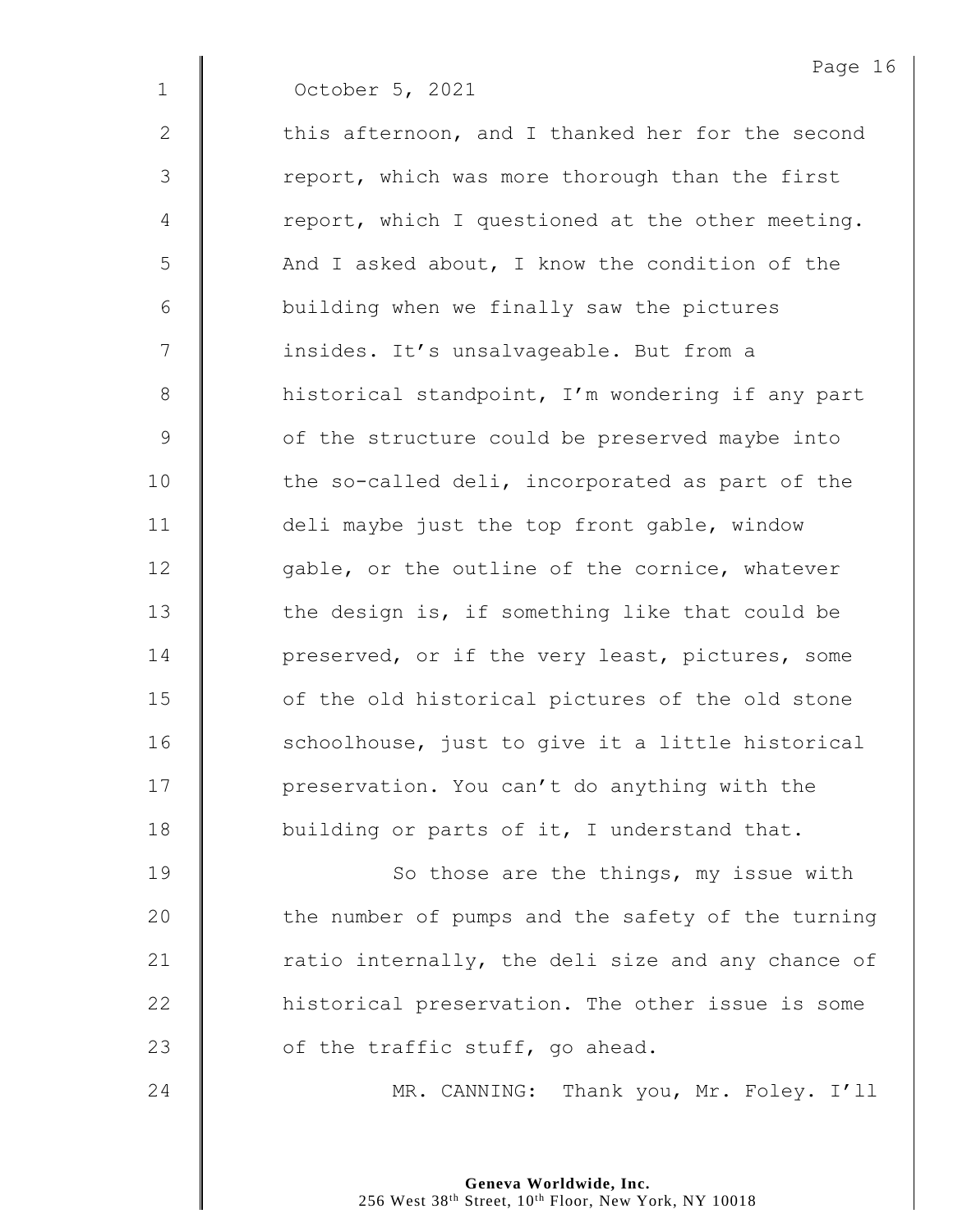1 October 5, 2021

2 | respond to your question, I'll respond to other 3 | questions, and then I'll respond to John's 4 | question. My apologies, I didn't catch your last 5 name.

6 The number of pumps, I've spoken to the  $7 \parallel$  applicant, and frankly, he would liked to have 8 | had more pumps but we had to rein him in, so 9 | that's kind of as far down as he can go. We have 10 | designed the site plan and showed that the fire 11 | truck can get in and get around and we have shown 12 | that the delivery trucks can get in and get 13 **deg 13** around. I know that [unintelligible] [00:16:40] 14 **minor comment that one of the cars may be struck** 15  $\parallel$  by, on the far end pump may be struck by a 16 | delivery vehicle if it's coming around. I guess 17 | my response to that is twofold. Ralph indicates  $18$   $\parallel$  that they can tweak the turning template if 19 **I** needed, but the immediate answer is when the 20  $\parallel$  truck pulls in there and there's a car there, 21 | he's going to stop and the car is going to leave 22  $\parallel$  and he's going to move. It happens at gas 23  $\parallel$  stations all the time. So I don't envision that 24  $\parallel$  as a problem. It's probably 200 feet to the back

> **Geneva Worldwide, Inc.** 256 West 38th Street, 10th Floor, New York, NY 10018

Page 17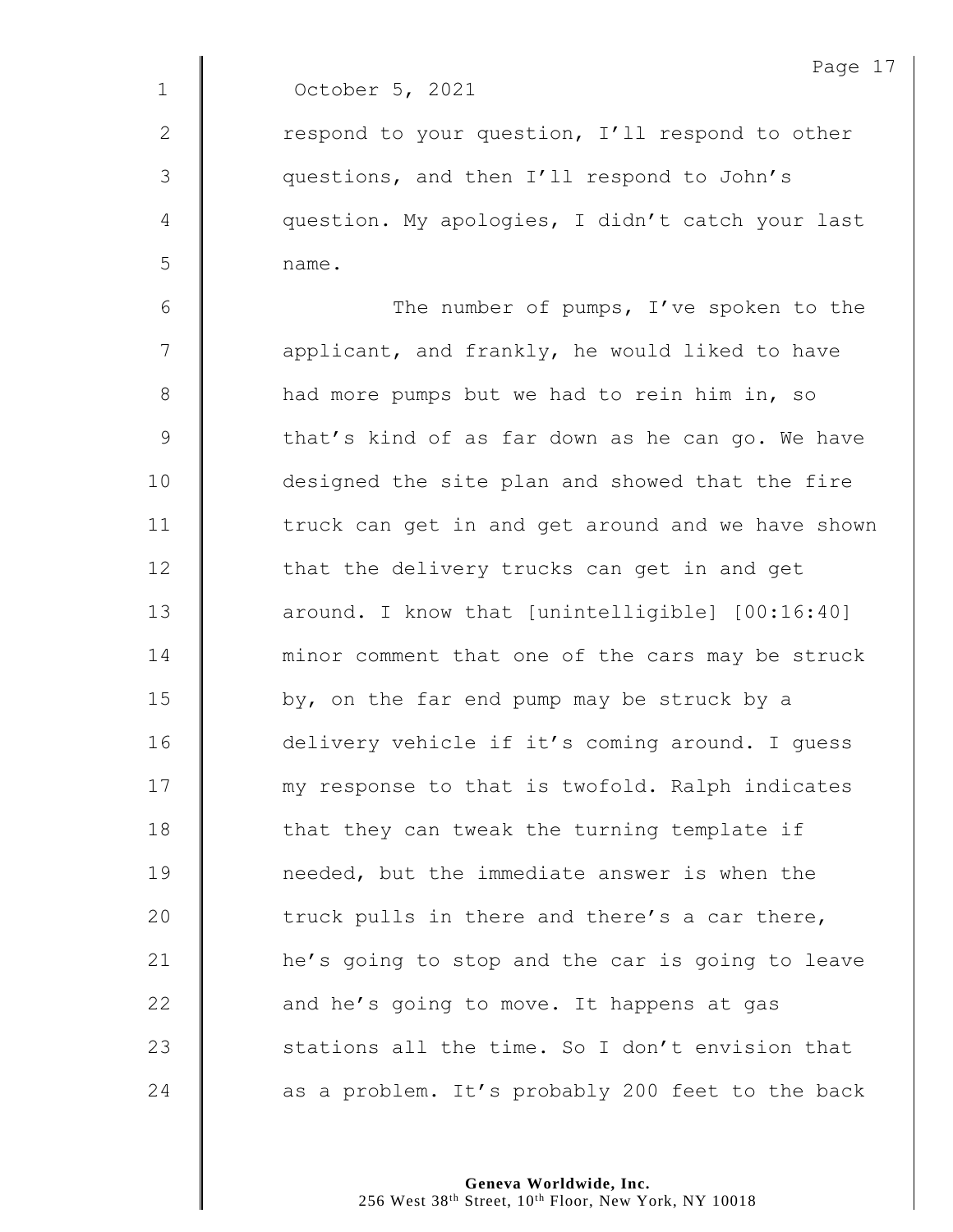Page 18 1 October 5, 2021 2 | of the property, so there's plenty of room for  $3 \parallel$  that. 4 || I understand that the -- I passed 5 | through this area myself a number of times and I 6 Know that the site is not the most attractive and 7 | I know that the town would like it to be more 8 **a** attractive. I don't know that the applicant has 9 | been cited. If he hasn't been cited, I quess he's 10 | not really being rewarded, he's not being 11 | punished. The application is to take a site and 12 **make it look better and at the same time to solve** 13 what is a significant traffic problem at that 14 **deg 14** location that other parties who have been tasked 15 with it haven't been able to solve. And then, 16 | with regard to the building Ralph, if you want to 17 address that. 18 **MR. RALPH MASTROMONACO:** On the issue of 19 The historic character of that building, we've 20  $\parallel$  talked about it for quite a while. As we've done 21  $\parallel$  in other applications, the only sensible thing to

22 do is to do a complete photo montage of the whole 23  $\parallel$  place. Those photos would be stored in the, we 24  $\parallel$  call it a deli, it's really a little store,

> **Geneva Worldwide, Inc.** 256 West 38<sup>th</sup> Street, 10<sup>th</sup> Floor, New York, NY 10018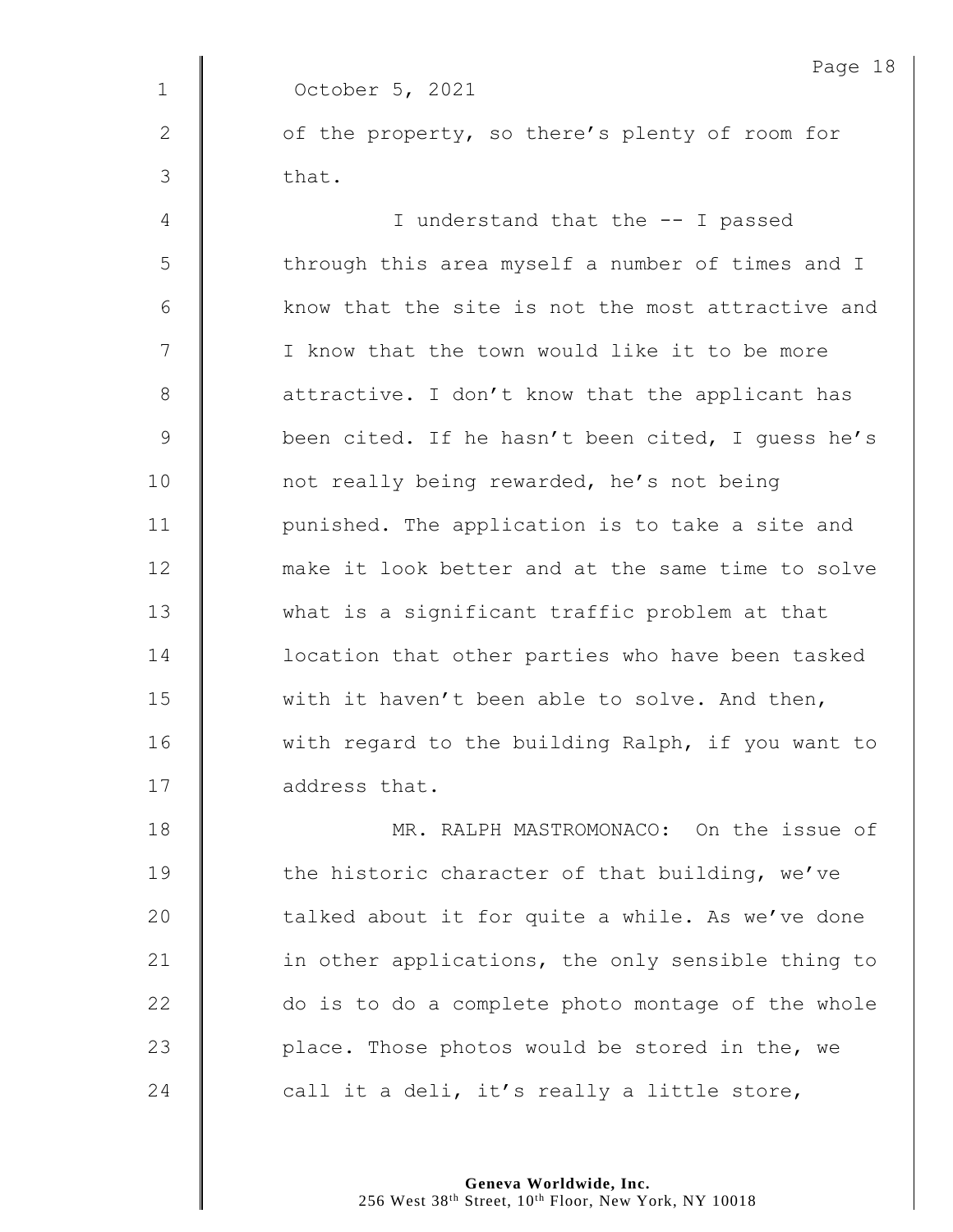|               | Page 1!                                           |
|---------------|---------------------------------------------------|
| $\mathbf 1$   | October 5, 2021                                   |
| $\mathbf{2}$  | market, in a book and they would just be for      |
| 3             | anyone who wants to look at it. But there's       |
| 4             | nothing -- my client can't do, can't fit that     |
| 5             | building into what you think we should do. So I   |
| 6             | hope that's acceptable. It's about the best we    |
| 7             | can do though.                                    |
| 8             | MR. FOLEY: No, I meant that one top               |
| $\mathcal{G}$ | front gable on the corners up there, something    |
| 10            | with that, parts of it could be preserved inside  |
| 11            | in some form, or the other idea, which would be   |
| 12            | some kind of photo display. We're talking about   |
| 13            | old photos, when the thing was functioning as an  |
| 14            | old schoolhouse.                                  |
| 15            | MR. MASTROMONACO: I don't know if we              |
| 16            | have those.                                       |
| 17            | MR. FOLEY: And we have a few already              |
| 18            | that Michelle submitted, Michelle from our staff, |
| 19            | about the idea of incorporating any of the        |
| 20            | historical and you've explained that can't be     |
| 21            | done in totality.                                 |
| 22            | MR. MASTROMONACO: Right.                          |
| 23            | MR. FOLEY: She gave examples of other             |
| 24            | deli gas stations where that was done. So I'm     |
|               |                                                   |

Page 19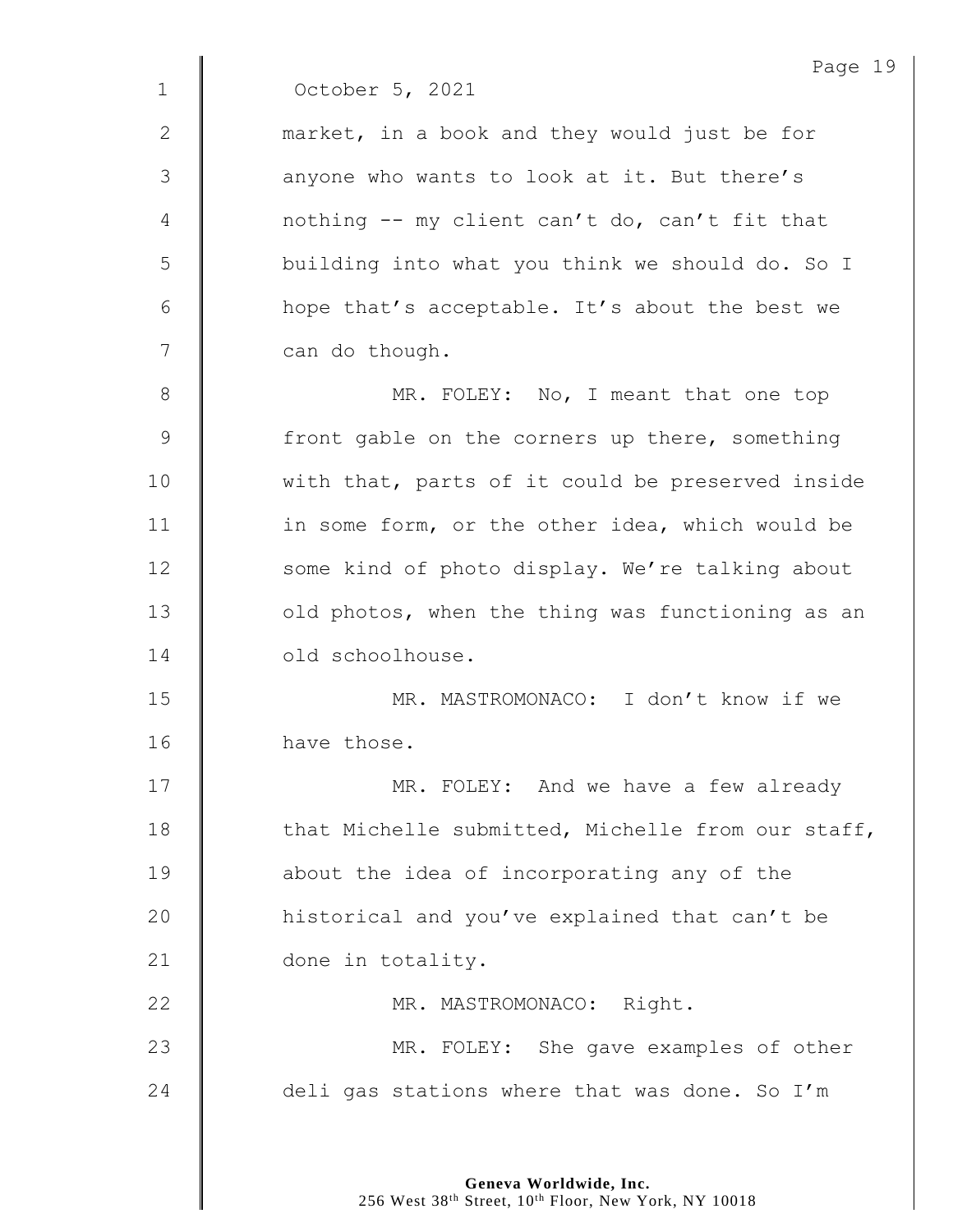|              | Page 20                                           |
|--------------|---------------------------------------------------|
| $\mathbf{1}$ | October 5, 2021                                   |
| 2            | just talking about one little component to the    |
| 3            | existing building. And I asked Beth, the          |
| 4            | archeologist, about it too.                       |
| 5            | MR. MASTROMONACO: Okay.                           |
| 6            | MR. FOLEY: So it may be worth talking             |
| 7            | to her again maybe.                               |
| 8            | MR. MASTROMONACO: Well, it's kind of              |
| $\mathsf 9$  | hard for me, you know, the architect is not here. |
| 10           | So we did ask him to come to the last meeting, so |
| 11           | what we were trying to do is get him here to      |
| 12           | explain to you what can be done. I don't know     |
| 13           | whether or not, I'm not exactly sure what you're  |
| 14           | talking about, take a piece of the building and   |
| 15           | put it onto the new building, I'm not quite sure  |
| 16           | what that is, you know. And I'm not sure how the  |
| 17           | board could fashion a resolution with that --     |
| 18           | MR. KEHOE: Ralph, he's referring to --            |
| 19           | MR. FOLEY: One little component of the            |
| 20           | old schoolhouse, up in the top. You see it when   |
| 21           | you're there.                                     |
| 22           | MR. MASTROMONACO: Yeah. Well, I don't             |
| 23           | know.                                             |
| 24           | MR. FOLEY: The gable.                             |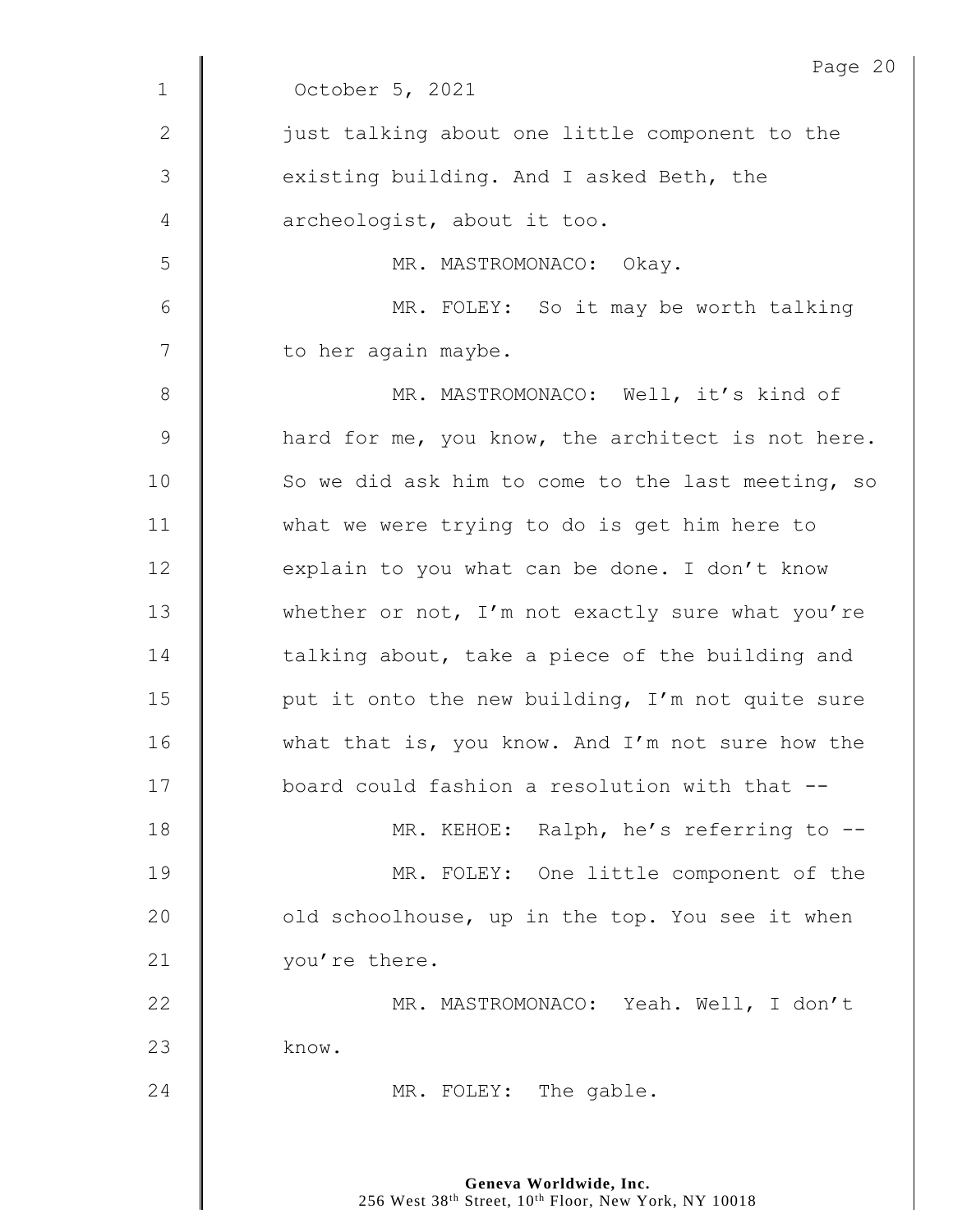|                 | Page 21                                           |
|-----------------|---------------------------------------------------|
| $\mathbf{1}$    | October 5, 2021                                   |
| $\mathbf{2}$    | MR. MASTROMONACO: I don't know --                 |
| 3               | MR. FOLEY: That's referred to as the              |
| 4               | gable, the roofing gable, whatever, not the roof. |
| 5               | MR. MASTROMONACO: Okay. I don't know. I           |
| $6\phantom{1}6$ | don't really understand.                          |
| $\overline{7}$  | MR. FOLEY: I'm just throwing stuff out            |
| 8               | there.                                            |
| 9               | MR. MASTROMONACO: Okay. Alright.                  |
| 10              | MR. FOLEY: And second, speaking, you              |
| 11              | just mentioned archi- can I ask staff, did our    |
| 12              | architecture review board look at this at all?    |
| 13              | MR. KEHOE: Yes, they approved it.                 |
| 14              | MR. FOLEY: Okay.                                  |
| 15              | MR. KEHOE: They recommended approval of           |
| 16              | the elevations.                                   |
| 17              | MR. FOLEY: Okay.                                  |
| 18              | MR. MASTOMONACO: I didn't quite answer            |
| 19              | all of your questions.                            |
| 20              | MR. KESSLER: The most number of cars              |
| 21              | that can be there at one time is 12, is that      |
| 22              | correct?                                          |
| 23              | MR. CANNING: Yes.                                 |
| 24              | MR. KESSLER: And there's no room                  |
|                 |                                                   |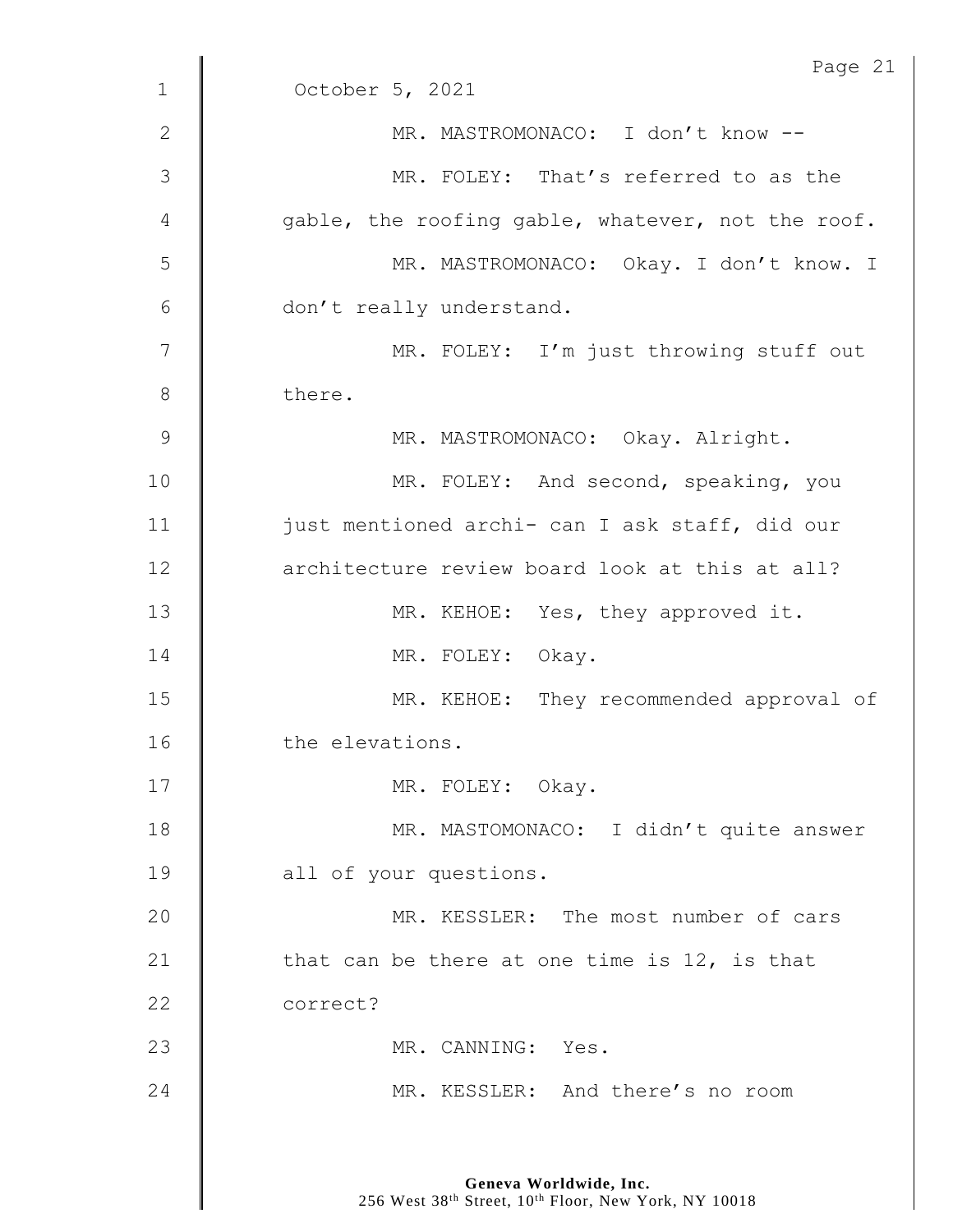|              | Page 22                                         |
|--------------|-------------------------------------------------|
| $\mathbf{1}$ | October 5, 2021                                 |
| 2            | between the pumps, so each pump has both sides, |
| 3            | filling on both sides? Filling nozzles?         |
| 4            | MR. CANNING: Yes.                               |
| 5            | MS. TAYLOR: Yeah.                               |
| 6            | MR. KESSLER: And no two cars --                 |
| 7            | MR. CANNING: Standard, that's standard.         |
| 8            | MR. KESSLER: Right. But no two cars can         |
| $\mathsf 9$  | fit in between any of these two?                |
| 10           | MR. CANNING: It's not three cars in a           |
| 11           | row. You can't do that.                         |
| 12           | MR. KESSLER: No, not three cars. What           |
| 13           | I'm saying is take the top one.                 |
| 14           | MR. CANNING: Yeah.                              |
| 15           | MR. KESSLER: A car can't be on the              |
| 16           | lower end and also on the upper end of that at  |
| 17           | the same time? There's not enough room is my    |
| 18           | question.                                       |
| 19           | MR. CANNING: Can you point to it                |
| 20           | somebody?                                       |
| 21           | MR. KESSLER: Chris, just point to the           |
| 22           | top fuel pump there. There you go. Okay. So you |
| 23           | show here two cars there, right.                |
| 24           | MR. CANNING: Right.                             |
|              |                                                 |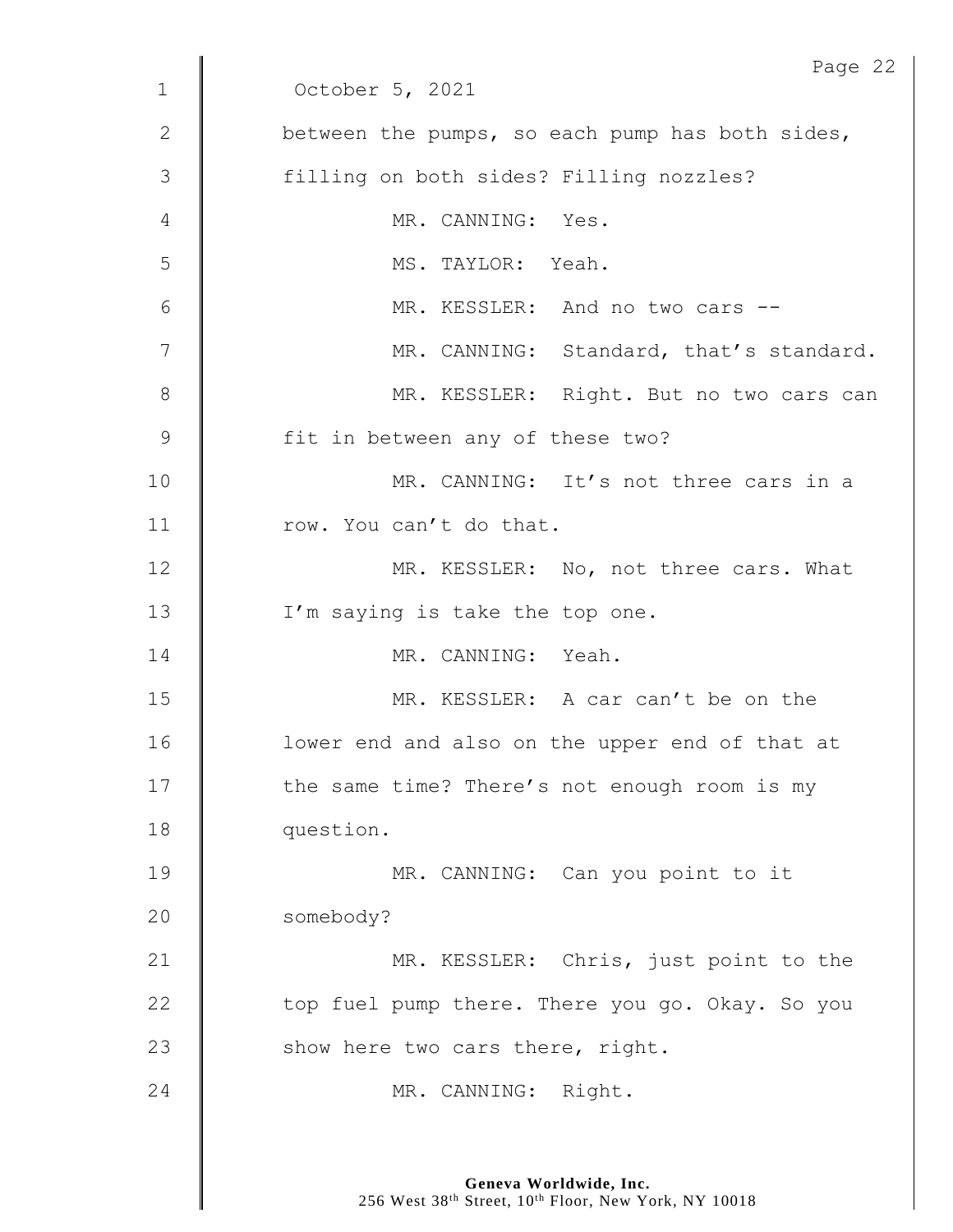|               | Page 23                                         |
|---------------|-------------------------------------------------|
| $\mathbf 1$   | October 5, 2021                                 |
| $\mathbf{2}$  | MR. KESSLER: Is that a car? In the              |
| 3             | middle there?                                   |
| 4             | MR. CANNING: Yes.                               |
| 5             | MR. KEHOE: That's the pump.                     |
| 6             | MR. CANNING: No, those are the pumps.           |
| 7             | MR. KESSLER: No, I know it's a pump,            |
| 8             | but what's that green thing in the middle where |
| $\mathcal{G}$ | he's pointing, is that representative of a car? |
| 10            | MR. CANNING: No, that's the pump.               |
| 11            | MR. FOLEY: That's the pump.                     |
| 12            | MR. CANNING: No, the big guys are the           |
| 13            | cars.                                           |
| 14            | MR. KESSLER: Oh, the big guys are the           |
| 15            | cars? Oh, thank you. Sorry. I'll take back.     |
| 16            | MR. MASTROMONACO: I'm glad you figured          |
| 17            | that out, I didn't know how to answer that one  |
| 18            | either.                                         |
| 19            | MR. KESSLER: Thank you, never mind.             |
| 20            | MR. KIMMERLING: Are you done?                   |
| 21            | MR. KESSLER: Done.                              |
| 22            | MR. KIMMERLING: I have a couple                 |
| 23            | questions. I wanted to ask about the parking    |
| 24            | spaces that are on the far right, which are     |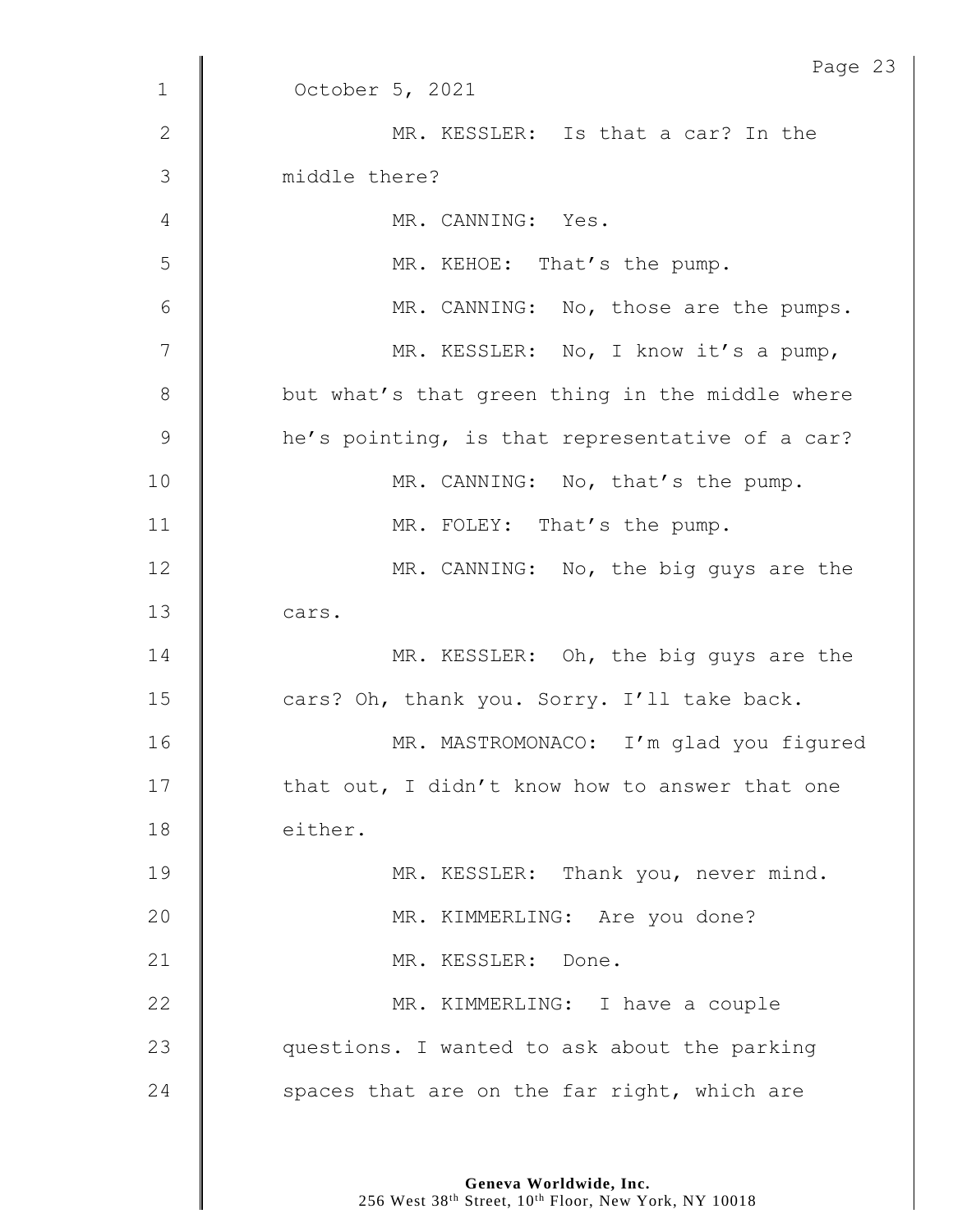|                | Page 24                                           |
|----------------|---------------------------------------------------|
| $\mathbf{1}$   | October 5, 2021                                   |
| 2              | marked 10 through 14, I'm wondering because there |
| $\mathfrak{Z}$ | are similar setups in like Lou Pacello's          |
| 4              | [phonetic] on 9A, is there like anything          |
| 5              | happening over there like a vacuum or an air hose |
| 6              | or any reason why people would specifically park  |
| 7              | over there rather than closer to the convenience  |
| 8              | store?                                            |
| $\mathcal{G}$  | MR. MASTROMONACO: Actually, I'm glad              |
| 10             | you asked that question in light of Mr. Sloan's   |
| 11             | previous delivery. They were originally intended  |
| 12             | for electric charging stations.                   |
| 13             | MR. KIMMERLING: Okay.                             |
| 14             | MR. MASTROMONACO: But we don't know               |
| 15             | that that's going to happen yet, you know, it's a |
| 16             | complicated issue.                                |
| 17             | MR. KIMMERLING: Sure.                             |
| 18             | MR. MASTROMONACO: Doing that. That was            |
| 19             | really all that I heard of. If they wanted to put |
| 20             | something there like an air pump or something     |
| 21             | like that, it wouldn't get used very much, but it |
| 22             | might be there.                                   |
| 23             | MR. KIMMERLING: Yeah, no, I'm not                 |
| 24             | suggesting you should. I was just curious of      |
|                |                                                   |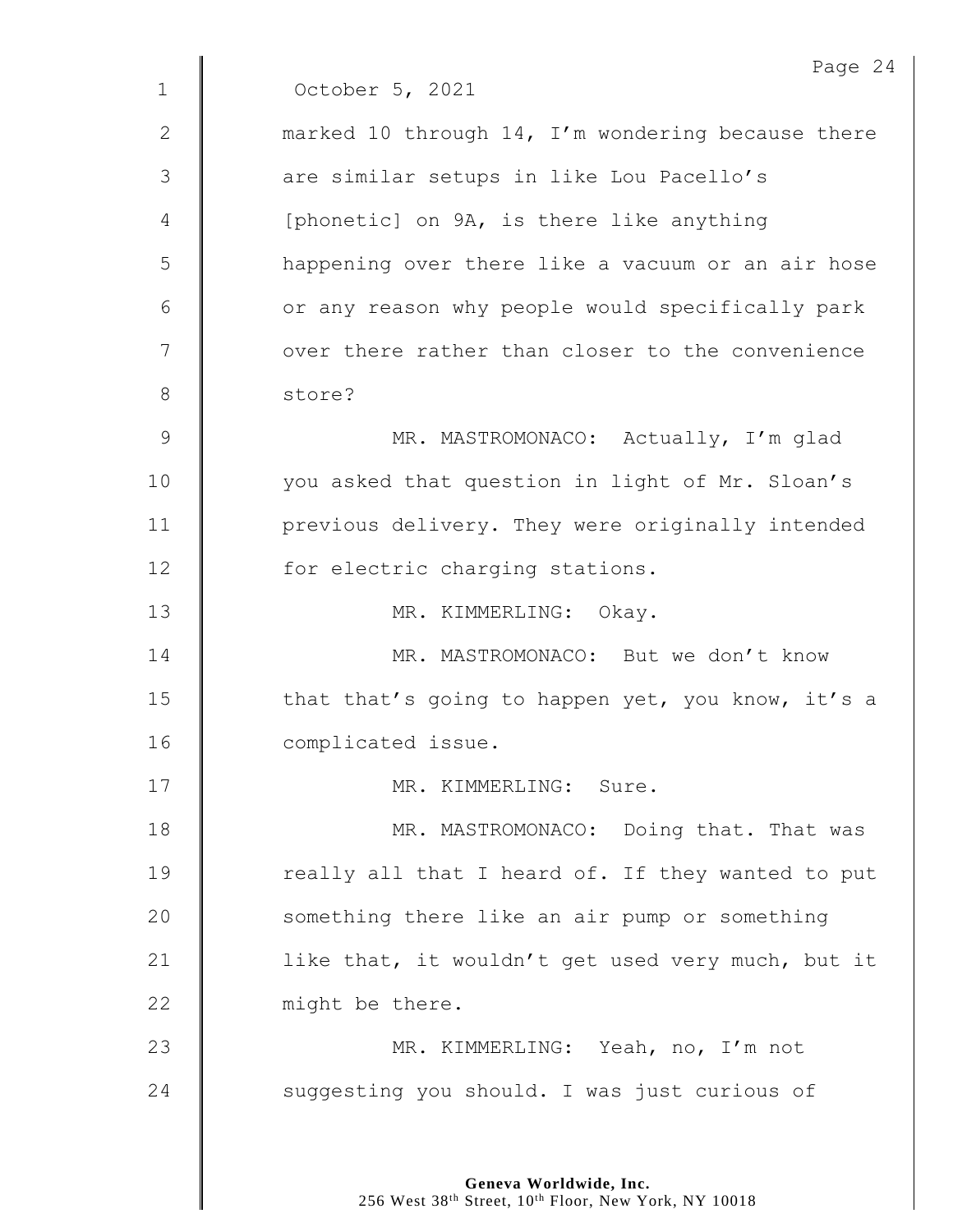|               | Page 25                                           |
|---------------|---------------------------------------------------|
| $\mathbf 1$   | October 5, 2021                                   |
| $\mathbf{2}$  | there was a reason why there were --              |
| 3             | MR. MASTROMONACO: No.                             |
| 4             | MR. KIMMERLING: -- some parking spaces            |
| 5             | over there.                                       |
| $\sqrt{6}$    | MR. MASTROMONACO: No, they're just                |
| 7             | overflow, overflow spaces.                        |
| $8\,$         | MR. KIMMERLING: Okay.                             |
| $\mathcal{G}$ | MR. KEHOE: But that is an issue. I                |
| 10            | don't get out in the field very much, but I got   |
| 11            | involved at Lou Pacello's [phonetic] because they |
| 12            | added vacuums and the neighbors didn't like the   |
| 13            | vacuums at all and they weren't shown on the      |
| 14            | original site plan, so it would be up to the      |
| 15            | board. If they don't show vacuums and they don't  |
| 16            | show air pumps, then $-$ -                        |
| 17            | MR. KIMMERLING: Yeah, I'm assuming                |
| 18            | they're not happening.                            |
| 19            | MR. KEHOE: I would recommend unless               |
| 20            | they come back to you to get approval, it's not   |
| 21            | something that probably should just be handled by |
| 22            | staff, because those -- so since they're not      |
| 23            | shown, they're not permitted, and you'd have to   |
| 24            | come back for those.                              |
|               |                                                   |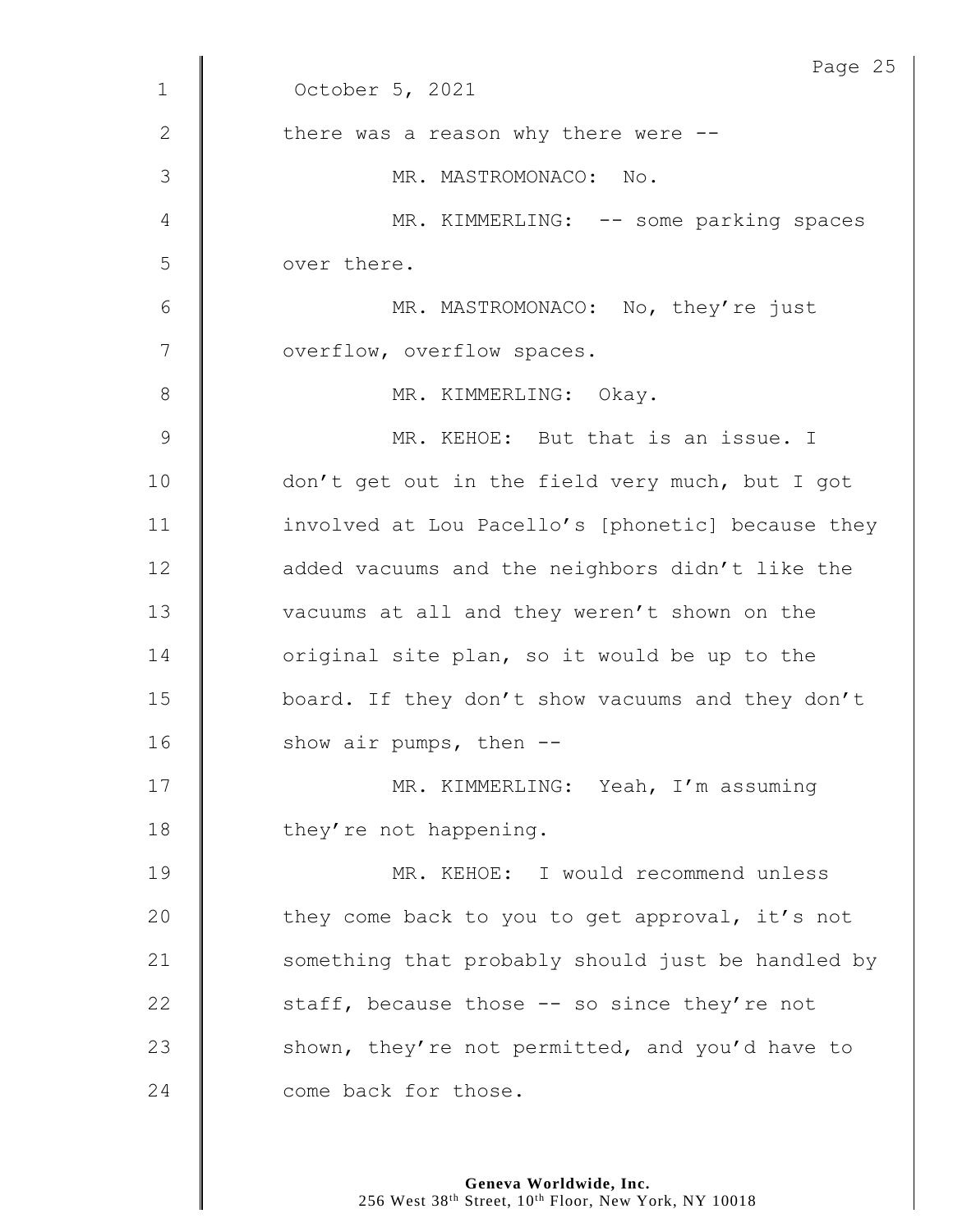|                | Page 26                                           |
|----------------|---------------------------------------------------|
| $\mathbf 1$    | October 5, 2021                                   |
| $\mathbf{2}$   | MR. MASTROMONACO: Well, let me just say           |
| $\mathfrak{Z}$ | this, we didn't think to add them. However, we    |
| 4              | can stipulate that on that, on those group of     |
| 5              | spaces, we would be prevented from putting them   |
| 6              | there. However, in the far back left, if they     |
| 7              | wanted to, I don't see what that would be a       |
| $\,8\,$        | problem. It wouldn't be near anybody's house. But |
| $\mathsf 9$    | we can stipulate to the right side of that site   |
| 10             | plan that there be no further service station     |
| 11             | features.                                         |
| 12             | MR. ROTHFEDER: Okay. Then -- well,                |
| 13             | you'd have to include them though on your plan    |
| 14             | though, if you wanted them.                       |
| 15             | MR. MASTROMONACO: We're saying there              |
| 16             | would be none. No, we $-$ -                       |
| 17             | MR. ROTHFEDER: If you wanted to --                |
| 18             | MR. MASTROMONACO: -- said there would             |
| 19             | be none there. There are none shown.              |
| 20             | MR. ROTHFEDER: No, I know that, but if            |
| 21             | you said in the back, the possibility, but then   |
| 22             | you have to include it on your plan.              |
| 23             | MR. MASTROMONACO: Well, it could be               |
| 24             | done as a part of a resolution.                   |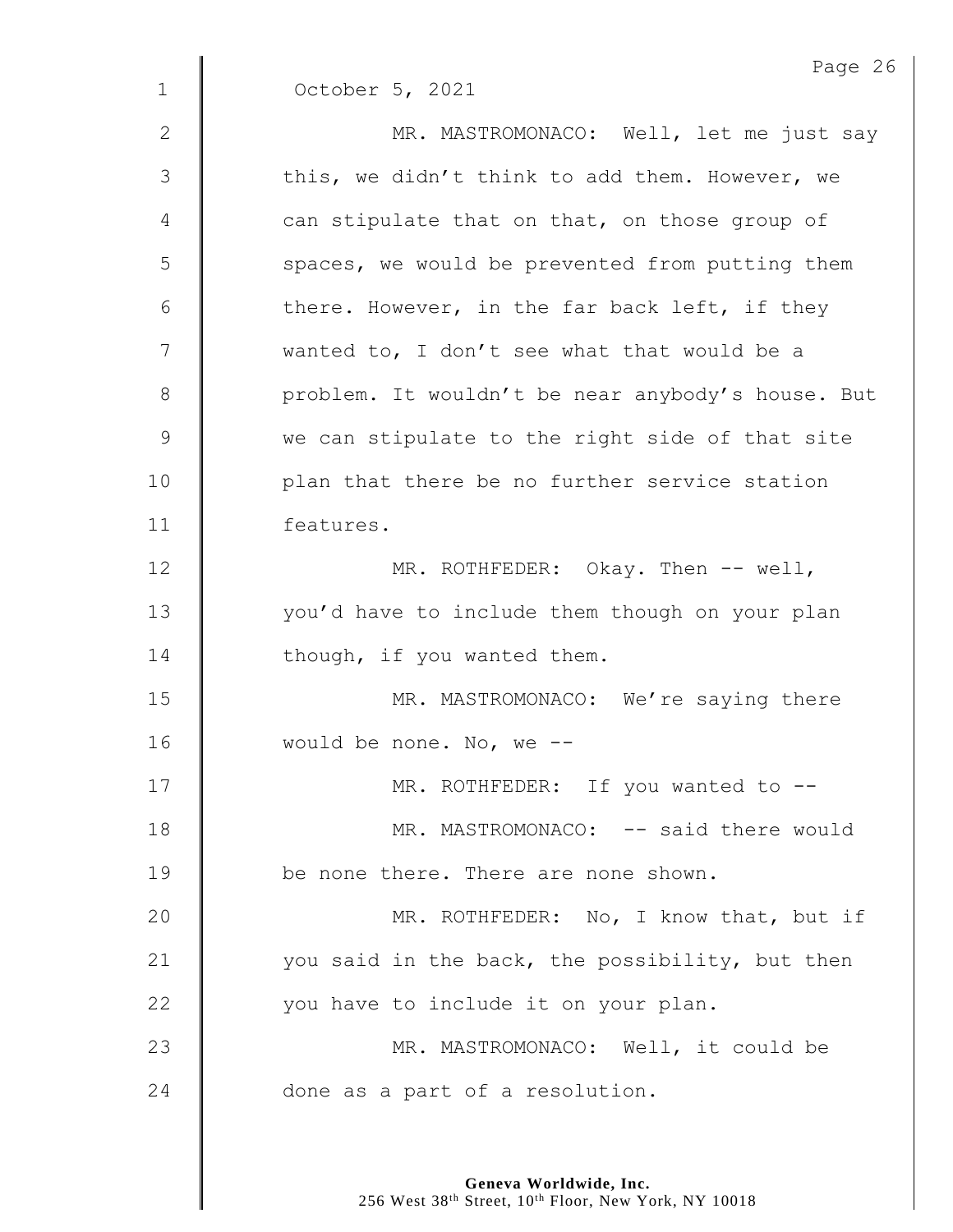|              | Page 27                                            |
|--------------|----------------------------------------------------|
| $\mathbf{1}$ | October 5, 2021                                    |
| $\mathbf{2}$ | MR. ROTHFEDER: Right. But, it's not                |
| 3            | there yet.                                         |
| 4            | MR. MASTROMONACO: Yeah, no, it's not               |
| 5            | there yet, but it could be part of the             |
| 6            | resolution.                                        |
| 7            | MR. ROTHFEDER: I know. But you're just             |
| 8            | mentioning it could be, but put it on the plan.    |
| 9            | MR. MASTROMONACO: Well, we can, but --             |
| 10           | MR. ROTHFEDER: Okay.                               |
| 11           | MR. MASTROMONACO: I'm not arguing with             |
| 12           | you.                                               |
| 13           | MR. ROTHFEDER: And I'm agnostic as to              |
| 14           | whether you have it or don't have it. I just $-$ - |
| 15           | MR. MASTROMONACO: No, I agree with the             |
| 16           | point.                                             |
| 17           | MR. ROTHFEDER: Yes.                                |
| 18           | MR. MASTROMONACO: You know, there's a              |
| 19           | home over there, it's more residential over        |
| 20           | there. The back left, there really is nothing      |
| 21           | over there. It's just a parkway.                   |
| 22           | MR. KIMMERLING: Great. The propane                 |
| 23           | tank, the 500-gallon propane tank, that serves to  |
| 24           | power things in the convenience store, or what is  |
|              |                                                    |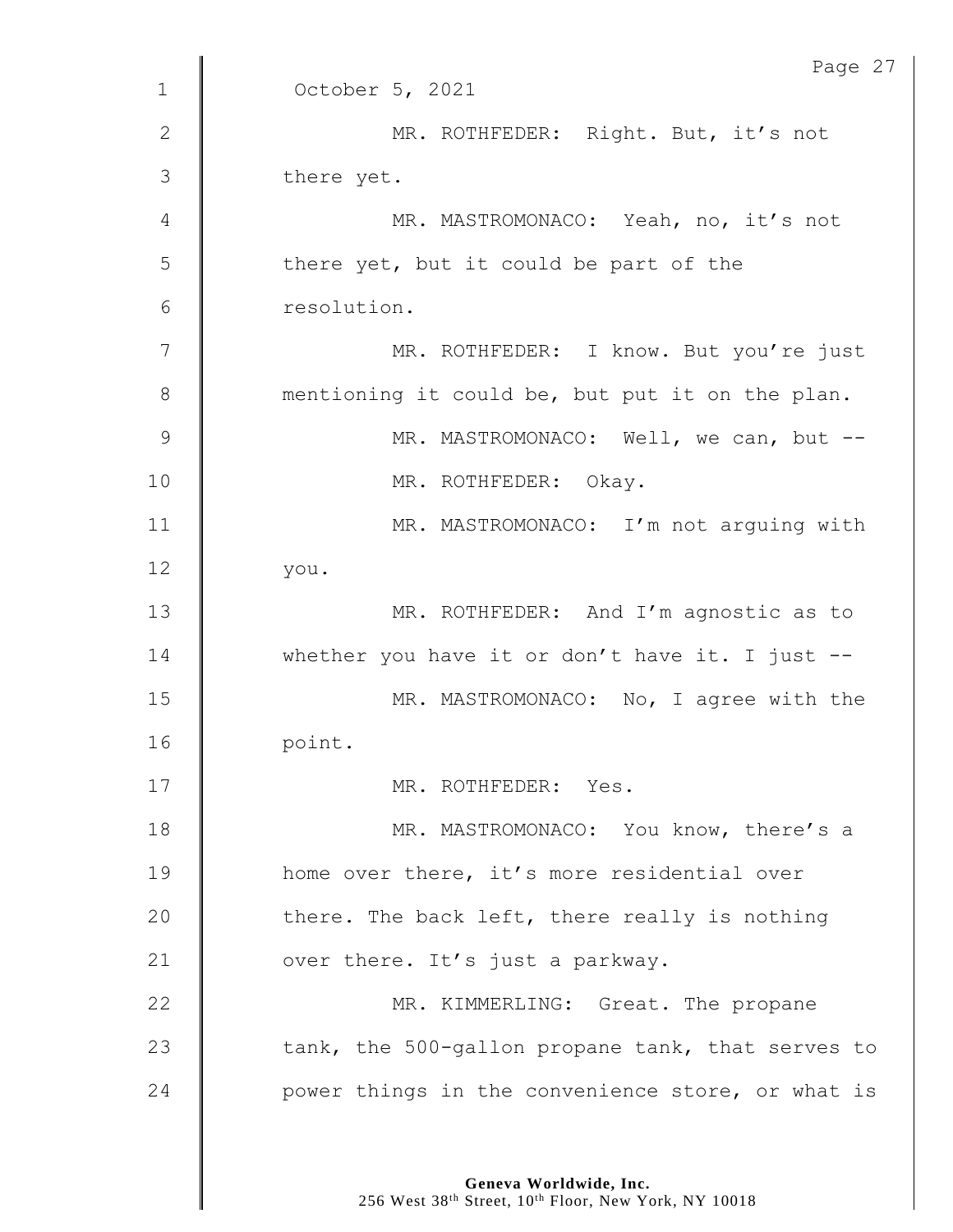|              | Page 28                                           |
|--------------|---------------------------------------------------|
| $\mathbf{1}$ | October 5, 2021                                   |
| $\mathbf{2}$ | that for?                                         |
| 3            | MR. MASTROMONACO: In the propane, I               |
| 4            | don't know where.                                 |
| 5            | MR. KIMMERLING: There's 500-gallon                |
| 6            | propane tank at the north, yeah, where Chris is   |
| 7            | pointing.                                         |
| $8\,$        | MR. MASTROMONACO: Oh.                             |
| 9            | MR. KIMMERLING: A 500-gallon propane              |
| 10           | tank.                                             |
| 11           | MR. MASTROMONACO: Yes. I'm sorry.                 |
| 12           | MR. KIMMERLING: What's that for?                  |
| 13           | MR. MASTROMONACO: The store.                      |
| 14           | MR. KIMMERLING: It's for the store,               |
| 15           | okay. And obviously, that all runs underground?   |
| 16           | MR. MASTROMONACO: Yes.                            |
| 17           | MR. KIMMERLING: And then could you                |
| 18           | lastly just walk me through how internally the    |
| 19           | traffic flows through the gas station and then    |
| 20           | behind the drive through and also whether or not  |
| 21           | deliver trucks could take advantage of that drive |
| 22           | through feature for the convenience store to pick |
| 23           | up coffee or whatever.                            |
| 24           | MR. MASTROMONACO: Well, I don't know if           |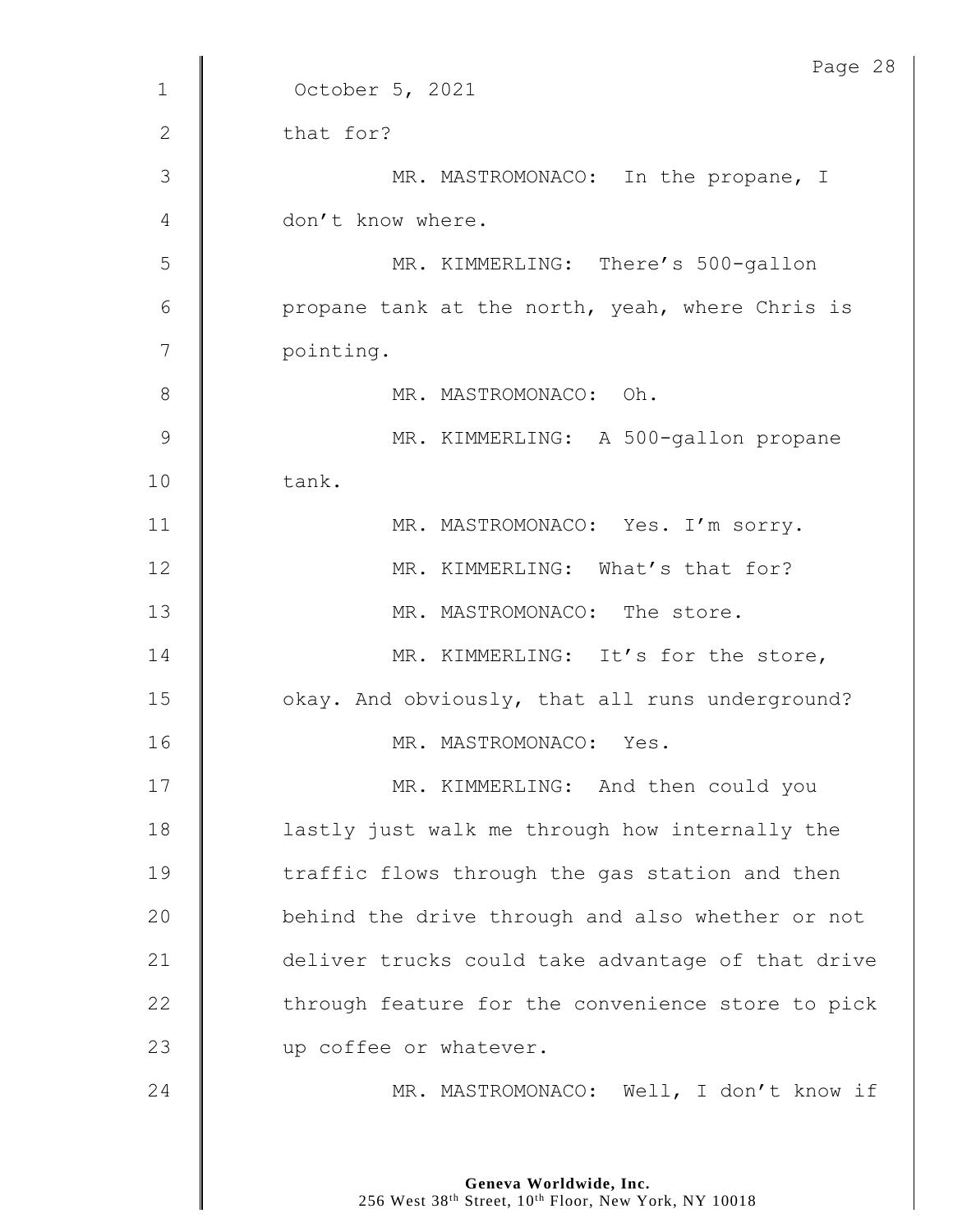|               | Page 29                                            |
|---------------|----------------------------------------------------|
| $\mathbf{1}$  | October 5, 2021                                    |
| 2             | you have, we submitted, I don't know if with this  |
| $\mathcal{S}$ | set of plans, but there were exhibits, many        |
| 4             | vehicle turning plans, right.                      |
| 5             | MR. KIMMERLING: Yeah, yeah, I'm more               |
| 6             | interested in whether or not --                    |
| 7             | MS. TAYLOR: He's interested in the                 |
| 8             | flow.                                              |
| $\mathsf 9$   | MR. KIMMERLING: -- you would intend for            |
| 10            | any kind of vehicle to be able to drive around     |
| 11            | the convenience store including trucks, for        |
| 12            | example, or it would only be for passenger cars    |
| 13            | to go around and whether that would be signed or   |
| 14            | not.                                               |
| 15            | MR. MASTROMONACO: Well, it's a very                |
| 16            | wide lane, I think it's a fairly wide lane, I      |
| 17            | don't remember, we made it sort of extra wide      |
| 18            | there, so I'm not so $-$ I don't think you can get |
| 19            | large trucks through there, but you can certainly  |
| 20            | $qet$ --                                           |
| 21            | MR. KIMMERLING: But any truck that, any            |
| 22            | truck whose driver thinks they could go through    |
| 23            | there, you would be fine with them going through   |
| 24            | there?                                             |
|               |                                                    |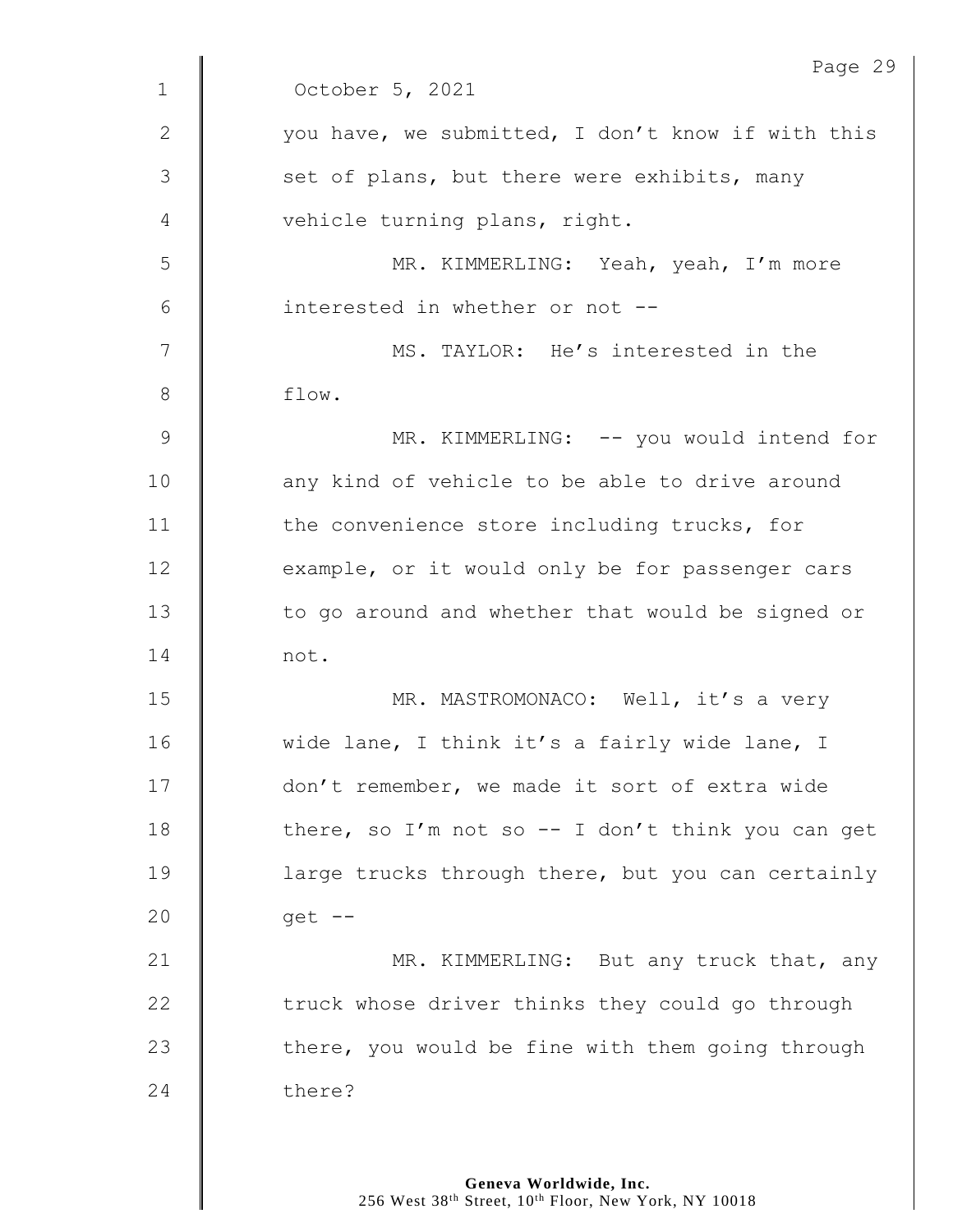|               | Page 30                                           |
|---------------|---------------------------------------------------|
| $\mathbf 1$   | October 5, 2021                                   |
| $\mathbf{2}$  | MR. MASTROMONACO: This is an 18-foot              |
| 3             | wide lane.                                        |
| 4             | MR. KIMMERLING: Yes, I see that.                  |
| 5             | MR. MASTROMONACO: You know, so it's an            |
| 6             | 18-foot wide lane.                                |
| 7             | MR. KIMMERLING: So the answer is                  |
| 8             | there's no signage prohibiting any particular     |
| $\mathcal{G}$ | kind of vehicle from driving back there as long   |
| 10            | as the driver thinks they can --                  |
| 11            | MR. MASTROMONACO: Well, like at                   |
| 12            | McDonald's, generally you don't see tractor       |
| 13            | trailer trucks going through them, you know.      |
| 14            | MR. KIMMERLING: I'm not a McDonald's              |
| 15            | drive through guy, so I wouldn't know. Okay. And  |
| 16            | then how, will there be any marking on the        |
| 17            | asphalt to direct people either around or through |
| 18            | or -- it seems a little vague and messy to me.    |
| 19            | But how will people understand how to move        |
| 20            | through the space? To go to the drive through, to |
| 21            | park in front?                                    |
| 22            | MS. TAYLOR: Ralph, I have a similar               |
| 23            | question. I'm really concerned about the flow,    |
| 24            | coming in from Route 6, going in and getting all  |

Page 30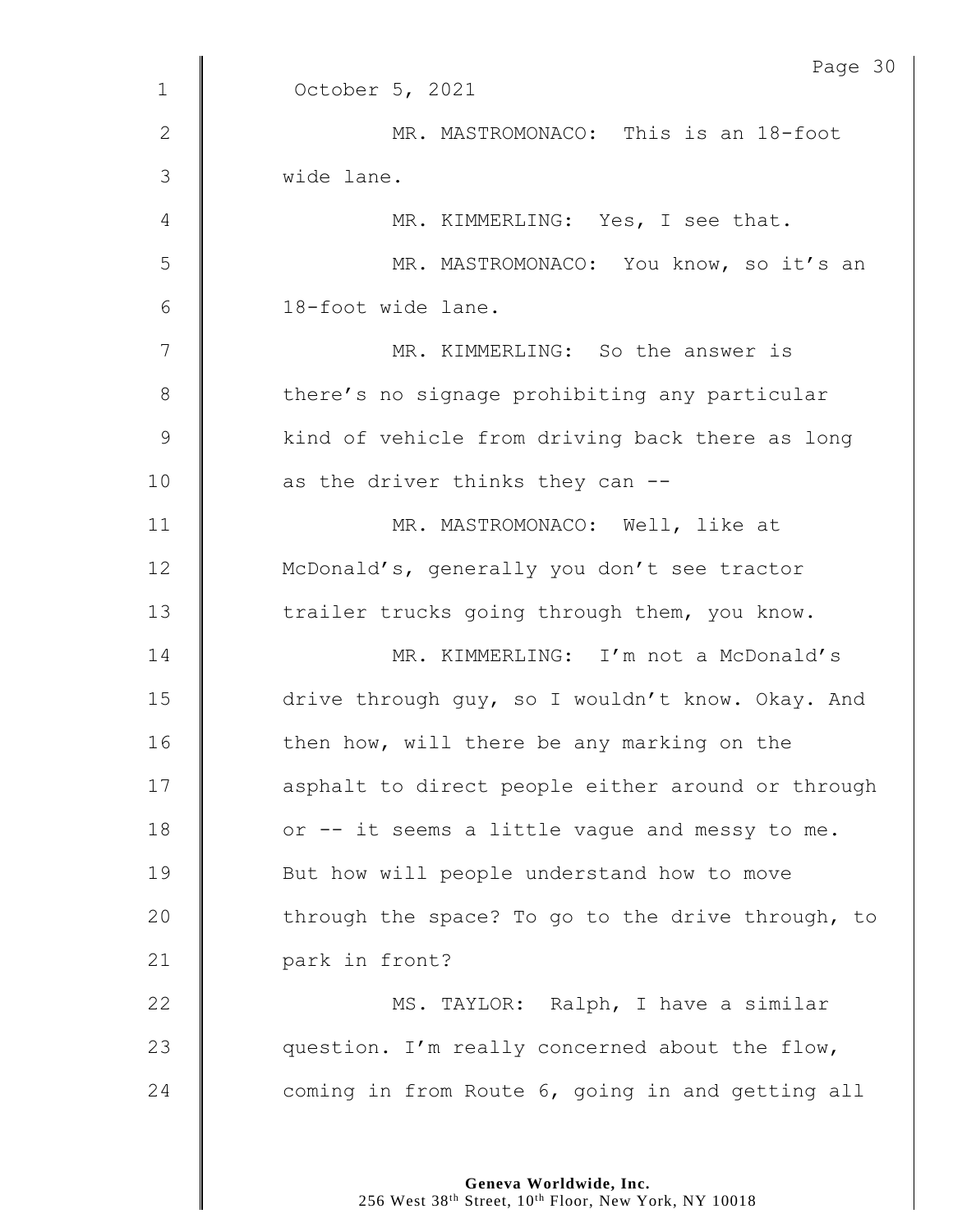|                | Page 31                                           |
|----------------|---------------------------------------------------|
| $\mathbf{1}$   | October 5, 2021                                   |
| 2              | around and going to the store. To me, it looks as |
| 3              | though you can potentially have an accident.      |
| $\overline{4}$ | There are people who are going to come in on that |
| 5              | side, the right side, but the traffic is coming   |
| 6              | around the store. Some of it will want to go to   |
| 7              | the pumps perhaps or whatever, there's a point at |
| 8              | which it looks like you could have a head on      |
| 9              | collision if people are not paying attention.     |
| 10             | MR. CANNING: Yes, understood. So, left            |
| - -            |                                                   |

 $\mathbf{I}$ 

11 | turns into the site would be prohibited. And the 12 | gasoline business is primarily a convenience 13 | business. You generally speaking try to plan to **d** opet gas when you're making another trip, and 15 | personally I like to make a right in, right out **decause it's harder to make a left in, left out.** 17 | Price is an issue as well, and I have my gas 18 | stations on my regular route that I know are a **J** good price and easy for me to use.

20 | So with this gas station, with the left  $\parallel$  turn prohibition, and the fact that when you're  $\parallel$  on the parkway, you have to get off the parkway  $\parallel$  to go to the gas station, and then get back on  $\parallel$  the parkway, probably 85 to 90 percent of the

> **Geneva Worldwide, Inc.** 256 West 38<sup>th</sup> Street, 10<sup>th</sup> Floor, New York, NY 10018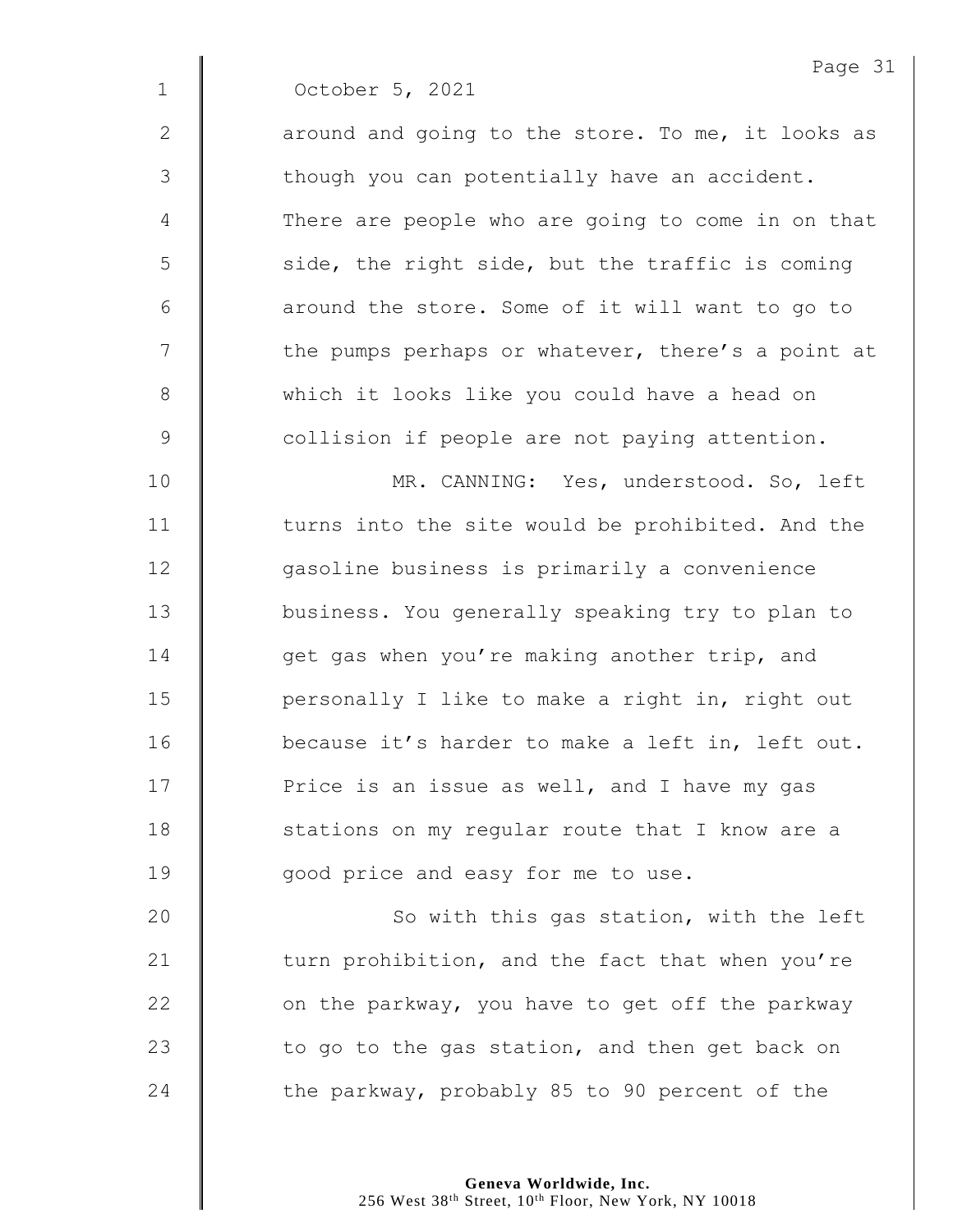|              | Page 32                                           |
|--------------|---------------------------------------------------|
| $\mathbf 1$  | October 5, 2021                                   |
| $\mathbf{2}$ | business is going to come in the right turn at    |
| 3            | the right hand side. So the predominant flow is   |
| 4            | going to be in at the right, down the east side,  |
| 5            | through the pumps and out. And it's 12 vehicles,  |
| 6            | not all of them will be moving at the same time,  |
| 7            | and if you do get the occasional vehicle coming   |
| 8            | across from the parkway, there's very little      |
| 9            | chance that there will be any conflict with the   |
| 10           | vehicles that are already there. It's not like    |
| 11           | you have the major flow from both directions.     |
| 12           | It's predominantly from one direction to the      |
| 13           | other.                                            |
| 14           | MR. KIMMERLING: I've got to say, you              |
| 15           | know, I don't know if you ever go to Lou          |
| 16           | Pacello's [phonetic] an S*show there with traffic |
| 17           | coming from both driveways, going to the          |
| 18           | convenience store, pulling out of the pumps, I    |
| 19           | mean I don't know, I just don't understand how    |
| 20           | internally the traffic is going to really         |
| 21           | understand how to move through the space without  |
| 22           | potentially causing a bit of a mess, but, I don't |
| 23           | know.                                             |
| 24           | MR. KEHOE: Well, I think one of the               |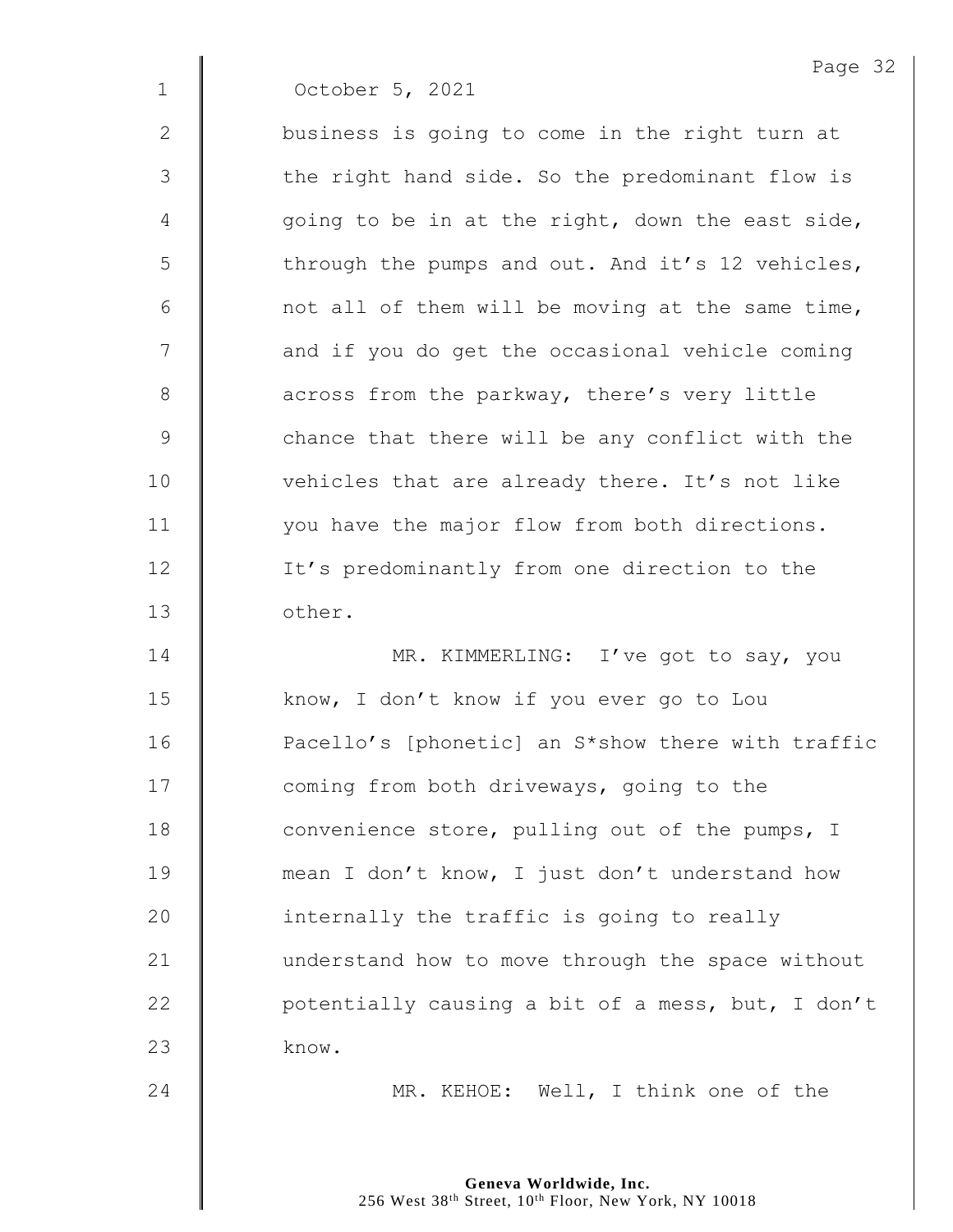|               | Page 33                                           |
|---------------|---------------------------------------------------|
| $\mathbf{1}$  | October 5, 2021                                   |
| 2             | issues at Lou Pacello's is the Dunkin Donuts.     |
| 3             | MR. KIMMERLING: Yeah, well, it's a                |
| 4             | convenience store.                                |
| 5             | MR. KEHOE: And you had said, well, it's           |
| 6             | another question though. I do think a Dunkin      |
| 7             | Donuts has different impacts than what you've     |
| 8             | said, is it would simply be an unnamed, you know, |
| $\mathcal{G}$ | part of this convenience store would be selling   |
| 10            | gas.                                              |
| 11            | MR. MASTROMONACO: Correct.                        |
| 12            | MR. KEHOE: So I think the resolution,             |
| 13            | if it gets that far, might have some prohibition  |
| 14            | against, I don't know how we would word it. I     |
| 15            | don't know, but I just think -- or the other      |
| 16            | option is if you want a Dunkin Donuts tenant in   |
| 17            | there, even though you've got a drive through, I  |
| 18            | would think that would have to come back to the   |
| 19            | planning board too, because that would definitely |
| 20            | have implications it seems to me.                 |
|               |                                                   |
| 21            | MR. CANNING: So, I agree with you,                |
| 22            | Chris. What we have indicated to this board is    |
| 23            | that the purpose of the drive through was largely |
| 24            | driven by the pandemic when at the start of it,   |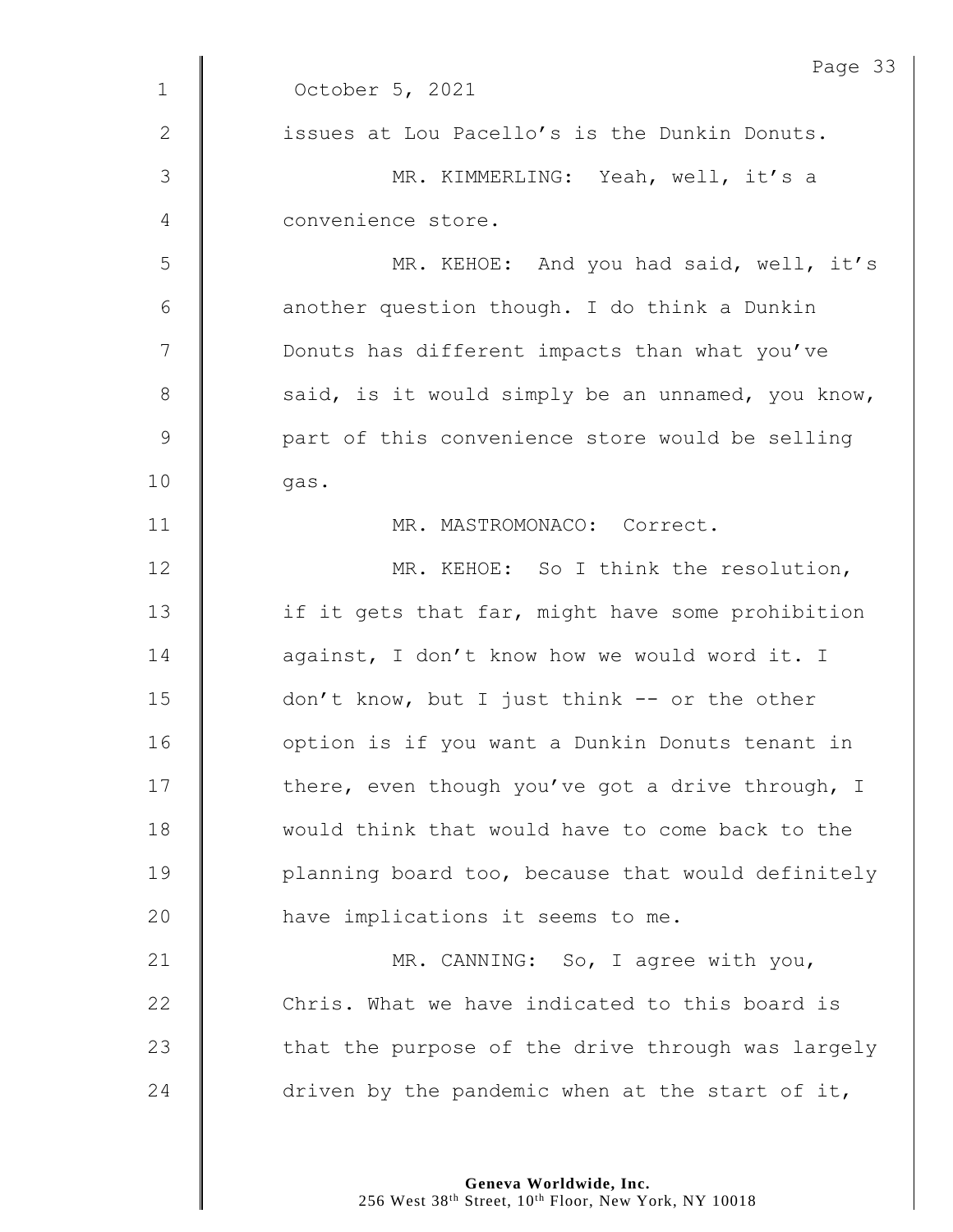Page 34 1 October 5, 2021 2 | people were afraid to go into stores, and so the 3 || concept of the drive through on this building is  $4 \parallel$  that it is a part of this convenience store. 5 There are some convenience stores now that I see  $6 \parallel$  at gas stations where a portion of it is a 7 | dedicated, you know, high turnover coffee, bagel, 8 whatever you want to call it, I don't see too 9 many Starbucks in them. But I do see Dunkins in  $10$  | qas stations a lot, so if the applicant wanted to 11 | introduce a brand name drive through separate 12 **d** area, portion of the building for that use, I see 13 | that would be a different generator and a 14 Tesolution would require the applicant to come 15 back for that. 16 | MS. TAYLOR: But if it's a fairly well 17 | known business, you would end up with a lot of 18 The traffic, I mean right over at Annsville, there is 19  $\parallel$  a Dunkin I think, yeah, Dunkin Donuts with that. 20 MR. CANNING: Yeah. 21 **MS. TAYLOR:** And I mean there are tons  $22$   $\parallel$  of people going in and out of there as well as 23 **people who are pulling in for gas and then they** 24  $\parallel$  also have, Chris what is the other one? The pump

> **Geneva Worldwide, Inc.** 256 West 38<sup>th</sup> Street, 10<sup>th</sup> Floor, New York, NY 10018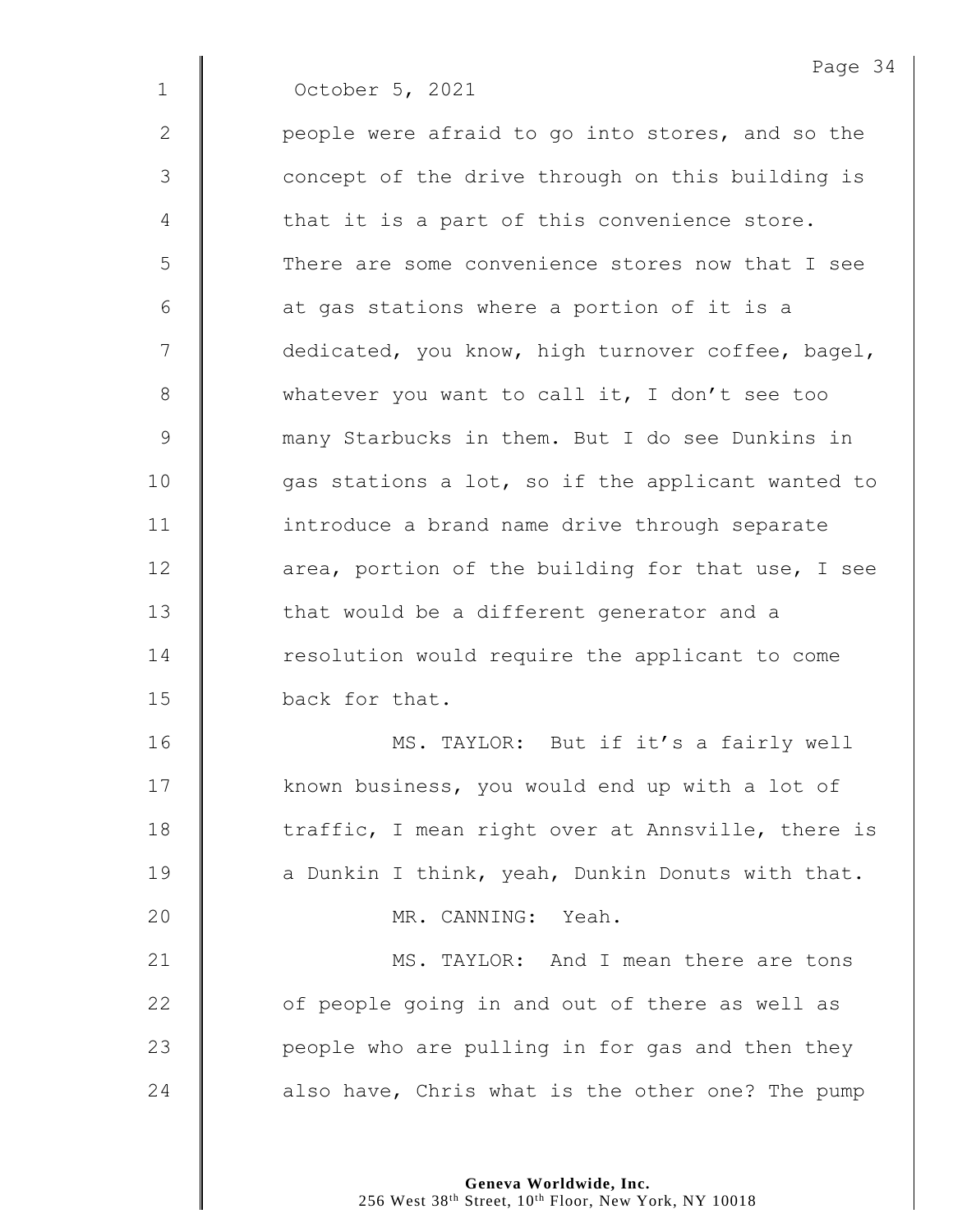1 October 5, 2021

2  $\parallel$  way over on the left side, I think it's diesel,

3 || so you have people coming in for everything and 4  $\parallel$  that's space over there is really small, to me, 5 | if you ask me. That site is really small. You  $6$   $\parallel$  could have a mixed bag of problems, people trying 7 | to make turns, people navigate or negotiate 8 | particular spots within the fuel pump. Not 9 everybody is going to come in evenly and pump 10 | like that. People will be coming out of, coming 11 | from there, going into the convenience store, and 12 | then having to find a way to get out. Depending 13  $\parallel$  on where they're parked, they'll be backing out. 14 Some people will be coming in from, I quess 15 **there's** an alley that goes around and comes out 16 | here on the front, on the left side. I just see 17 | it like, I'm kind of like George, I see a bit of 18  $\parallel$  confusion, depending on the time of the day. 19 **Maybe there are parts of the day when there's** 20  $\parallel$  just not that much traffic but in the mornings, 21 **certainly in the mornings, people are looking to** 22  $\parallel$  get their coffee, and they want to pick up maybe 23  $\parallel$  a paper or whatever if they're going to. It just 24  $\parallel$  qets too crazy, so I don't know. I think probably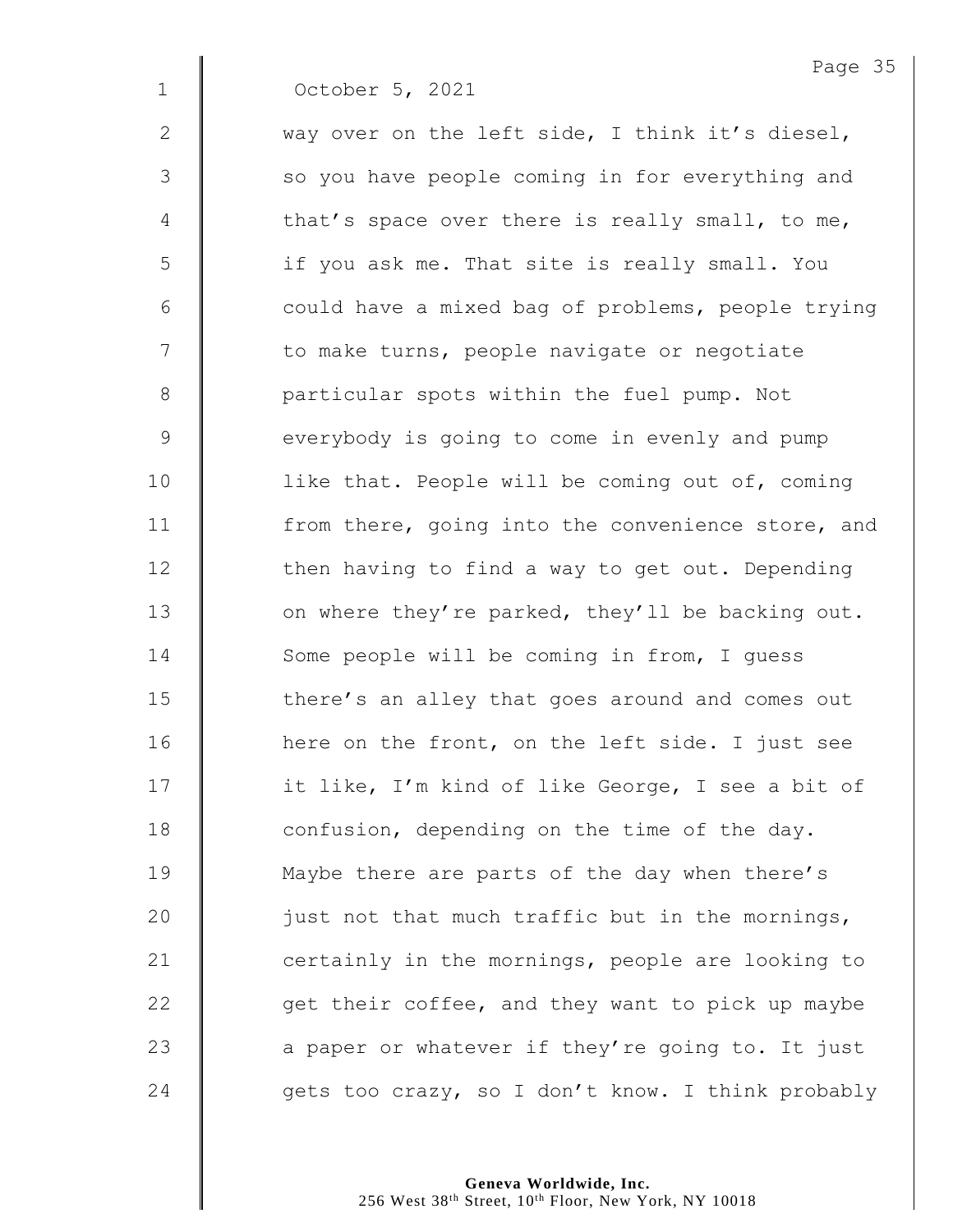1 October 5, 2021

2 | two less fueling stations would reduce the amount 3 | of traffic perhaps. I don't know but, I'm not 4 | happy about the number of pumps either. And on  $5 \parallel$  the description, it calls for, it says that there 6  $\parallel$  are six fueling pumps, well, but how does it, six  $7 \parallel$  pumps, and actually there are 12. You know, that 8 **h** has always been confusing to me. Is, when you say 9 Six pumps, don't you mean actually six pumps, not 10 12?

11 | MR. CANNING: So the terminology of the  $12$  | industry and I don't know what's inside the box, 13 | but the terminology of the industry is you have a 14 **I** pump and each pump has two vehicle fueling 15 positions.

16 MR. ROTHFEDER: Two sides.

17 | MR. CANNING: It has two sides, right. 18 So there may be one pump in there that pumps to 19 **two sides, but for all I know, there could be two** 20 | pumps in there, one pumps to one side and one 21 | pumps to the other. But the standard terminology 22 **and what we're asking for is six pumps with 12** 23 vehicle fueling positions.

24 | I agree with you, Madam Chair, we have

**Geneva Worldwide, Inc.** 256 West 38<sup>th</sup> Street, 10<sup>th</sup> Floor, New York, NY 10018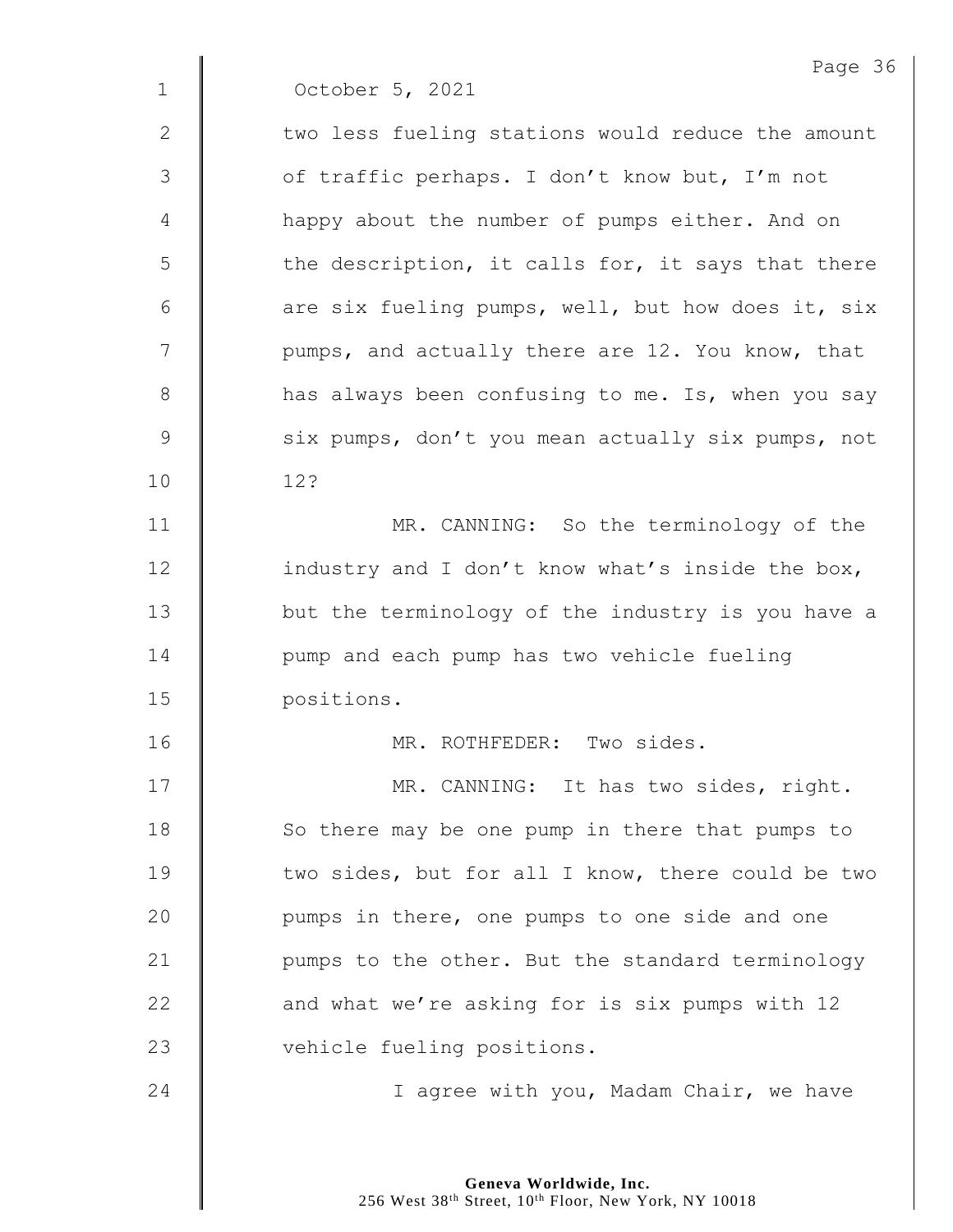|              | Page 37                                            |
|--------------|----------------------------------------------------|
| $\mathbf 1$  | October 5, 2021                                    |
| $\mathbf{2}$ | to make it work for the busiest times, because in  |
| 3            | the quiet hours, there's no problem, there's       |
| 4            | nothing to worry about. That's what we've been     |
| 5            | looking at and that's why I agree with staff that  |
| 6            | if the applicant wanted to have a brand name       |
| 7            | franchisee business in there selling coffee out    |
| 8            | of the drive through, that would be not what we    |
| 9            | have proposed and that any resolution would        |
| 10           | require the applicant to come back for that.       |
| 11           | Apart from that, based on the analysis             |
| 12           | that we have done, we believe the site is $-$ it's |
| 13           | actually, it's a lot bigger than when you stand    |
| 14           | out there and look at it, because right now,       |
| 15           | everything is kind of up close to the front and    |
| 16           | it does look small, but the site does go back      |
| 17           | quite a bit. There's quite a bit of room there     |
| 18           | between the cars and the parking and the aisles.   |
| 19           | Because the left turn is prohibited, the volume    |
| 20           | of traffic is going to be down at least a third    |
| 21           | from what we originally came to you before, just   |
| 22           | on the gasoline portion of it, and the majority    |
| 23           | of the traffic is going to be going in one         |
| 24           | direction.                                         |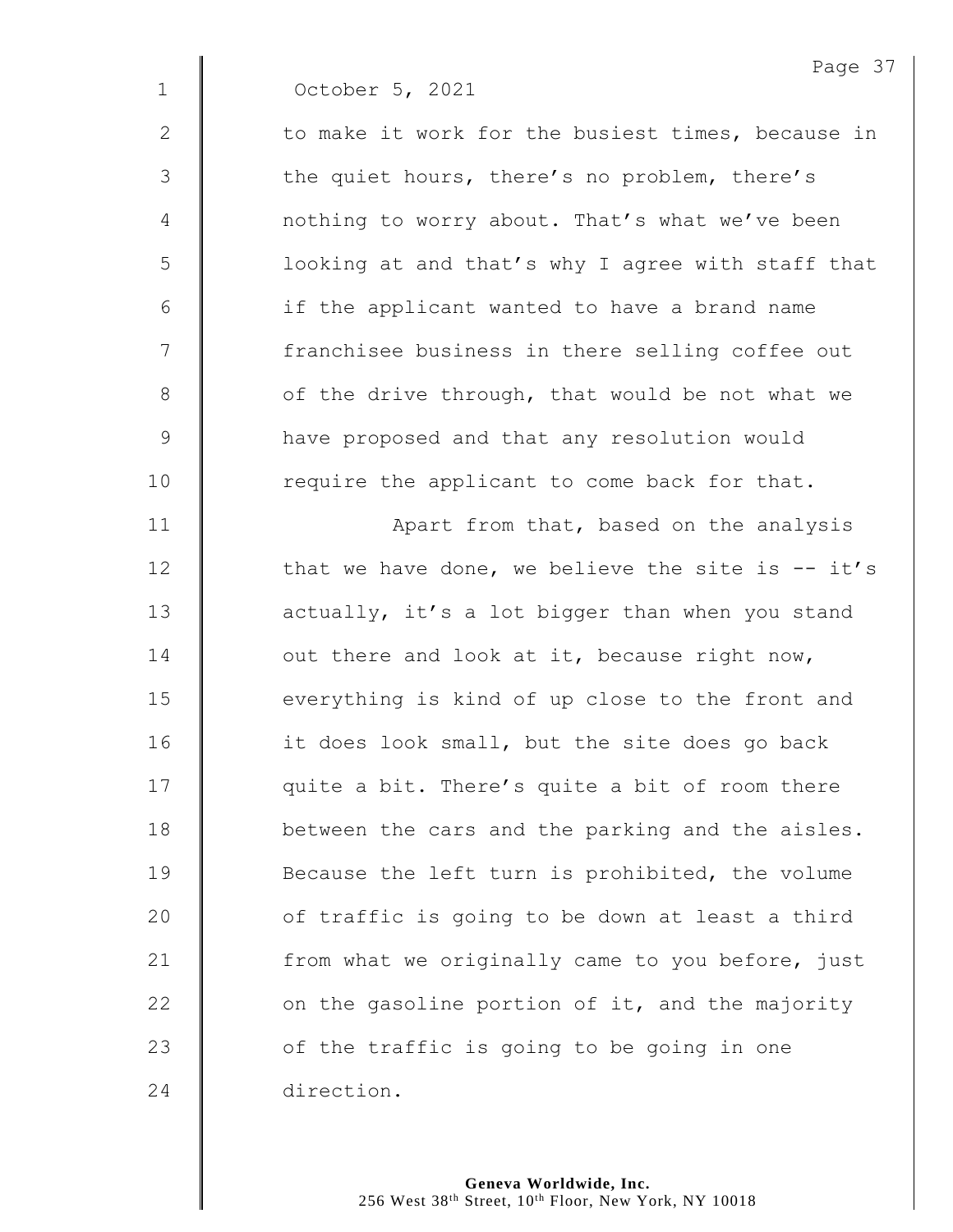|                 | Page 38                                           |
|-----------------|---------------------------------------------------|
| $\mathbf{1}$    | October 5, 2021                                   |
| $\mathbf{2}$    | So I'm comfortable and confident that it          |
| 3               | will be okay. I know you have had your traffic    |
| 4               | consultant review the plans and we have a         |
| 5               | memorandum from him more or less saying that they |
| $6\phantom{1}6$ | accept the analysis that we provided to date.     |
| $\overline{7}$  | MR. ROTHFEDER: If your traffic is going           |
| 8               | to be down, can't you remove a couple of pumps? I |
| $\mathsf 9$     | mean you're not going to have as much as you      |
| 10              | originally thought.                               |
| 11              | MR. CANNING: It's -- I mean --                    |
| 12              | MR. ROTHFEDER: I mean I think there's a           |
| 13              | sense that there's a problem in terms of flow and |
| 14              | that having that extra set of pumps, or not       |
| 15              | extra, having the two pumps at the top could be   |
| 16              | an issue, because as the chairperson said, you    |
| 17              | know, it's not going to be that they're all just  |
| 18              | coming in that side and then going through, but   |
| 19              | if they get stuck behind a car where the guy has  |
| 20              | walked into the convenience store, then they're   |
| 21              | going to start backing. And then they're going to |
| 22              | be coming around when cars are coming out. It     |
| 23              | does seem really tight.                           |
| 24              | MR. CANNING: Well, I mean the other               |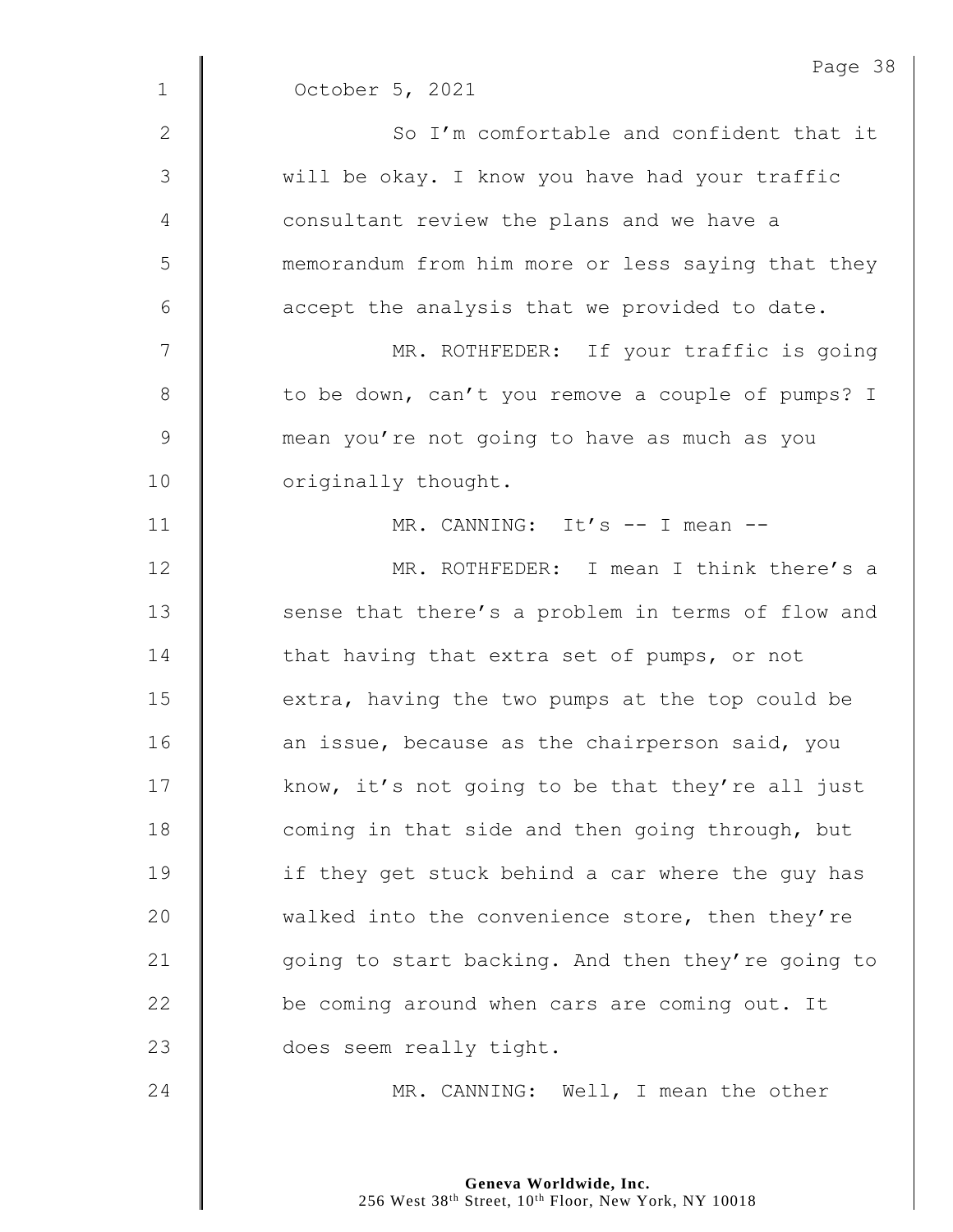Page 39 1 October 5, 2021 2 || aspect of it is that it looks like this applicant 3 | will be required to pay for the entire cost of  $4 \parallel$  the installation of a traffic signal, which, you 5 | know, is a very large capital cost to carry, and  $6 \parallel$  now you're asking me, and the applicant is not 7 | here, to volunteer to reduce his ability to sell 8 | product. And I think that's a very challenging 9 charge. 10 MR. ROTHFEDER: Yeah, no, I was just 11 | bringing it up because you said yourself there's 12 | qoing to be fewer customers, so you don't need as 13 many pumps. I would suggest you go back to talk 14 | to him about that. 15 | MR. FOLEY: I would agree. And I have 16  $\parallel$  three more questions, all as a result of what my 17 | colleagues brought. 18 **MR. KIMMERLING:** Tom, could I just 19 finish? 20 | MR. FOLEY: I kept saying 12 pumps, but 21  $\parallel$  now I'm looking as I count, what Steve said, 22  $\parallel$  those are cars there, and the pumps are in 23 **between.** So it looks like there's really only 24  $\parallel$  two, four, ten pumps total, but two on each one,

> **Geneva Worldwide, Inc.** 256 West 38<sup>th</sup> Street, 10<sup>th</sup> Floor, New York, NY 10018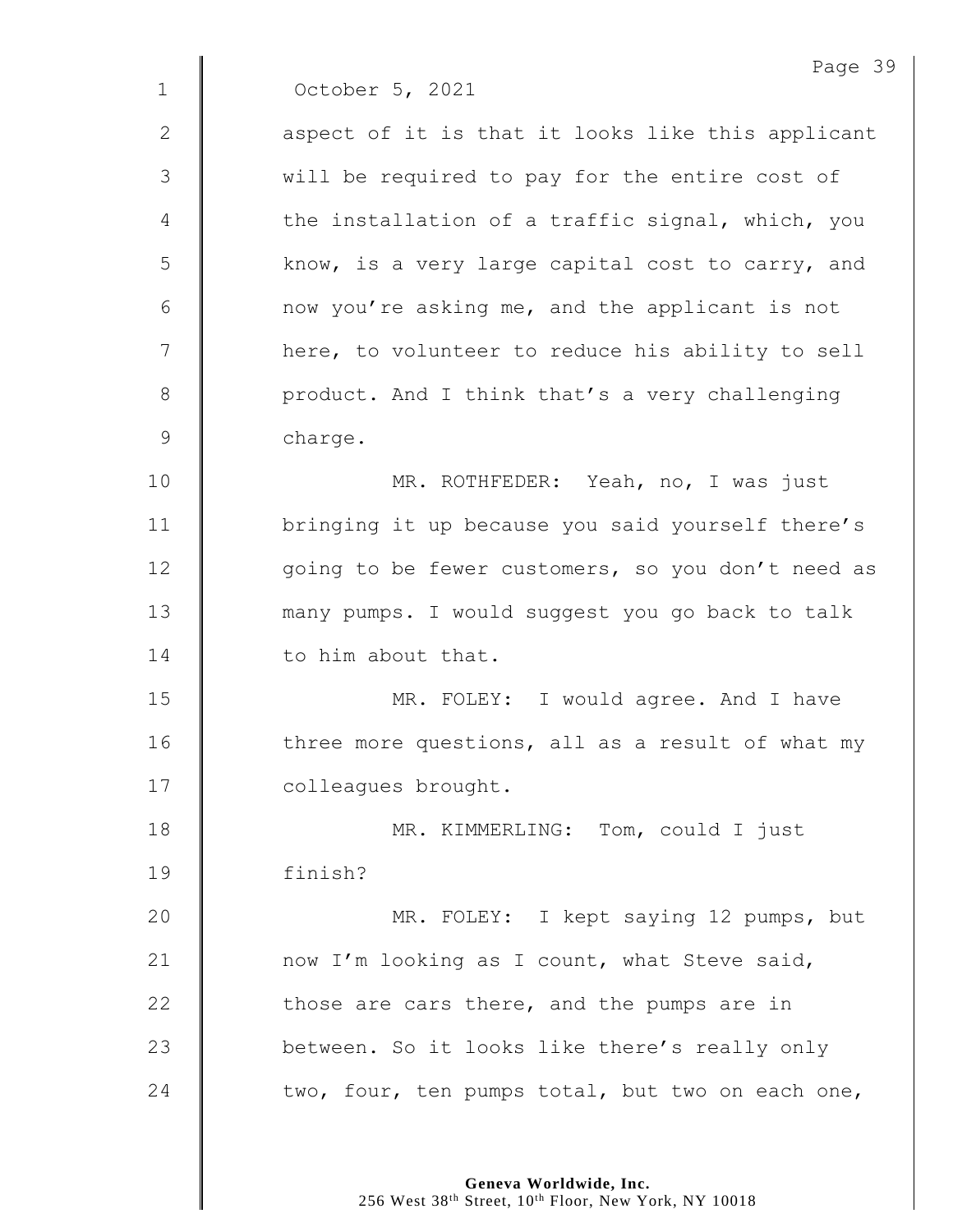|              | Page 40                                           |
|--------------|---------------------------------------------------|
| $\mathbf{1}$ | October 5, 2021                                   |
| $\mathbf{2}$ | that would be 20? No.                             |
| 3            | MR. CANNING: No, there's six pumps. Six           |
| 4            | pumps.                                            |
| 5            | MR. FOLEY: The square boxes are pumps?            |
| 6            | Oh, I see.                                        |
| 7            | MS. TAYLOR: The little tiny --                    |
| 8            | MR. KESSLER: The small boxes, the small           |
| 9            | ones.                                             |
| 10           | MR. FOLEY: Okay, alright. The other               |
| 11           | thing is, what Loretta said, the traffic flow.    |
| 12           | When you look at this and you consider the        |
| 13           | component of the convenience store that someone   |
| 14           | may be coming in heading west and comes in that,  |
| 15           | on the far right side, are they going to cut      |
| 16           | across in the front to get over to the deli to    |
| 17           | park, or are they going to go all around the      |
| 18           | pumps and come in that way and park? We had a     |
| 19           | similar problem I think with Burger King down the |
| 20           | road where we had to change something there. So   |
| 21           | that would, that's the traffic flow problem that  |
| 22           | Loretta and a few, and George brought up and I    |
| 23           | see it now also. And if there were two less       |
| 24           | pumps, that might help.                           |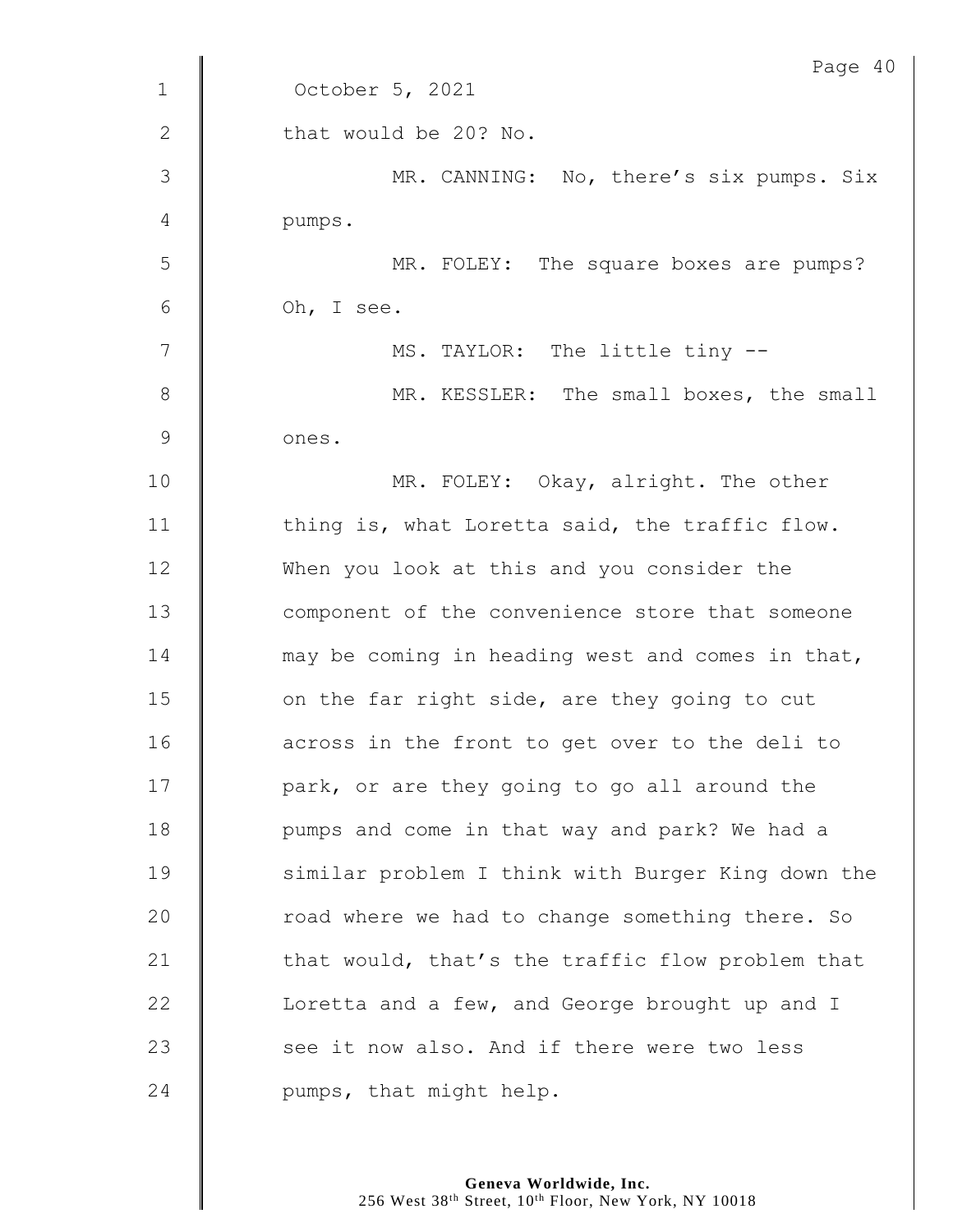| $\mathbf{1}$ | Page 41<br>October 5, 2021                        |
|--------------|---------------------------------------------------|
|              |                                                   |
| $\mathbf{2}$ | Second, on parking, you have what, 14             |
| 3            | parking, total 14 counting a handicap spot?       |
| 4            | MR. CANNING: Mm-hmm.                              |
| 5            | MR. FOLEY: And that would include for             |
| 6            | any employees to park?                            |
| 7            | MR. CANNING: Correct.                             |
| 8            | MR. FOLEY: Would they park way over on            |
| $\mathsf 9$  | the right maybe?                                  |
| 10           | MR. CANNING: Yes, we could do that.               |
| 11           | MR. FOLEY: Okay. And then we didn't               |
| 12           | really get back to the original discussions on    |
| 13           | the traffic on Route 6, or the design out on      |
| 14           | Route 6, which is still have a problem with, and  |
| 15           | I read the report and then we had discussed at    |
| 16           | length at the other meeting, the visibility of a  |
| 17           | warning sign for that red light that would be on  |
| 18           | the eastern side of the overpass, because of the  |
| 19           | visibility of that.                               |
| 20           | MR. CANNING: Mm-hmm.                              |
| 21           | MR. FOLEY: And you or someone submitted           |
| 22           | a photo in one of the reports, where you couldn't |
| 23           | -- you had to stand on the side of the road and   |
| 24           | do it and yet we get a better picture that way.   |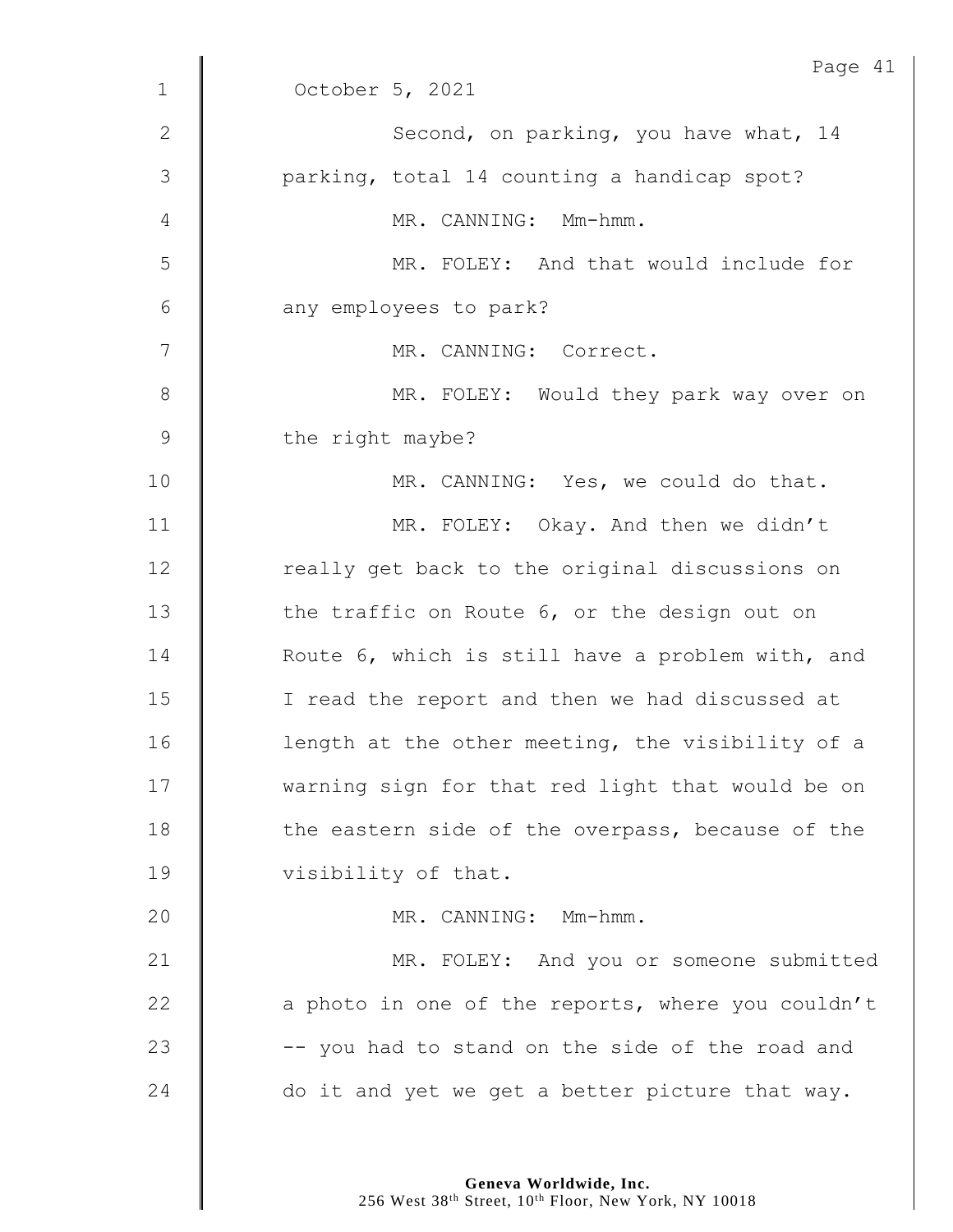1 October 5, 2021

 $2 \parallel$  Can any of the warning signs be hung on the 3 | actual overpass, like there is the height signs 4 | on there? And that may give better visibility to 5 | cars coming easterly and then they see that red 6 | light at the new, your new intersection, whatever 7 | vou call it. So consider that. But it's just a 8 Very problematic site with a lot of stuff going 9 in there.

**MR. CANNING:** Well, to address that 11 | specific issue, I did not want to submit **photographs of me standing out in the road with waa is and in** we woulleague standing out in the road, but I did. 14 And you can see the signal from beyond the other  $\parallel$  signal. And I, we had a pole that was 20 feet | tall with a red disk on the top of it so the  $\parallel$  signal is visible, and we submitted that 18 | testimony to the state and they felt comfortable 19 With it. The state has also weighed in and  $\parallel$  restricted left turns into the site, which is an **improvement over the current condition, because**  $\parallel$  I, reading through the minutes, I know people **have expressed concern about that movement.** It 24 will also allow you to exit the parkway with a

> **Geneva Worldwide, Inc.** 256 West 38th Street, 10th Floor, New York, NY 10018

Page 42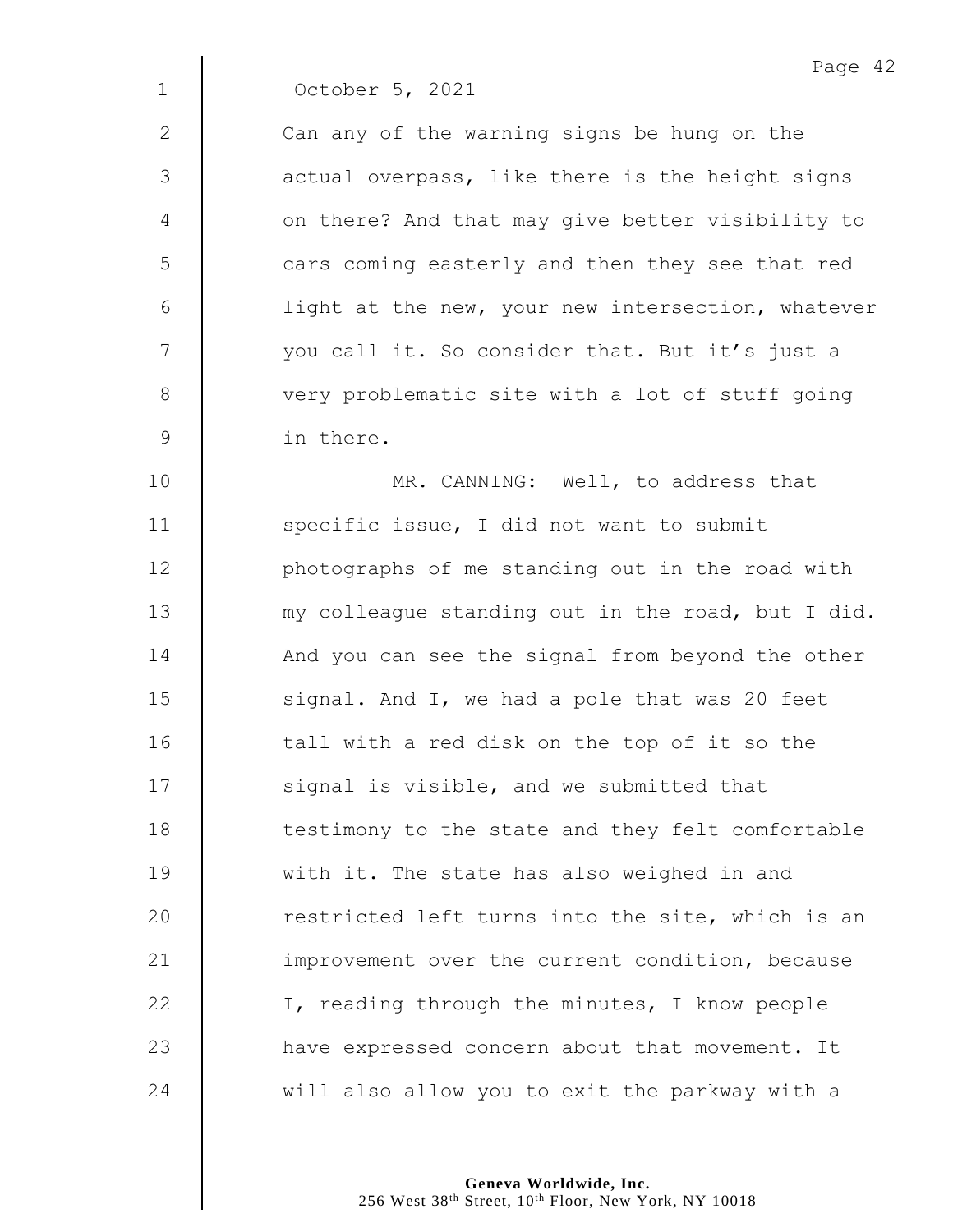1 October 5, 2021

2 | qreen indication and no fear that somebody is 3 going to come down the highway and not see you 4 under the bridge. And it will also allow you to  $5 \parallel$  turn out of the site. So from that perspective, 6 | it addresses traffic safety and reduces the risk 7 **6** of accidents.

8 **Also, to address the concern that John** 9 mentioned, that, you know, this is an existing 10 | qas station. So we're not adding another gas 11 **Station.** I know that the town is concerned about  $12$   $\parallel$  that. But this is an existing business that wants 13 | to survive and so they've applied under your 14 **demal 14** legislation and ordinances to upgrade their 15 **facilities and so it would be a better product** 16 | and a safer intersection.

17 | The traffic study considered the 18 **Cumulative impacts of Cortlandt Crossing, of** 19 Gasland, of the traffic from this project. We  $20$   $\parallel$  even anticipated that traffic that comes down 21 | Locust Avenue now to make the left turn might 22 come here, and even some traffic that comes up on  $23$   $\parallel$  Conklin that wants to go in the middle between 24 the two intersections, between Conklin and Locust

> **Geneva Worldwide, Inc.** 256 West 38<sup>th</sup> Street, 10<sup>th</sup> Floor, New York, NY 10018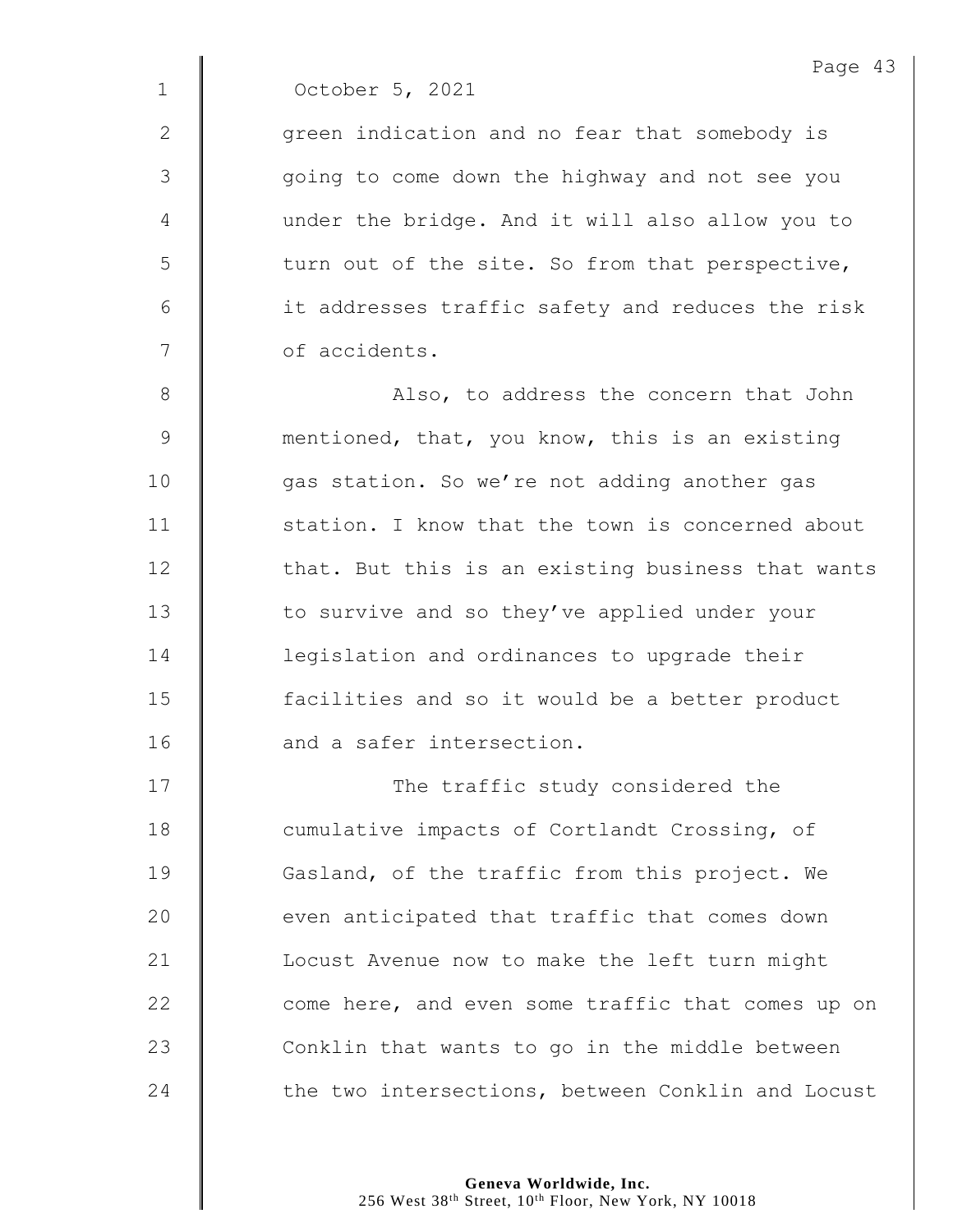|                | Page 44                                           |
|----------------|---------------------------------------------------|
| $\mathbf{1}$   | October 5, 2021                                   |
| $\mathbf{2}$   | might come down here, so we added that traffic    |
| $\mathfrak{Z}$ | in. And even with all of that, we have, you know, |
| 4              | reasonable levels of service, even in the busiest |
| 5              | hours.                                            |
| 6              | So I'm certainly willing to go back to            |
| 7              | my client and bring to his attention the concerns |
| 8              | that you've raised here, and I'm happy, Mr.       |
| $\mathsf 9$    | Kimmerling, I think you may have had another      |
| 10             | couple of questions.                              |
| 11             | MR. KIMMERLING: Yeah.                             |
| 12             | MR. CANNING: So we're happy to hear all           |
| 13             | of the questions that you have.                   |
| 14             | MR. KIMMERLING: Yeah, sorry, and thank            |
| 15             | you for your patience. Just one question, sorry,  |
| 16             | about the drive through. One the building,        |
| 17             | where's is there an order window and a pick up    |
| 18             | window, or do people order by phone and then just |
| 19             | pick up? How does that work? What are the         |
| 20             | stations for interacting with the store employees |
| 21             | in terms of getting whatever it is you want from  |
| 22             | the store?                                        |
| 23             | MR. MASTROMONACO: Actually, right now,            |
| 24             | there's nothing. There's -- it's not really       |
|                |                                                   |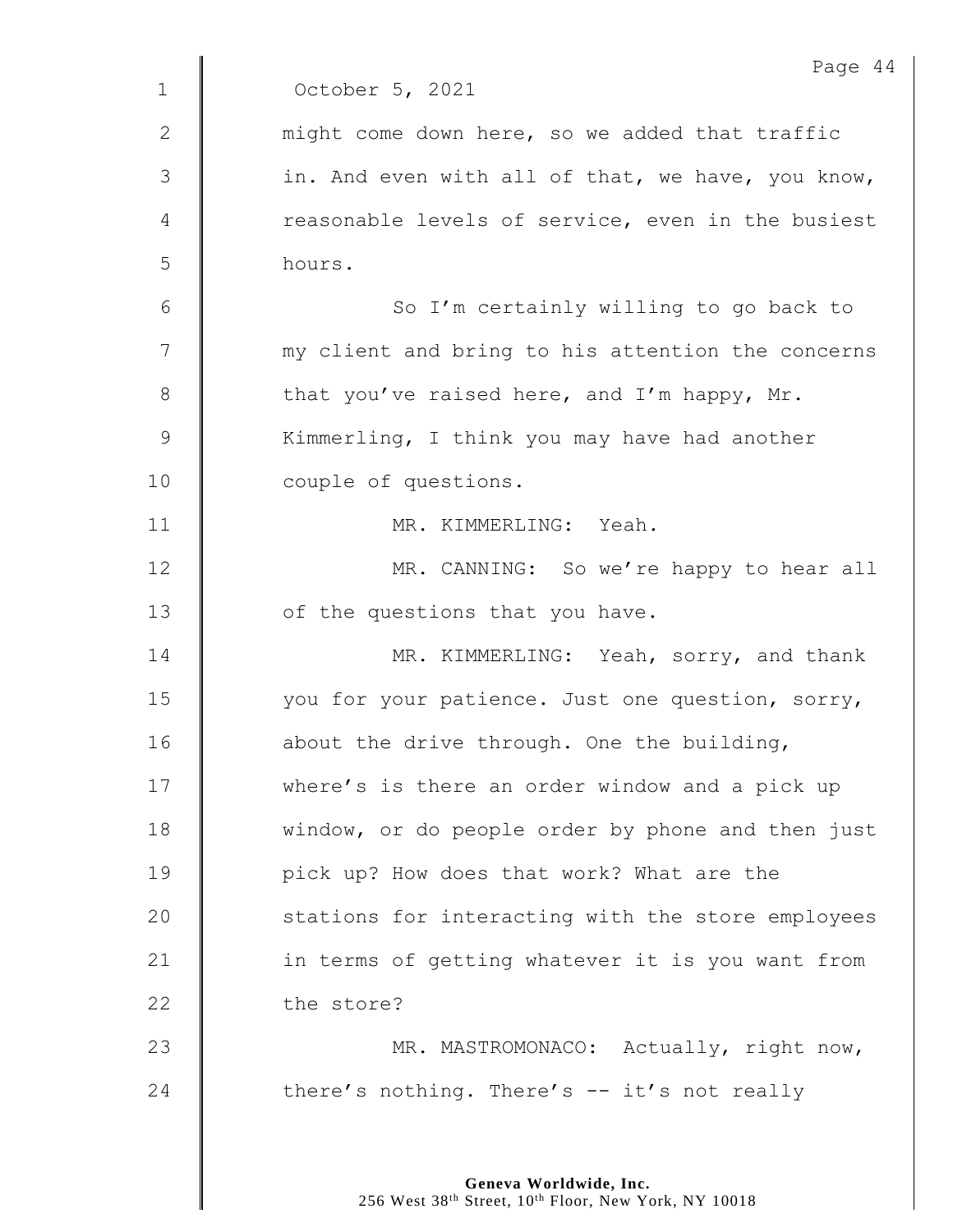|                | Page 45                                           |
|----------------|---------------------------------------------------|
| $\mathbf 1$    | October 5, 2021                                   |
| $\mathbf{2}$   | intended to be a drive through, although it could |
| $\mathfrak{Z}$ | be. All buildings need to have access to the      |
| 4              | back, you need to put the garbage out, things     |
| 5              | like that. So 90 percent of the utility of that   |
| 6              | road behind the building is for operation of the, |
| 7              | the internal operation of the building. It's not  |
| $8\,$          | intended to be a drive through right now, where   |
| $\mathsf 9$    | you can be handing things out, things like that.  |
| 10             | It's not intended for that right now.             |
| 11             | MR. KIMMERLING: Okay. Because you have            |
| 12             | the garbage on the other side of the property,    |
| 13             | that's where the refuse is. So the --             |
| 14             | MR. MASTROMONACO: I'm just saying to              |
| 15             | get the garbage out of the building.              |
| 16             | MR.<br>KIMMERLING: Right. So, so there's          |
| 17             | no garbage behind the building?                   |
| 18             | MR. MASTROMONACO: Yes, to get the                 |
| 19             | garbage, anything that needs to, you can even     |
| 20             | have deliveries back there, soda, beer, whatever, |
| 21             | can come through the back. That's really what     |
| 22             | it's intended to be. It could be a drive through, |
| 23             | but it's not intended right now to be that.       |
| 24             | MR. KESSLER: I don't think they really            |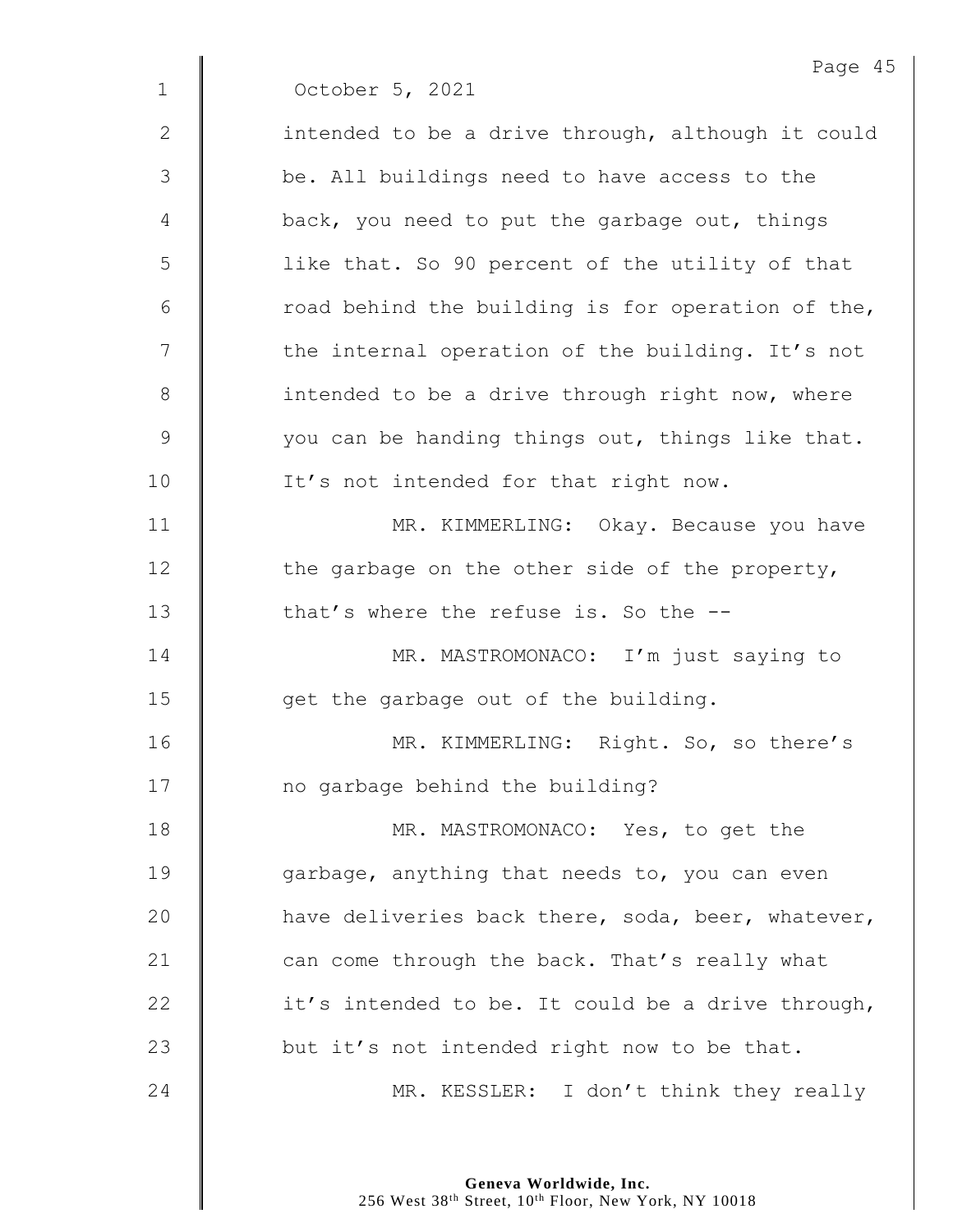| Page 46                                          |
|--------------------------------------------------|
| October 5, 2021                                  |
| expect patrons to use that drive through at this |
| point.                                           |
| MR. KIMMERLING: I think they --                  |
| MR. MASTROMONACO: No.                            |
| MR. KIMMERLING: And I don't -- I don't           |
| the site --                                      |
| MR. MASTROMONACO: It's for, you know,            |
| fire --                                          |
| MR. KIMMERLING: -- should show a drive           |
| through $--$                                     |
| MR. KESSLER: Right.                              |
| MR. KIMMERLING: -- if that's not really          |
| what you intend. I think it should be something  |
| else and it should be a sign that there's no     |
| access for anyone but employees or deliveries or |
| something like that.                             |
| MR. MASTROMONACO: No, it could be a              |
| drive through. It could be.                      |
| MR. KIMMERLING: Oh, it could be?                 |
| MR. MASTROMONACO: Yes, it could be.              |
| MR. KIMMERLING: But it either is or it           |
| isn't, based on the site, I mean it either is    |
| intended --                                      |
|                                                  |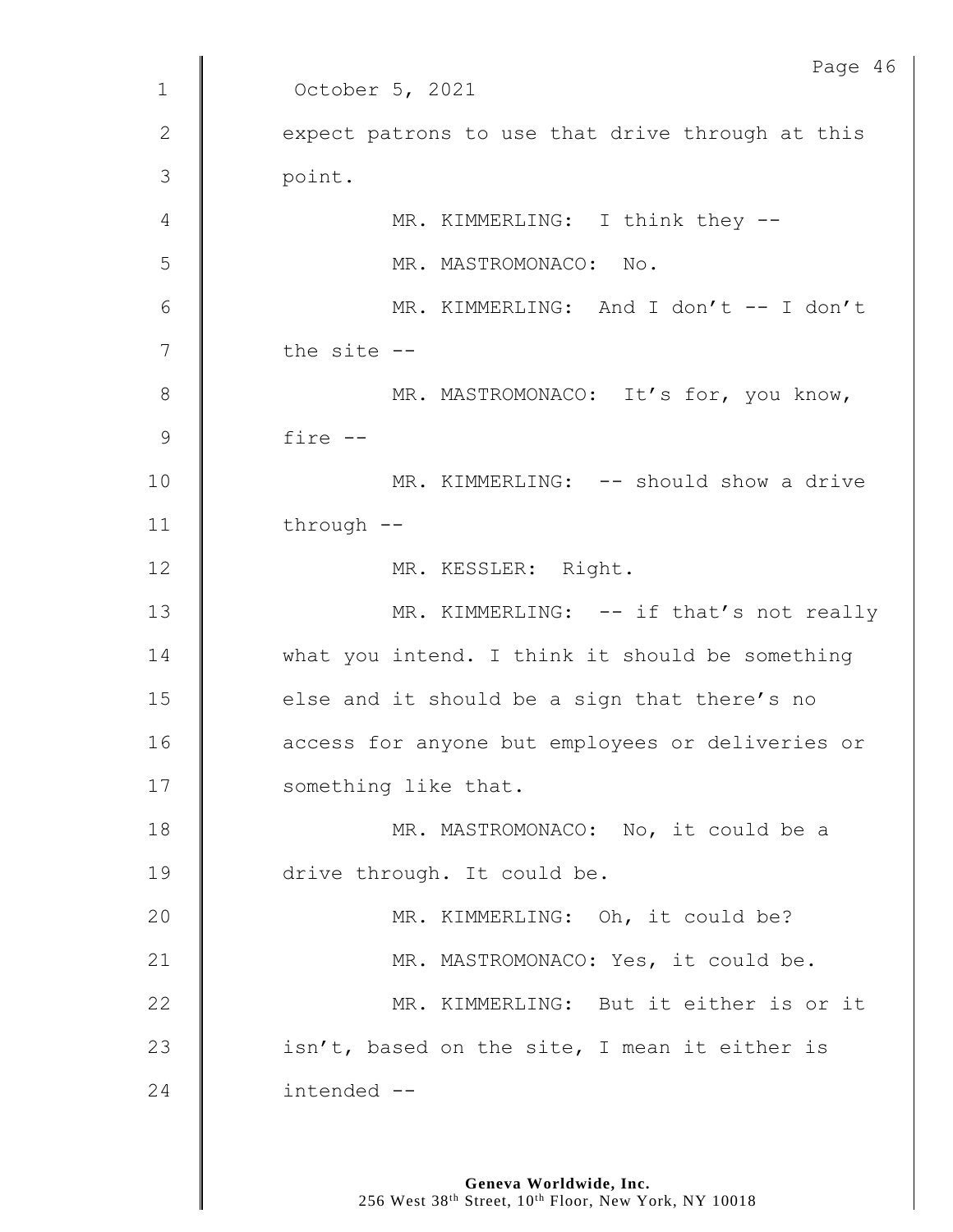|               | Page 47                                          |
|---------------|--------------------------------------------------|
| $\mathbf 1$   | October 5, 2021                                  |
| 2             | MR. MASTROMONACO: I mean what                    |
| 3             | difference does it make to you that if it's a    |
| 4             | drive through?                                   |
| 5             | MR. KIMMERLING: Because I'm on the               |
| 6             | planning board and I think that makes a lot of   |
| 7             | difference in terms of whether --                |
| 8             | MR. MASTROMONACO: It doesn't change, it          |
| $\mathcal{G}$ | doesn't change the site plan or not whether it's |
| 10            | a drive through or not.                          |
| 11            | MR. ROTHFEDER: Right. It changes the             |
| 12            | potential traffic flow though.                   |
| 13            | MR. KIMMERLING: Well we can agree to             |
| 14            | disagree on that, Ralph.                         |
| 15            | MR. KEHOE: But the architectural                 |
| 16            | renderings show a window in the back.            |
| 17            | MR. MASTROMONACO: Yes.                           |
| 18            | MR. KEHOE: Now that's not reflected on           |
| 19            | the site plan.                                   |
| 20            | MR. MASTROMONACO: Right.                         |
| 21            | MR. KEHOE: But somewhere near where the          |
| 22            | word drive through is behind the building,       |
| 23            | there's a pickup window, at least on the         |
| 24            | elevation drawing.                               |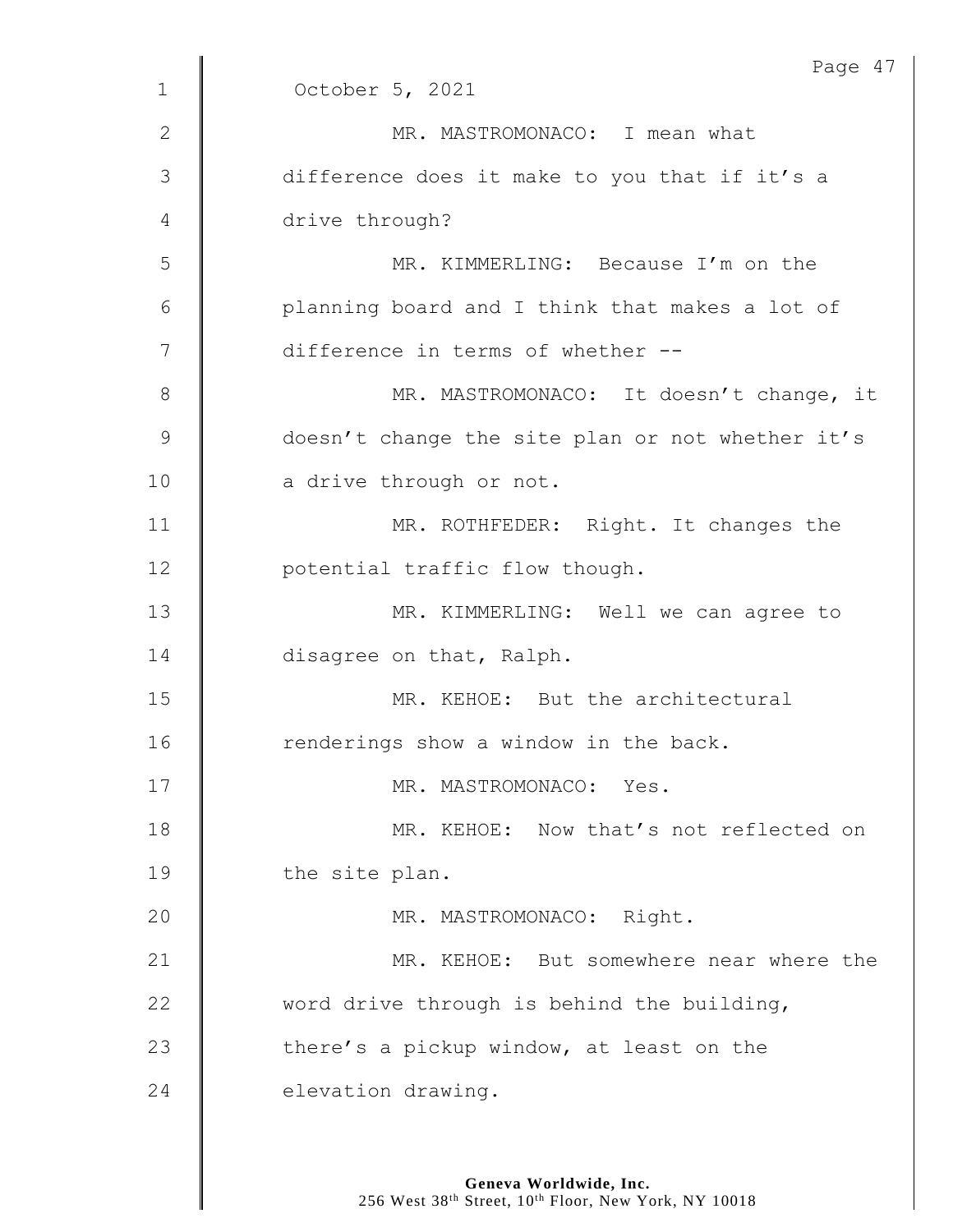|               | Page 48                                          |
|---------------|--------------------------------------------------|
| $\mathbf 1$   | October 5, 2021                                  |
| $\mathbf{2}$  | MR. KIMMERLING: So it's a pick up                |
| 3             | window only. So, you would just go there to pick |
| 4             | up things you've ordered by phone?               |
| 5             | MR. KEHOE: I would imagine you're going          |
| 6             | there to -- it's a drive through.                |
| 7             | MR. KESSLER: Is there a window, or --            |
| 8             | this site plan doesn't have a window.            |
| $\mathcal{G}$ | MR. KEHOE: The elevation show a window.          |
| 10            | MR. KESSLER: But we're approving a site          |
| 11            | plan, right?                                     |
| 12            | MR. KEHOE: Well, you're approving a              |
| 13            | site plan that doesn't show a window. Though,    |
| 14            | yes, unless he shows it on his building, you're  |
| 15            | not approving a window on that.                  |
| 16            | MR. KESSLER: Well, if it's not --                |
| 17            | MS. TAYLOR: Yeah, yeah.                          |
| 18            | MR. KESSLER: -- does that accompany              |
| 19            | this?                                            |
| 20            | MR. KEHOE: Well, that's a good                   |
| 21            | question. We would reference the architectural   |
| 22            | elevations in any approval if it got that far.   |
| 23            | But he should show the window on his site plan.  |
| 24            | MR. KESSLER: Well, if there's a window,          |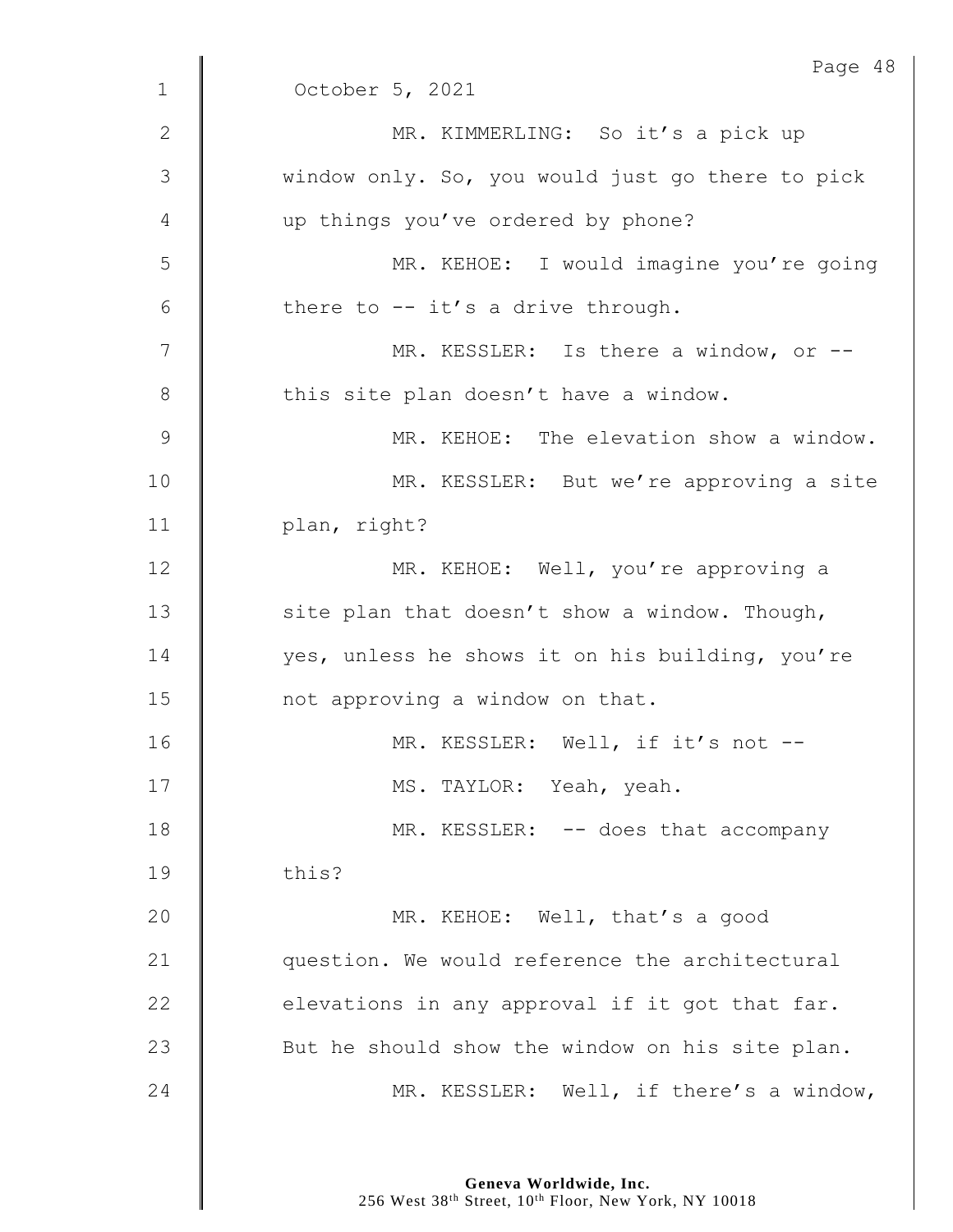| Page 49                                           |
|---------------------------------------------------|
| October 5, 2021                                   |
| there's -- yes, I agree. Right now, I'm looking   |
| at this, and all this conversation for the last   |
| 20 minutes is there's no window. This is just now |
| an alternate means of egress as I see it, and     |
| perhaps for trucks to go through. George's point  |
| is yeah, you can put up a sign and say, you know, |
| commercial vehicles only or something, so people  |
| continue to use the main portion of the site to   |
| exit from the site, rather than just make this    |
| loop around the building which doesn't seem to    |
| have much value.                                  |
| MR. MASTROMONACO: Generally though, you           |
| don't show windows on a site plan, but --         |
| MR. KEHOE: I think the situation is               |
| clear that the board is requesting that the       |
| architectural elevations and renderings and the   |
| preliminary floor plan match the intent of the    |
| use of the building.                              |
| MR. KESSLER: Right.                               |
| MR. KEHOE: Which at this current point            |
| in time does not include a drive through window.  |
| So the architectural plans should be coordinated  |
| with the site plan and the elimination of the     |
|                                                   |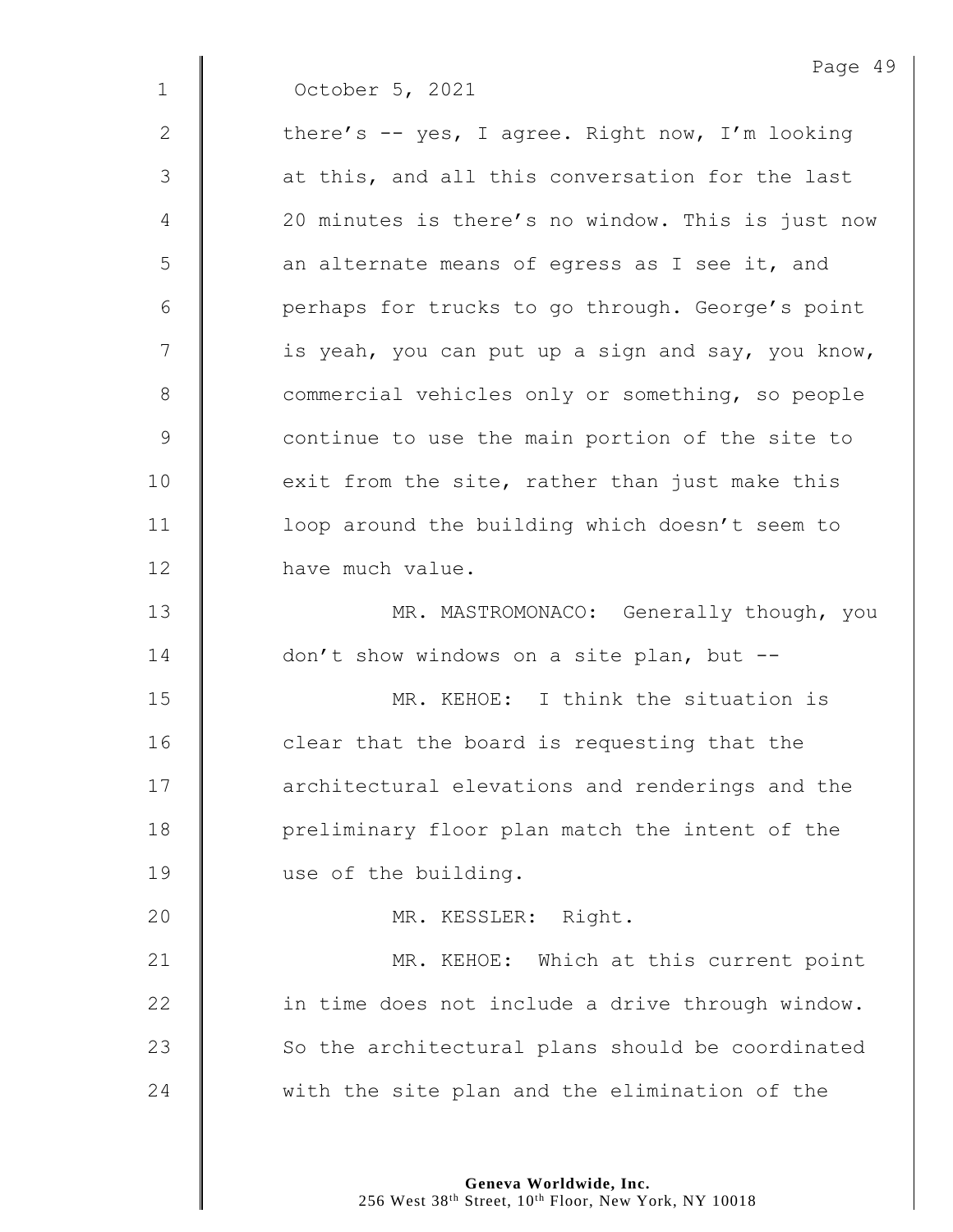|                | Page 50                                           |
|----------------|---------------------------------------------------|
| $\mathbf{1}$   | October 5, 2021                                   |
| $\mathbf{2}$   | drive through. And at such time as the applicant  |
| $\mathfrak{Z}$ | is proposing a site plan amendment to incorporate |
| 4              | a drive through, it's not to be constructed or    |
| 5              | implied to be used as a drive through.            |
| $6\,$          | MR. KESSLER: I agree with that.                   |
| 7              | MR. FOLEY: The other thing with having            |
| $8\,$          | the drive through there, what's going to happen   |
| $\mathcal{G}$  | if the place becomes popular, which you want it   |
| 10             | to, very busy. Usage, you're going to have cars   |
| 11             | that may not find a parking space coming around   |
| 12             | and just pulling over some place in the drive     |
| 13             | through maybe in the front because you said it's  |
| 14             | an 18 foot wide drive around road. And they'd     |
| 15             | park and then go in the deli and come out if      |
| 16             | there's no parking out in the main area. So,      |
| 17             | you're opening up the door for another use of     |
| 18             | that drive around for parking.                    |
| 19             | MR. MASTROMONACO: Well, I mean it's               |
| 20             | essentially for deliveries. I mean --             |
| 21             | MR. KIMMERLING: Well then, you'll put a           |
| 22             | sign out there to that effect.                    |
| 23             | MR. KESSLER: Deliveries only.                     |
| 24             | MR. KIMMERLING: Yeah.                             |
|                |                                                   |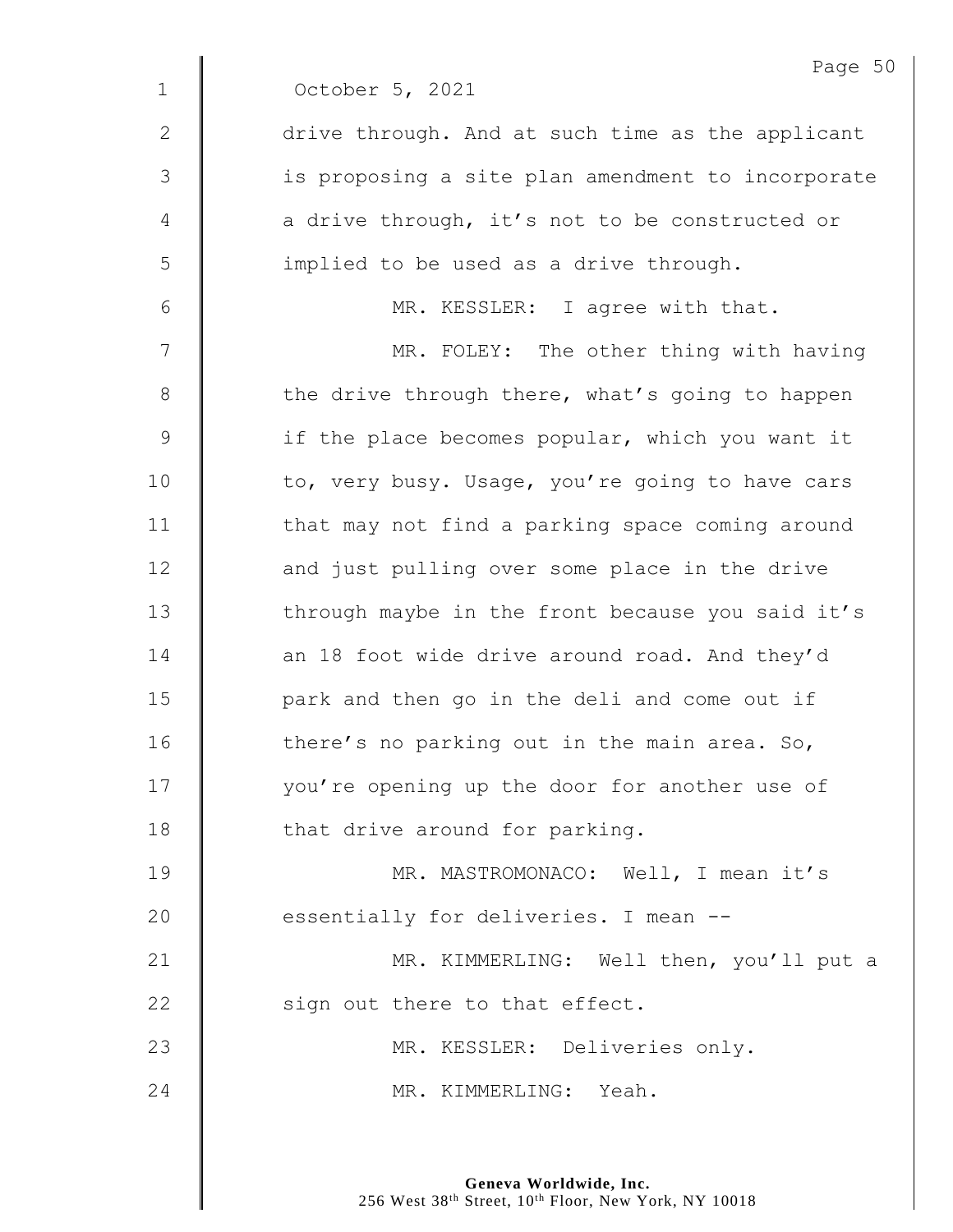|              | Page 51                                           |
|--------------|---------------------------------------------------|
| $\mathbf{1}$ | October 5, 2021                                   |
| 2            | MR. KEHOE: But Ralph, you have two                |
| 3            | choices, the architectural renderings show cars   |
| 4            | stopping at a window. It shows a window in the    |
| 5            | back. The renderings, it's clearly a drive        |
| 6            | through.                                          |
| 7            | MR. MASTROMONACO: Because Chris --                |
| $8\,$        | MR. KEHOE: So if you're saying it's not           |
| $\mathsf 9$  | a drive through, then you've got to make the two  |
| 10           | things match.                                     |
| 11           | MR. MASTROMONACO: No, because when we             |
| 12           | first made this application, we said that there   |
| 13           | may be a time when, you know, I guess we were in  |
| 14           | the pandemic at that point, but there may be a    |
| 15           | point where people didn't want to get out of      |
| 16           | their cars and they wanted to pick up a quart of  |
| 17           | milk at the drive through window. But that        |
| 18           | doesn't seem to be a need right now, so it        |
| 19           | probably won't happen. But we wanted to leave the |
| 20           | door open, so to speak for there could be a drive |
| 21           | through and I don't know how if there was a drive |
| 22           | through, how that would affect a site plan. How   |
| 23           | would that affect what you see --                 |
| 24           | MR. ROTHFEDER: Because it affects                 |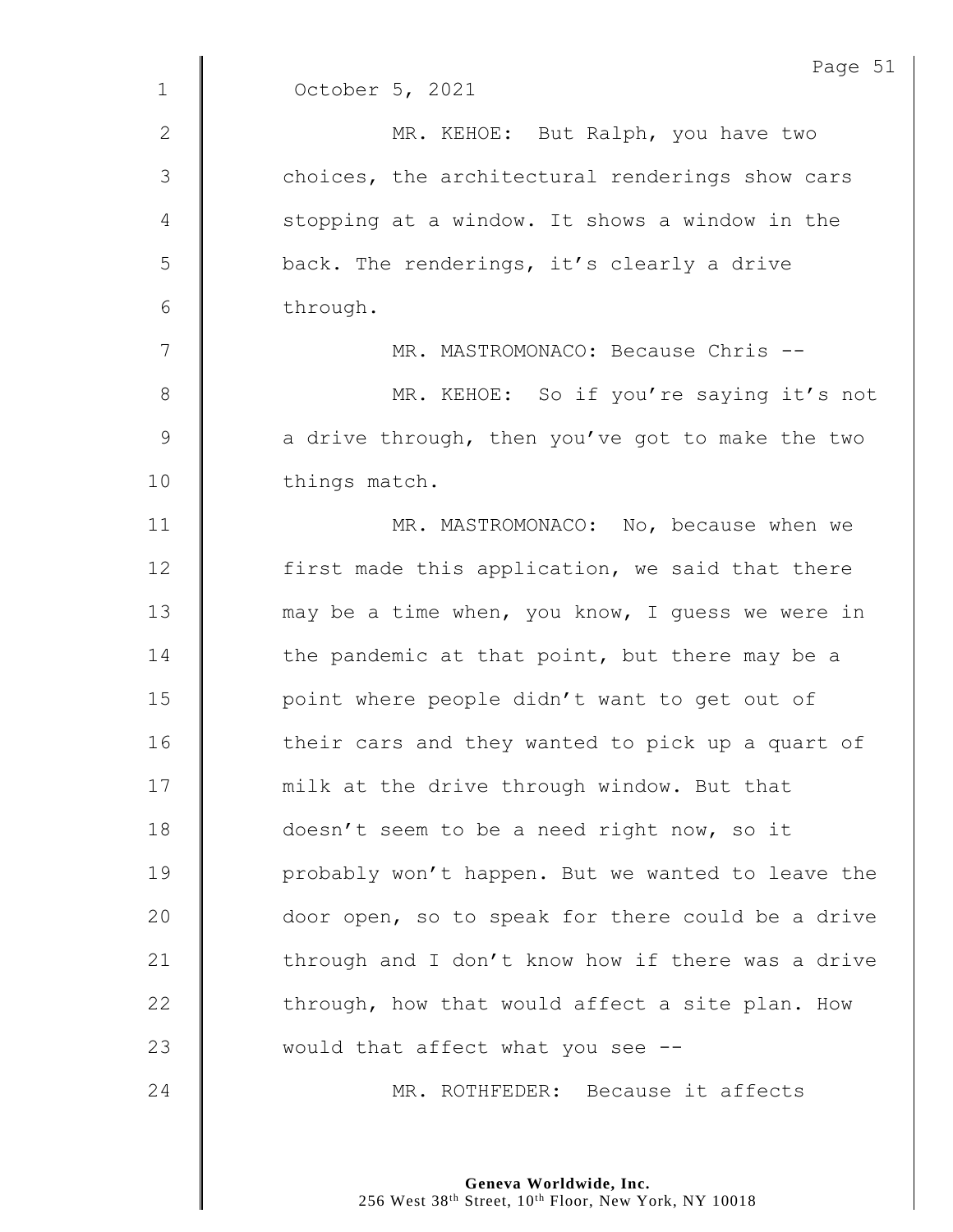|               | Page 52                                          |
|---------------|--------------------------------------------------|
| $\mathbf{1}$  | October 5, 2021                                  |
| $\mathbf{2}$  | traffic flow. We've just been telling you it     |
| 3             | effects traffic flow.                            |
| 4             | MR. MASTROMONACO: But it doesn't,                |
| 5             | because --                                       |
| 6             | MR. ROTHFEDER: In our opinion it does.           |
| 7             | MR. MASTROMONACO: -- people, it's                |
| $\,8\,$       | completely out -- its' a completely different    |
| $\mathcal{G}$ | [unintelligible] [00:47:29].                     |
| 10            | MR. ROTHFEDER: Except that cars will be          |
| 11            | able to $-$ if there's a drive through, they're  |
| 12            | going to be going around the building. If there  |
| 13            | isn't a drive through, they won't be, and if     |
| 14            | there's a sign.                                  |
| 15            | MR. PREZIOSI: We'll use the McDonald's           |
| 16            | example since that was a popular, so McDonald's  |
| 17            | does have spots where you pull up and park your  |
| 18            | car and a person will bring you food.            |
| 19            | MR. FOLEY: Yeah.                                 |
| 20            | MR. PREZIOSI: Other restaurants do the           |
| 21            | same, Chipotle, etc. Those are not drive         |
| 22            | throughs. If you have a drive through window,    |
| 23            | you're going to encourage individuals to park in |
| 24            | queue and wait and utilize that loop road. So I  |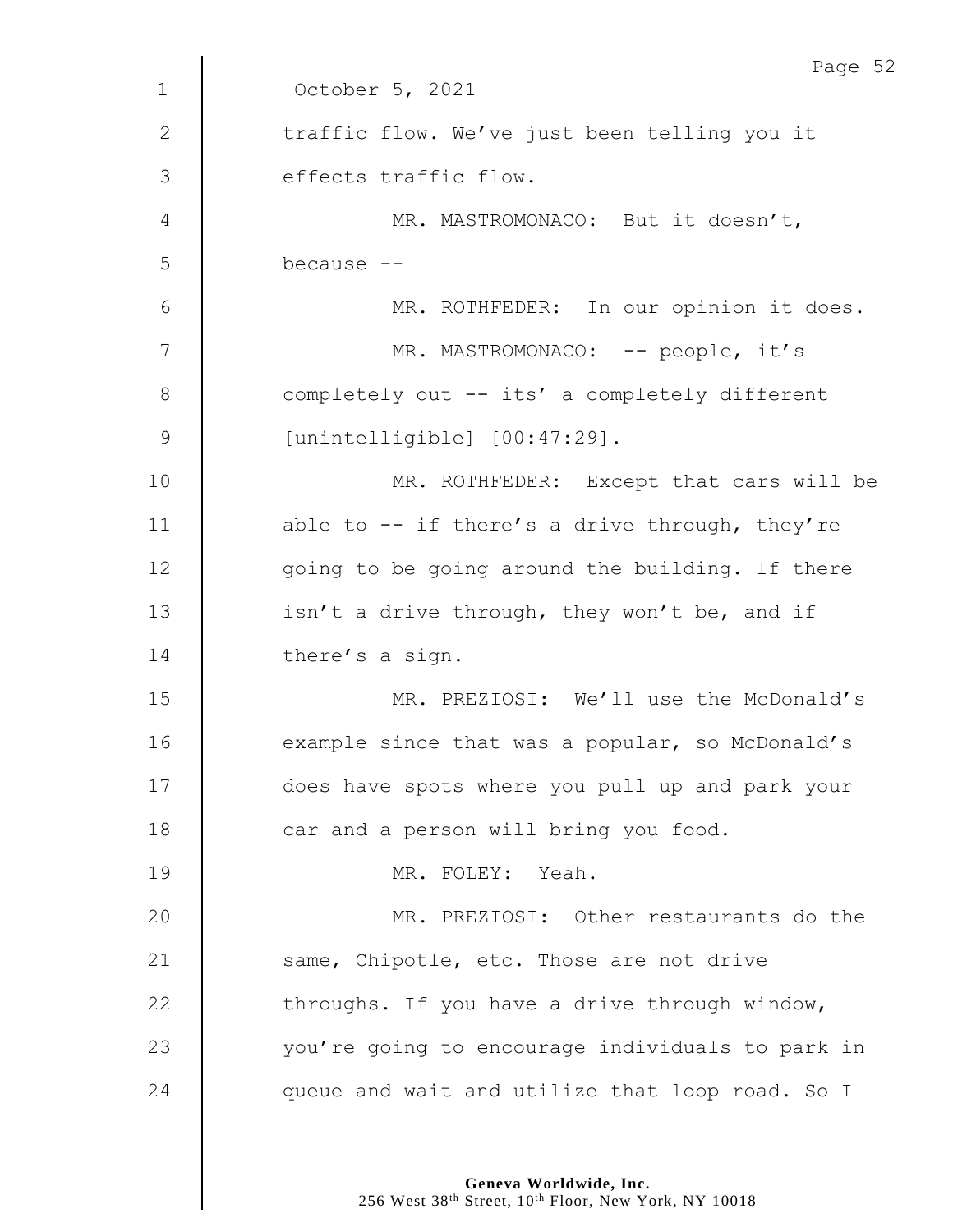|                | Page 53                                          |
|----------------|--------------------------------------------------|
| $\mathbf{1}$   | October 5, 2021                                  |
| 2              | think it needs to be clearly stated that either  |
| $\mathfrak{Z}$ | the drive through is shown on the plans, traffic |
| 4              | analysis revised and incorporate drive through   |
| 5              | traffic and/or completely struck from the plans. |
| 6              | MR. KESSLER: And you would probably              |
| 7              | have striping because people would bail out of   |
| 8              | the drive through.                               |
| $\overline{9}$ | MR. PREZIOSI: You'd have a bypass lane.          |
| 10             | MR. KESSLER: So, you know, you're                |
| 11             | showing just one 18-foot area. Yes, but it's not |
| 12             | showing two lanes here. What's that?             |
| 13             | MR. CANNING: It's just showing one 18-           |
| 14             | foot lane.                                       |
| 15             | [CROSSTALK]                                      |
| 16             | MR. KESSLER: Oh, sure you do.                    |
| 17             | MR. KIMMERLING: You would if there's a           |
| 18             | drive through.                                   |
| 19             | MR. KESSLER: Yes you do. Of course you           |
| 20             | do. People bail out all the time.                |
| 21             | MR. MASTROMONACO: No, you enter there.           |
| 22             | MR. KESSLER: Yeah, but you should have,          |
| 23             | there should be striping.                        |
| 24             | MR. CANNING: Okay. So basically, we              |
|                |                                                  |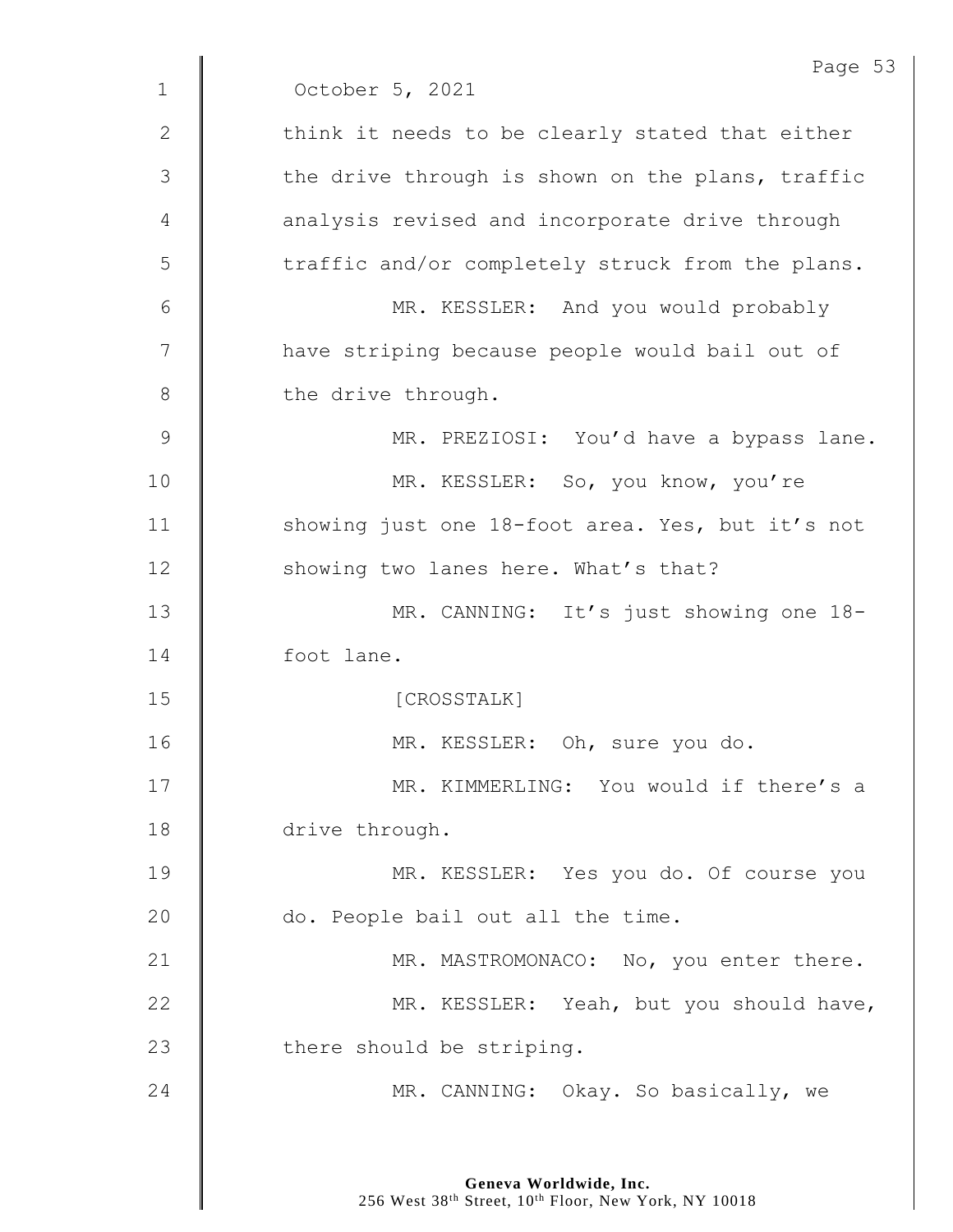|              | Page 54                                           |
|--------------|---------------------------------------------------|
| $\mathbf{1}$ | October 5, 2021                                   |
| 2            | will take this back to our client, the issues and |
| 3            | add to them the ones that I missed, the potential |
| 4            | incorporation of an architectural detail from the |
| 5            | building, in the new building. Or the             |
| 6            | photographs, if we can accommodate that, the      |
| 7            | drive through, is it a drive through, is it not a |
| 8            | drive through, is there a possibility to remove   |
| $\mathsf 9$  | two pumps. Those are at least three, the          |
| 10           | circulation.                                      |
| 11           | MR. KESSLER: But again, the drive                 |
| 12           | through question becomes important depending on   |
| 13           | what else goes in that building.                  |
| 14           | MR. CANNING: So, well, I've always                |
| 15           | treated this --                                   |
| 16           | MR. KESSLER: I mean it's a convenience            |
| 17           | store like across the street here, the gas        |
| 18           | station right across the street here.             |
| 19           | MR. CANNING: Yeah.                                |
| 20           | MR. KESSLER: It's just a plain                    |
| 21           | convenience store.                                |
| 22           | MR. CANNING: Yeah.                                |
| 23           | MR. KESSLER: That's how you envision it           |
| 24           | now?                                              |
|              |                                                   |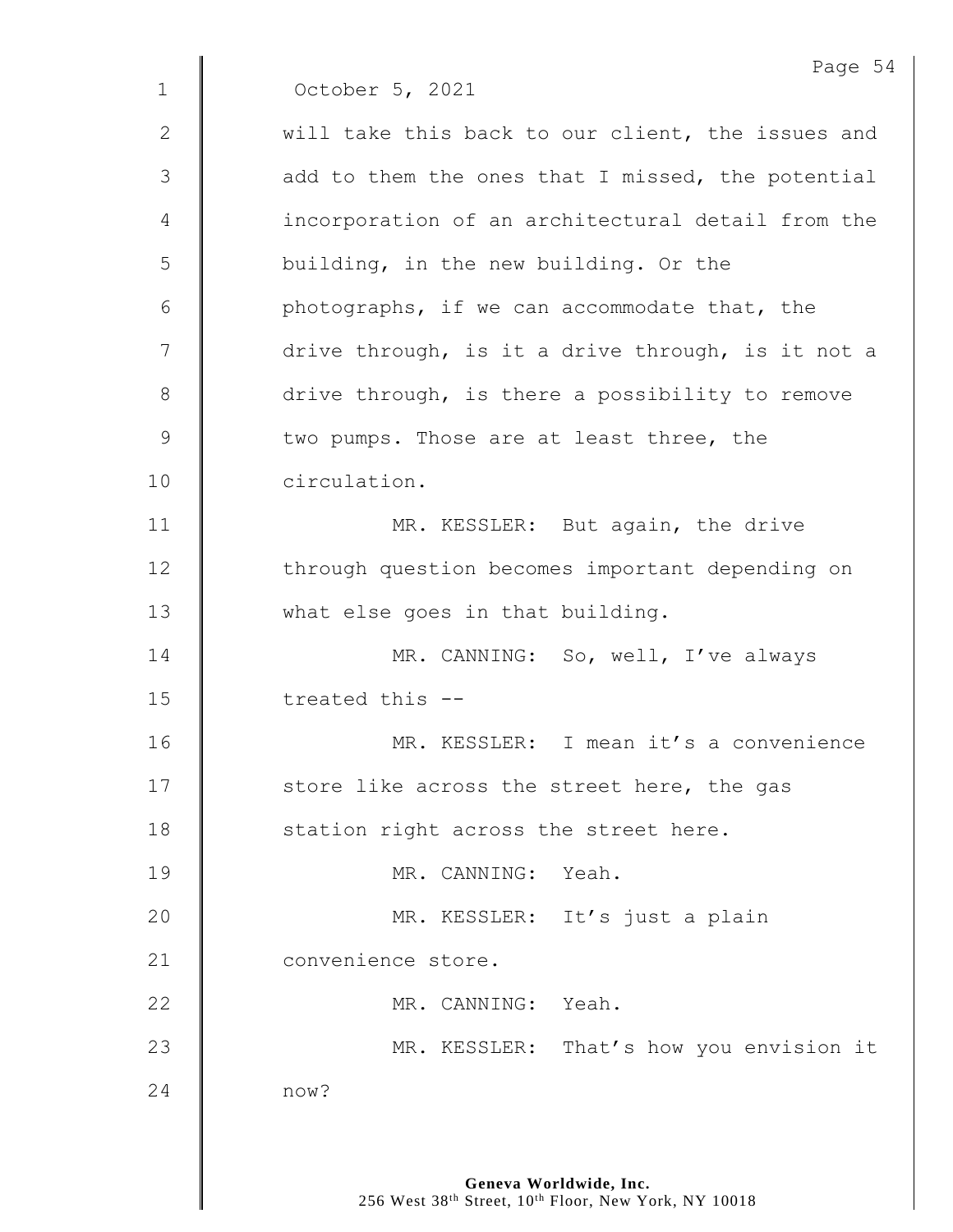|              | Page 55                                           |
|--------------|---------------------------------------------------|
| $\mathbf 1$  | October 5, 2021                                   |
| $\mathbf{2}$ | MR. CANNING: No, no. Well, when we                |
| 3            | started this process, I envisioned this as a      |
| 4            | convenience store that would have a drive through |
| 5            | that people could use, but that would not be a    |
| 6            | convenience store with a Dunkin Donuts in it,     |
| 7            | because that's an add-on. So, I envisioned it as  |
| $8\,$        | a building with a potential drive through. So I   |
| $\mathsf 9$  | have to take it back to the client now and make   |
| 10           | sure that's what he really wants and --           |
| 11           | MR. ROTHFEDER: And you may have trouble           |
| 12           | getting that drive through. I'm just telling you. |
| 13           | MR. CANNING: Well, I will --                      |
| 14           | MR. ROTHFEDER: But the main thing is I            |
| 15           | just keep hearing resistance from you guys about  |
| 16           | putting things on the site plan that we're        |
| 17           | supposed to approve, and it's just going to take  |
| 18           | you months and more until you guys give us a site |
| 19           | plan that we can look at and approve, or not      |
| 20           | approve. There's just so much resistance to this. |
| 21           | I don't get it.                                   |
| 22           | MR. CANNING: No, I apologize if there's           |
| 23           | been a misunderstanding. There's no intentional   |
| 24           | resistance on our part. Certainly, it would have  |
|              |                                                   |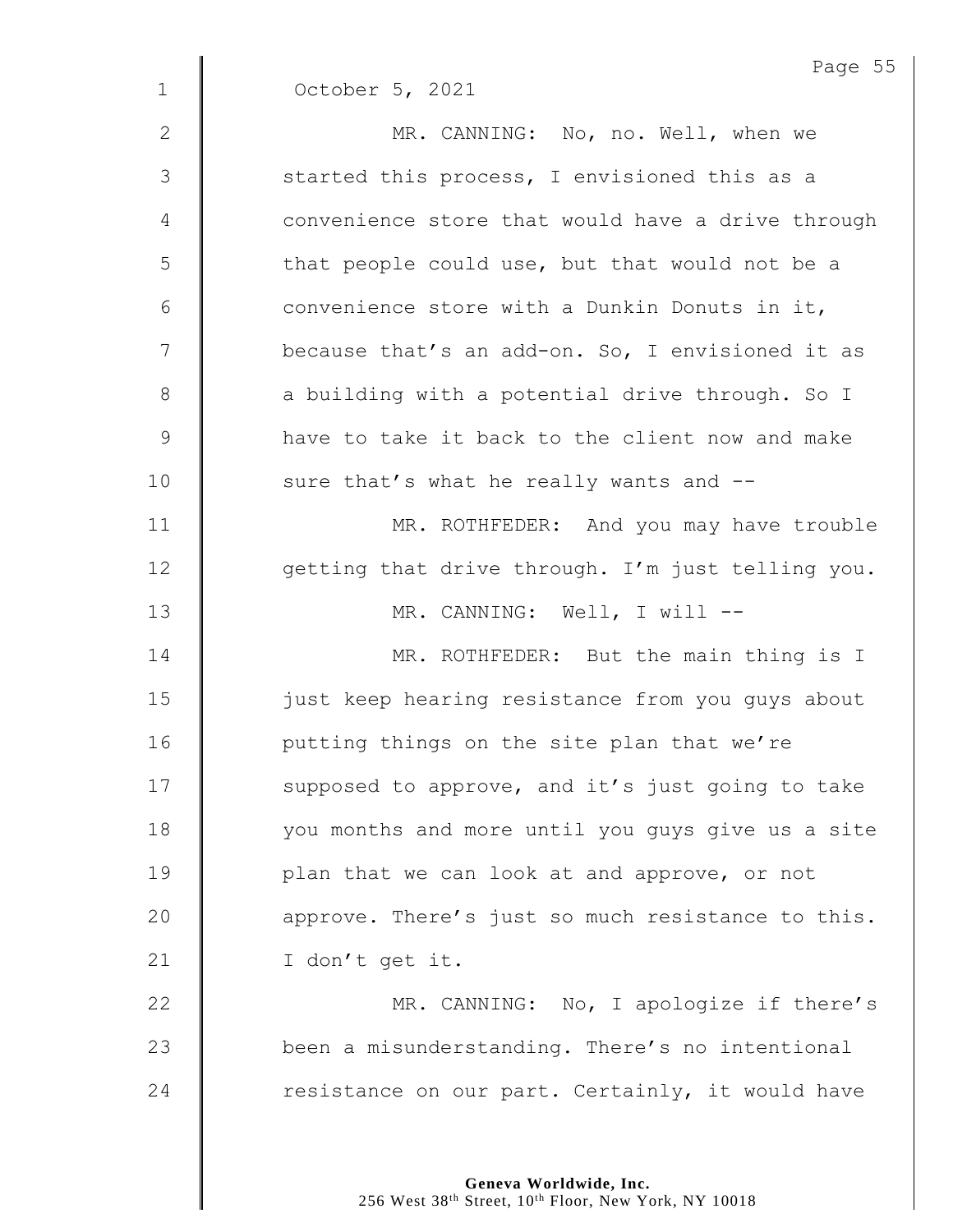Page 56 1 October 5, 2021 2 **been more helpful to have a window on the** 3 || building, but I don't think there's even a door 4 | on the building, just looking at the plan there. 5 | So it was just sort of like an oversight from  $6 \parallel$  that perspective. Ralph put on this is where the 7 | building is going. 8 MR. ROTHFEDER: And I'm just saying 9 We've heard a few times tonight that maybe things 10 | will happen later, but we don't have to put it on 11 | the site plan right now. I mean you want to get 12 this approved. 13 MR. CANNING: Yes. 14 | MR. ROTHFEDER: So approach us that way. 15 | MR. CANNING: Yeah. Okay. 16 || MR. KEHOE: Also show vacuums or air 17 | pumps. 18 | MR. CANNING: Yeah, I'm writing it down. 19 Thanks, Chris. 20 | MS. TAYLOR: Tom has a question. 21 | MR. BIANCHI: Yeah, I have --22 **MS. TAYLOR:** And think John, John, you  $23$  | also wanted --24 **MR. BIANCHI:** I have a statement and a

> **Geneva Worldwide, Inc.** 256 West 38<sup>th</sup> Street, 10<sup>th</sup> Floor, New York, NY 10018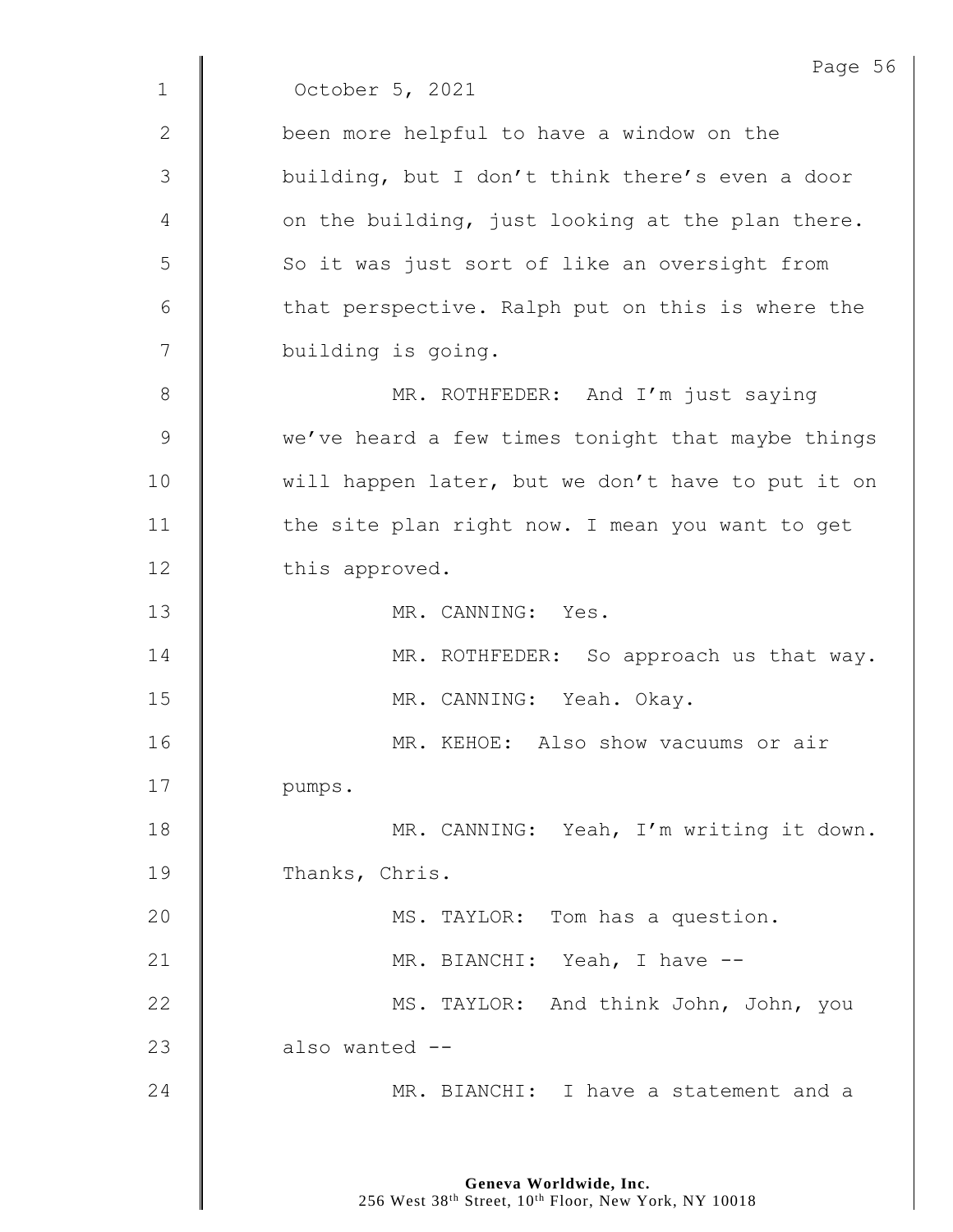|             | Page 57                                           |
|-------------|---------------------------------------------------|
| $\mathbf 1$ | October 5, 2021                                   |
| 2           | question just for the record. I'm sorry.          |
| 3           | MS. TAYLOR: No, no, you and then John.            |
| 4           | MR. BIANCHI:<br>Oh.                               |
| 5           | MS. TAYLOR: John also had a --                    |
| 6           | MR. BIANCHI: Statement, just on this              |
| 7           | discussion of getting rid of two cars, two        |
| $8\,$       | positions, I agree with that. And I think not     |
| 9           | only is it going to help circulation with the     |
| 10          | site, it's also going to reduce volume of traffic |
| 11          | on Route 6 going in and out to some degree.       |
| 12          | MR. CANNING: Mm-hmm.                              |
| 13          | MR. BIANCHI: I know you'll argue that.            |
| 14          | But I think fewer pumps means fewer cars, not     |
| 15          | fewer pumps, but fewer positions. You can have    |
| 16          | six pumps, but you'd only have --                 |
| 17          | MR. CANNING: Ten positions.                       |
| 18          | MR. BIANCHI: Ten positions.                       |
| 19          | MR. CANNING: Yeah.                                |
| 20          | MR. BIANCHI: So that's just for the               |
| 21          | record. I want to go on record as stating that.   |
| 22          | Now, my question though is $-$ -                  |
| 23          | MR. CANNING: Mr. Bianchi, may I ask a             |
| 24          | question on that?                                 |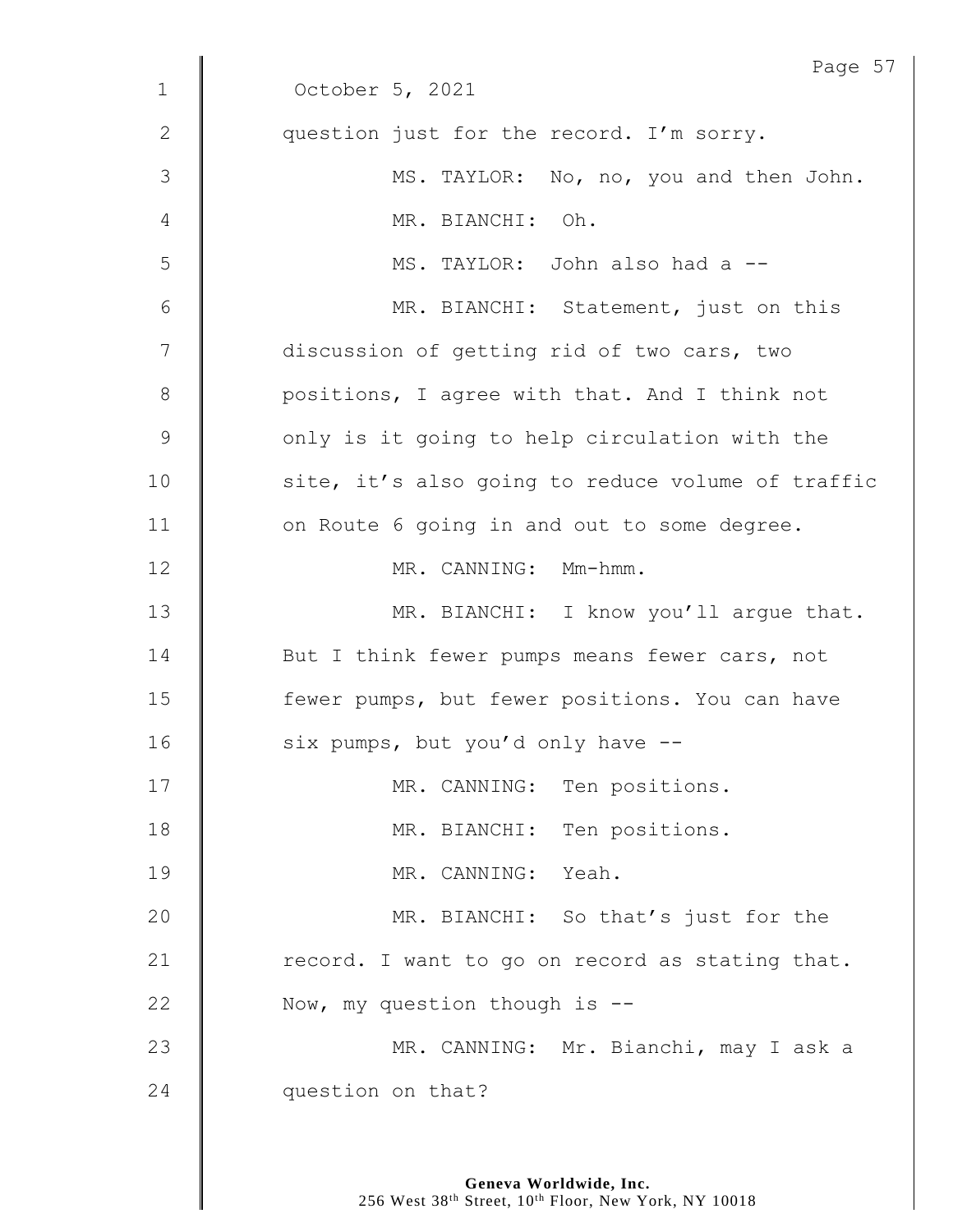|              | Page 58                                           |
|--------------|---------------------------------------------------|
| $\mathbf{1}$ | October 5, 2021                                   |
| 2            | Mr. BIANCHI: Yes.                                 |
| 3            | MR. CANNING: If we were to eliminate              |
| 4            | two cars, two cars and eliminate one of the two   |
| 5            | pumps and then slide the other one over into the  |
| 6            | middle, so we'd still have ten cars, but the end  |
| 7            | one would be in the middle of those two.          |
| $8\,$        | MS. TAYLOR: What?                                 |
| 9            | MR. CANNING: We --                                |
| 10           | MR. BIANCHI: I don't follow you.                  |
| 11           | MR. CANNING: So right now the end has             |
| 12           | two pumps and it has two cars on either side. So  |
| 13           | you want to get rid of the last two cars.         |
| 14           | MR. BIANCHI: Right. [unintelligible]              |
| 15           | $[00:52:14]$ yeah.                                |
| 16           | MR. CANNING: And I understand that. I'm           |
| 17           | just exploring another option that gets rid of    |
| 18           | two cars but will have, because what I'm thinking |
| 19           | is because people are going to come in and then   |
| 20           | they're going to have a pump and they're going to |
| 21           | think there's a space, they'll go around the back |
| 22           | of it and they'll say oh, there's nothing here,   |
| 23           | what am I doing. So it might be better to take    |
| 24           | those two end pumps and consolidate them as one   |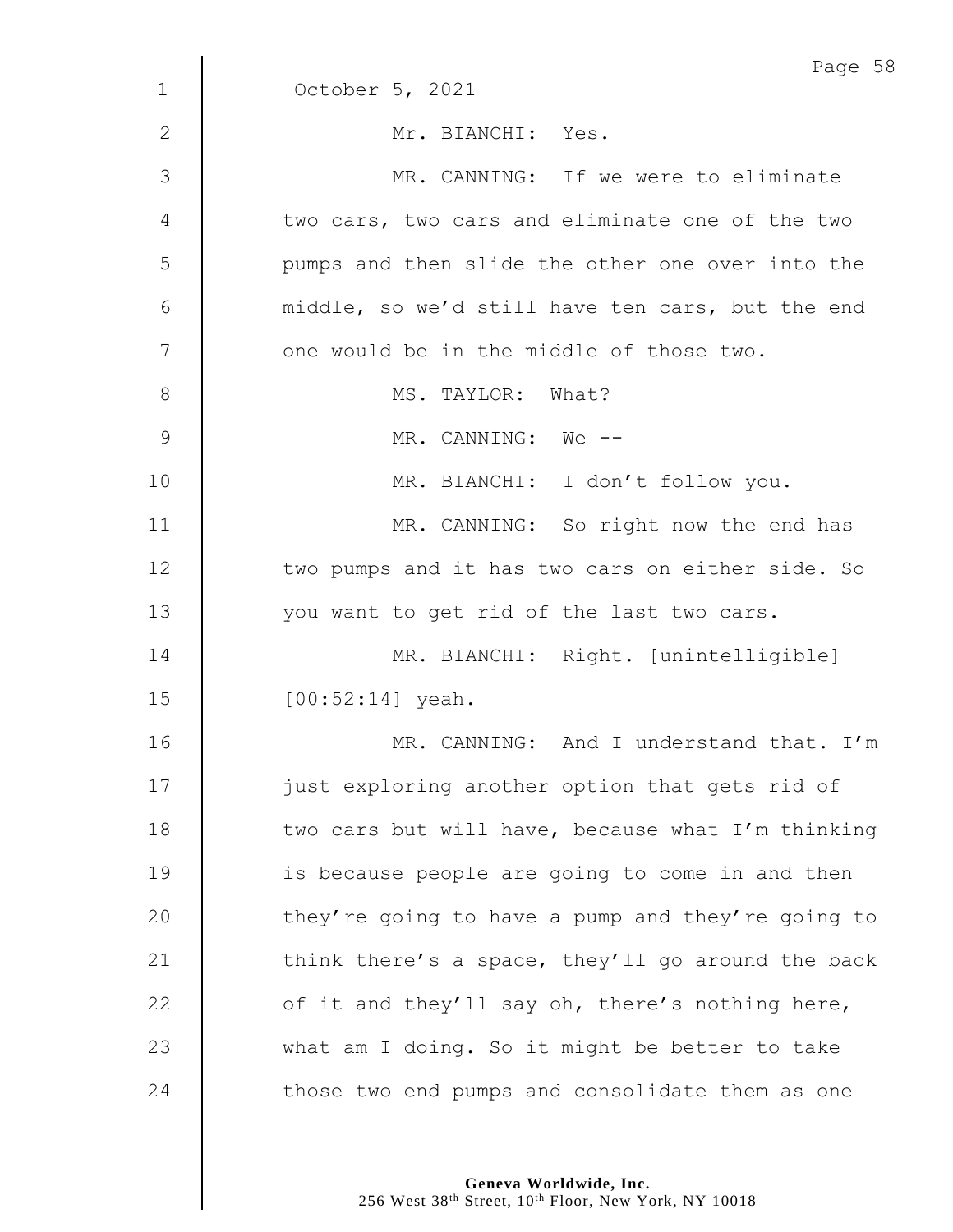|              | Page 59                                          |
|--------------|--------------------------------------------------|
| $\mathbf 1$  | October 5, 2021                                  |
| $\mathbf{2}$ | pump in the middle and only have one car on      |
| 3            | either side.                                     |
| 4            | MR. KESSLER: You're basically saying             |
| 5            | five stations, five two sided stations is what   |
| 6            | you're --                                        |
| 7            | MR. CANNING: Five two sided stations,            |
| 8            | ten cars. If that, if the board thinks that's    |
| $\mathsf 9$  | reasonable.                                      |
| 10           | MR. BIANCHI: It seems to accomplish the          |
| 11           | objective. It looks okay, I mean it seems to     |
| 12           | accomplish the objective.                        |
| 13           | MR. CANNING: Okay. Because I think that          |
| 14           | might work better.                               |
| 15           | MR. BIANCHI: I'm just trying to make             |
| 16           | more room.                                       |
| 17           | MR. CANNING: That might work better.             |
| 18           | MR. BIANCHI: I'm trying to make more             |
| 19           | room on that top [unintelligible] [00:53:01].    |
| 20           | MR. CANNING: Well, it will make room on          |
| 21           | the corners, right, which is where, that's where |
| 22           | you need it the most.                            |
| 23           | MR. BIANCHI: I --                                |
| 24           | MR. CANNING: I'm sorry, I interrupted            |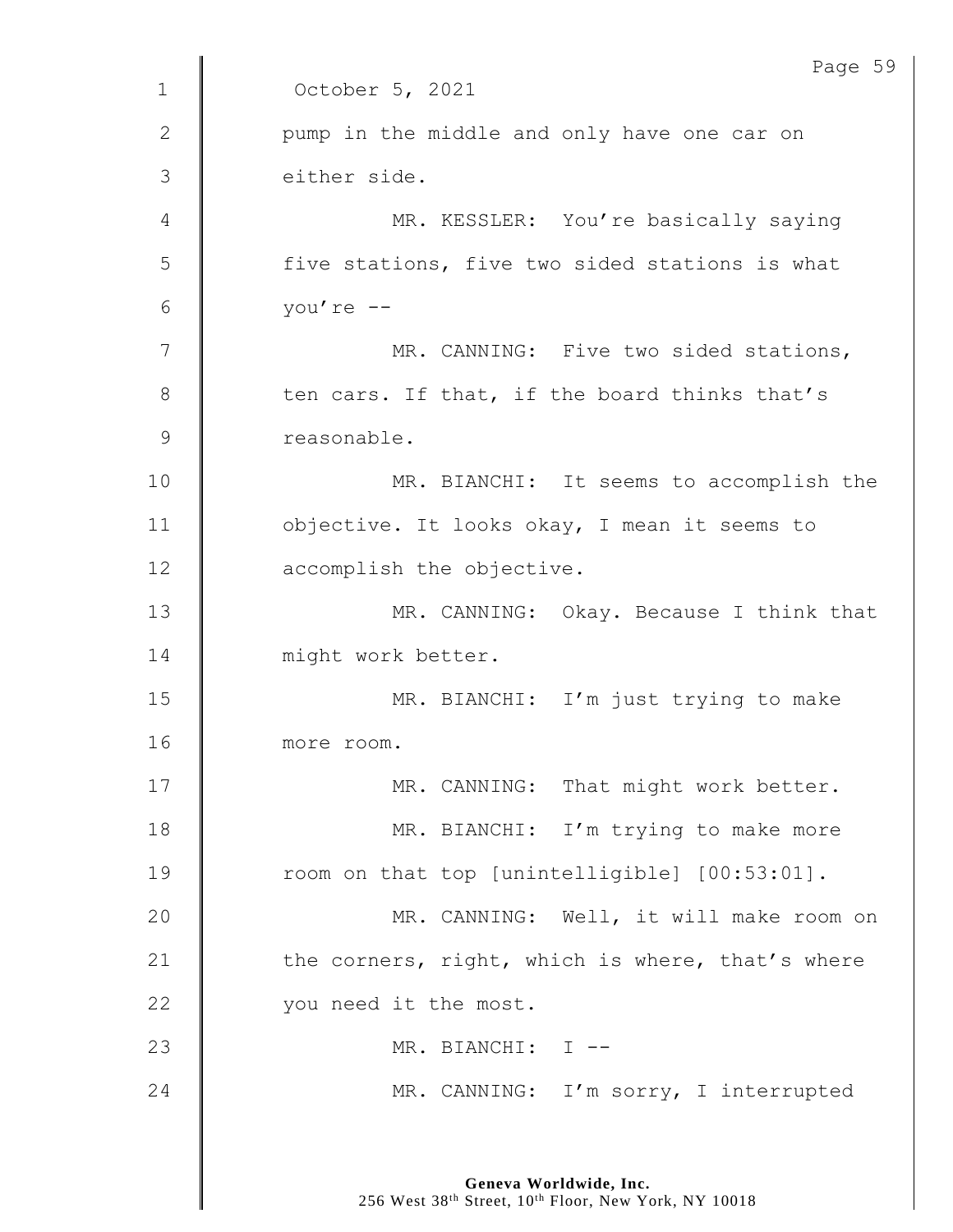|               | Page 60                                           |
|---------------|---------------------------------------------------|
| $\mathbf 1$   | October 5, 2021                                   |
| 2             | you, you had another question.                    |
| 3             | MR. BIANCHI: No, that's okay. I'll                |
| 4             | leave it to the other members of the board to     |
| 5             | make an opinion, but from my viewpoint, that's    |
| 6             | better than the situation have here. Question on  |
| 7             | your memo from September 20th, on your response   |
| 8             | to the AKRF memo regarding traffic signalization. |
| $\mathcal{G}$ | MR. CANNING: Yeah.                                |
| 10            | MR. BIANCHI: Your response to a                   |
| 11            | question as to developing a detailed signal plan  |
| 12            | was that you would wait further input from the    |
| 13            | NYS DOT regarding the installation of traffic     |
| 14            | signal. It appears that AKRF, yeah, it appears    |
| 15            | that you have issued a letter saying that they've |
| 16            | consented to that.                                |
| 17            | MR. CANNING: So their memo basically --           |
| 18            | MR. BIANCHI: I don't have their memo, I           |
| 19            | have your memo saying that they approved of the   |
| 20            | installation of a signal in concept.              |
| 21            | MR. FOLEY: The DOT?                               |
| 22            | MR. BIANCHI: The DOT, yeah.                       |
| 23            | MR. CANNING: Yeah. So their memo said             |
| 24            | we submitted correspondence between the applicant |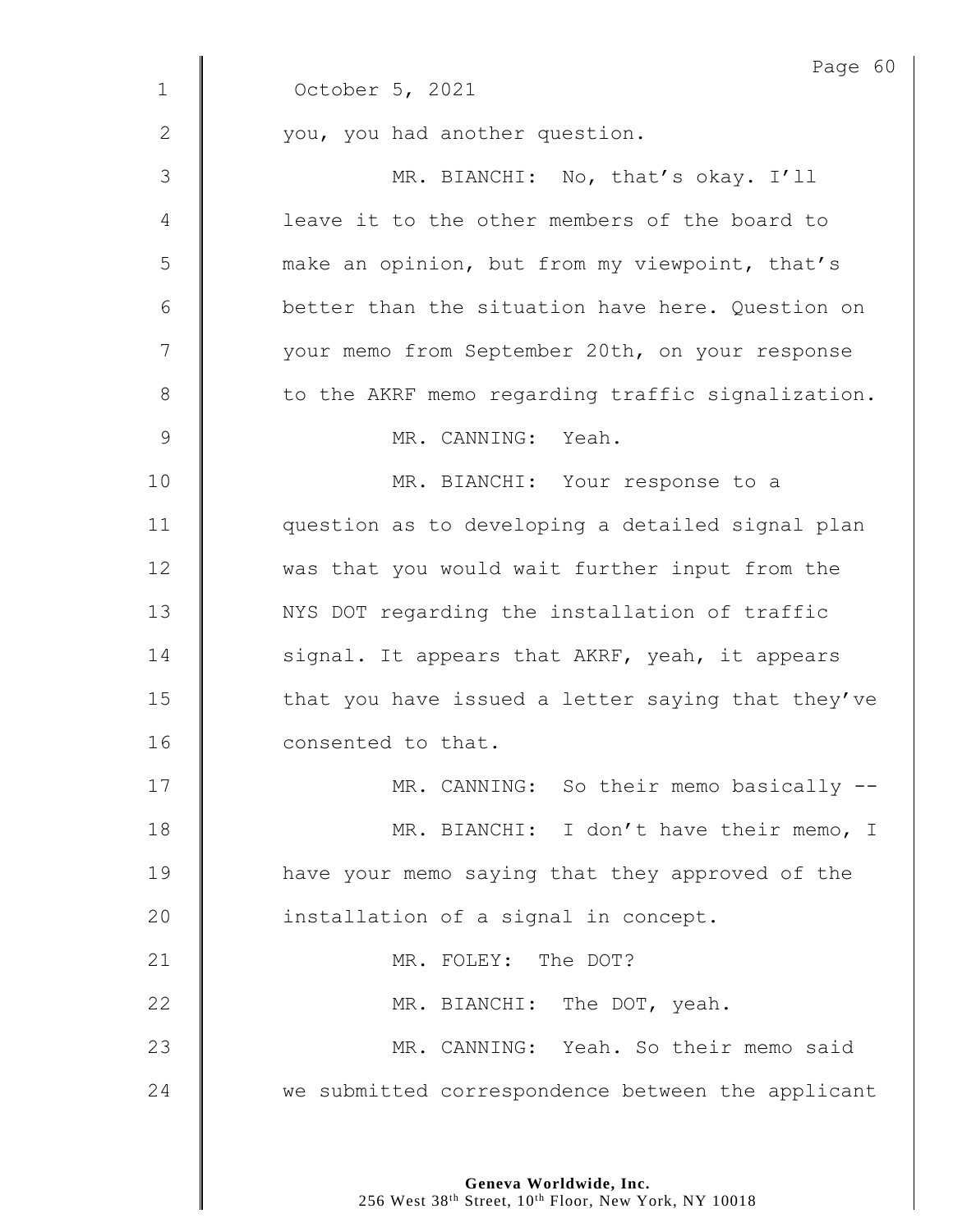|              | Page 61                                           |
|--------------|---------------------------------------------------|
| $\mathbf 1$  | October 5, 2021                                   |
| $\mathbf{2}$ | and New York State DOT.                           |
| 3            | MR. BIANCHI: Alright. So my question is           |
| 4            | this, when -- is that development, I'm sorry, is  |
| 5            | that signalization plan going to be developed,    |
| 6            | when is it going to be developed?                 |
| 7            | MR. CANNING: So, yes, I'll answer that            |
| $\,8\,$      | and the first thing I want to read is AKRF said   |
| $\mathsf 9$  | about that comment. The site plan has been        |
| 10           | updated to address AKRF's comments including      |
| 11           | providing crosswalks across the driveways,        |
| 12           | pedestrian walkway through the driveway splitter  |
| 13           | island and signage and striping. So that kind of  |
| 14           | goes to the question that they had at the time.   |
| 15           | So the way the process works, we                  |
| 16           | provided a plan to you, to your board, to your    |
| 17           | staff, and to the DOT, which showed where the     |
| 18           | traffic signal poles would go. It showed the span |
| 19           | wire between them, it showed where each of the    |
| 20           | signal heads would go, facing Route 6 Eastbound,  |
| 21           | Route 6 Westbound, the driveway and the westbound |
| 22           | ramps. It showed where the turn prohibition signs |
| 23           | would go. There would be one on the corner as you |
| 24           | turn in, there would be one overhead, and I       |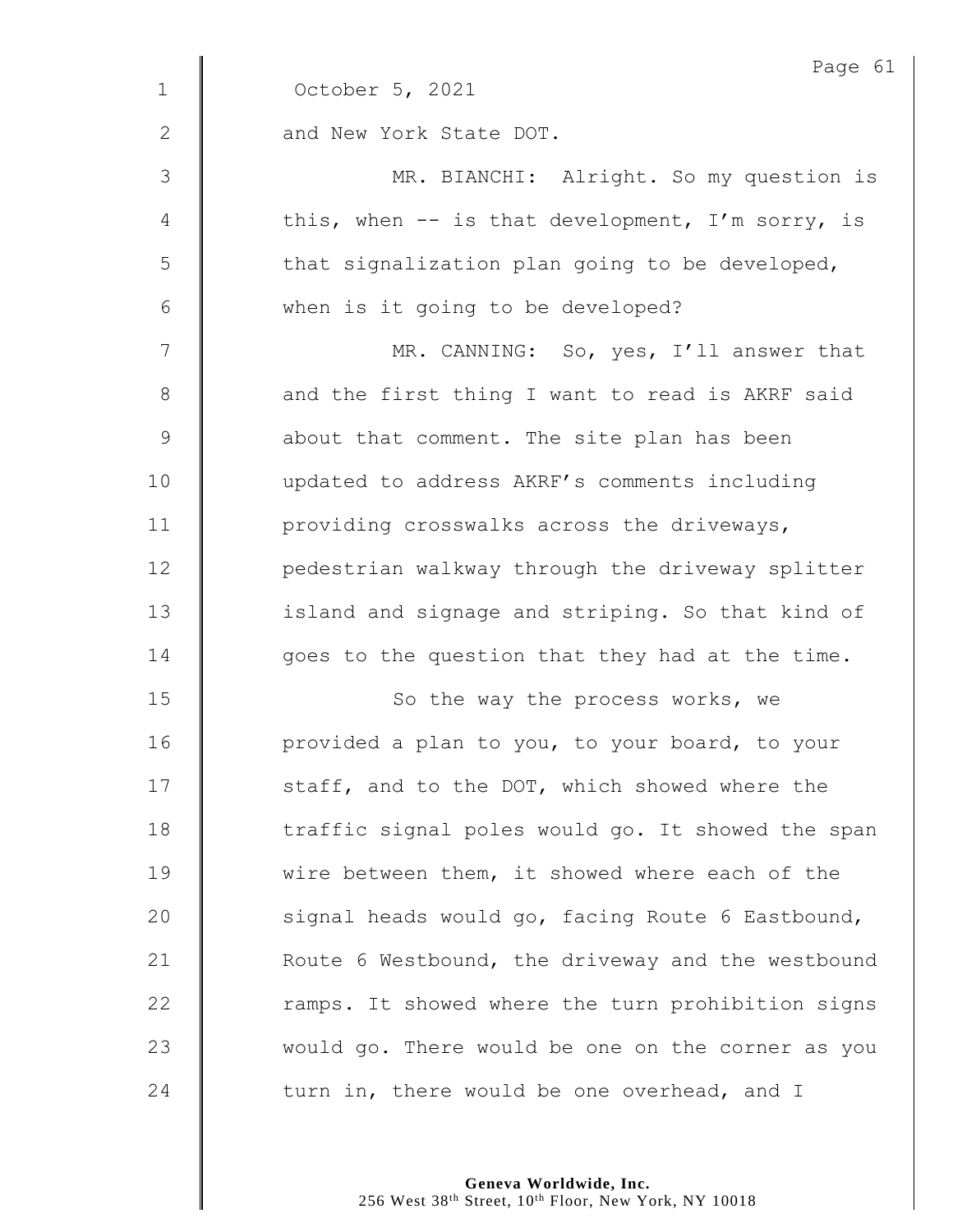1 October 5, 2021

2 **believe the last time we were here, somebody** 3 || suggested that we have one on the near side on  $4 \parallel$  the street a little bit further up, so we put one 5 | there. We're going to submit that to DOT. So  $6 \parallel$  that's basically what the signal looks like in 7 | concept. And the next phase then is for us to 8 **identify how many lenses there are, what color** 9 | they are, how big they are and what wires go to 10 **them.** 

11 | MR. BIANCHI: And the timing.

**MR.** CANNING: The timing is at the end **deg is actually.** The DOT makes that. But the hardware 14 That gets hung on the signal heads. So that's **basically starts once this board, if this board** 16 | grants approval to this project to install a 17 | traffic signal, we'll prepare a detailed **construction plan that goes as the next phase in**  $\parallel$  the permit. The permit is a three phase process, 20 So we've completed phase one, which is  $\parallel$  essentially phase one, which is conceptual  $\parallel$  approval. And then phase two is the detailed 23 design, which is what they're going to build it  $\parallel$  from, so as I said, we'll have, it'll be an LED,

> **Geneva Worldwide, Inc.** 256 West 38th Street, 10th Floor, New York, NY 10018

Page 62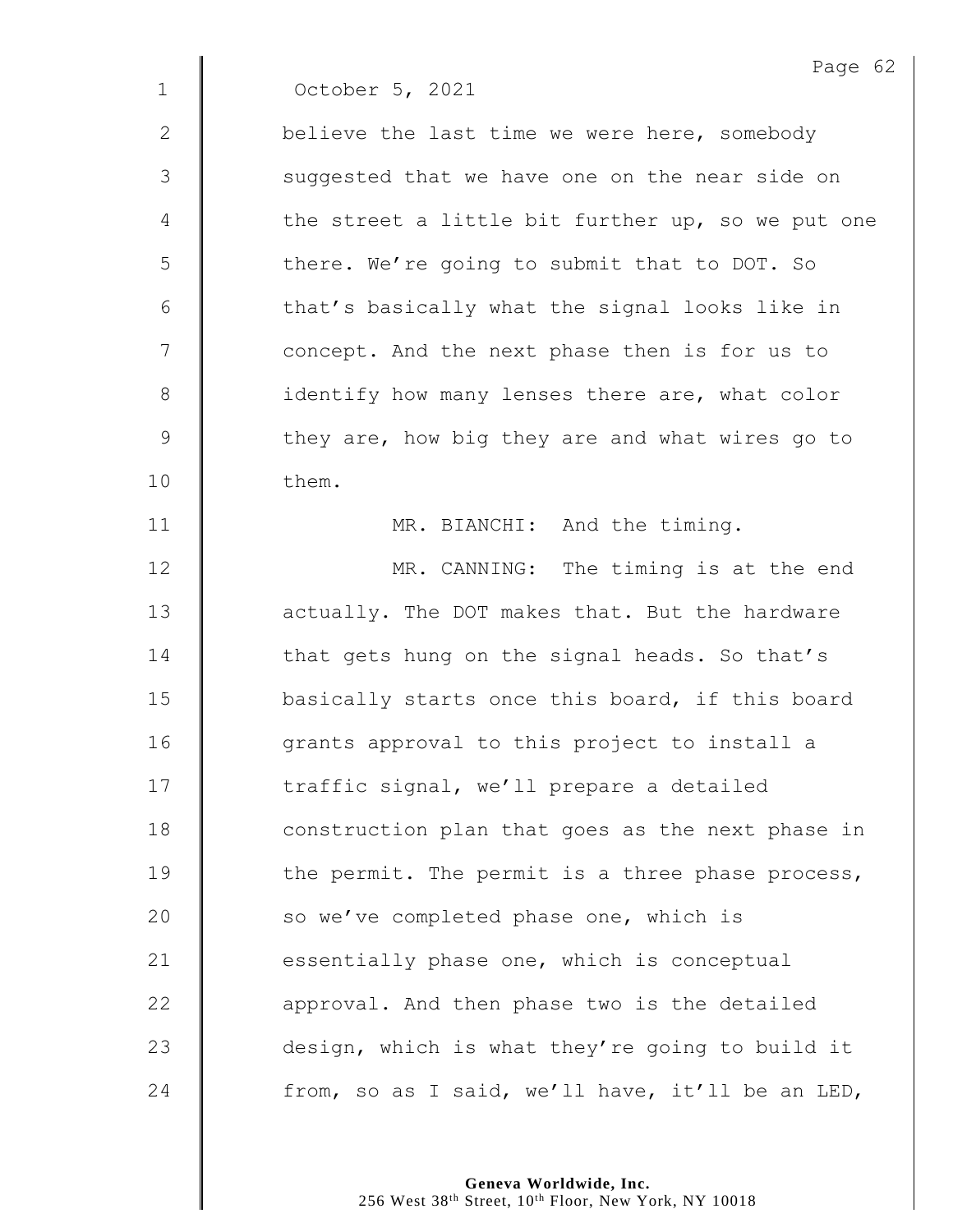|              | Page 63                                           |
|--------------|---------------------------------------------------|
| $\mathbf 1$  | October 5, 2021                                   |
| $\mathbf{2}$ | it'll be 12 inches, there will be green, or       |
| 3            | yellow, or it will be red over green over yellow, |
| 4            | it'll be in an aluminum housing, it'll be a ten   |
| 5            | conductor cable, it'll be a 9,000 pound pole. The |
| 6            | footing will be ten feet deep, all of the         |
| 7            | details. That's phase two. That gets reviewed by  |
| $\,8\,$      | the department, the make their recommendations,   |
| $\mathsf 9$  | modifications, they accept it. And then phase     |
| 10           | three is basically issuing the surety bond to     |
| 11           | make sure the work gets done, assigning of        |
| 12           | inspectors to make sure the work is done          |
| 13           | correctly. So that's kind of where we're at in    |
| 14           | the process. The next phase is to do the detailed |
| 15           | design, but we have conceptual approval from the  |
| 16           | department.                                       |
| 17           | MR. BIANCHI: Okay. So let's say you go            |
| 18           | through that. This is after, if we let's say we   |
| 19           | approve this, we don't know yet, but --           |
| 20           | MR. CANNING: Yes, understood.                     |
| 21           | MR. BIANCHI: -- if it gets that far and           |
| 22           | they have to change it, does it impact anything   |
| 23           | that we've already approved?                      |
| 24           | MR. CANNING: It should not, no. I mean            |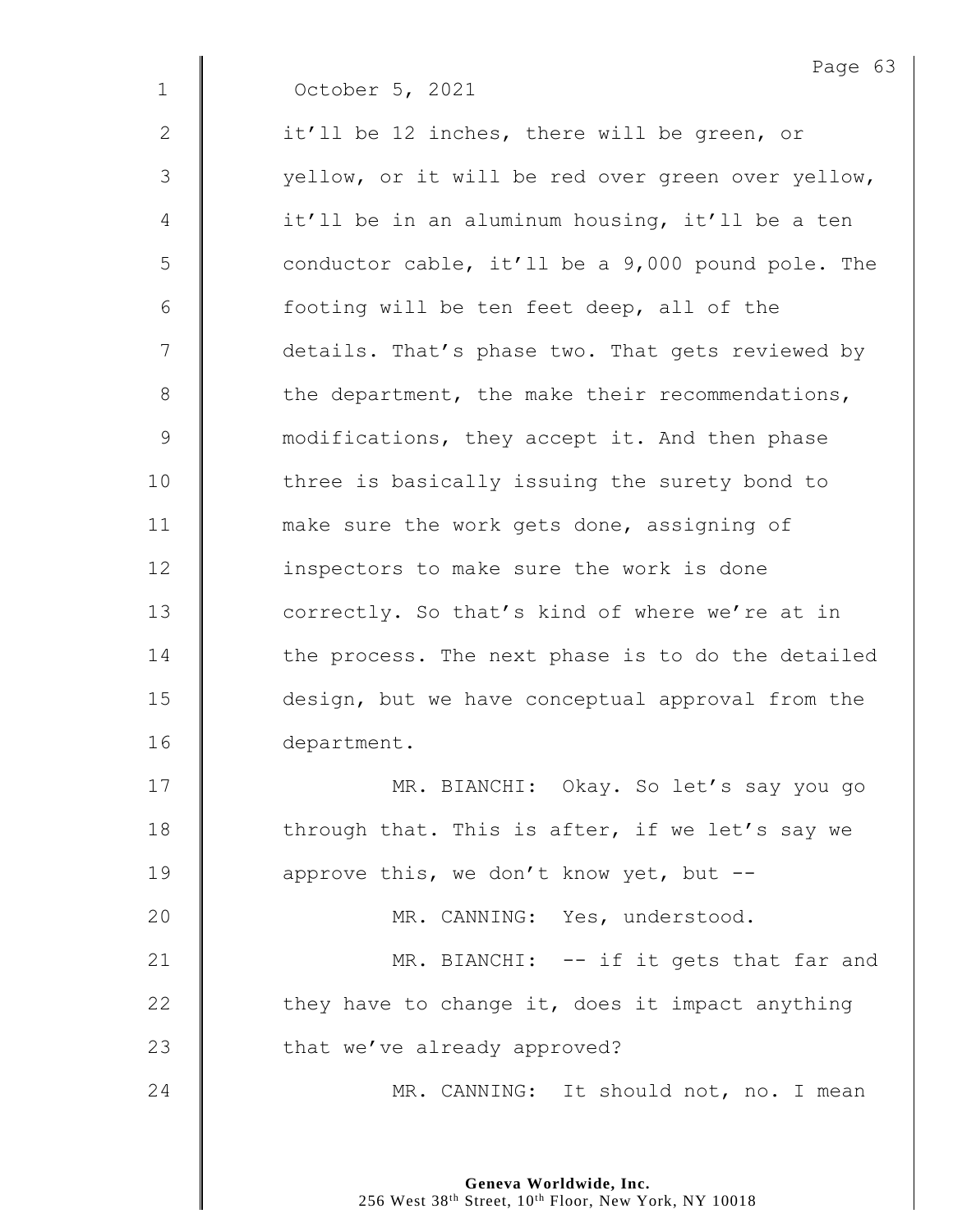|              | Page 64                                           |
|--------------|---------------------------------------------------|
| $\mathbf 1$  | October 5, 2021                                   |
| $\mathbf{2}$ | at this stage, it's a question of should the      |
| 3            | lenses be here, are we using the right wire.      |
| 4            | MR. BIANCHI: And --                               |
| 5            | MR. CANNING: And if --                            |
| 6            | MR. BIANCHI: -- and the signalization,            |
| 7            | I guess, I'm really concerned about the           |
| $8\,$        | signalization timing because of all those lights  |
| $\mathsf 9$  | not only in that area, but going all the way down |
| 10           | to Kohl's and West [unintelligible] [00:57:32].   |
| 11           | MR. CANNING: Yeah, so one of the                  |
| 12           | department's, in their correspondence to us, was  |
| 13           | that we have to include the adaptive traffic      |
| 14           | signal system license and software as part of our |
| 15           | signal design. And what that does is it           |
| 16           | synchronizes all of the signals along the         |
| 17           | corridor. It's something that the town has been   |
| 18           | working for, for quite some time with your        |
| 19           | consultant. So we will be doing our part of it to |
| 20           | make sure that the signals work in concert.       |
| 21           | MR. BIANCHI: Okay. So they'll be, the             |
| 22           | two lights that will be close together are the    |
| 23           | one near Gasland and one near the proposed        |
| 24           | Palisades.                                        |
|              |                                                   |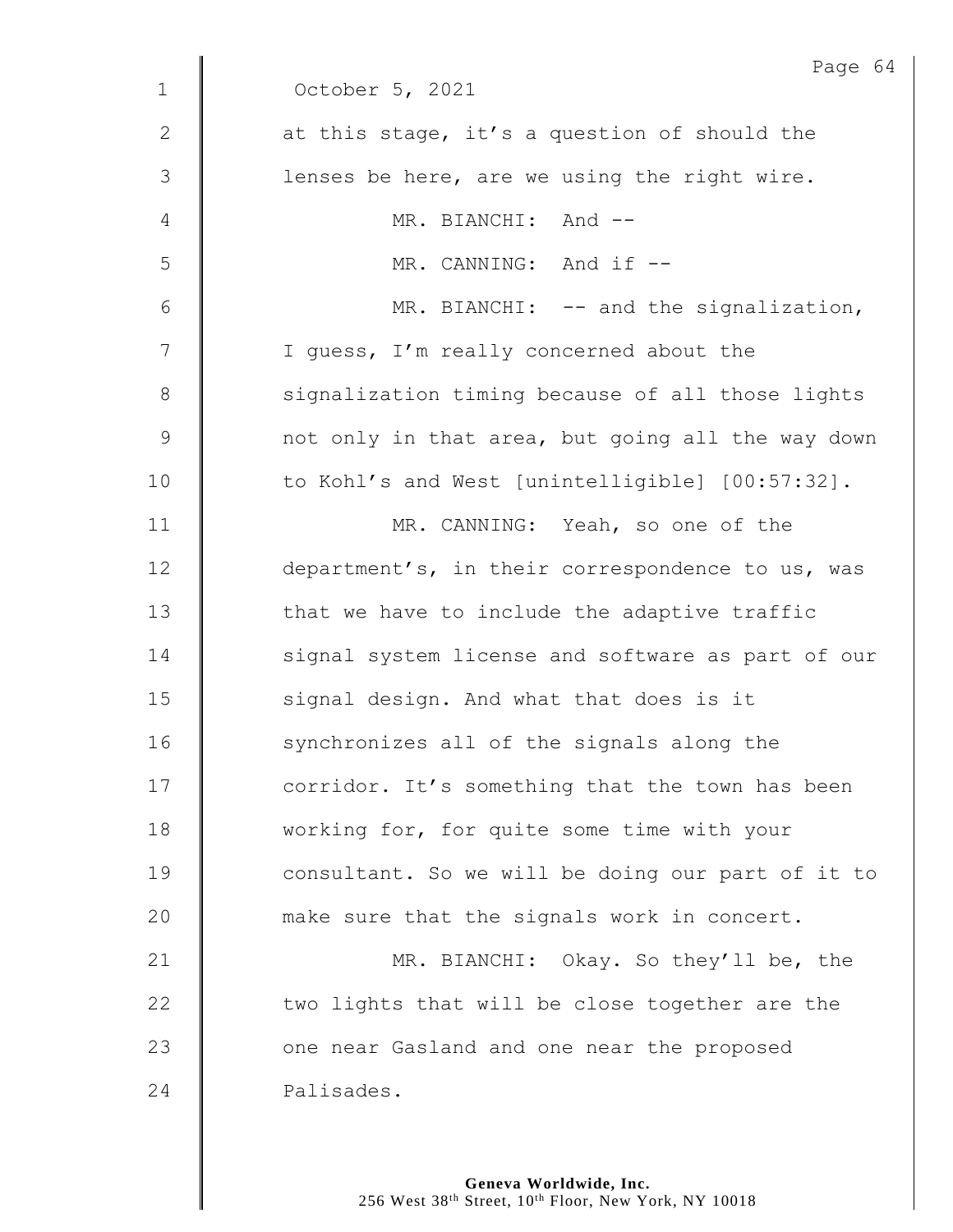|              | Page 65                                           |
|--------------|---------------------------------------------------|
| $\mathbf{1}$ | October 5, 2021                                   |
| $\mathbf{2}$ | MR. CANNING: Yes.                                 |
| 3            | MR. BIANCHI: Those would be the closest           |
| 4            | ones I quess.                                     |
| 5            | MR. CANNING: Yeah.                                |
| 6            | MR. PREZIOSI: They will all be synced.            |
| 7            | MR. BIANCHI: They'll be timed such that           |
| $8\,$        |                                                   |
| 9            | MR. PREZIOSI: Yes, there will be                  |
| 10           | adaptive controls so right now the corridor is    |
| 11           | adapted from the Mohegan Manor site actually in   |
| 12           | Yorktown, all the way through Lexington Avenue up |
| 13           | unto Jerome. The town is currently improving      |
| 14           | Westbrook Drive and installing newer traffic      |
| 15           | signalization. John, just so you're aware, the    |
| 16           | state is now approving or allowing camera         |
| 17           | detection.                                        |
| 18           | MR. CANNING: Yes, exactly, we're going            |
| 19           | to do that.                                       |
| 20           | MR. PREZIOSI: Yeah, and then Gasland              |
| 21           | had proposed to install adaptive traffic controls |
| 22           | at their intersection, Parkway Drive and then the |
| 23           | Locust Avenue intersection. So essentially the    |
| 24           | whole corridor would have adaptive controls with  |
|              |                                                   |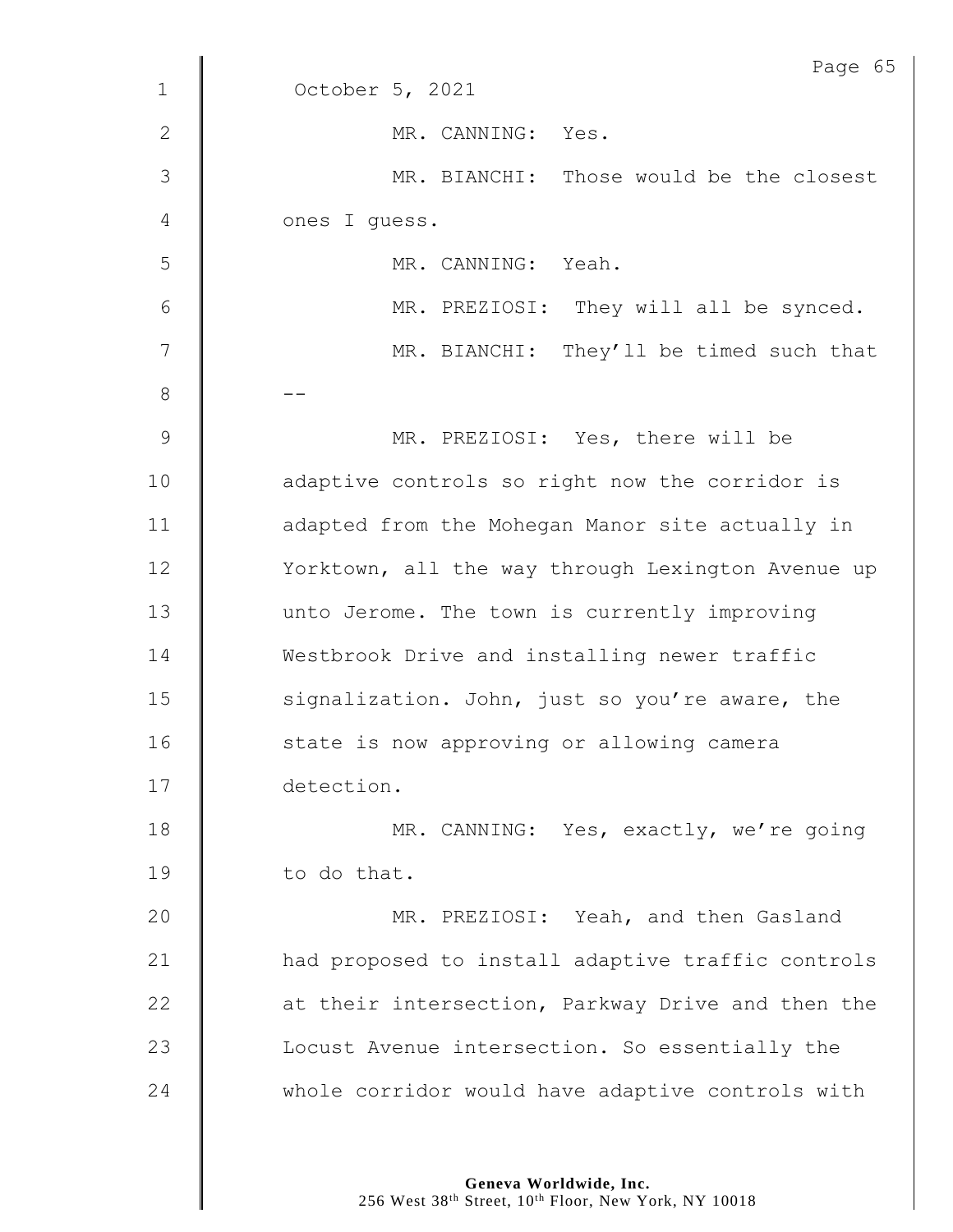|                | Page 66                                           |
|----------------|---------------------------------------------------|
| $\mathbf 1$    | October 5, 2021                                   |
| 2              | the exception of Conklin and Route 6.             |
| 3              | MR. BIANCHI: Alright. And our                     |
| 4              | experience with this working right is good?       |
| 5              | MR. PREZIOSI: No complaints --                    |
| 6              | MR. BIANCHI: Do we have, do we -- we              |
| $\overline{7}$ | have experience in this location?                 |
| $8\,$          | MR. PREZIOSI: The DOT monitors it and I           |
| $\mathcal{G}$  | think right now it's working, improving green     |
| 10             | time throughout the corridor.                     |
| 11             | MR. BIANCHI: Okay. Alright.                       |
| 12             | MR. FOLEY: But it's only working from             |
| 13             | Mohegan down to Jerome?                           |
| 14             | MR. PREZIOSI: Correct. Currently, yes.            |
| 15             | MR. FOLEY: Yeah. Because I mean it's              |
| 16             | good in theory, in principal, but let's hope it   |
| 17             | works. It's called what, adaptive control, right? |
| 18             | MR. PREZIOSI: Yes, adaptive traffic               |
| 19             | controls                                          |
| 20             | MS. DECKER: I think Mike, that's what             |
| 21             | they have in Croton, right, at the Croton Point   |
| 22             | Avenue, because that works very well.             |
| 23             | MR. PREZIOSI: I'm not familiar with               |
| 24             | that, but [unintelligible] [00:59:32] system.     |
|                |                                                   |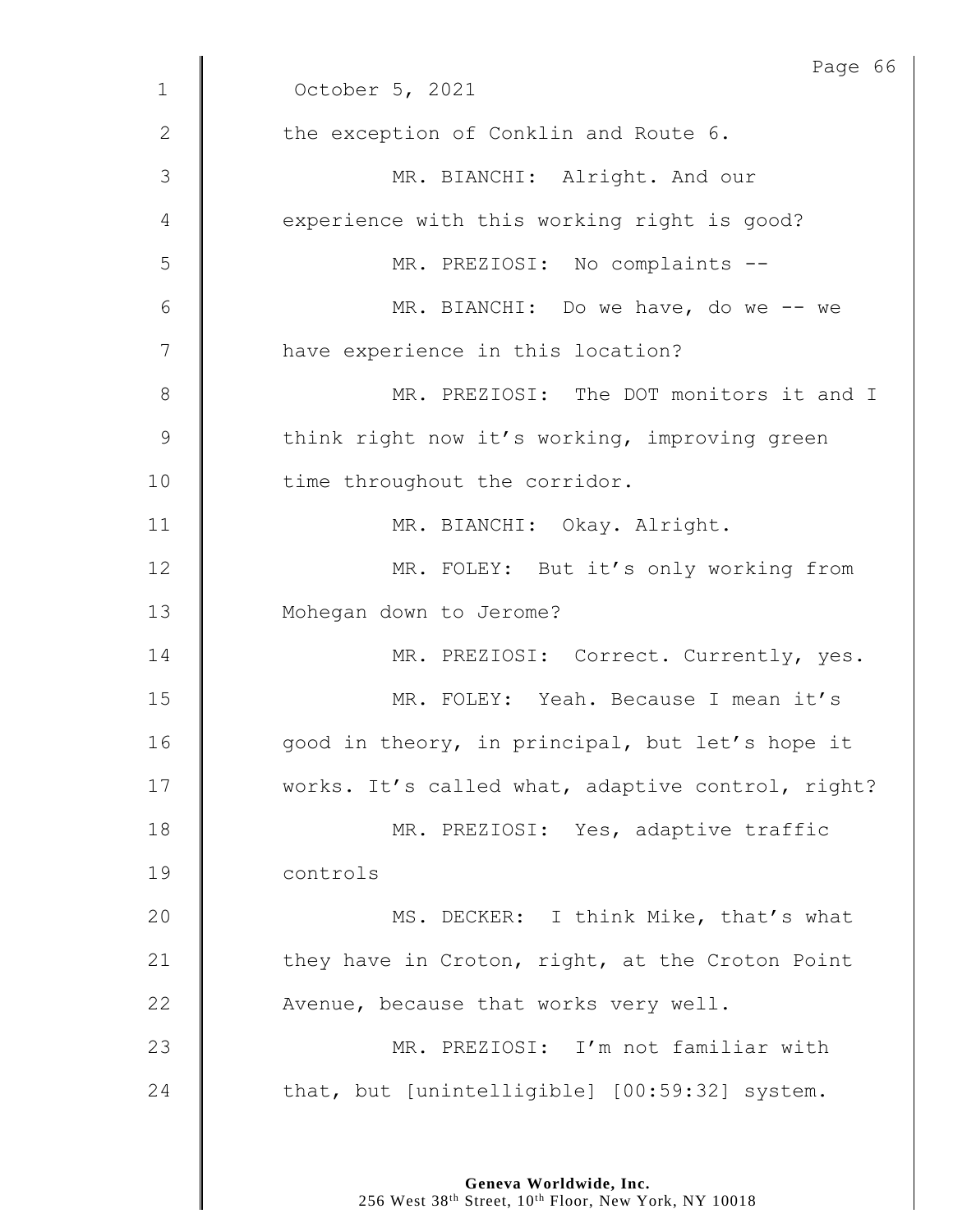|              | Page 67                                           |
|--------------|---------------------------------------------------|
| $\mathbf 1$  | October 5, 2021                                   |
| $\mathbf{2}$ | MS. TAYLOR: John, you wanted to make a            |
| 3            | comment?                                          |
| 4            | MR. SLOAN: Thank you, again. I hadn't             |
| 5            | planned on speaking again, but the applicant has  |
| $6\,$        | been on a 50 minute run, and I think citizen      |
| 7            | input is due for at least a little bit. A couple  |
| $\,8\,$      | of items. On the last item that you mentioned,    |
| $\mathsf 9$  | Mr. Foley is spot on, excuse me, when he says     |
| 10           | that it is theoretical. There is no traffic       |
| 11           | intersection that you could point out that has    |
| 12           | the volume and the turns and the number of        |
| 13           | traffic lights in such a short distance as this   |
| 14           | is that's proposed.                               |
| 15           | And again, as I said before, you used             |
| 16           | the word theoretical, I used the word             |
| 17           | hypothetical. That's all you're doing with here.  |
| 18           | And if you convince yourself that the magic       |
| 19           | software will be a magic cure in the future for   |
| 20           | this kind of development as well as Gasland's and |
| 21           | whatever else is on Route 6 now, I think that's   |
| 22           | foolish, because as you well know, once this is   |
| 23           | approved and built, it has to be lived with. And  |
| 24           | Route 6 now has just too much traffic,            |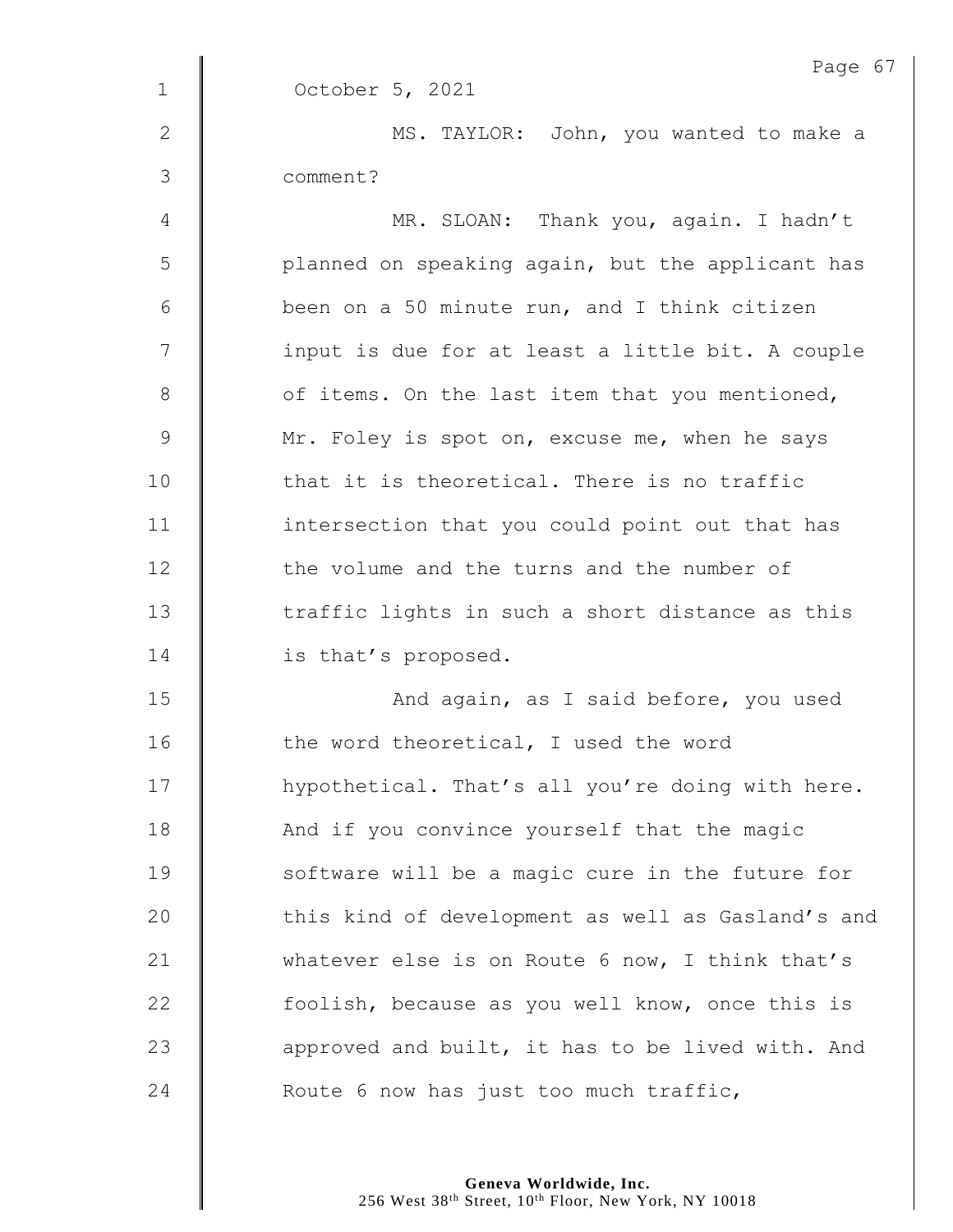|              | Page 68                                           |
|--------------|---------------------------------------------------|
| $\mathbf{1}$ | October 5, 2021                                   |
| 2            | particularly at the two rush hours that it has.   |
| 3            | Second item, traffic analysis, always             |
| 4            | assumes that drivers will do what they're told,   |
| 5            | meaning they can't make a left into the site. But |
| 6            | you darn well know that someone going eastbound   |
| 7            | will see Gasland and say, oh, I need to fill up,  |
| 8            | but whoa, I'm in the wrong lane, I'm in the left  |
| $\mathsf 9$  | lane, what are they going to do? Well, I see      |
| 10           | this, I'll just go over here, and therefore,      |
| 11           | you'll have that kind of tie-up.                  |
| 12           | With regard to traffic itself, there's            |
| 13           | two courses, there's two reasons why we have      |
| 14           | traffic accidents. One is speed, one is           |
| 15           | frustration. On Route 6, speed is not an issue    |
| 16           | unless it's 2:00 in the morning, but on the rush  |
| 17           | hours, and in fact, most of the day, frustration  |
| 18           | is a problem. I see, I cannot think, I'm trying   |
| 19           | to think of how many accidents just this year     |
| 20           | I've seen on Route 6, and I can't say I'm on      |
| 21           | Route 6 ten hours a day. Frustration will only    |
| 22           | increase by putting in the traffic lights         |
| 23           | regardless of this magic signalization in such a  |
| 24           | short, compact amount of area. So, again, as I    |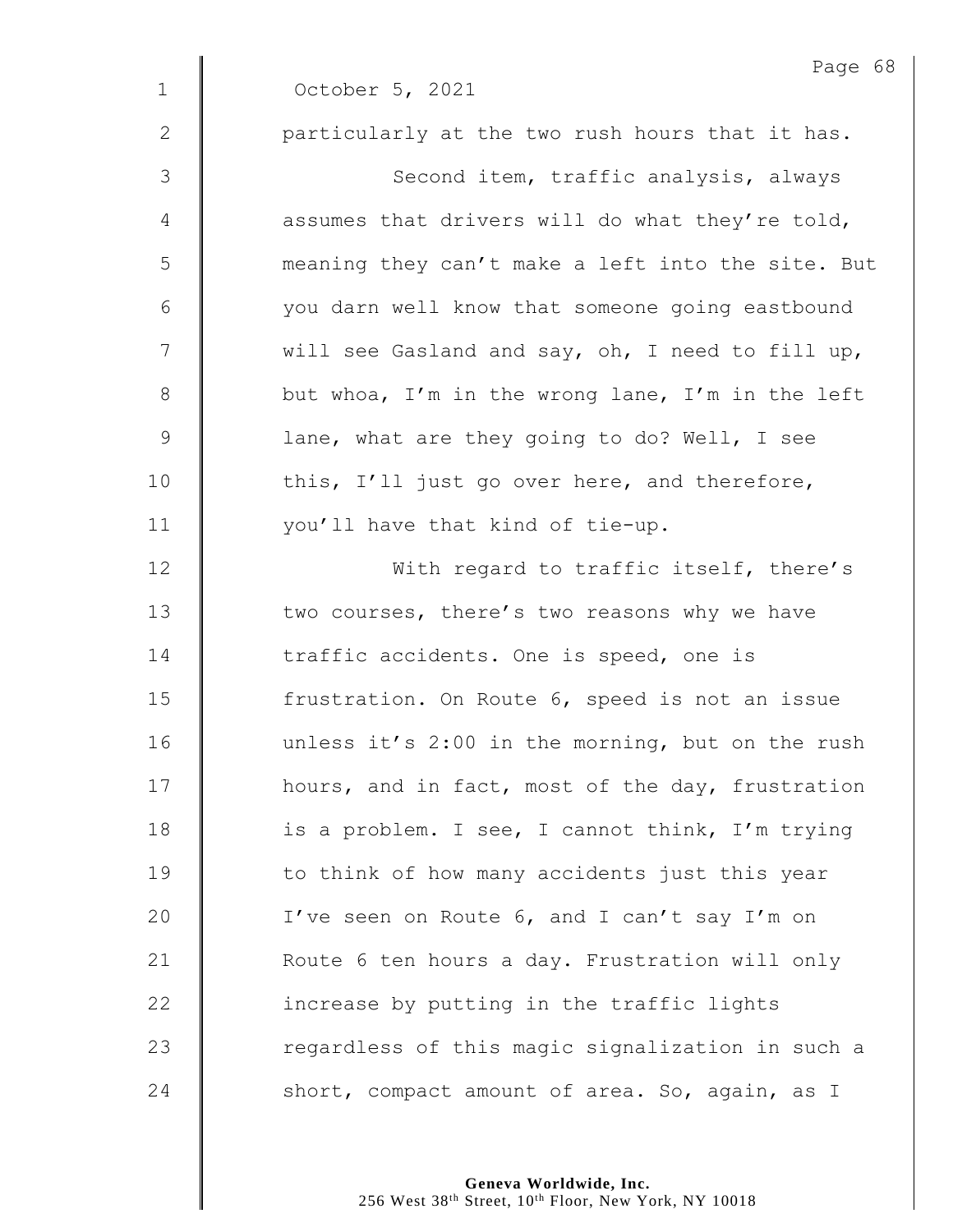|              | Page 69                                           |
|--------------|---------------------------------------------------|
| $\mathbf{1}$ | October 5, 2021                                   |
| 2            | said before, I'm hoping that you consider this    |
| 3            | project to be something the town certainly needs, |
| 4            | something that Route 6 and the people who travel  |
| 5            | it, both citizens and non-citizens certainly      |
| 6            | need. The tax base doesn't certainly need it.     |
| 7            | It's an industry that is going to be              |
| $8\,$        | disappearing, not growing. And I think overall,   |
| 9            | you can consider cumulative impact that this      |
| 10           | would entail on that part of Route 6 to be just   |
| 11           | too much. And legally, ethically, you can deny    |
| 12           | the application, which indeed I hope you do. Now, |
| 13           | I'm going to watch the Yankees.                   |
| 14           | MS. TAYLOR: Good night.                           |
| 15           | MR. FOLEY: What John just said, using             |
| 16           | the word assuming, even in your own John Canning, |
| 17           | in your own last page of your report where the    |
| 18           | photo is, I mean you talk about posted speed      |
| 19           | limit, and you're saying assuming at 50 miles per |
| 20           | hour. So I don't know if that word assuming is a  |
| 21           | practice within traffic analyses, but I noticed   |
| 22           | that word, and then John just mentioned it.       |
| 23           | But when you're in that corridor and              |
| 24           | lately, I've been there looking at a lot of       |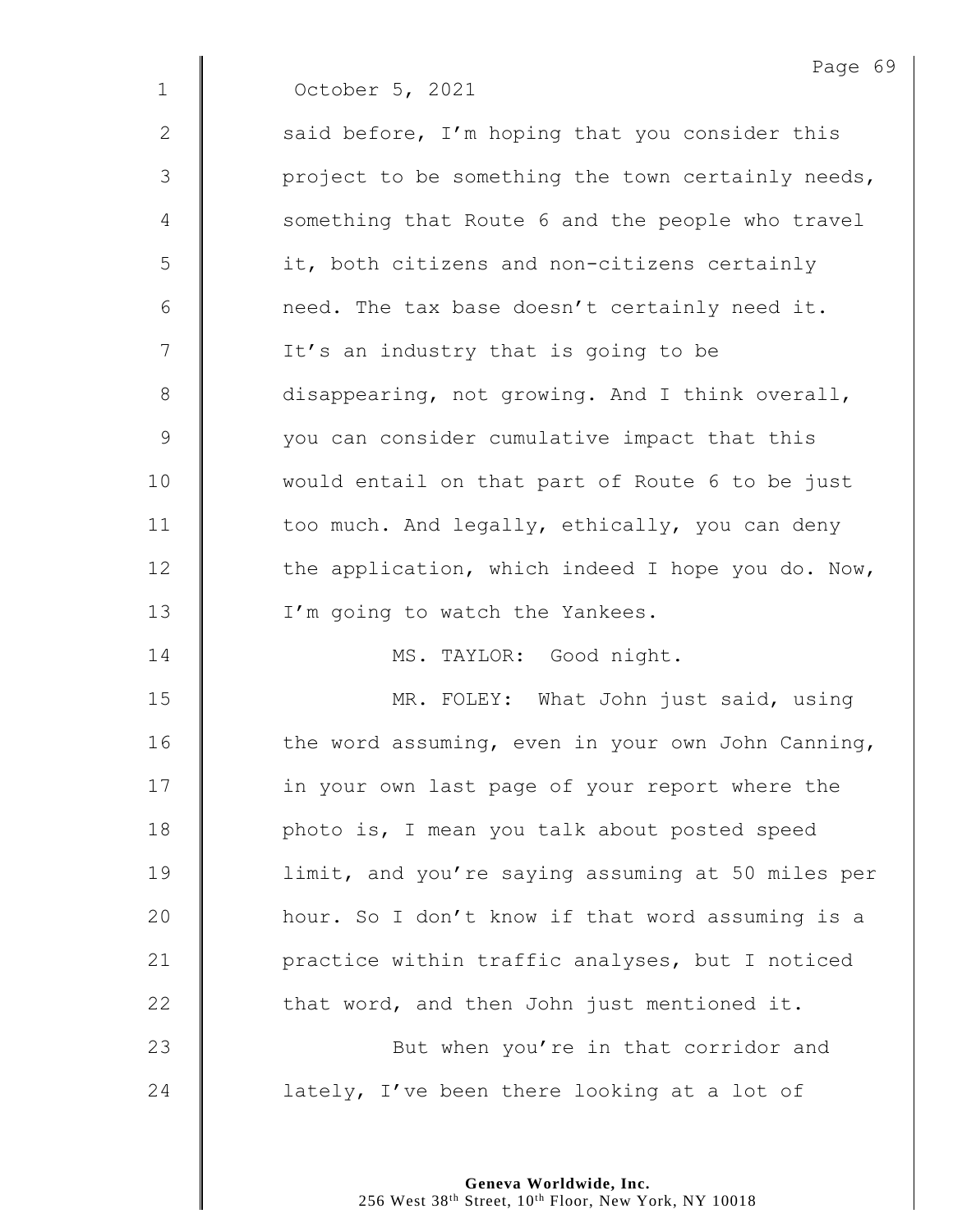|              | Page 7                                            |
|--------------|---------------------------------------------------|
| $\mathbf 1$  | October 5, 2021                                   |
| $\mathbf{2}$ | stuff, even the left, the right, the red arrow,   |
| 3            | the green arrow, the left turn at Westbrook and   |
| 4            | Sixth, which they're doing some type of           |
| 5            | improvement with the curb cutting, I don't know   |
| 6            | what that is, or up at, further up towards, not   |
| 7            | Jerome, towards Locust, and you sit there, and    |
| $\,8\,$      | you time when it's a green arrow and you're       |
| $\mathsf 9$  | hoping okay, I hope the cars in front of me make  |
| 10           | it through, the seconds, you count out the 1001,  |
| 11           | the 1002, it's only eight to ten seconds that you |
| 12           | get that green arrow, which is good, because then |
| 13           | the other direction gets more of a chance. But    |
| 14           | it's just that the more lights and the more green |
| 15           | or red arrows, left turn, right turn, it just     |
| 16           | exacerbates the situation on the corridor.        |
| 17           | MR. CANNING: Well, I would like to                |
| 18           | emphasize we've done a traffic study, it's been   |
| 19           | reviewed by the Department of Transportation,     |

20 | it's been reviewed by your own traffic **Consultant.** We're eliminating green arrows  $\parallel$  because we're eliminating the left turn. We're 23 | putting a curb in so you physically can't make  $\parallel$  the left turn or at least it makes it

> **Geneva Worldwide, Inc.** 256 West 38th Street, 10th Floor, New York, NY 10018

 $P^{\texttt{en}}$  20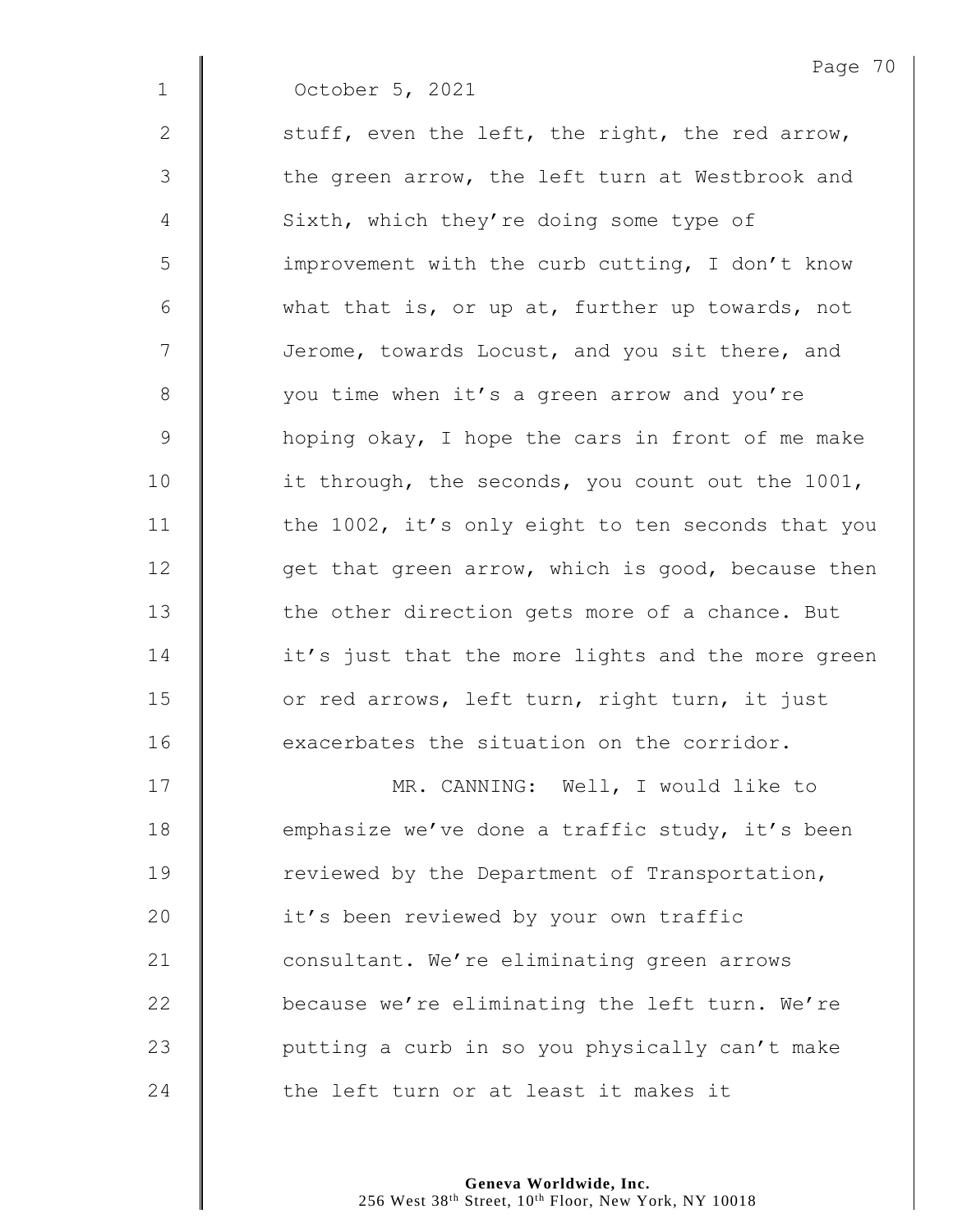|               | Page 71                                           |
|---------------|---------------------------------------------------|
| $\mathbf 1$   | October 5, 2021                                   |
| 2             | challenging. There's another gas station just     |
| 3             | down the street. So, and also there are a number  |
| 4             | of intersections, two that I can think of that    |
| 5             | are much closer together and signalized. In fact, |
| 6             | there's three in Elmsford on Route 9A. There's,   |
| 7             | it's Beverly Lane, Sam's Club and the Greenburg   |
| 8             | Cinema are all in less distance than these two    |
| $\mathcal{G}$ | signals are apart. And on Broadway in Tarrytown,  |
| 10            | there's 119 intersects with Route 9, and next to  |
| 11            | that, there's Route 9 with the CVS driveway.      |
| 12            | So I'm confident that we studied it, the          |
| 13            | department has reviewed it and that the           |
| 14            | technology is in operation in a number of         |
| 15            | locations. It's in operation on the Bronx River   |
| 16            | Parkway, which is not the same as Route 6, I      |
| 17            | grant you that. It's also in operation on 119,    |
| 18            | when you go into White Plains from the west and   |
| 19            | it's very successful. In fact, the biggest        |
| 20            | benefit that I've heard from the traffic          |
| 21            | engineers is that we don't have to do anything,   |
| 22            | because when they had signal systems before that, |
|               |                                                   |
| 23            | they were constantly falling out of love with     |
| 24            | each other and they had to go out and fix them.   |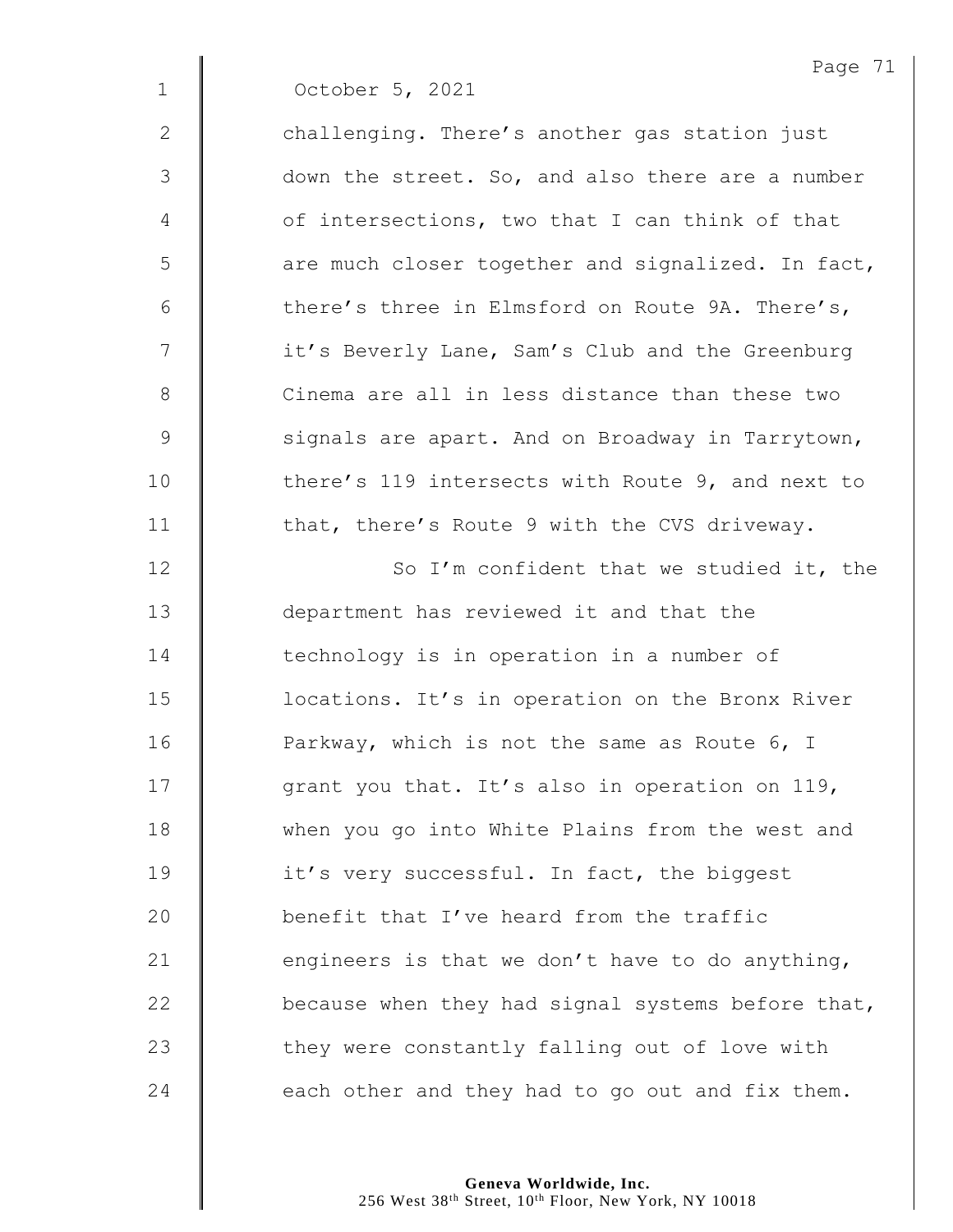|              | Page 72                                          |
|--------------|--------------------------------------------------|
| $\mathbf 1$  | October 5, 2021                                  |
| $\mathbf{2}$ | And now, they've got technology that basically,  |
| 3            | it's they're synchronized, they're radio         |
| 4            | communication and they work together.            |
| 5            | So it's not a new technology. It has             |
| 6            | been deployed. We've provided all of the studies |
| 7            | that we believe are needed and they've been      |
| $8\,$        | reviewed by your consultant, by the department,  |
| $\mathsf 9$  | you have some very salient questions. And I've   |
| 10           | written them down. We're going to take them back |
| 11           | to our client. And hopefully when we come back   |
| 12           | here next month, you'll be satisfied with the    |
| 13           | answers that we give you.                        |
| 14           | MS. TAYLOR: Okay. Then, I think maybe            |
| 15           | we want to wrap this up for tonight?             |
| 16           | MR. CANNING: Sure. Thank you very much           |
| 17           | for your time and your input.                    |
| 18           | MR. BIANCHI: Madam Chair, I'm not sure           |
| 19           | if we want to [unintelligible] [00:59:32] orders |
| 20           | to close on this one or keep it open.            |
| 21           | MS. TAYLOR: Keep it open.                        |
| 22           | MR. BIANCHI: I agree. We'll keep it              |
| 23           | open to continue the public hearing at the       |
| 24           | November meeting. That's my motion.              |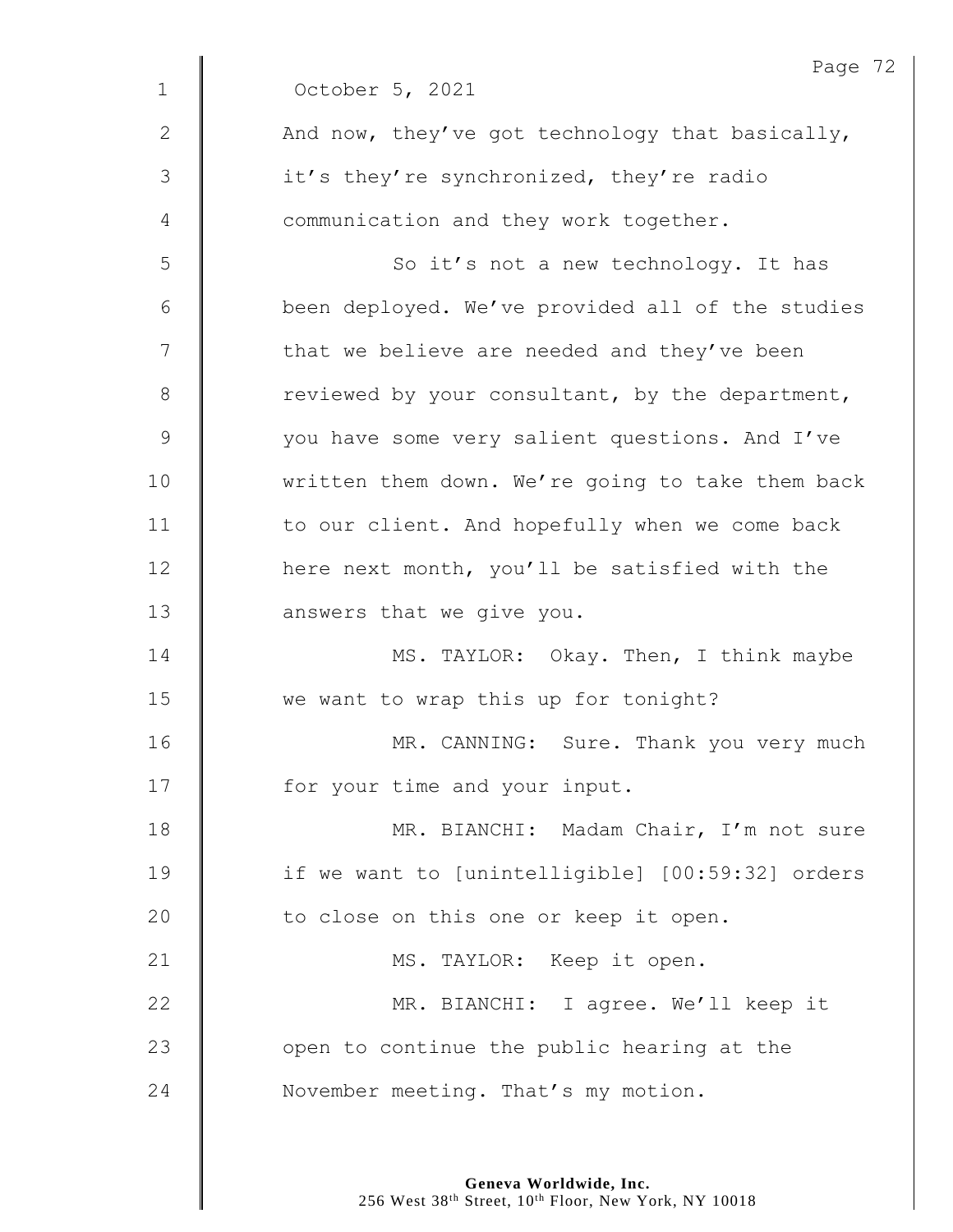|              | Page 73                                          |
|--------------|--------------------------------------------------|
| $\mathbf 1$  | October 5, 2021                                  |
| $\mathbf{2}$ | MR. KIMMERLING: Second.                          |
| 3            | MS. TAYLOR: Alright. On the question,            |
| 4            | all in favor?                                    |
| 5            | MULTIPLE: Aye.                                   |
| 6            | MS. TAYLOR: Opposed? Okay.                       |
| 7            | MR. KEHOE: Just for the record, there            |
| $8\,$        | was a little confusion. The next meeting is      |
| $\mathsf 9$  | Wednesday, November 3rd. You might see it online |
| 10           | some places as Tuesday, the 2nd. But it's        |
| 11           | Wednesday, November 3rd.                         |
| 12           | MR. CANNING: Thank you, Chris.                   |
| 13           | MS. TAYLOR: Alright. Now back to the             |
| 14           | agenda, the next item, again, is an adjourned    |
| 15           | public hearing. It is PB 2021-1, for the         |
| 16           | application of NRP Properties, LLC for site      |
| 17           | development plan approval, a special permit and  |
| 18           | for tree removal and steep slope permits for a   |
| 19           | proposed 135-unit active adult residential       |
| 20           | community to be located on an approximately 8.7  |
| 21           | acre parcel of property at 119 Oregon Road, the  |
| 22           | latest revised drawings are September 21, 2021.  |
| 23           | MR. LEE LEFKOWITZ: Good evening, Madam           |
| 24           | Chair, members of the planning board, I'm Lee    |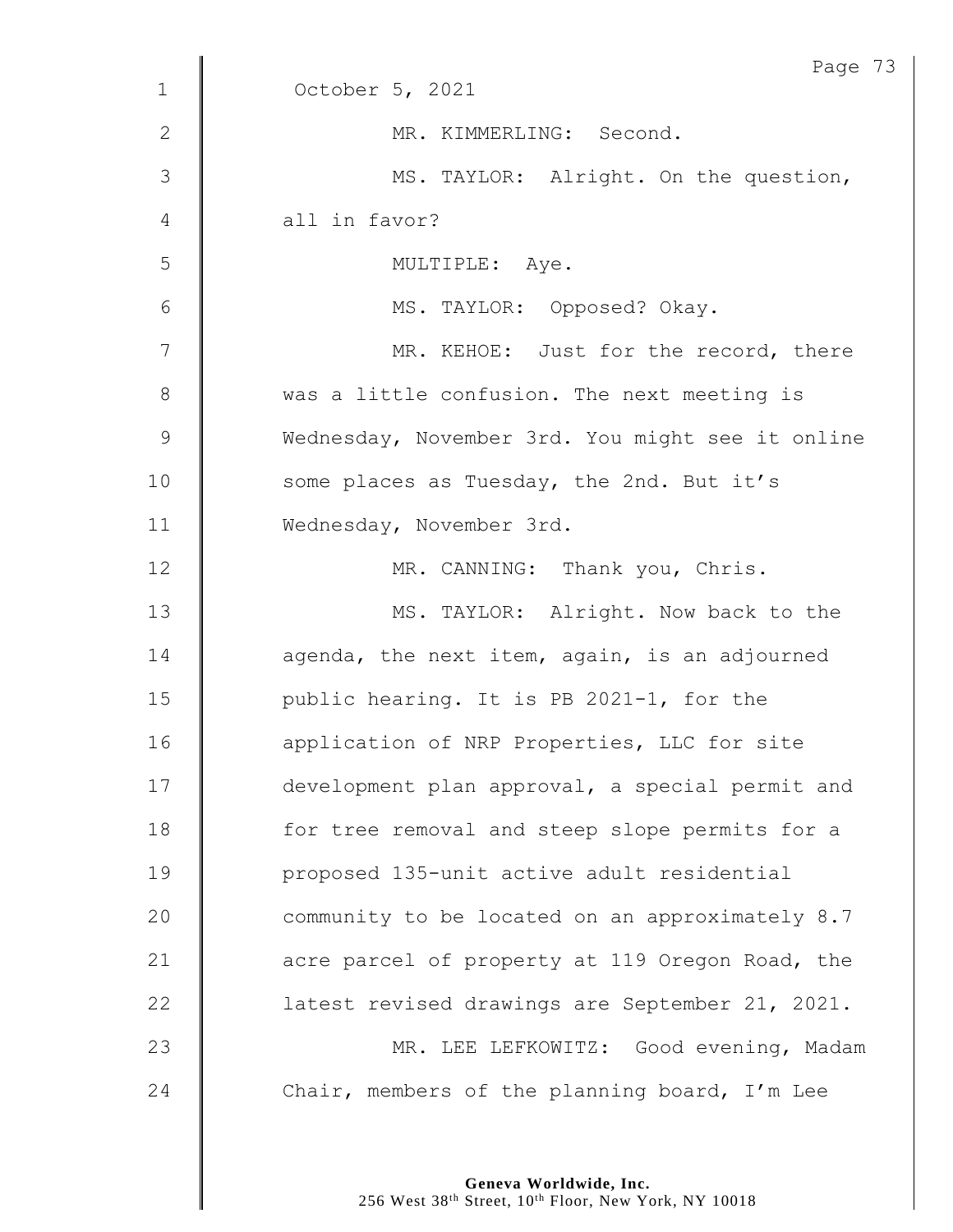| October 5, 2021 |  |
|-----------------|--|
|                 |  |

2 | Lefkowitz from Zarin & Steinmetz, here on behalf 3 | of NRP Properties. And with me today, we've got 4 | Myles Monaghan from NRP as well as Matthew 5 | Steinberg, Donna Maiello from Divney Tung 6 | Schwalbe and Carlito Holt from Provident Design 7 | Engineering on the Overlook Terrace Project.

8 And before your board, we are before 9 | vour board today, having submitted responses to 10 | vour comments as noted at the end of September, 11 | as well as revised drawings and we're here to 12 **| continue our dialogue and answer any questions** 13 | vou may have today. But tonight, we respectfully 14 Submit that your board is not in a position to 15 **close** the public hearing and issue your findings 16 so that the matter can be issued a negative 17 declaration and that legislation can be adopted 18 | by the town board authorizing this use before we 19 **come back to your board to complete site plan.** 

20 **And that's important, so I'll stress it** 21 | again. Your board will have a further opportunity 22 | to comment on this plan as we come back to 23  $\parallel$  complete site plan, but we submit that enough 24  $\parallel$  data has been exchanged at this point that it's

> **Geneva Worldwide, Inc.** 256 West 38<sup>th</sup> Street, 10<sup>th</sup> Floor, New York, NY 10018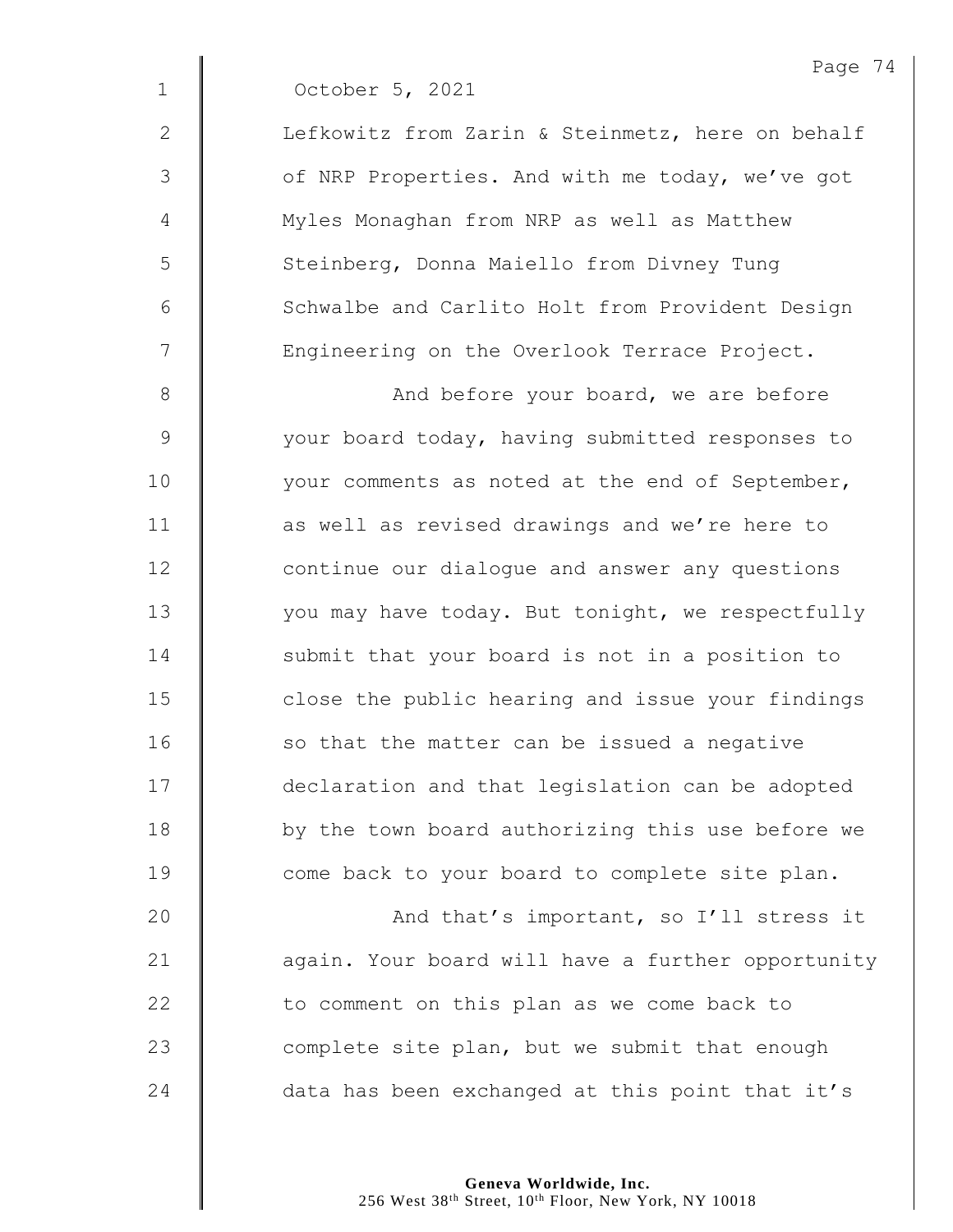Page 75 1 October 5, 2021  $2 \parallel$  prudent to take us to the next stage. So we stand 3 | ready to answer your questions, we understand 4 | already that there may be some questions in 5 | particular with regard to landscaping, tree 6 || removal and Donna is here in particular to answer 7 | those questions. There may be some questions 8 **a** about traffic and Carlito is here to answer those 9 **questions.** He's been working with extensively 10 | with HVEA to work out those details. So we're 11 | ready to go. We look forward to answering your 12 | questions and we hope that at the end of tonight, 13 | vou'll close the public hearing so that we can 14 **head to the planning board, get that legislation** 15 **d** adopted, authorize the use and come back to 16 **complete site plan.** 17 | MS. TAYLOR: Okay. This is an adjourned

**H** hearing for this particular application, and **excuse me, if there's anyone in here present**  $\parallel$  right now who wants to speak, any resident who 21 wants to speak, or address the application, now | is the time. If there is no one here, we can then  $\parallel$  ask the board to comment on the application. **Questions?**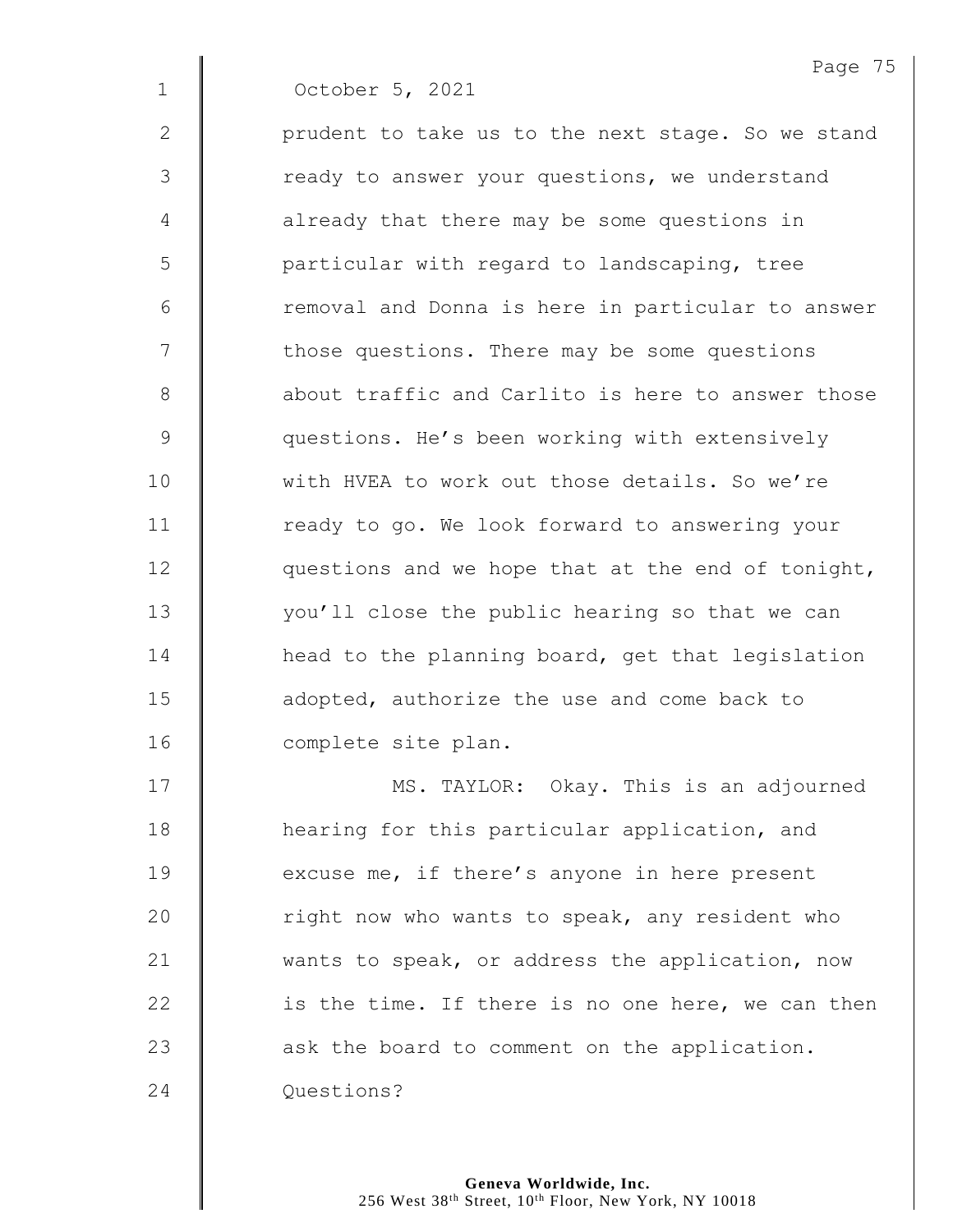|                | Page 76                                           |
|----------------|---------------------------------------------------|
| $\mathbf{1}$   | October 5, 2021                                   |
| $\mathbf{2}$   | MR. KESSLER: Just my one question, you            |
| $\mathfrak{Z}$ | know, we talked at the site visit about you know, |
| 4              | EV stations, and I know I'll have another swing   |
| 5              | at the bat here, just to keep the baseball        |
| 6              | metaphors going, on the site plan, but are you    |
| 7              | proposing any EV stations in the parking?         |
| $8\,$          | MR. MYLES MONAGHAN: Good evening                  |
| $\mathcal{G}$  | everyone, for the record, Myles Monaghan with NRP |
| 10             | Group. Member Kessler, we will have EV charging   |
| 11             | stations, between two to six spaces. There's one  |
| 12             | charging location that charges two parking        |
| 13             | spaces. So we'll either have three parking spaces |
| 14             | that service six vehicles, or we'll have four     |
| 15             | that -- two that service four basically.          |
| 16             | MR. KESSLER: Thank you.                           |
| 17             | MR. FOLEY: And just to refresh the last           |
| 18             | meeting discussion about the Eaton Downs entrance |
| 19             | exit, just so you've got a lot of back and forth, |
| 20             | it would become, you could come out of the        |
| 21             | facility and go either right down Oregon Road or  |
| 22             | left up to Waterbury Manor and not have to go to  |
| 23             | a traffic light on Oregon Road, correct?          |
| 24             | MR. MONAGHAN: So, Member Foley, we                |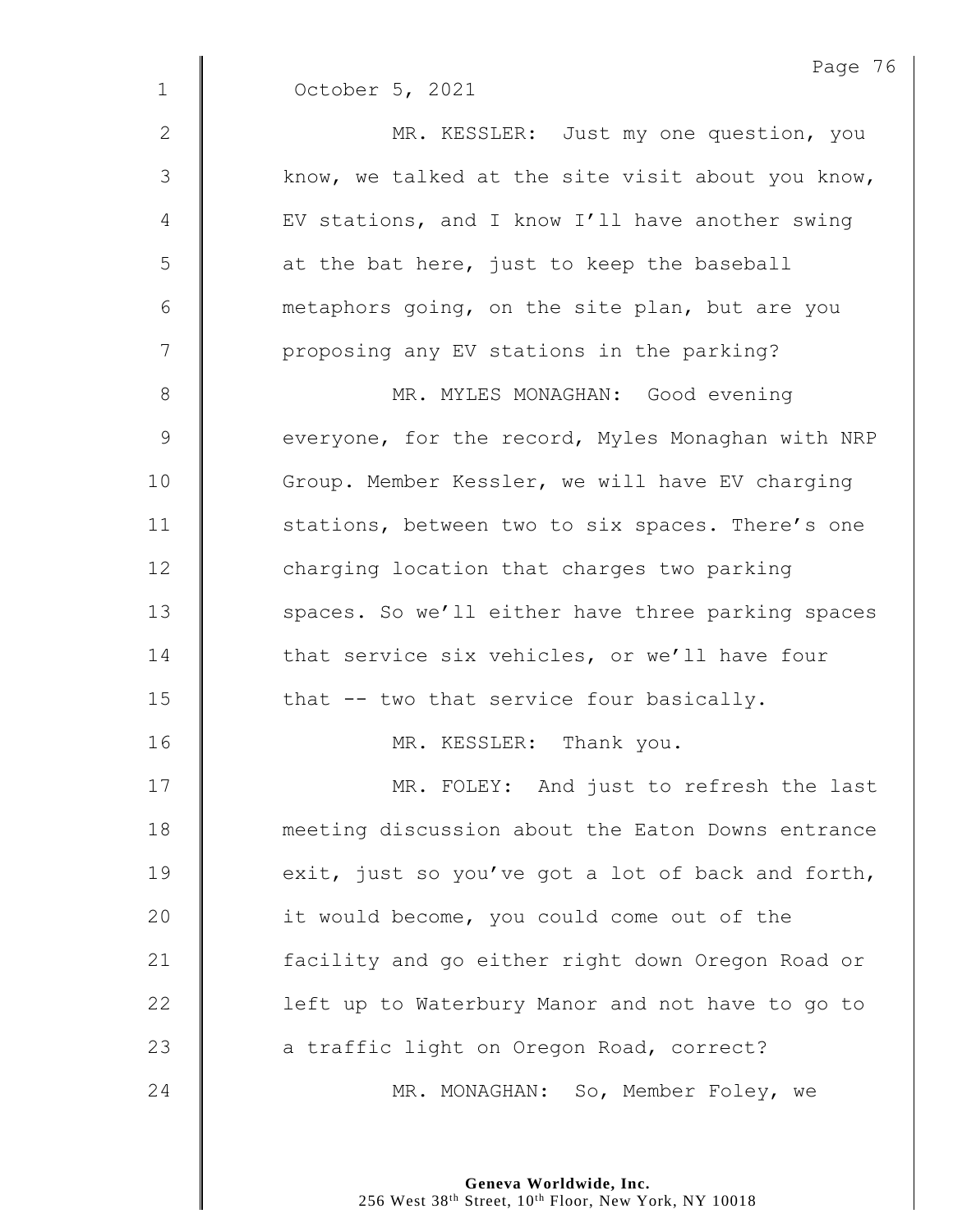|               | Page 77                                           |
|---------------|---------------------------------------------------|
| $\mathbf 1$   | October 5, 2021                                   |
| 2             | believe we have addressed that comment and we are |
| $\mathcal{S}$ | no longer proposing a left turn only out of that, |
| 4             | $or$ $--$                                         |
| 5             | MR. FOLEY: Okay. Then if you do have              |
| 6             | problems with cut through traffic, which was the  |
| 7             | main issue, you could always revisit I guess, or  |
| 8             | the town can. As long as you could diffuse the    |
| $\mathsf 9$   | traffic and keep less cars going down to Oregon   |
| 10            | Road light. Thank you.                            |
| 11            | MS. TAYLOR: Are there any other                   |
| 12            | comments or questions?                            |
| 13            | MR. MONAGHAN: Yeah, that's a noted                |
| 14            | comment, it's full movement now, absolutely,      |
| 15            | yeah.                                             |
| 16            | MR. FOLEY: Okay.                                  |
| 17            | MR. BIANCHI: I'd just like to hear your           |
| 18            | response to our conservation advisory council's   |
| 19            | memo, which they recommend that the American      |
| 20            | Smoke Tree and catalpa trees be preserved, albeit |
| 21            | trimmed maybe. But it sounds like they have a     |
| 22            | strong opinion as to keeping those trees.         |
| 23            | MR. MONAGHAN: So I will let Donna, our            |
| 24            | landscape architect come up and actually present  |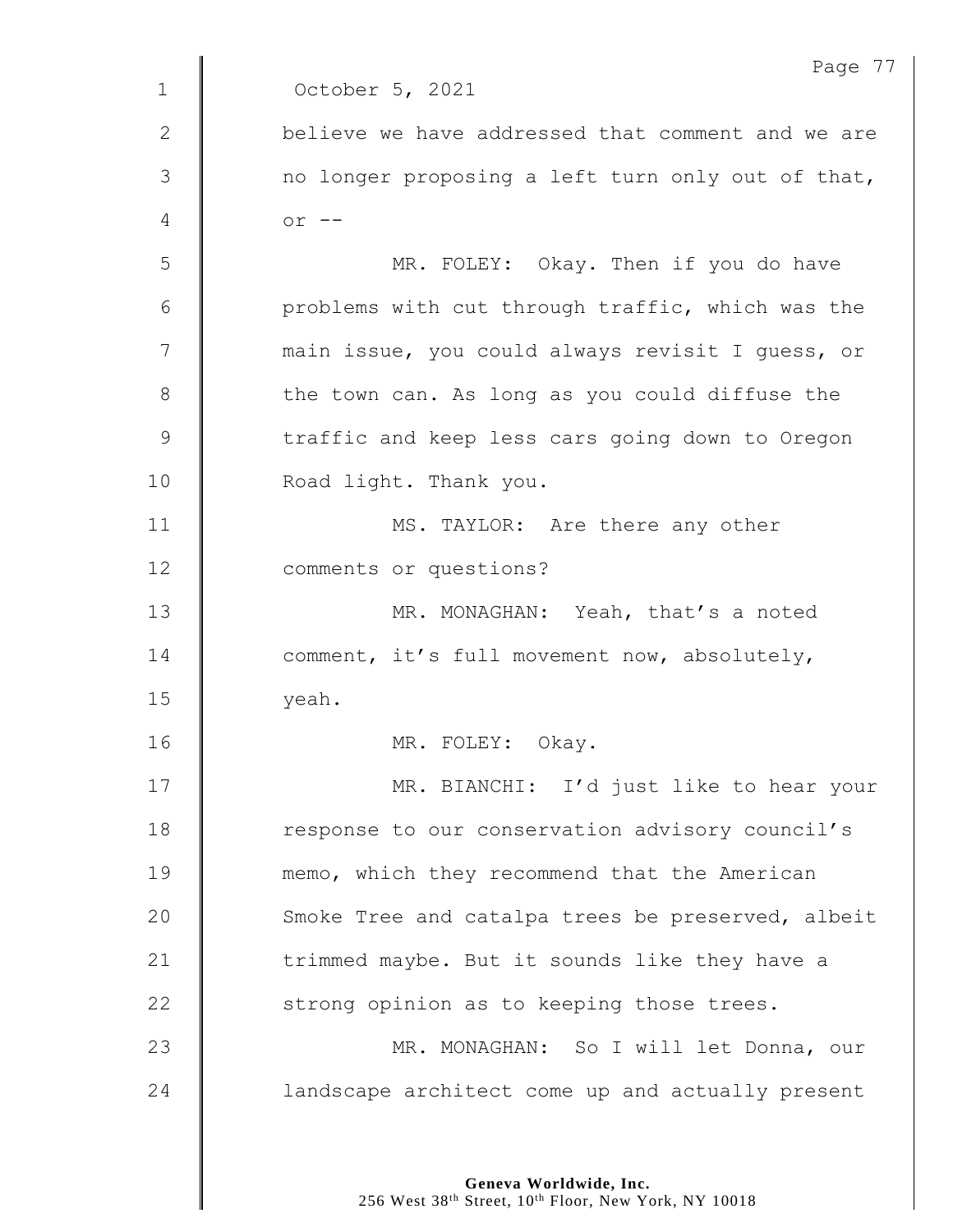|             | Page 78                                           |
|-------------|---------------------------------------------------|
| $\mathbf 1$ | October 5, 2021                                   |
| 2           | I think a little bit more of what we're proposing |
| 3           | for the landscape architecture here, but just to  |
| 4           | note on the preservation of the catalpa and the   |
| 5           | American smoke, they are in the parking and       |
| 6           | building footprints, and we are going to great    |
| 7           | lengths to preserve the silver maple. And I think |
| 8           | the board this evening will be hopefully          |
| $\mathsf 9$ | impressed with the landscape plan that we'll show |
| 10          | you a little bit more detail on.                  |
| 11          | MS. DONNA MAIELLO: Good evening,                  |
| 12          | everyone. My name is Donna Maiello. I am a senior |
| 13          | associate and landscape architect at Divney Tung  |
| 14          | Schwalbe. Yes, I did see the memo from the        |
| 15          | Conservation Advisory Council and as we just      |
| 16          | described, unfortunately, those two trees, one is |
| 17          | dead center in the parking lot aisle. The other   |
| 18          | one is in between the parking lot and the         |
| 19          | building where there's going to be about a two    |
| 20          | foot grade change and half of the root zone would |
| 21          | be covered with pavement.                         |
| 22          | It even mentioned in Bartlett's Arborist          |
| 23          | Report that a significant root zone would be      |

24 Tequired to preserve those trees. And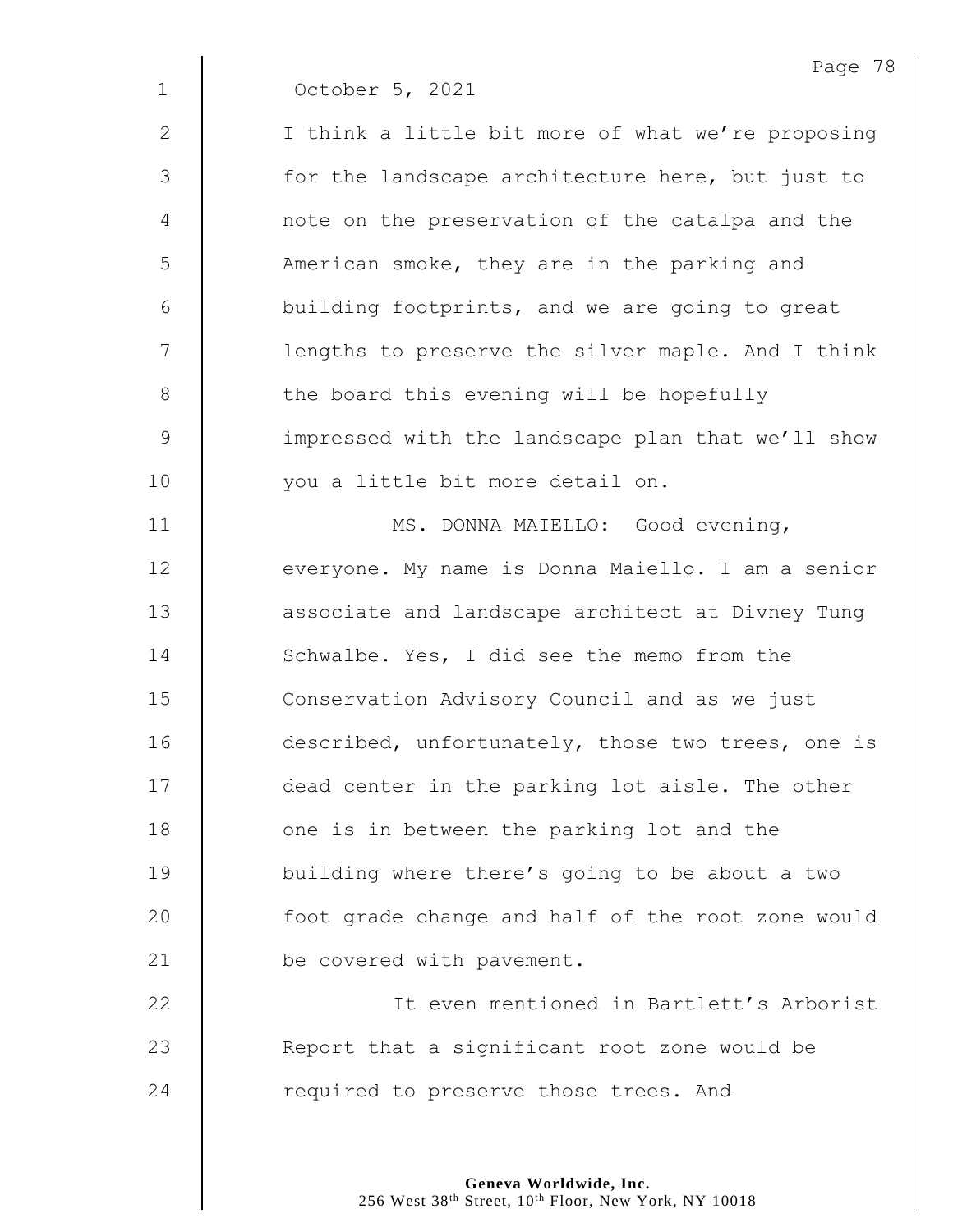| Page 79                                           |
|---------------------------------------------------|
| October 5, 2021                                   |
| unfortunately it's not possible. But we are       |
| excited that we are going to be able to preserve  |
| the 70-inch silver maple in the front yard. We    |
| actually went back and we redid the grading, so   |
| that we've pulled the grading back and we've been |
| able to save that, and we've got the walkway that |
| goes from the parking lot to the bus stop kind of |
| wraps around the tree, and I think gives it a     |
| nice presence in the front yard. If you'd like, I |
| can talk more about the landscape plan.           |
| MR. BIANCHI: Where is that tree located           |
| now on that plan? It sits right in the parking    |
| lot.                                              |
| MS. MAIELLO: The, are you talking about           |
| the smoke tree and catalpa?                       |
| MR. BIANCHI: The smoke tree and                   |
| catalpa, yeah.                                    |
| MS. MAIELLO: The smoke tree, if you're            |
| looking at the building, on the right side, in    |
| the front, you see there's three trees proposed,  |
| between, in like the right corner, upper right    |
| corner of the building, there's three trees. You  |
| see there's a car parked.                         |
|                                                   |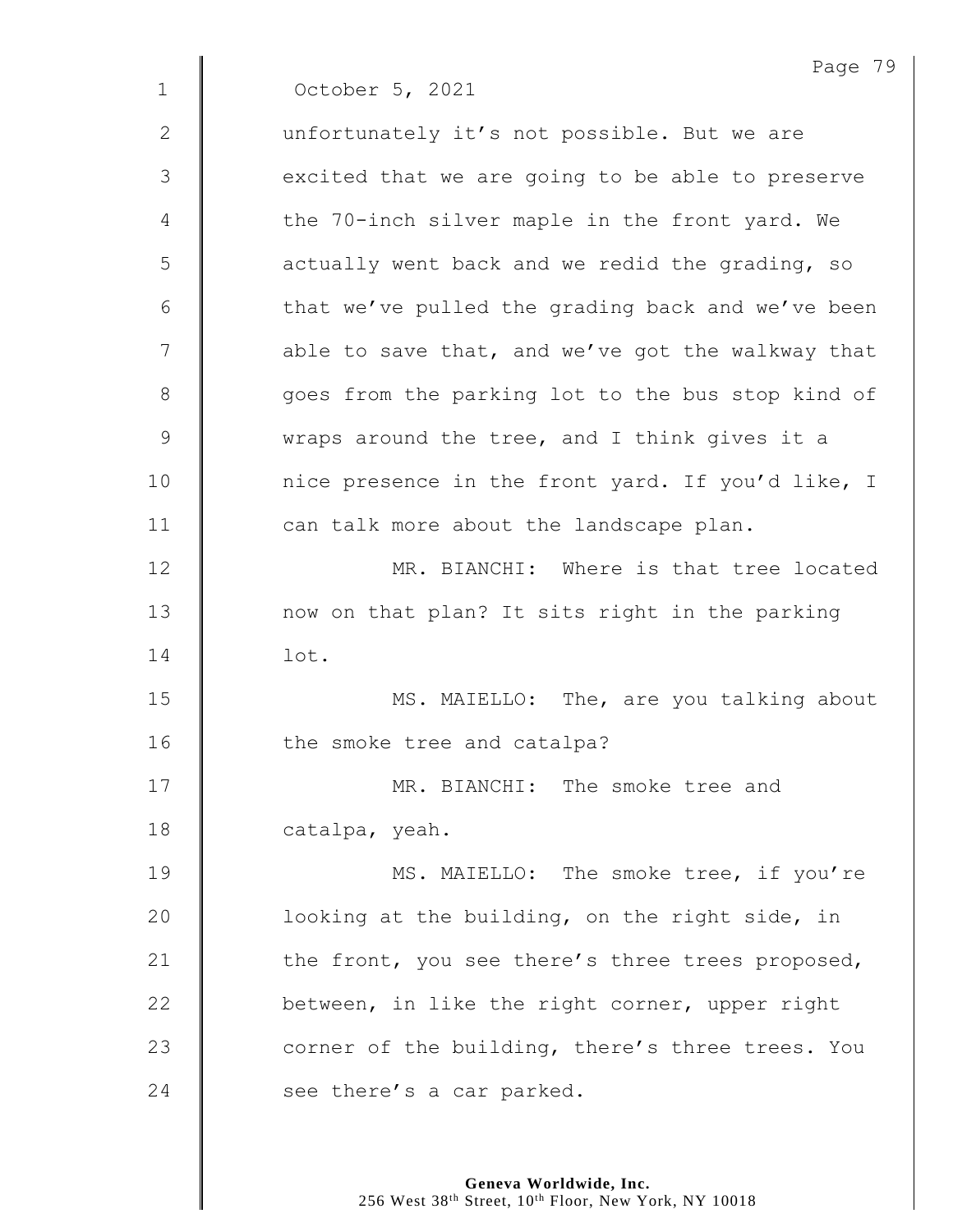|              | Page 80                                           |
|--------------|---------------------------------------------------|
| $\mathbf{1}$ | October 5, 2021                                   |
| $\mathbf{2}$ | MR. BIANCHI: Yeah.                                |
| 3            | MS. MAIELLO: The catalpa is basically             |
| 4            | where the second from the right tree would be,    |
| 5            | kind of, I don't know, Chris, if you could zoom   |
| $\epsilon$   | into that a little bit. Sorry, the model takes a  |
| 7            | little bit to regenerate. There's a lot going on  |
| $8\,$        | in the landscape plan in terms of the rendering.  |
| $\mathsf 9$  | So see how there is three trees in front of the   |
| 10           | building?                                         |
| 11           | MR. BIANCHI: Yeah.                                |
| 12           | MS. MAIELLO: Where the second from the            |
| 13           | right one is it's about in that location.         |
| 14           | MR. BIANCHI: So what would be the                 |
| 15           | impact of maintaining one or both of those trees? |
| 16           | MS. MAIELLO: So the other tree is                 |
| 17           | pretty much where that dark car is parked, on the |
| 18           | north side of it. So it's right in the parking    |
| 19           | lot aisle. That's where the catalpa is.           |
| 20           | MR. BIANCHI: It's right where the car             |
| 21           | is?                                               |
| 22           | MS. MAIELLO: No.                                  |
| 23           | MR. BIANCHI: Right there?                         |
| 24           | MS. MAIELLO: It's on the north side of            |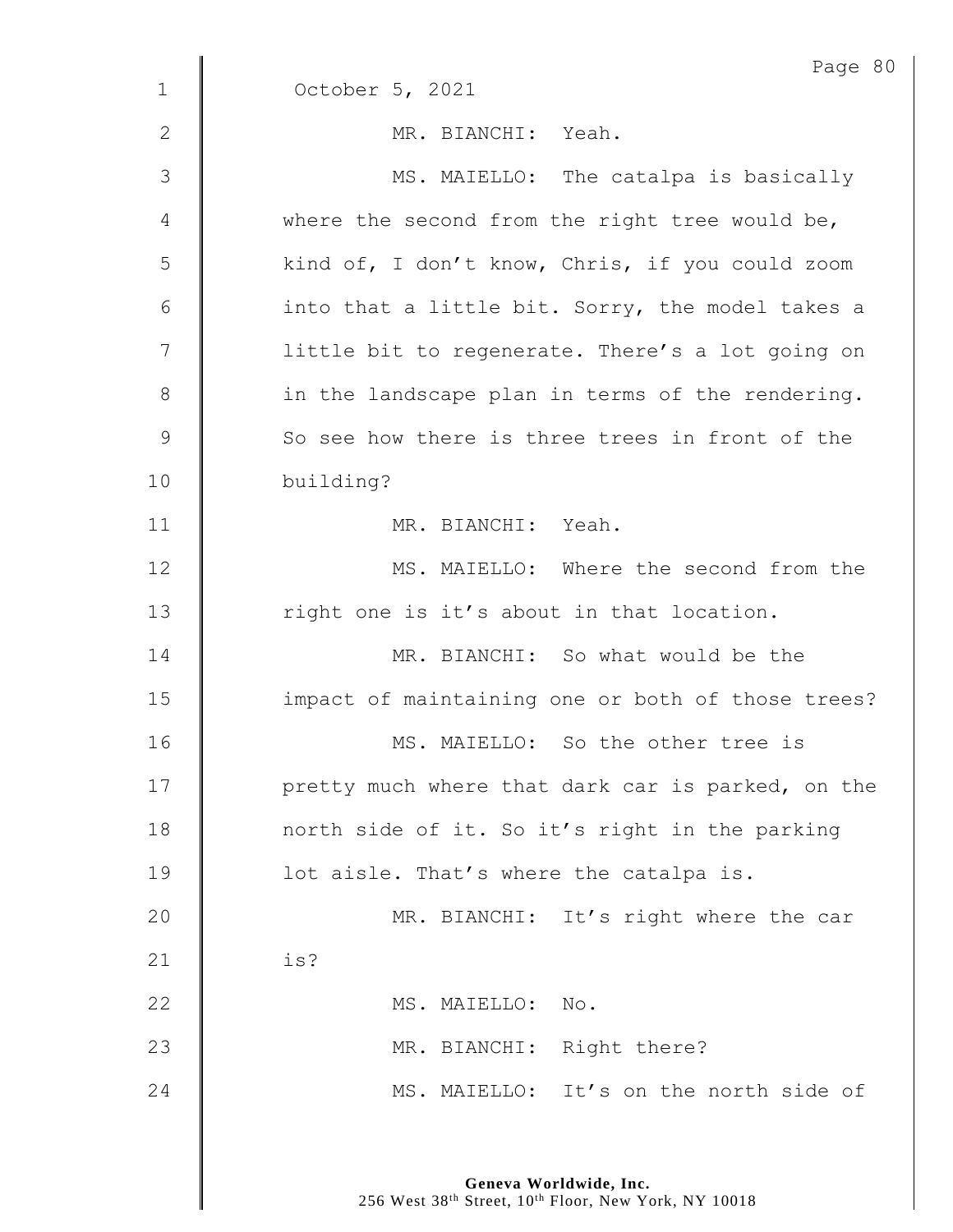| $\mathbf 1$   | Page 8<br>October 5, 2021                         |
|---------------|---------------------------------------------------|
| $\mathbf 2$   | that car, so more like where that white label is, |
| 3             | it's there. The tree that would be, you know, we  |
| 4             | are showing a tree in the location, approximate   |
| 5             | location of where the smoke tree is. Again,       |
| $6\,$         | there's going to be a two foot grade change, so   |
| 7             | we're bringing the grade up about two feet in     |
| $\,8\,$       | that area, and then you can see the whole north   |
| $\mathcal{G}$ | side, you've got a walkway and parking. So we're  |
| 10            | right now, that tree is on a lawn area. You're    |
| 11            | paving over half of the root zone, you're burying |
| 12            | it in two feet of fill in pavement. And then on   |
| 13            | the back side of it, you know, those are large    |
| 14            | trees so they have a large root zone. On the back |
| 15            | side, you've got the building, so it really, it   |
| 16            | wouldn't survive.                                 |

 $\hat{\mathbf{u}}$ 

**MR. BIANCHI:** And the three trees that **d** are there and three on the other side, what are they?

20 | MS. MAIELLO: We haven't specified  $\parallel$  exactly what trees are what yet. We have a plant 22 | list that includes a variety of native trees and  $\parallel$  shrubs. Those would be shade trees, so they may  $\parallel$  be lindens or sweet gums, or oaks or maples.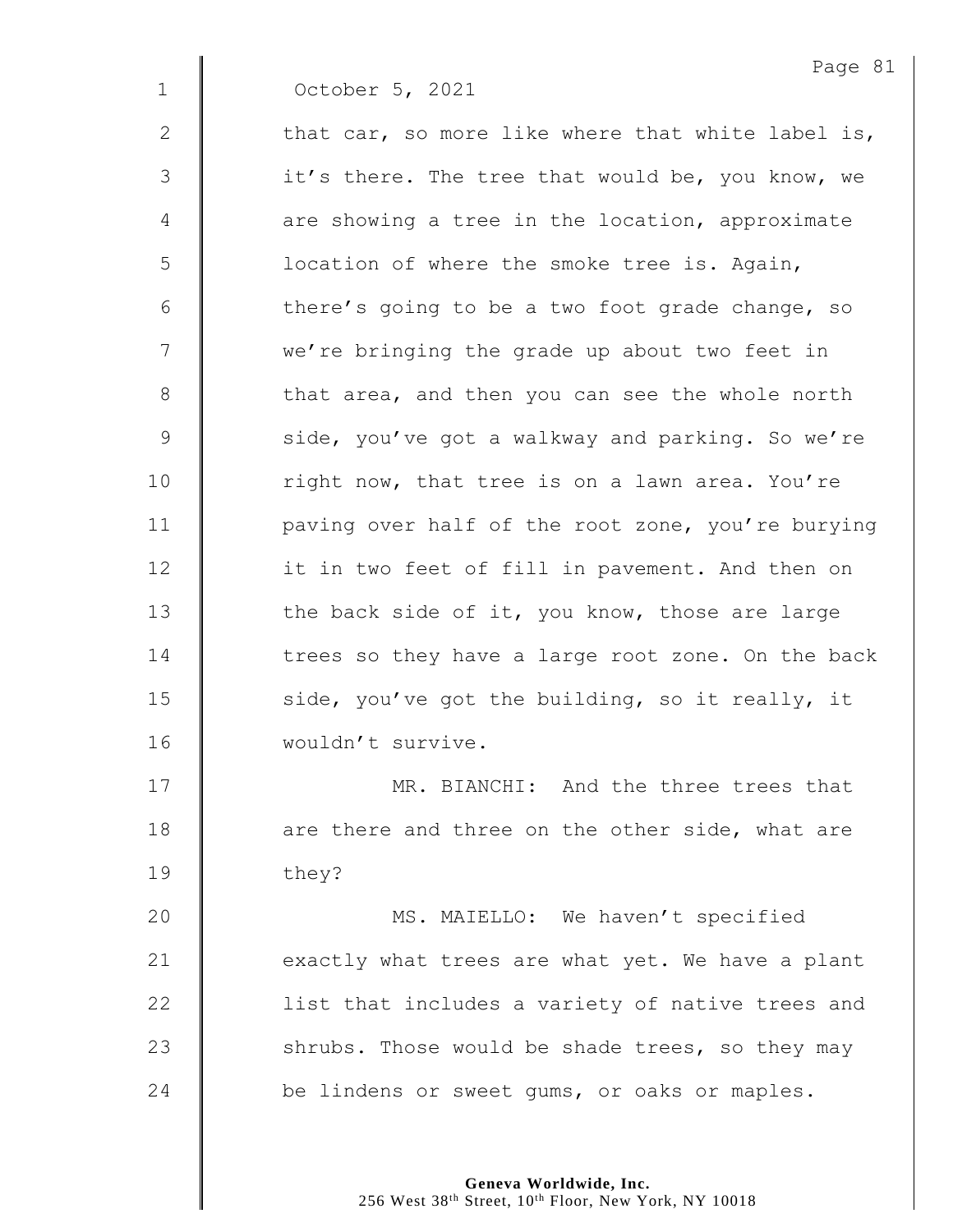|              | Page 82                                           |
|--------------|---------------------------------------------------|
| $\mathbf{1}$ | October 5, 2021                                   |
| $\mathbf{2}$ | MR. BIANCHI: And how big would they be            |
| 3            | when you plant them? What caliper?                |
| 4            | MS. MAIELLO: Those are going in, I                |
| 5            | believe those are going in at three, three-and-a- |
| 6            | half inches. The entry drive trees are larger. I  |
| 7            | believe we're showing those at four-and-a-half if |
| 8            | I remember right. The entry drive trees are going |
| $\mathsf 9$  | in at four-and-a-half to five inch. They're going |
| 10           | to be red sunset maples. They'll have a brilliant |
| 11           | red fall color as you arrive at the site. And     |
| 12           | then the shade trees, we've got two different     |
| 13           | sizes proposed, two-and-a-half to three, and then |
| 14           | three to three-and-a-half. The larger, three-and- |
| 15           | a-half would be the ones around the building and  |
| 16           | then the perimeter trees would probably be the    |
| 17           | smaller trees. It's nice when trees don't grow in |
| 18           | all the same size so that they, you have some     |
| 19           | variety. It doesn't look like it was just mass    |
| 20           | planted.                                          |
| 21           | MR. BIANCHI: Where is this silver                 |
| 22           | maple, where is that?                             |
| 23           | MS. MAIELLO: Yes, that's, it's right              |
| 24           | there. You can see there's retaining wall around  |
|              |                                                   |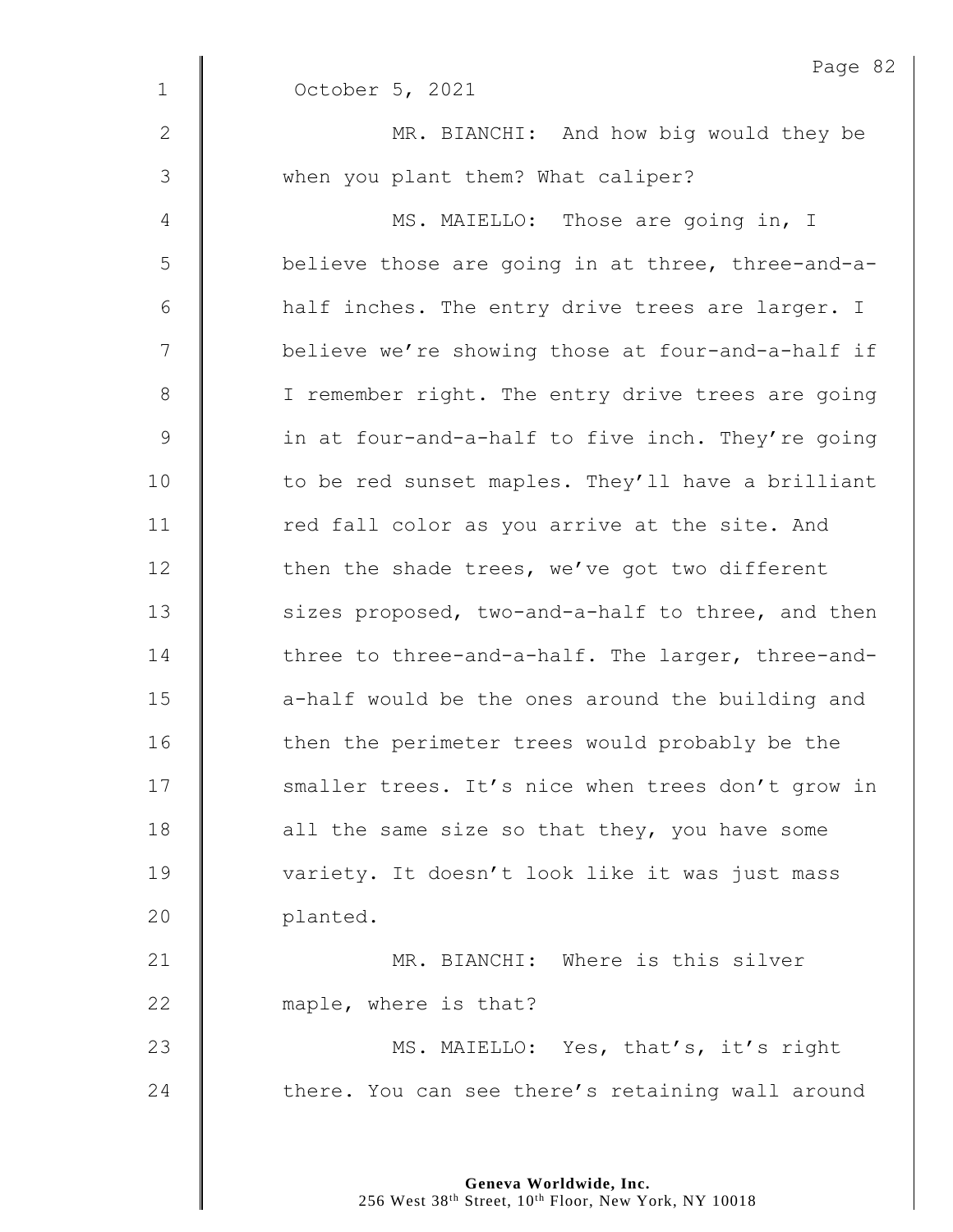|             | Page 83                                           |
|-------------|---------------------------------------------------|
| $\mathbf 1$ | October 5, 2021                                   |
| 2           | it. It's that big, the big green circle.          |
| 3           | MR. BIANCHI: Yeah.                                |
| 4           | MS. MAIELLO: And I don't know if any of           |
| 5           | you have gone and -- I know there was a site walk |
| 6           | -- if you've looked at that tree, but it is a     |
| 7           | very nice majestic looking tree, and I'm really   |
| 8           | excited that we're going to be able to save that. |
| $\mathsf 9$ | And I think what's nice about it too is that it   |
| 10          | not only will give people who are on the site,    |
| 11          | you'll be able to see it, that it's large enough  |
| 12          | that as you're going by, you also can notice it,  |
| 13          | since it's in the front yard there.               |
| 14          | MR. FOLEY: Where is that again -- the             |
| 15          | silver maple? Chris, can --                       |
| 16          | MS. MAIELLO: The upper left hand                  |
| 17          | corner, you can -- yes, exactly.                  |
| 18          | MR. KEHOE: that big circle.                       |
| 19          | MR. FOLEY: Oh. Okay, okay. Alright.               |
| 20          | MS. MAIELLO: Then, Chris, I don't know            |
| 21          | if you want to just go to the next page, you can  |
| 22          | see we have put together some images of the       |
| 23          | proposed plants. It's primarily native trees and  |
| 24          | shrubs and herbaceous plants. You can see that    |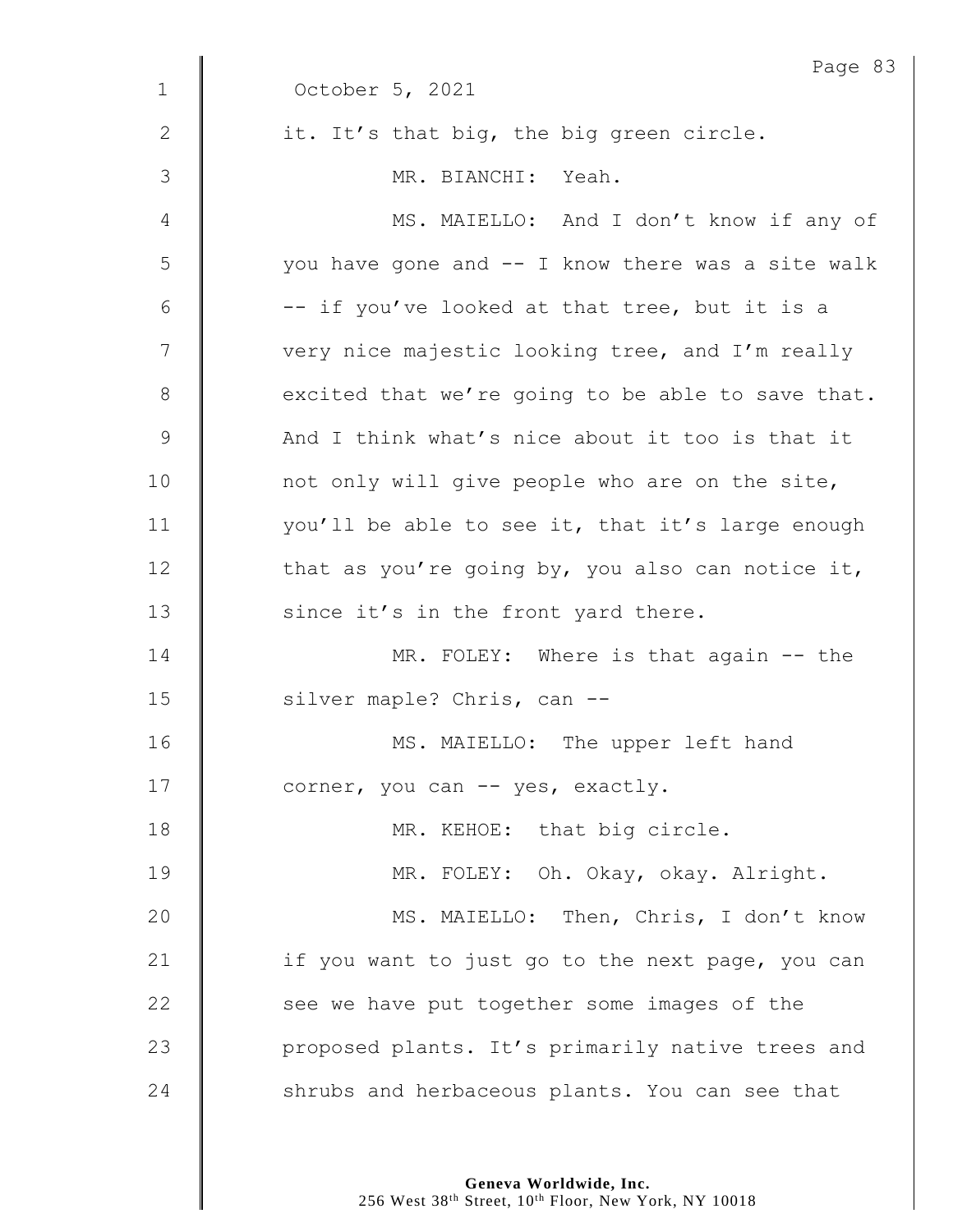1 October 5, 2021

2 || brilliant red fall color of the trees that we're 3 | proposing for the entry drive, and then a variety 4 | of ornamental shade and evergreen trees for the 5 | rest of the site, some spruces, some cedars, the 6  $\parallel$  oaks, the hickories, the red bud. I know that  $7 \parallel$  there's some dogwoods that are being removed, so 8 we are proposing to put in some new dogwood 9 trees.

10 | And then the next page also has some 11 **d** additional plants, because we've got two 12 Stormwater features in the front, so those will 13 | be planted also with native trees and shrubs and 14 **d** grasses. So they also would be attractive 15 | landscape features in the front yard area. So 16 | again, not just benefitting the people on the 17  $\parallel$  site, but also as you're driving by.

18 **MR. BIANCHI:** And the catapala trees you 19 **Manual 19** mentioned were three to four inches?

20 | MS. MAIELLO: For the entry drive, we're  $\parallel$  talking about four-and-a-half to five, so we want  $\parallel$  those to have an immediate presence. And then on  $\parallel$  the site, three to three-and-a-half for the more **focal areas for shade trees, two-and-a-half to** 

> **Geneva Worldwide, Inc.** 256 West 38<sup>th</sup> Street, 10<sup>th</sup> Floor, New York, NY 10018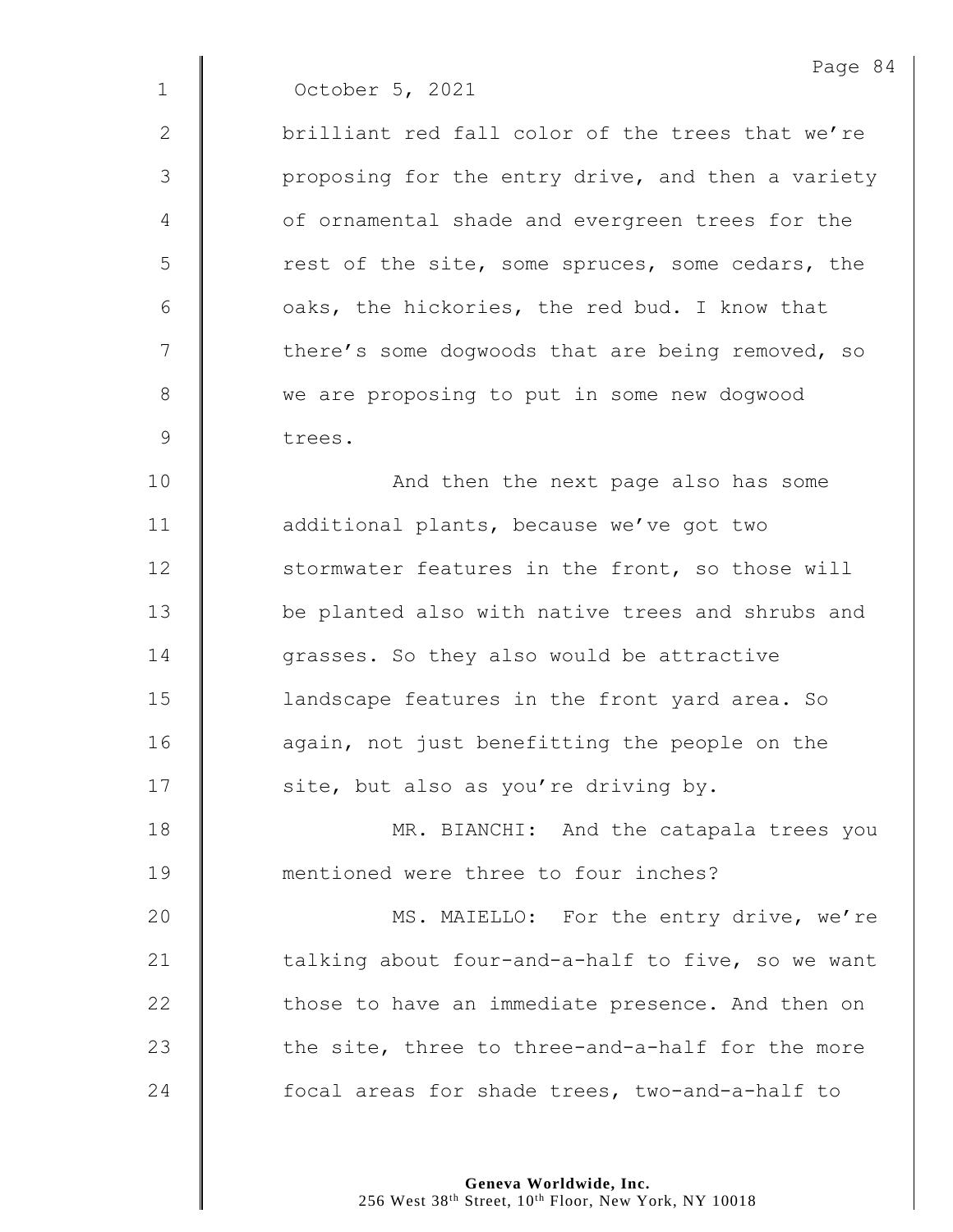|              | Page 85                                           |
|--------------|---------------------------------------------------|
| $\mathbf{1}$ | October 5, 2021                                   |
| $\mathbf{2}$ | three for more of the perimeter and infill areas. |
| 3            | Then for the basin trees, those tend to be        |
| 4            | smaller trees in general between ornamental and   |
| 5            | shade, so those are two-and-a-half, two to two-   |
| 6            | and-a-half caliper or six to eight foot in        |
| 7            | height, depending on what type of tree it is.     |
| 8            | Evergreen trees we're proposing at six to eight   |
| 9            | foot eight. Same thing for ornamental trees, six  |
| 10           | to eight feet high, one inch minimum caliper if   |
| 11           | it was a single stem ornamental.                  |
| 12           | MR. BIANCHI: Are any of these                     |
| 13           | considered fast growing trees, or are they --     |
| 14           | MS. MAIELLO: Some of the native trees             |
| 15           | are fast growing.                                 |
| 16           | MR. BIANCHI: The ones that are in front           |
| 17           | of the, where the smoketree is, not there, but    |
| 18           | near the parking lot in that area, are they fast  |
| 19           | growing trees?                                    |
| 20           | MS. MAIELLO: It's definitely going to             |
| 21           | be a mixture. The, like, for example, we're       |
| 22           | proposing tulip trees, they tend to be fast       |
| 23           | growing. The maples are fast growing, the oaks    |
| 24           | are a little bit slower growing. Sweet gums tend  |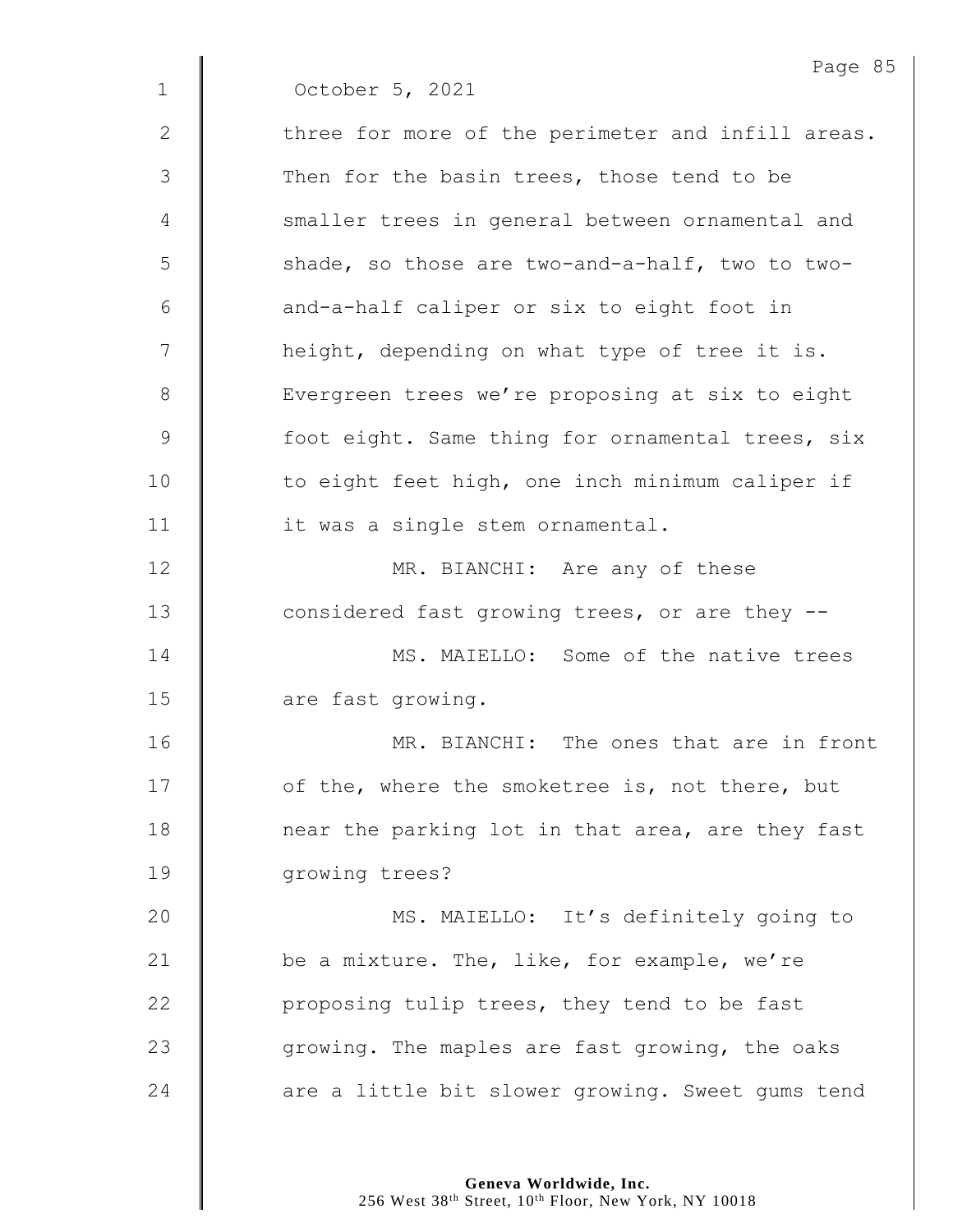|                | Page 86                                           |
|----------------|---------------------------------------------------|
| $\mathbf 1$    | October 5, 2021                                   |
| $\mathbf{2}$   | to grow pretty fast. It's a mixture. Some will be |
| 3              | fast. They'll be faster, medium and slow.         |
| 4              | MR. BIANCHI: Okay.                                |
| 5              | MR. KIMMERLING: Madam Chair, if there             |
| 6              | are no further questions, I'd like to make a      |
| 7              | motion.                                           |
| 8              | MS. TAYLOR: Please.                               |
| $\overline{9}$ | MR. KIMMERLING: That we close the                 |
| 10             | public hearing.                                   |
| 11             | MS. TAYLOR: Mm-hmm.                               |
| 12             | MR. BIANCHI: Second.                              |
| 13             | MS. TAYLOR: Thank you. On the question,           |
| 14             | all in favor?                                     |
| 15             | MULTIPLE: Aye.                                    |
| 16             | MS. TAYLOR: Opposed?                              |
| 17             | MS. DECKER: Thank you.                            |
| 18             | MR. KEHOE: Lee, just procedurally, and            |
| 19             | maybe Michael Cunningham knows better than me     |
| 20             | too, you're going back to the town board at their |
| 21             | meeting in a couple weeks?                        |
| 22             | MR. CUNNINGHAM: That's what I was                 |
| 23             | thinking, Michael do you know what that might be? |
| 24             | MR. MONAGHAN: There should be a neg dec           |
|                |                                                   |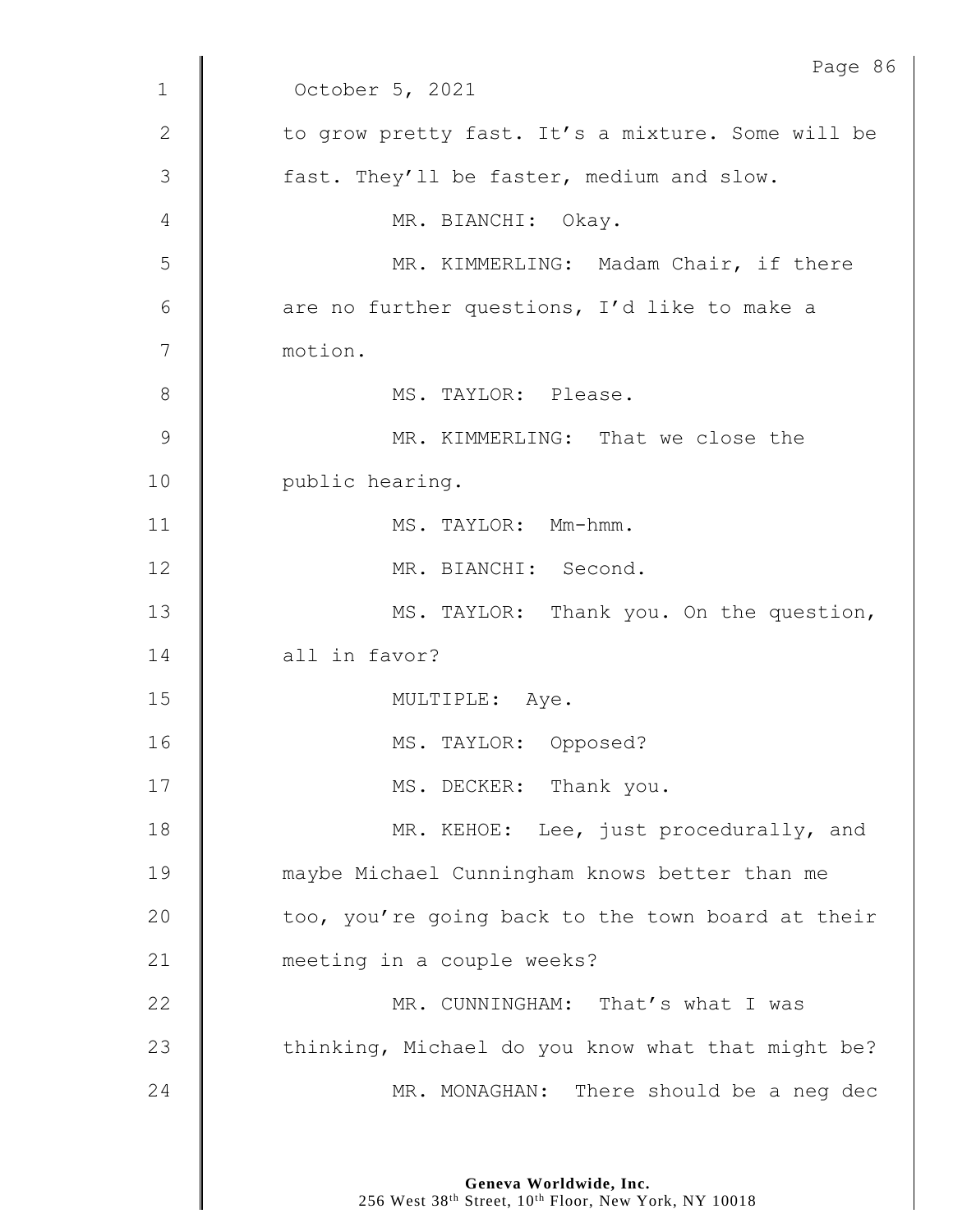|              | Page 87                                           |
|--------------|---------------------------------------------------|
| $\mathbf{1}$ | October 5, 2021                                   |
| $\mathbf{2}$ | read for, a negative declaration under SEQR ready |
| 3            | for a town board vote at its upcoming October     |
| 4            | meeting.                                          |
| 5            | MR. CUNNINGHAM: Okay. Thank you.                  |
| 6            | MR. KEHOE: So then if that happens,               |
| 7            | then the planning board, do you want a resolution |
| $8\,$        | of site plan approval at your November meeting,   |
| $\mathsf 9$  | or do you want the applicant to come back at the  |
| 10           | November meeting for more discussion?             |
| 11           | MS. TAYLOR: I don't know that I need              |
| 12           | any more discussion, but I don't know about       |
| 13           | anybody else.                                     |
| 14           | MR. KESSLER: They've got a pending                |
| 15           | rule.                                             |
| 16           | MR. KEHOE: Alright. So I just wanted to           |
| 17           | be clear that we can prepare a resolution of      |
| 18           | approval for the November 3rd --                  |
| 19           | MR. KESSLER: Resolution.                          |
| 20           | MR. KEHOE: -- meeting.                            |
| 21           | MS. TAYLOR: Yes. I think that's fine,             |
| 22           | yes.                                              |
| 23           | MR. KEHOE: Okay.                                  |
| 24           | MR. LEFKOWITZ: Thank you very much.               |
|              |                                                   |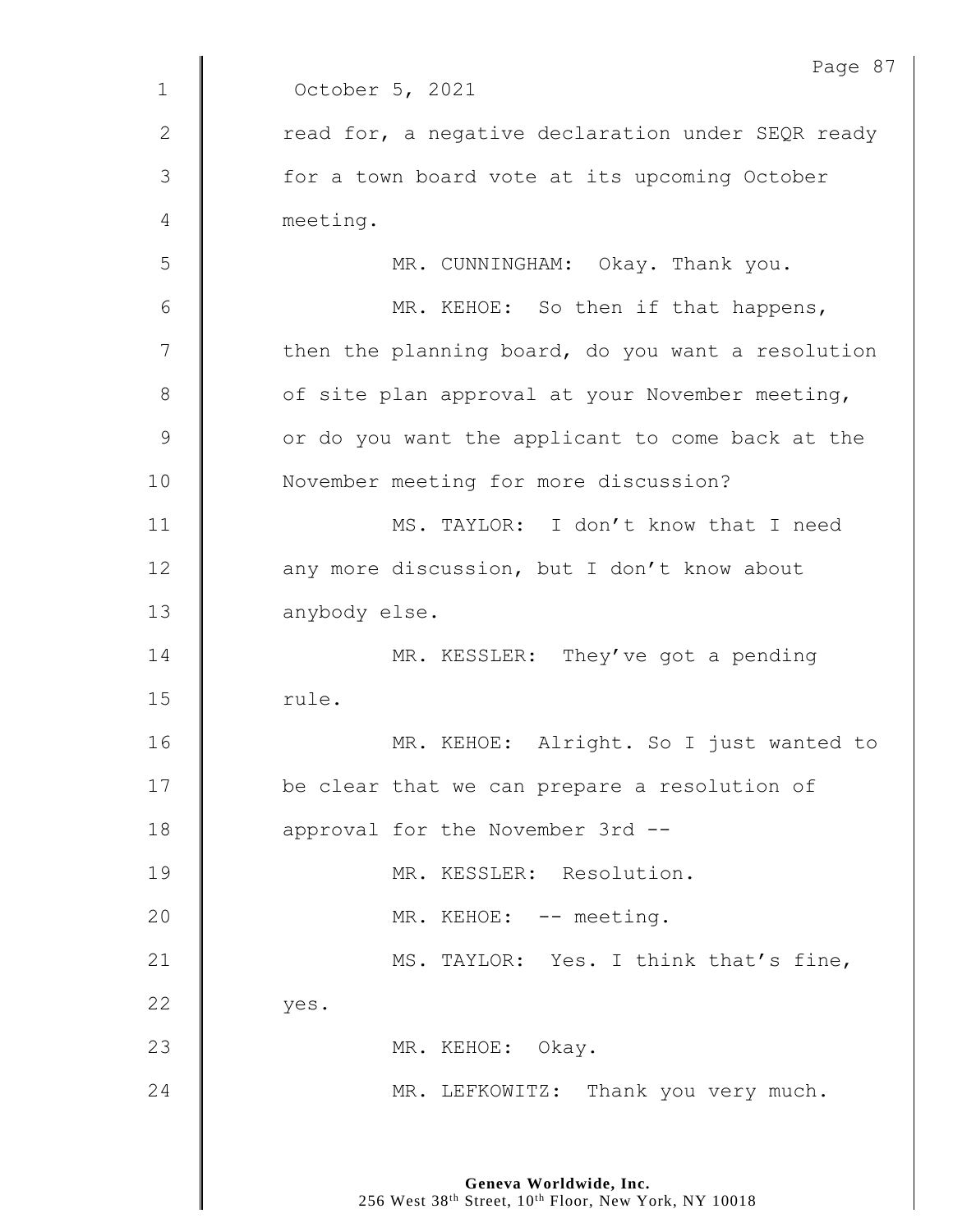|              | Page 88                                           |
|--------------|---------------------------------------------------|
| $\mathbf 1$  | October 5, 2021                                   |
| $\mathbf{2}$ | MR. BIANCHI: Thanks.                              |
| 3            | MR. MONAGHAN: Thank you.                          |
| 4            | MS. TAYLOR: Thank you. Alrightie, let's           |
| 5            | move along to old business and that would be PB   |
| $\epsilon$   | 2020-10, the application of Cortlandt CSG LLC for |
| 7            | the property of 202 Cortlandt LLC, for site       |
| $8\,$        | development plan approval and a special permit    |
| $\mathsf 9$  | and tree removal and steep slope permits for a    |
| 10           | proposed 2.3 megawatt community solar power       |
| 11           | system, located on an approximately 33.86 acre of |
| 12           | property located on the north side of Route 202,  |
| 13           | west of Lexington Avenue, the latest revised      |
| 14           | drawings are May 20, 2021.                        |
| 15           | MR. KIERAN SIAO: Good evening,                    |
| 16           | Chairperson Taylor and the planning board, thank  |
| 17           | you for having us here tonight. My name is Kieran |
| 18           | Siao. I'm the director of development for         |
| 19           | Dimension Energy, here in reference to our        |
| 20           | project, the Lexington Avenue Solar project, a    |
| 21           | community solar facility located on Lexington     |
| 22           | Avenue. I'll keep my comments brief. We're here   |
| 23           | tonight to provide updates since we last met in   |
| 24           | July of this year, answer any questions you       |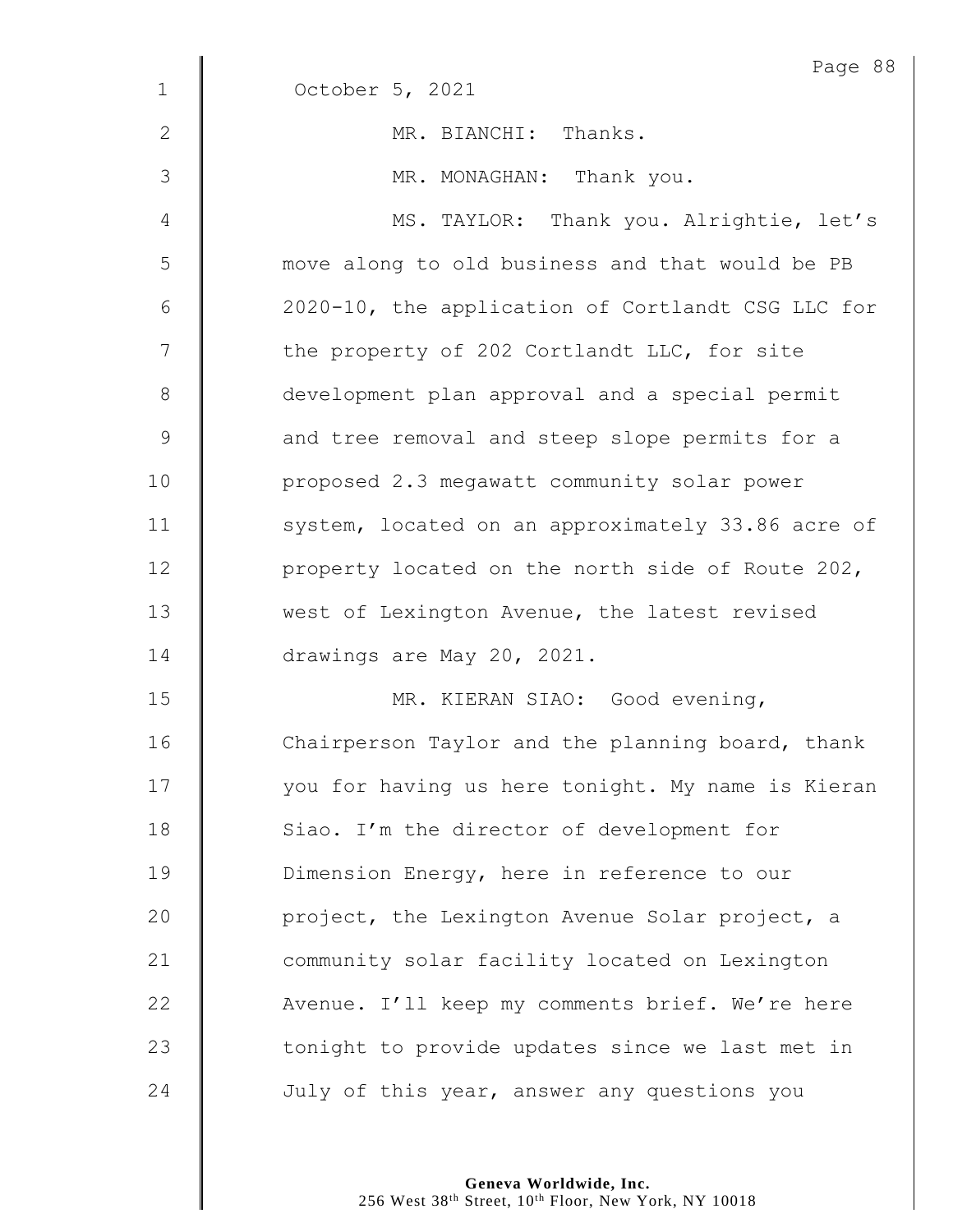|              | Page 89                                           |
|--------------|---------------------------------------------------|
| $\mathbf{1}$ | October 5, 2021                                   |
| $\mathbf{2}$ | currently have on the project and also request    |
| 3            | that the planning board authorizes staff to issue |
| 4            | a resolution of site plan approval to have on     |
| 5            | hand at the November meeting.                     |
| 6            | So since we last met in July, we've been          |
| 7            | doing a lot of work with the town board. As you   |
| $\,8\,$      | know we met with the town board on multiple       |
| $\mathsf 9$  | occasions, through workshop meetings and formal   |
| 10           | town board meetings. Most recently we presented   |
| 11           | at a public hearing last month. This was the same |
| 12           | night as the solar moratorium public hearing.     |
| 13           | And I'm glad to say that our public               |
| 14           | hearing was very positive. The highlights there   |
| 15           | are no neighbors to our project attended the      |
| 16           | public hearing to speak in opposition of our      |
| 17           | project. Obviously there was a lot of thoughtful  |
| 18           | discussion. For the moratorium public hearing,    |
| 19           | particularly in relation to tree clearing, which  |
| 20           | is a [unintelligible] [01:24:29] issue for the    |
| 21           | moratorium. However, there were comments from     |
| 22           | both the town board and other residents who were  |
| 23           | there for the public hearing, when it came time   |
| 24           | for our public hearing, who, you know,            |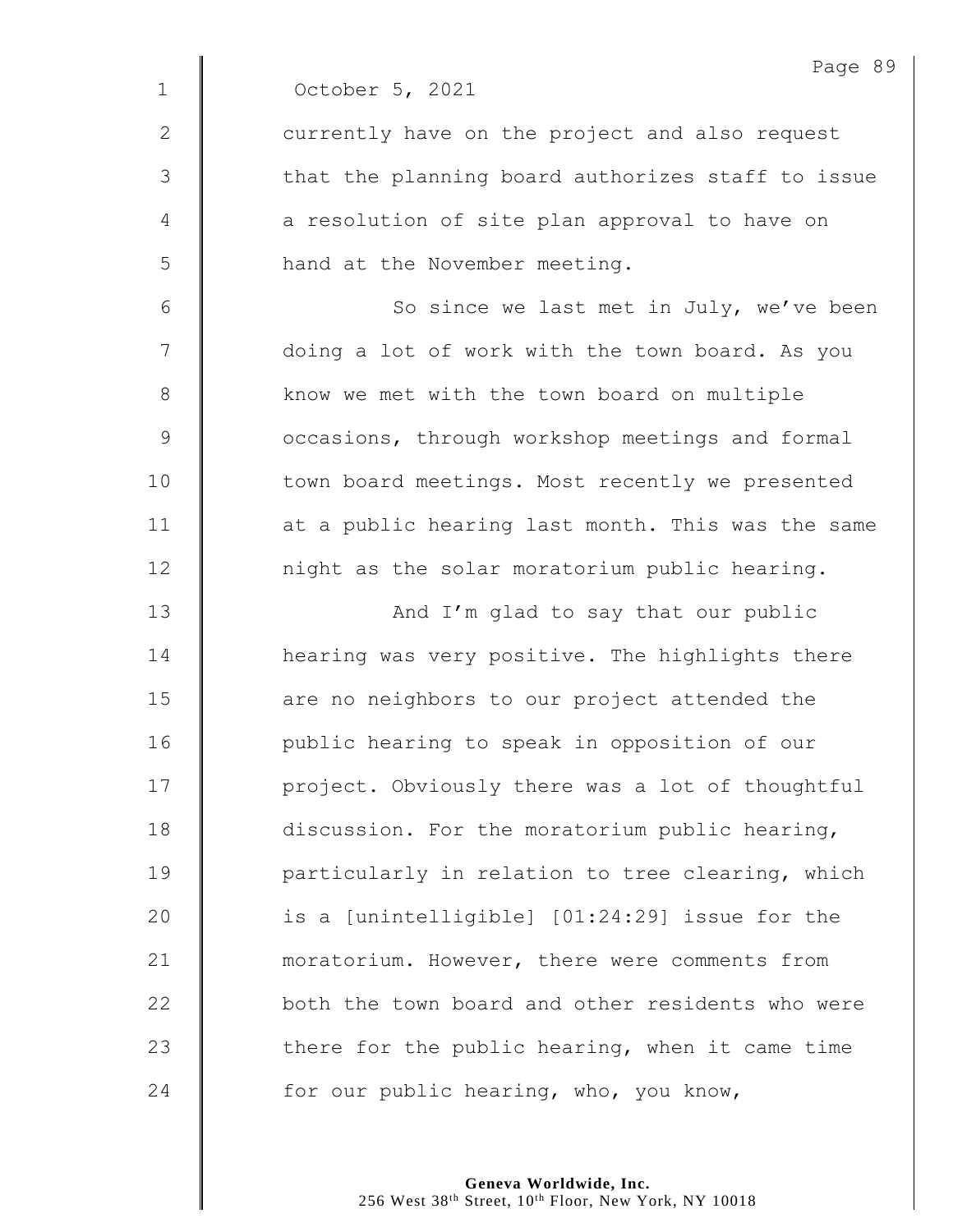1 October 5, 2021

2 | understood, and talked through kind of the nuance 3 | of when we're talking about tree clearing and 4 | proposed development, we need to consider both 5 || the zoning of the site and the intent from the  $6$  | town for how the site may be developed in the 7 | future based on that zoning and the actual health 8 | of the tree stand in place.

9 | And, you know, compared to other 10 | potential sites in town, what both the town board 11 **decimal 11** and those residents found is that if there's 12 | going to be development for another solar project 13 **in town, ours makes sense based on its commercial** 14 | zoning as the well as kind of condition of the 15 | tree stand which is majority invasive species in 16 **poor health or dead.** 

17 | From here, we're going to be attending 18 | the town board meeting later this month on the 19 | 19th where we hope to receive our resolution of 20 | special use permit and then we'll be right back 21 | here with all of you on November 3rd. And so the 22 | purpose of requesting this resolution for a site 23 | plan approval is very similar to the request we  $24$   $\parallel$  made for SEQR. We fully understand that there is

> **Geneva Worldwide, Inc.** 256 West 38<sup>th</sup> Street, 10<sup>th</sup> Floor, New York, NY 10018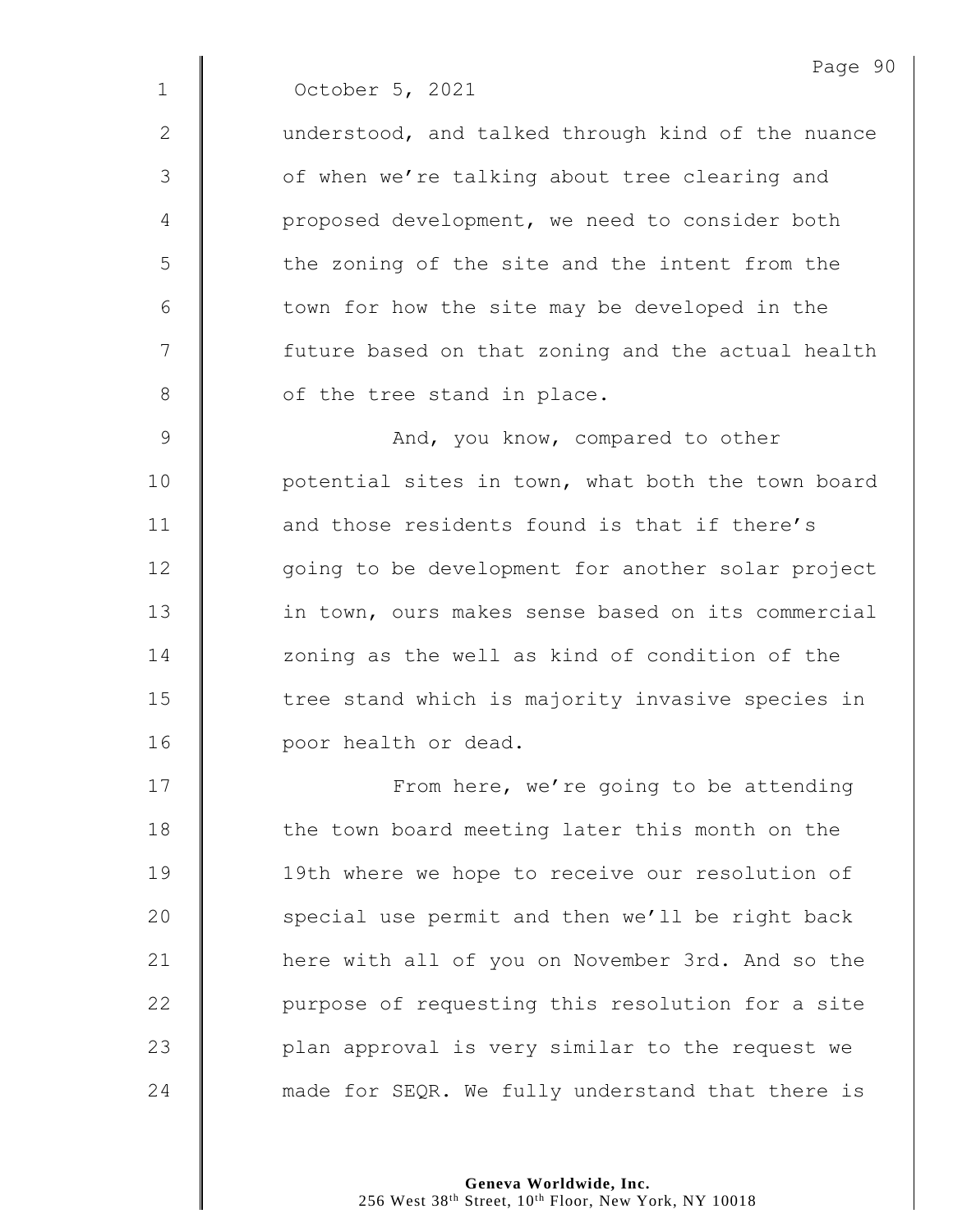1 October 5, 2021

 $2 \parallel$  still some questions that the planning board has 3 || about our project with regard to trees and 4 | stormwater, happy to answer those tonight. We're 5 || going to do some work between now and the 6 | November meeting to kind of meet those questions. 7 | But similar to SEQR, all we're asking for is that 8 this resolution be prepared so if the planning 9 **board feels in a place to consider the resolution** 10  $\parallel$  for approval at that meeting, we have it 11 | prepared.

12 **We would greatly appreciate this from** 13 | the real estate perspective for our project. As 14 **decive** all of you know, we are proposing to purchase the 15 | property and currently, based on our purchase 16 **deg** agreement, excuse me, the closing date is in late 17 | November. So we're currently working through 18 | that, we're working through these updates, but as 19  $\parallel$  it relates to real estate, this puts us in a 20 | little bit of a time crunch in that our investors 21 **d** and our partners are not going to let us close on 22 | this site without having discretionary permits in 23 | hand, including site plan approval. So we're 24 making this small ask that we would greatly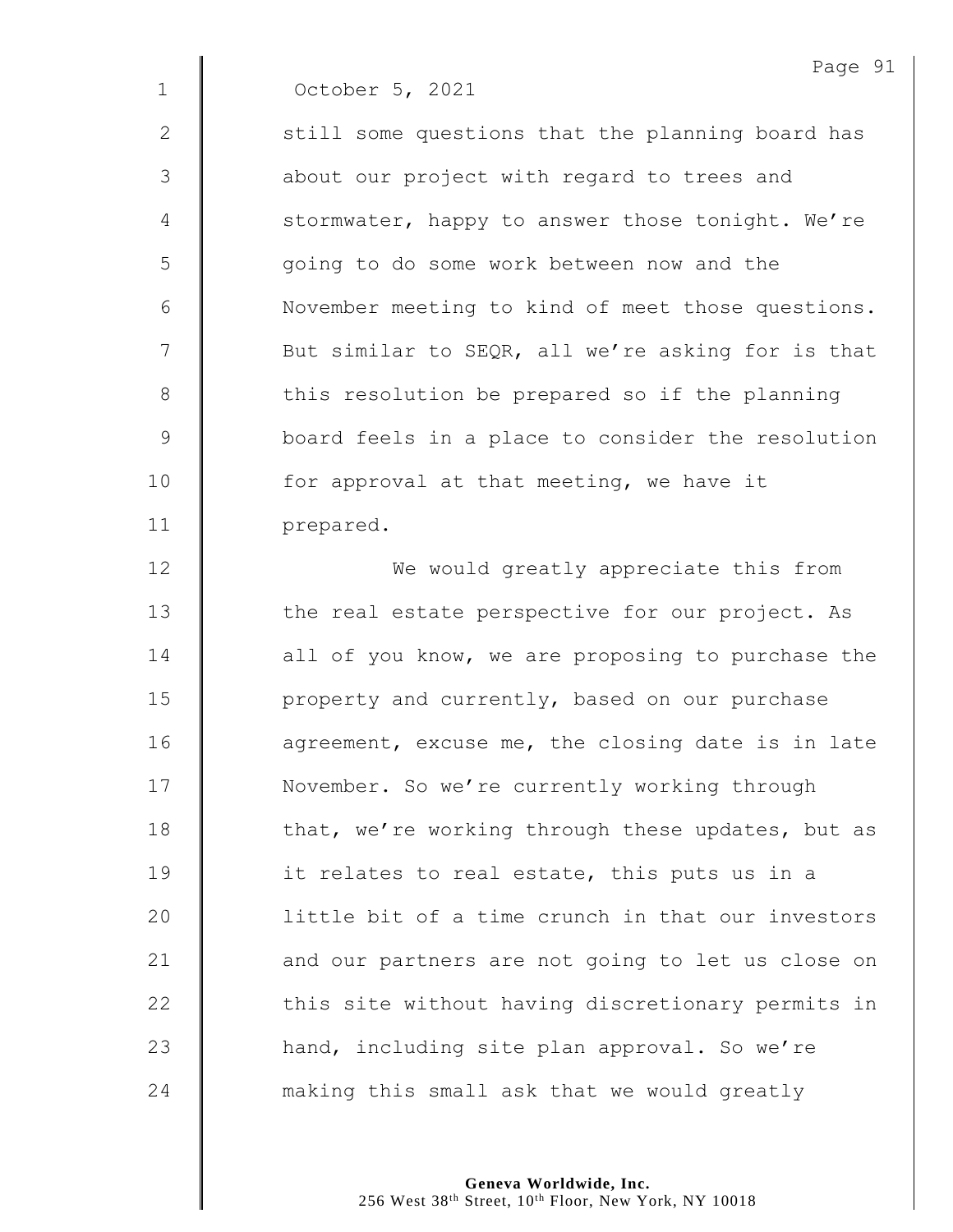|              | Page 92                                           |
|--------------|---------------------------------------------------|
| $\mathbf 1$  | October 5, 2021                                   |
| $\mathbf{2}$ | appreciate. Again, we recognize that there's no   |
| 3            | guarantee if the resolution is drafted that it is |
| 4            | voted on that night, but just something that      |
| 5            | helps us be organized and put our best foot       |
| 6            | forward to try and meet that timeline.            |
| 7            | I understand that at the workshop                 |
| $8\,$        | meeting, there were still questions on both trees |
| 9            | and stormwater. If you look at our landscaping    |
| 10           | plan here, I think we have provided substantial   |
| 11           | information on how we are thinking about the      |
| 12           | trees on site that were inventoried as part of    |
| 13           | our tree inventory last year. How we are          |
| 14           | proposing to landscape on site to the greatest    |
| 15           | extent practical and how we are aiming to         |
| 16           | mitigate the remainder of trees that cannot be    |
| 17           | planted on site.                                  |
| 18           | Since our last meeting in June, or July,          |
| 19           | the Conservation Advisory Council has also issued |
| 20           | a letter to Supervisor Puglisi saying that they   |
| 21           | have reviewed our plan specifically for landscape |

23  $\parallel$  given our current design and the way we're 24  $\parallel$  approaching mitigation, they are supportive of

**buffering and landscape replanting on site and**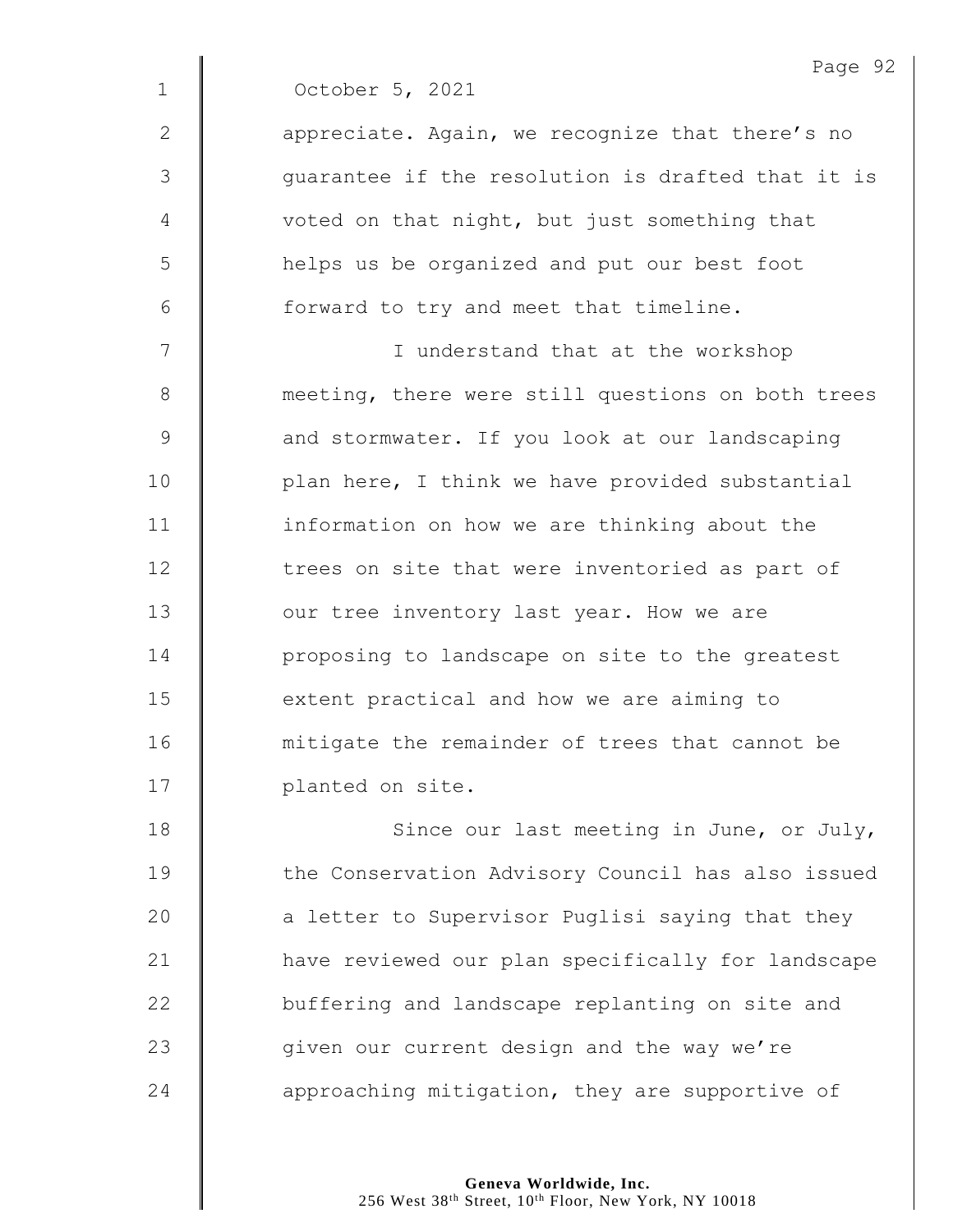|              | Page 93                                          |
|--------------|--------------------------------------------------|
| $\mathbf{1}$ | October 5, 2021                                  |
| $\mathbf{2}$ | our project. So we think that's great news and   |
| 3            | I'm excited to share that.                       |
| 4            | MR. ROTHFEDER: Do we have a copy of              |
| 5            | that letter? That letter, you said there was a   |
| 6            | letter?                                          |
| 7            | MR. FOLEY: The CAC?                              |
| $8\,$        | MR. ROTHFEDER: We haven't seen it. Is            |
| $\mathsf 9$  | that a new letter?                               |
| 10           | MR. SIAO: That was dated September               |
| 11           | 15th.                                            |
| 12           | MR. KEHOE: Alright. Well, that went              |
| 13           | directly to the town board in the context of     |
| 14           | their public hearing. I probably should have     |
| 15           | gotten -- I'll make sure you have that, sorry.   |
| 16           | MR. SIAO: Okay. I do have a physical             |
| 17           | copy if anybody wants it. But it says here, the  |
| 18           | highlights [unintelligible] [01:27:57]. But      |
| 19           | factors such as these in mind, relating to, you  |
| 20           | know, tree clearing on solar farms, it says with |
| 21           | factors like these in mind, the CAC has          |
| 22           | considered the proposed Lexington Avenue Solar   |
| 23           | Project and is generally supportive of the       |
| 24           | project as designed with the landscaping and     |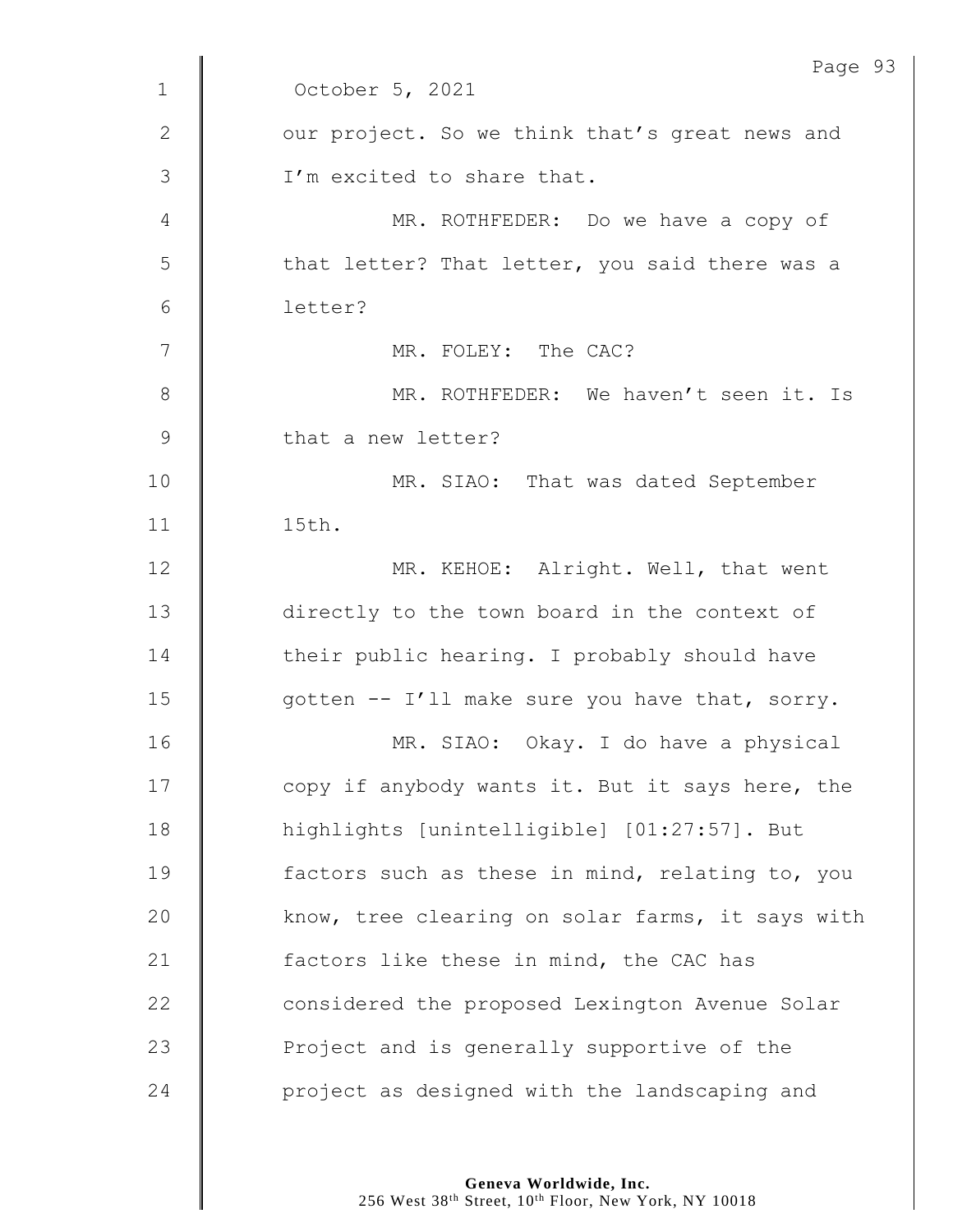|               | Page 94                                           |
|---------------|---------------------------------------------------|
| $\mathbf{1}$  | October 5, 2021                                   |
| 2             | buffering as proposed. So we think that's a great |
| 3             | vote of confidence from the CAC, specifically     |
| 4             | with regard to tree clearing.                     |
| 5             | Now, with regard to stormwater, we had a          |
| 6             | really productive conversation yesterday with     |
| 7             | Michael and Mike and Chris regarding the          |
| 8             | engineering memo, the work that still needs to be |
| $\mathcal{G}$ | completed between now and building permit. Keith  |
| 10            | has been looking very closely at this memo in     |
| 11            | comparison to what we've provided, the date       |
| 12            | including our full site plan, our preliminary     |
| 13            | SWPPP and over the next several weeks, Keith is   |
| 14            | going to be working very closely with Mike to     |
| 15            | provide what updates we can to kind of show that  |
| 16            | we are demonstrating, we are going the right      |
| 17            | direction with regard to stormwater, with full    |
| 18            | transparency as we've discussed with the group.   |
| 19            | It's unlikely that all of these will be           |
| 20            | met by that November meeting, however, we feel    |
| 21            | that if we can design to a level that is          |
| 22            | satisfactory, the remainder can be included as    |
| 23            | conditions to the resolution just as the planning |
| 24            | board has done for the Croton Avenue project as   |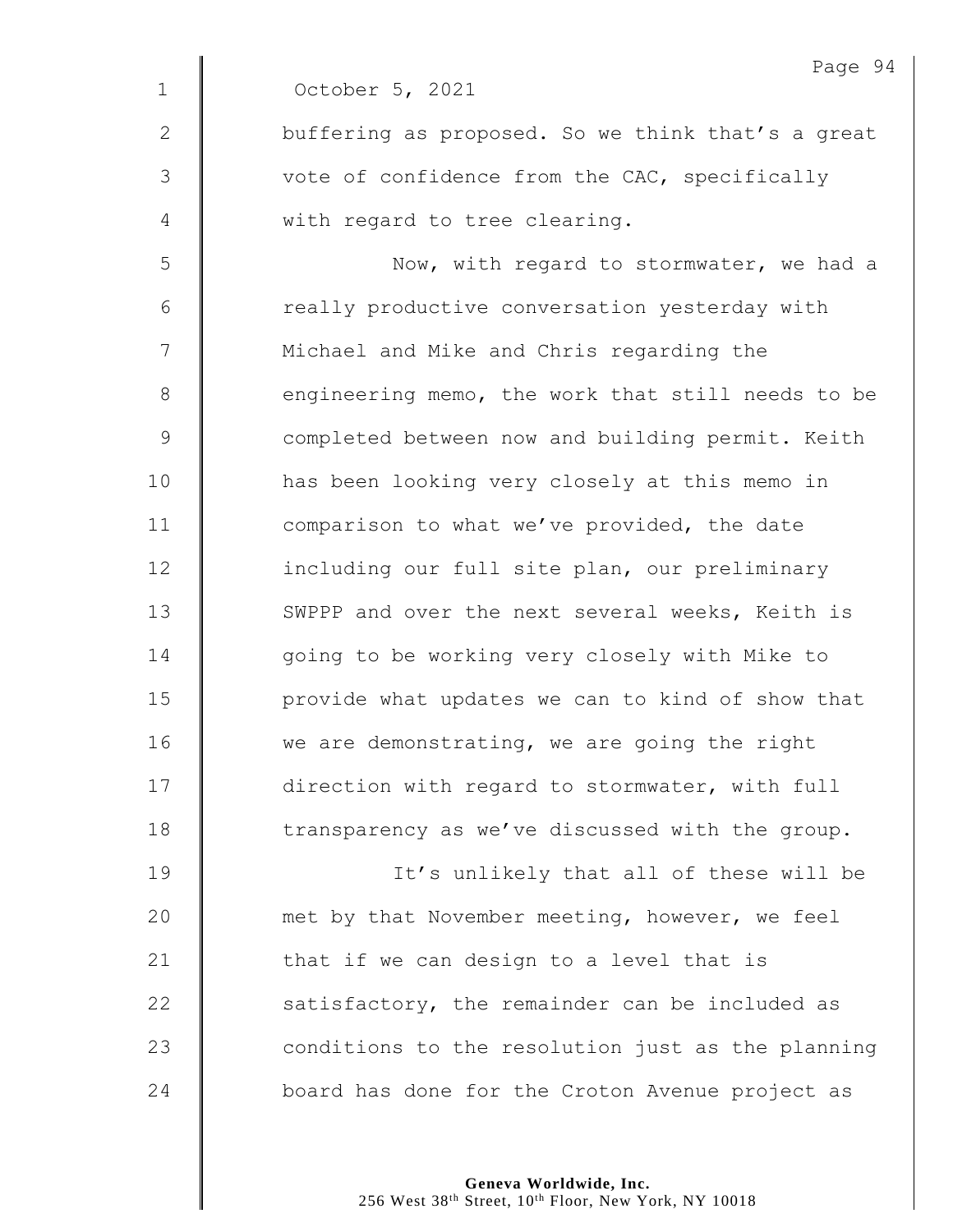|              | Page 95                                           |
|--------------|---------------------------------------------------|
| $\mathbf 1$  | October 5, 2021                                   |
| $\mathbf{2}$ | well s others in town to be completed, you know,  |
| 3            | before building permit and certainly before any   |
| 4            | shovels hit the ground on the site.               |
| 5            | So, in summary, we would really                   |
| $6\,$        | appreciate this to be a consideration of the      |
| 7            | planning board, also that would greatly help us   |
| $8\,$        | as we've been working in good faith with the town |
| 9            | throughout this process, throughout COVID,        |
| 10           | throughout all these various surveys we've been   |
| 11           | completing which has been, which has elongated    |
| 12           | our development process and this is an action     |
| 13           | that will create ultimately no risk to the        |
| 14           | planning board, [unintelligible] [01:29:40] then  |
| 15           | there is no actual requirement to vote on it next |
| 16           | month if you don't feel enough has been           |
| 17           | satisfied, and further no risk because this work  |
| 18           | will be completed before building permit as part  |
| 19           | of our building permit plan set. So with that,    |
| 20           | I'm happy to open the floor to any questions you  |
| 21           | have.                                             |
| 22           | MR. ROTHFEDER: I think the trees are              |
| 23           | too small that you're planting and I brought this |

24 up five or six months ago and you mentioned that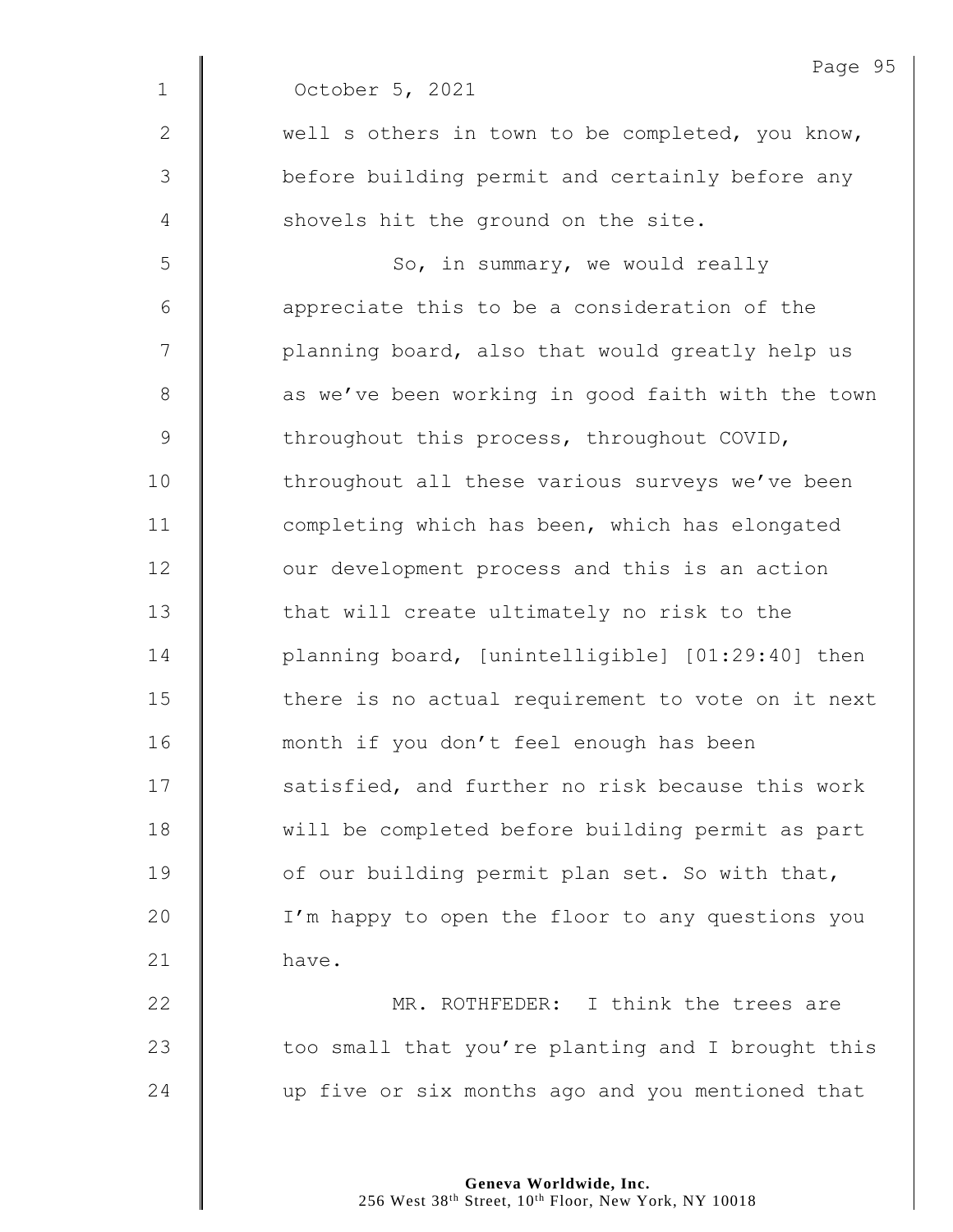|              | Page 96                                           |
|--------------|---------------------------------------------------|
| $\mathbf 1$  | October 5, 2021                                   |
| $\mathbf{2}$ | you would do something about it, but you're still |
| 3            | in the same two-inch size.                        |
| 4            | MR. SIAO: Sure, I mean I believe two to           |
| 5            | three-inch caliper for deciduous trees and six to |
| 6            | eight feet tall for evergreen is in compliance    |
| 7            | with what the town's law is.                      |
| $8\,$        | MR. ROTHFEDER: I understand. But I                |
| $\mathsf 9$  | think they're too small. You know, you're taking  |
| 10           | down a lot of trees, whether they're good or bad  |
| 11           | trees, you're taking down a lot of trees. That    |
| 12           | troubles me about the project in general anyway,  |
| 13           | but they've got to be $-$ - the trees have to be  |
| 14           | larger. If you're going to make an effort to      |
| 15           | landscape it, make a real effort.                 |
| 16           | MR. SIAO: I think we have. You know,              |
| 17           | given what we're showing here, our current site   |
| 18           | plan shows 228 new plantings on site.             |
| 19           | MR. ROTHFEDER: Well, you have to do               |
| 20           | that.                                             |
| 21           | MR. SIAO: Sure, of course.                        |
| 22           | MR. ROTHFEDER: That's the law. I'm                |
| 23           | asking you to make an added effort to plant       |
| 24           | larger trees.                                     |
|              |                                                   |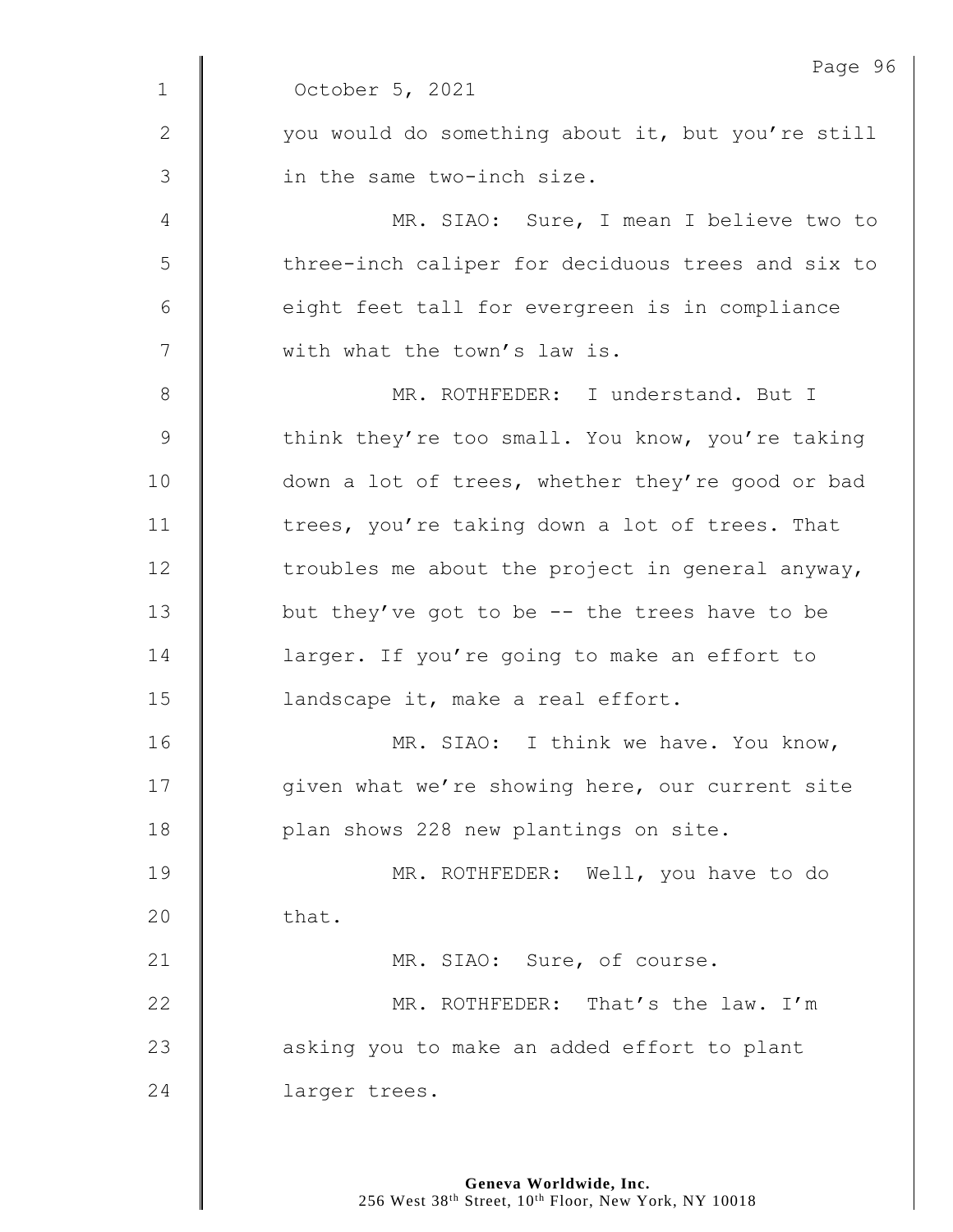|              | Page 97                                           |
|--------------|---------------------------------------------------|
| $\mathbf 1$  | October 5, 2021                                   |
| $\mathbf{2}$ | MR. SIAO: Yeah, that's something we               |
| 3            | could certainly consider, however, you know, we   |
| 4            | feel this is appropriate and compliant with the   |
| 5            | law. This is of great variety of trees over       |
| $6\,$        | viable buffering [unintelligible] [01:31:04] and  |
| 7            | whatever remains will be contributed as part of   |
| $\,8\,$      | the environment plan.                             |
| $\mathsf 9$  | MR. ROTHFEDER: But yo know, these small           |
| 10           | trees, half of them end up dying. Anyway, I       |
| 11           | suggest I would like you to come back next time   |
| 12           | with larger trees. That's my opinion, I don't     |
| 13           | know about the rest of the board.                 |
| 14           | MR. SIAO: You know, that's something we           |
| 15           | can take a look at and I understand that the town |
| 16           | is updating both the solar law and the tree       |
| 17           | ordinance and perhaps that's something that could |
| 18           | be implemented in further versions of the law.    |
| 19           | MR. ROTHFEDER: Yeah, but that's after             |
| 20           | you finish. I mean don't -- you don't need to     |
| 21           | give us advise about further, what comes next.    |
| 22           | MR. KEITH STAUDOHAR: Good evening,                |
| 23           | Keith Staudohar, Cronin Engineering. Thank you    |
| 24           | for your comment. What size are you thinking?     |

**Geneva Worldwide, Inc.**

256 West 38th Street, 10th Floor, New York, NY 10018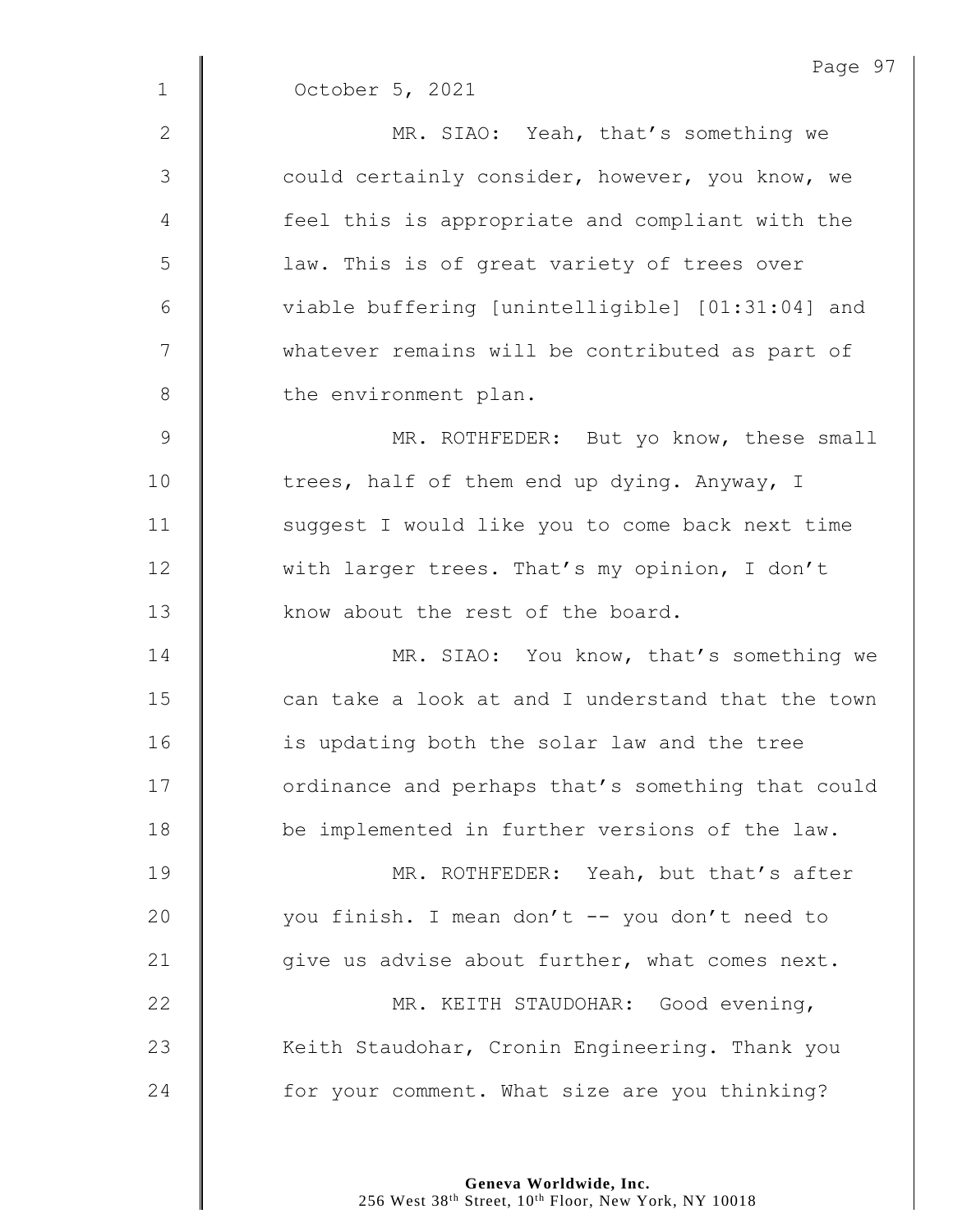|               | Page 98                                           |
|---------------|---------------------------------------------------|
| $\mathbf{1}$  | October 5, 2021                                   |
| $\mathbf{2}$  | MR. ROTHFEDER: Three to four.                     |
| $\mathcal{S}$ | MR. STAUDOHAR: Excuse me?                         |
| 4             | MR. ROTHFEDER: Three to four.                     |
| 5             | MR. STAUDOHAR: Okay. Thank you very               |
| 6             | much.                                             |
| 7             | MR. SIAO: That's [unintelligible]                 |
| 8             | $[01:31:46]$ .                                    |
| $\mathsf 9$   | MS. TAYLOR: Are there any other                   |
| 10            | comments? Okay. Well --                           |
| 11            | MR. KESSLER: So let's just, on the                |
| 12            | question of preparing a resolution, staff what do |
| 13            | you feel about that? You think you --             |
| 14            | MR. KEHOE: I've got to hand the                   |
| 15            | microphone to the boss.                           |
| 16            | MR. PREZIOSI: There's still some                  |
| 17            | extensive questions regarding stormwater          |
| 18            | requirements for solar farms, not just this site  |
| 19            | in particular, but across the wide range of all   |
| 20            | our applications, one of the reasons why the town |
| 21            | board had elected to enact the moratorium.        |
| 22            | There's really not guidance on insulation of      |
| 23            | solar farms or panels on slopes in excess of ten  |
| 24            | percent. We've been reaching out to both New York |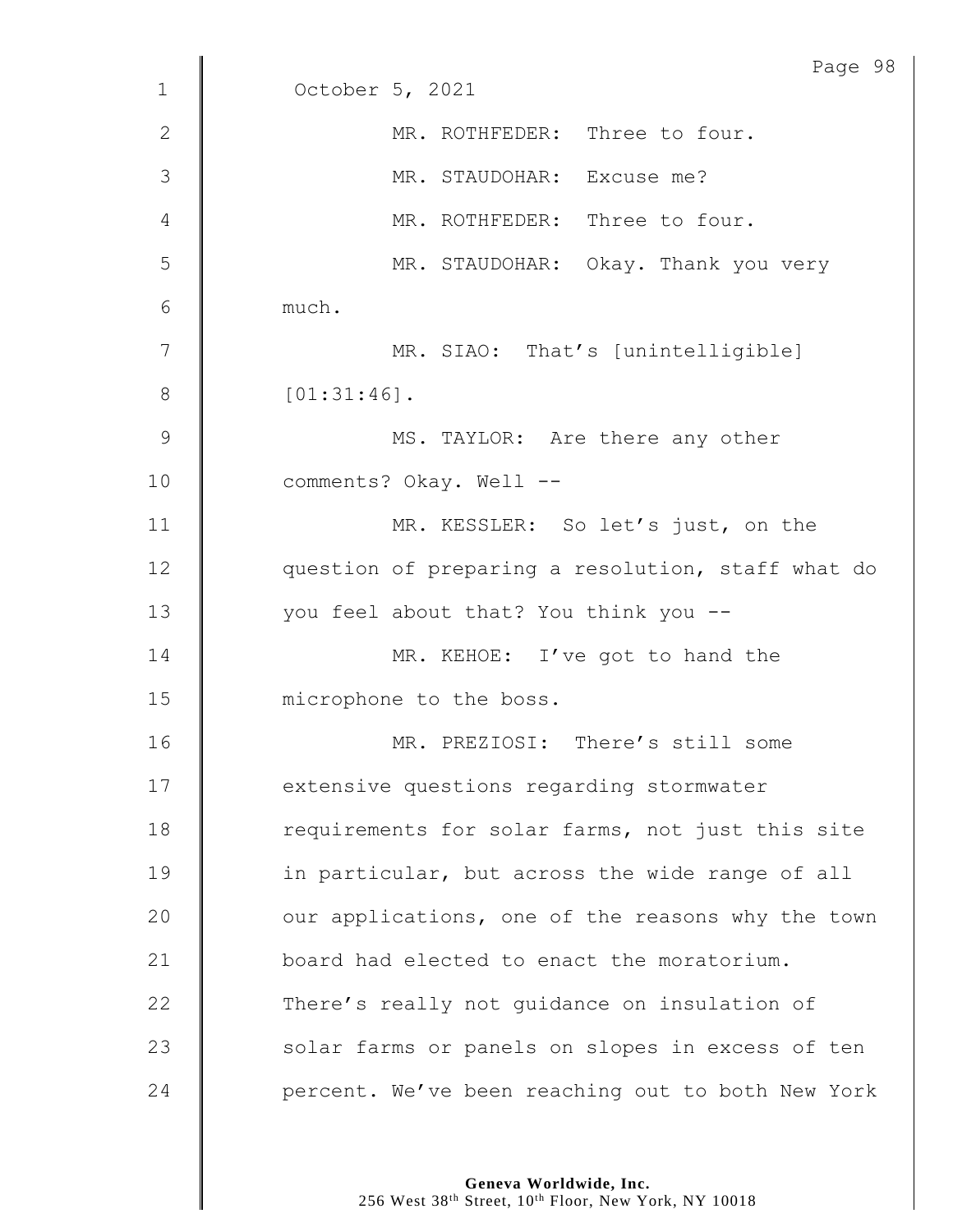|              | Page 99                                           |
|--------------|---------------------------------------------------|
| $\mathbf{1}$ | October 5, 2021                                   |
| $\mathbf{2}$ | State DEC, the Department of Environmental        |
| 3            | Conservation and New York City DEP. Both have     |
| 4            | indicated that stormwater permits are required. A |
| 5            | preliminary SWPPP was prepared under the auspice  |
| $6\,$        | that only what's known as water quality controls  |
| 7            | for the amount of impervious area being added to  |
| $\,8\,$      | the site would be proposed. It's in a preliminary |
| 9            | form. Staff has not necessarily agreed that only  |
| 10           | water quality controls are required. We feel that |
| 11           | there may be additional mitigation measures and   |
| 12           | controls needed based upon final recommendations  |
| 13           | and guidance provided by both agencies.           |
| 14           | That being said, as you heard through             |
| 15           | other application processes, these third party    |
| 16           | approvals are not necessarily required prior to   |
| 17           | the planning board issuing a resolution.          |
| 18           | My major concern or issue could be that           |
| 19           | the need for stormwater controls may              |
| 20           | substantially alter the proposed grading plan or  |
| 21           | the alignment or the locations of the arrays. So  |
| 22           | if the applicant is willing to understand those   |
| 23           | concepts and agree that if there is substantial   |

24 deviation to what you're witnessing and reviewing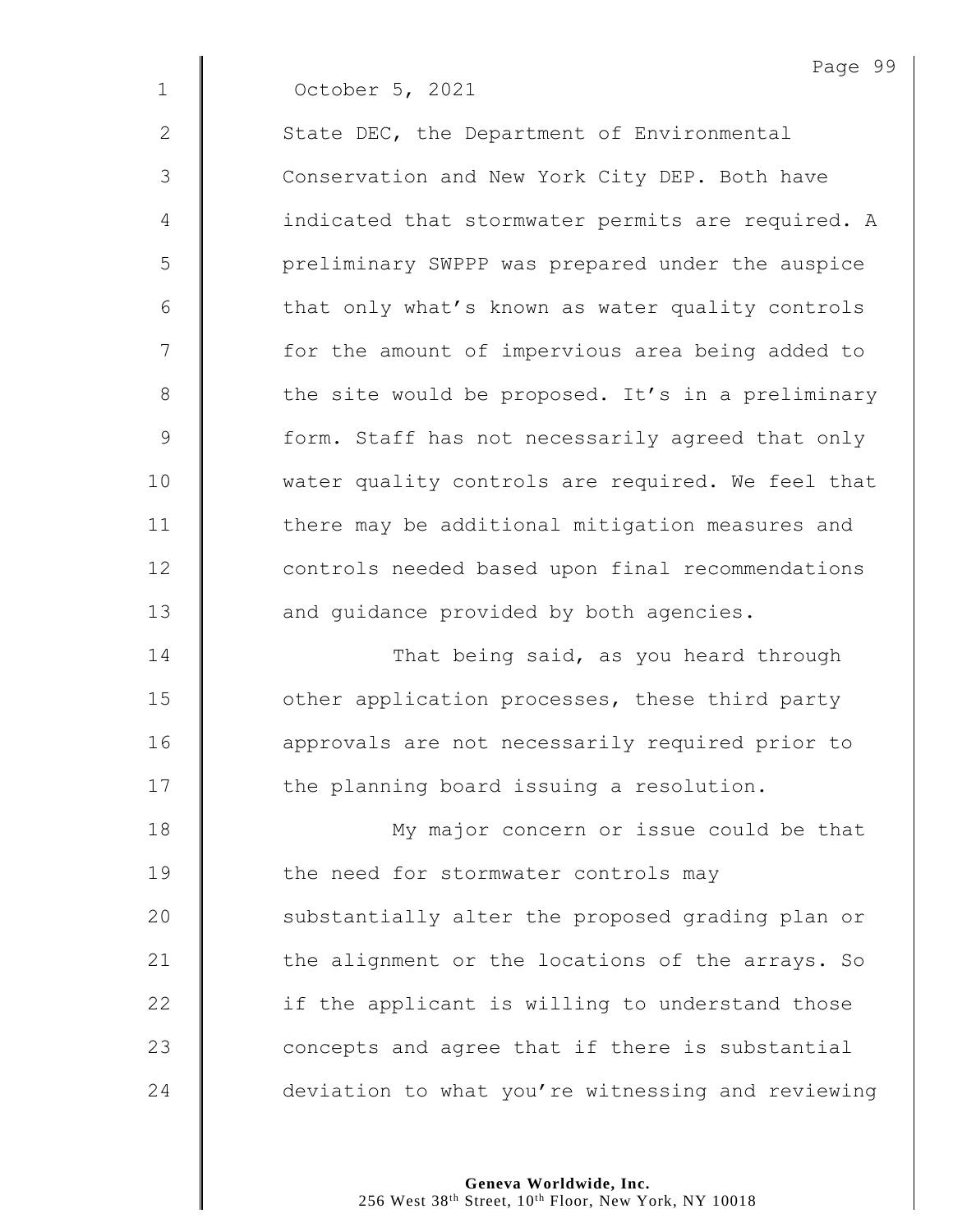|             | Page 100                                          |
|-------------|---------------------------------------------------|
| $\mathbf 1$ | October 5, 2021                                   |
| 2           | today, that the approvals have to come back to    |
| 3           | the board for further review, that's an avenue    |
| 4           | the board can consider.                           |
| 5           | Secondly, I think we condition any                |
| 6           | approving resolution on a timeframe that they     |
| 7           | have to obtain third party agency approvals       |
| 8           | within 12 months, 18 months, otherwise their      |
| $\mathsf 9$ | resolution is null and void. That's another       |
| 10          | avenue that the planning board should consider,   |
| 11          | because the concern would really be that approval |
| 12          | is granted and then there's an indefinite         |
| 13          | timeframe or timeline to finalize these SWPPPs    |
| 14          | and reports.                                      |
| 15          | And finally, the third major issue,               |
| 16          | again, not unique to this application is the type |
| 17          | of access road that services these facilities.    |
| 18          | Our fire departments have not weighed in on them  |
| 19          | yet, but ultimately, there's a requirement to     |
| 20          | meet fire apparatus standards, so imposed weight  |
| 21          | or loads of vehicles on these roads and travel    |
| 22          | surface. What's currently accepted by the DEC is  |
| 23          | what's called a limited use pervious access road. |
| 24          | Those are great for stormwater control. I mean it |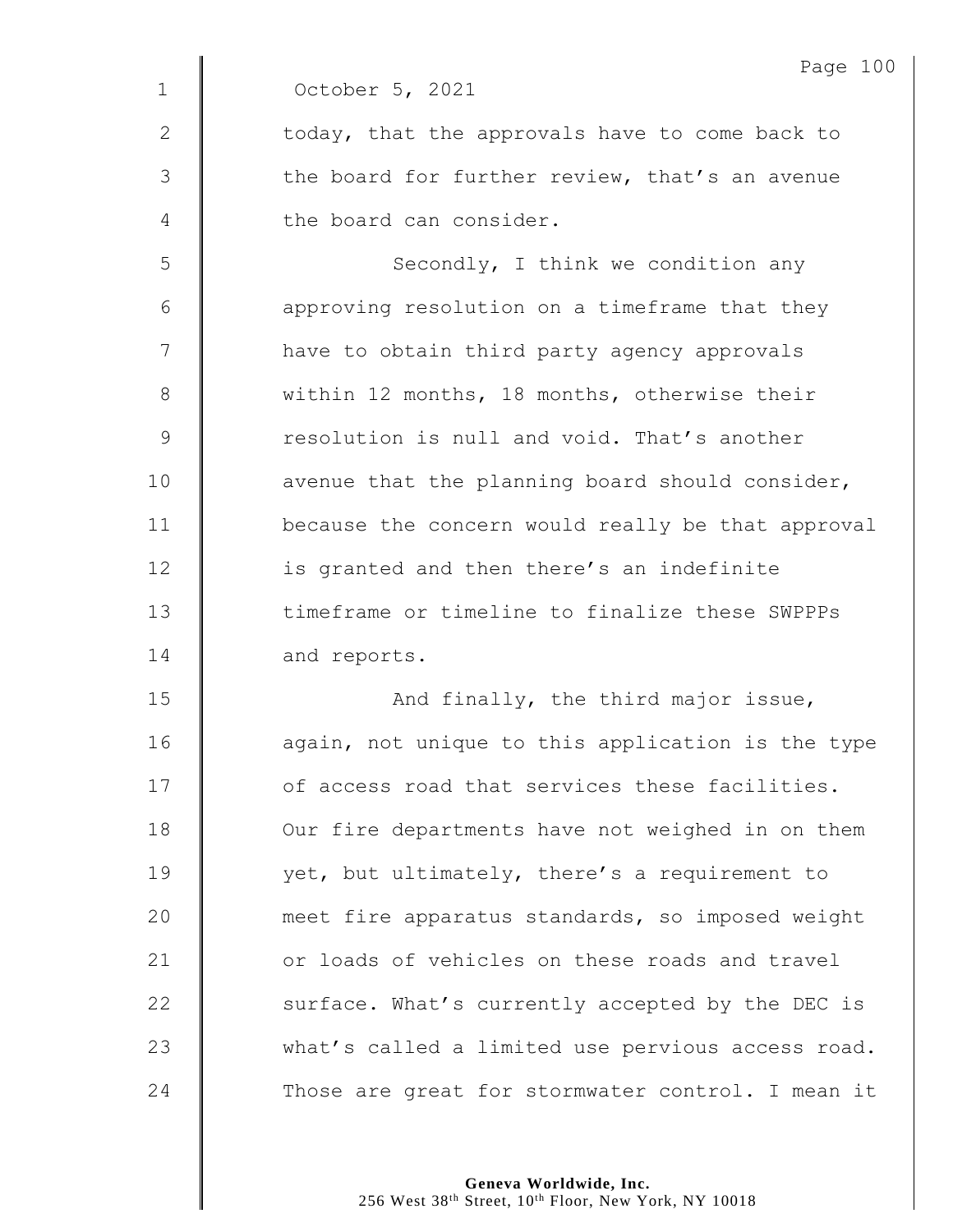|              | Page 101                                          |
|--------------|---------------------------------------------------|
| $\mathbf{1}$ | October 5, 2021                                   |
| 2            | allows for water to infiltrate through the        |
| 3            | stones, but we're talking about driving on trap   |
| 4            | rock, which three-inch plus stone. So try taking  |
| 5            | a 75,000 pound fire apparatus truck that costs    |
| 6            | close to a million dollars and bouncing it up and |
| 7            | down a steep slope that's 10 to 15 percent grade  |
| 8            | doesn't work.                                     |
| $\mathsf 9$  | So these are all comments and questions           |
| 10           | that we've been back and forth with the applicant |
| 11           | on. Will we resolve these in the next three       |
| 12           | weeks? Most likely not, even if we are able to,   |
| 13           | we would be able to review everything within the  |
| 14           | ten days between the application deadline and the |
| 15           | next planning board meeting, most likely not. But |
| 16           | again, the board can weigh the consideration      |
| 17           | that's been requested by the applicant due to     |
| 18           | their deadline to acquire the site, and we could  |
| 19           | condition the resolution to address these items.  |
| 20           | We've done it in the past. It's not               |
| 21           | ideal. We've been trying to move towards, moving  |
| 22           | towards a resolution as minimal number of         |
| 23           | resolution conditions as possible, so that an     |
|              |                                                   |

**d** applicant can proceed with approval at the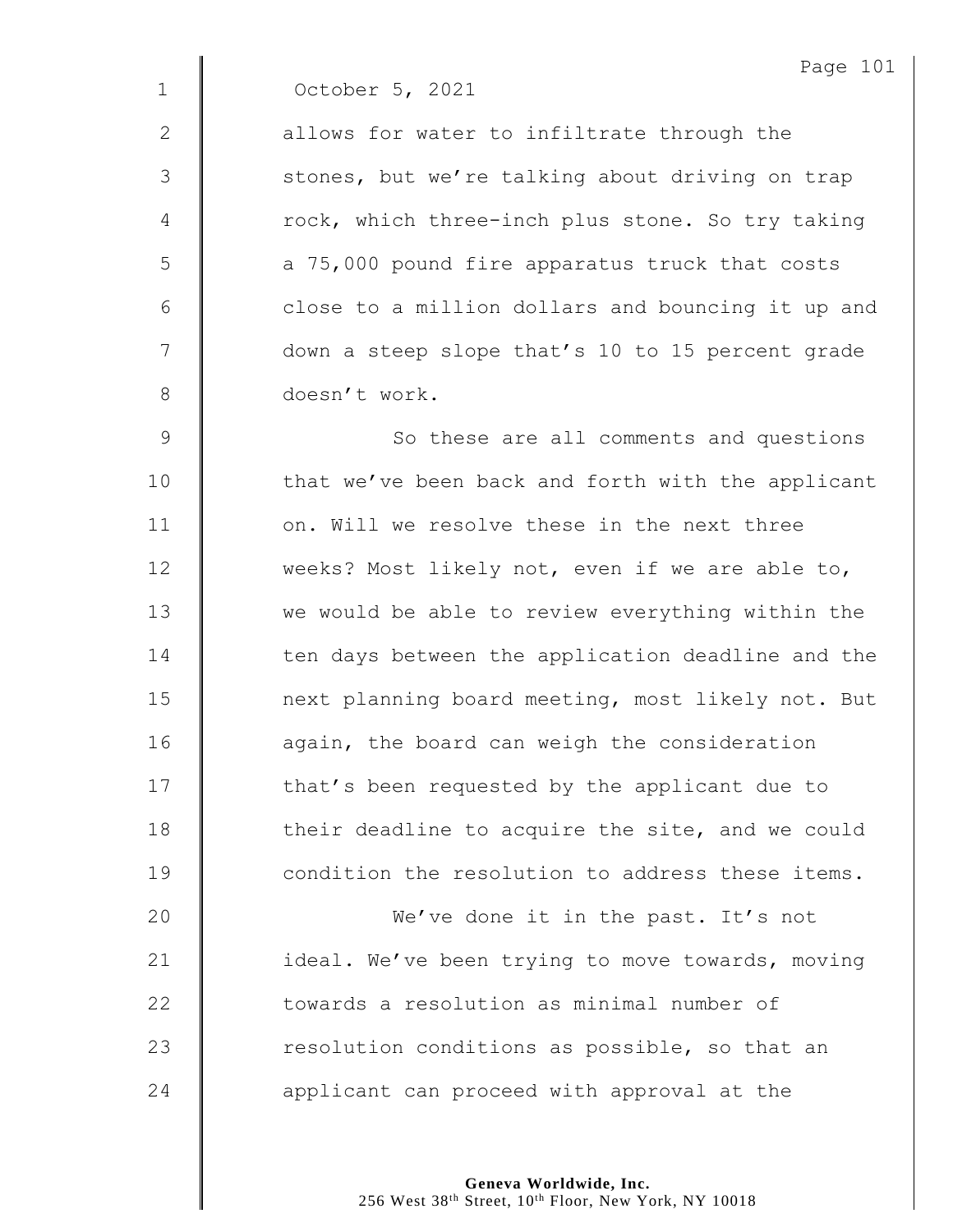|               | Page 102                                          |
|---------------|---------------------------------------------------|
| $\mathbf 1$   | October 5, 2021                                   |
| $\mathbf{2}$  | planning board level and move directly into a     |
| 3             | building permit process or actual site            |
| 4             | construction. So I'm not opposed if the planning  |
| 5             | board wants to issue a resolution with            |
| 6             | significant conditions, one of which would be to  |
| 7             | fully address obviously the technical memorandum  |
| $8\,$         | that's been provided dating back to June of this  |
| $\mathcal{G}$ | year. But I really leave it in the hands of the   |
| 10            | planning board. I wouldn't oppose approving       |
| 11            | resolution, but those are our concerns.           |
| 12            | MR. BIANCHI: Thank you, Mike.                     |
| 13            | MR. KEHOE: Well, one thing that we could          |
| 14            | do to allay some fears is that to make it clear   |
| 15            | if you did the resolution, I think Mike's concern |
| 16            | would be if a basin needed to be added, or if the |
| 17            | roads needed to be really designed, maybe panels  |
| 18            | moved, maybe the panel layout changes. In the     |
| 19            | past we're sort of said more or less staff can    |
| 20            | take care of that, but maybe we would put         |
| 21            | something in the resolution that these design     |
| 22            | changes did -- and they're not significant        |
| 23            | changes, but I think it might make Mike feel      |
| 24            | better if that had to come back to the planning   |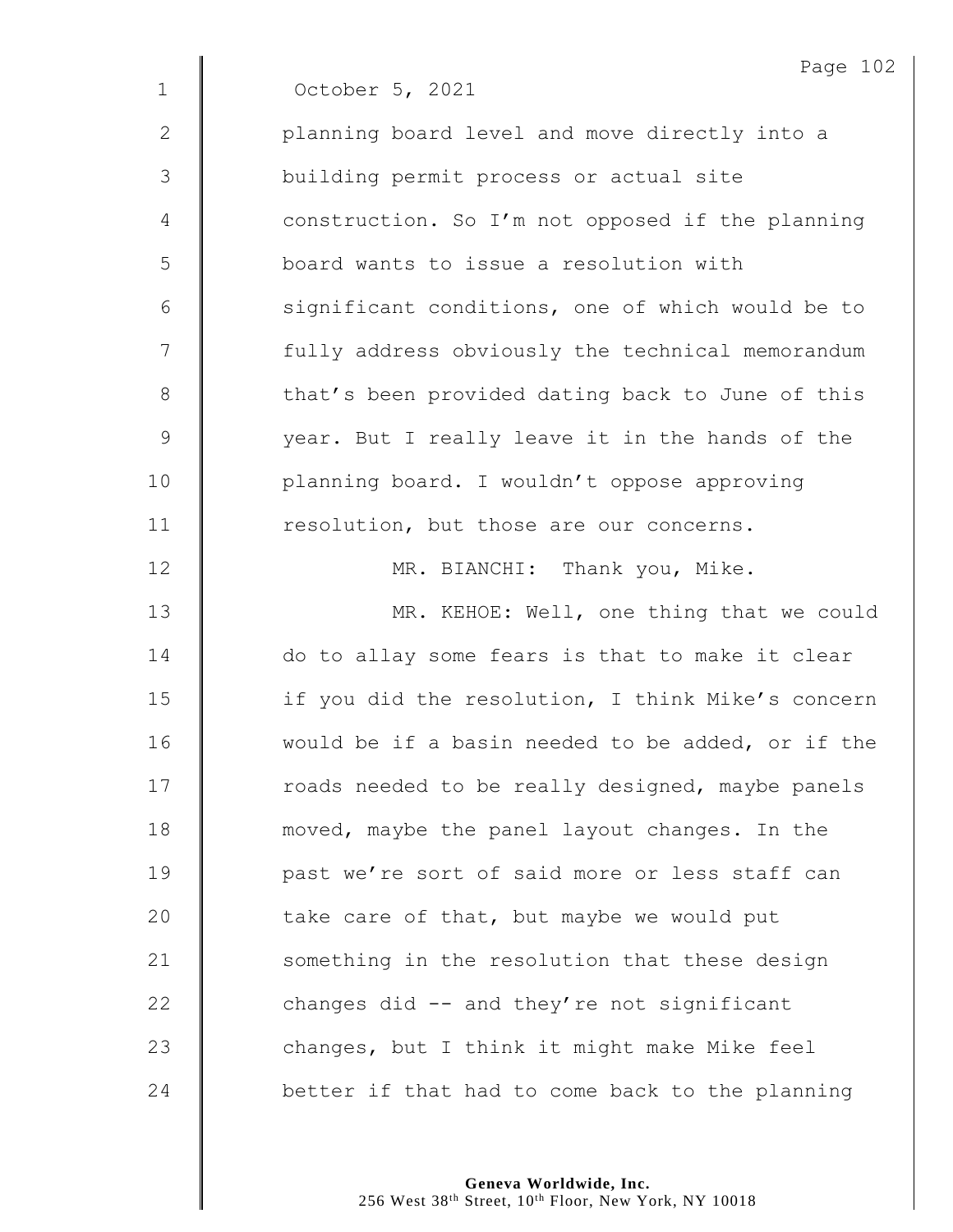| Page | 03 |
|------|----|
|      |    |

1 October 5, 2021

2  $\parallel$  board rather than just leaving it in our hands, 3 because there is a chance that some of these 4 Stormwater and access issues may change to some 5 | panel to some panel layouts.

6 || MR. SIAO: And we appreciate that, and 7 | we're amenable to something along those lines. 8 Certainly, if we feel a panel needs to move here 9 | or there within our existing fence line, that's 10 | pretty minor. But if we find throughout the 11 | continued coordination with these other agencies 12 | that stormwater controls are necessary such that 13 We need to redesign the system outside of our 14 existing limit of disturbance, we fully 15 understand that that's a risk we're undertaking 16 **and if that occurs, certainly that'd be** 17 **I** considered a major modification, which would 18 | require us to come back to the planning board for 19 a site plan amendment.

20 | With regard to the other points Michael 21 | made, yes we have provided a sketch drawing for a 22 variation of our current access road, which we 23  $\parallel$  think makes a lot of sense. That is we'd require 24 | less impervious surface, less earth disturbance,

> **Geneva Worldwide, Inc.** 256 West 38<sup>th</sup> Street, 10<sup>th</sup> Floor, New York, NY 10018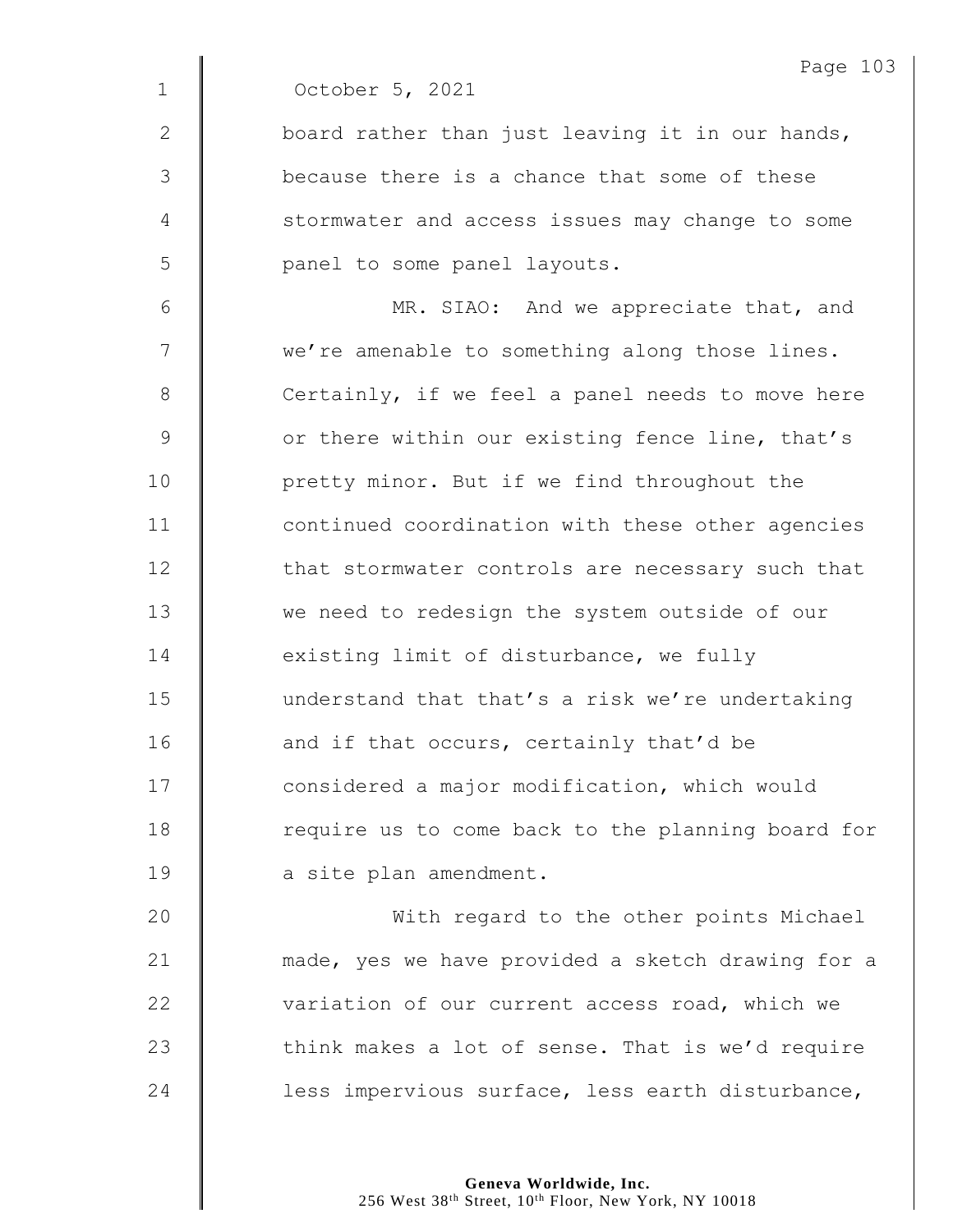|              | Page 104                                          |
|--------------|---------------------------------------------------|
| $\mathbf{1}$ | October 5, 2021                                   |
| $\mathbf{2}$ | less gravel, currently awaiting feedback from the |
| 3            | fire department from that one, which of course    |
| 4            | has limited our ability to further develop these  |
| 5            | plans in particular, continue coordination with   |
| 6            | agencies like the DEP and the DEC.                |
| 7            | That said, since our meeting back in              |
| 8            | July, we have had pre-application phone calls     |
| $\mathsf 9$  | with both agencies, we have correspondence with   |
| 10           | the DEC, both of which have said that based on    |
| 11           | what they have seen to date, they have no major   |
| 12           | concerns about our project and certainly to       |
| 13           | Mike's point, between now and the November        |
| 14           | meeting, we plan to hold calls with those         |
| 15           | agencies and our time and Mike so we're all       |
| 16           | aligned on those guidances, and you know, these   |
| 17           | are approvals we can obtain after site plan       |
| 18           | approval but certainly before building permit is  |
| 19           | obtained.                                         |

 $\overline{4}$ 

20 | MS. TAYLOR: Are you comfortable, are 21 | you really?

**MR.** PREZIOSI: The short question or **a** answer or however you want to word it is  $\parallel$  essentially that the planning board can take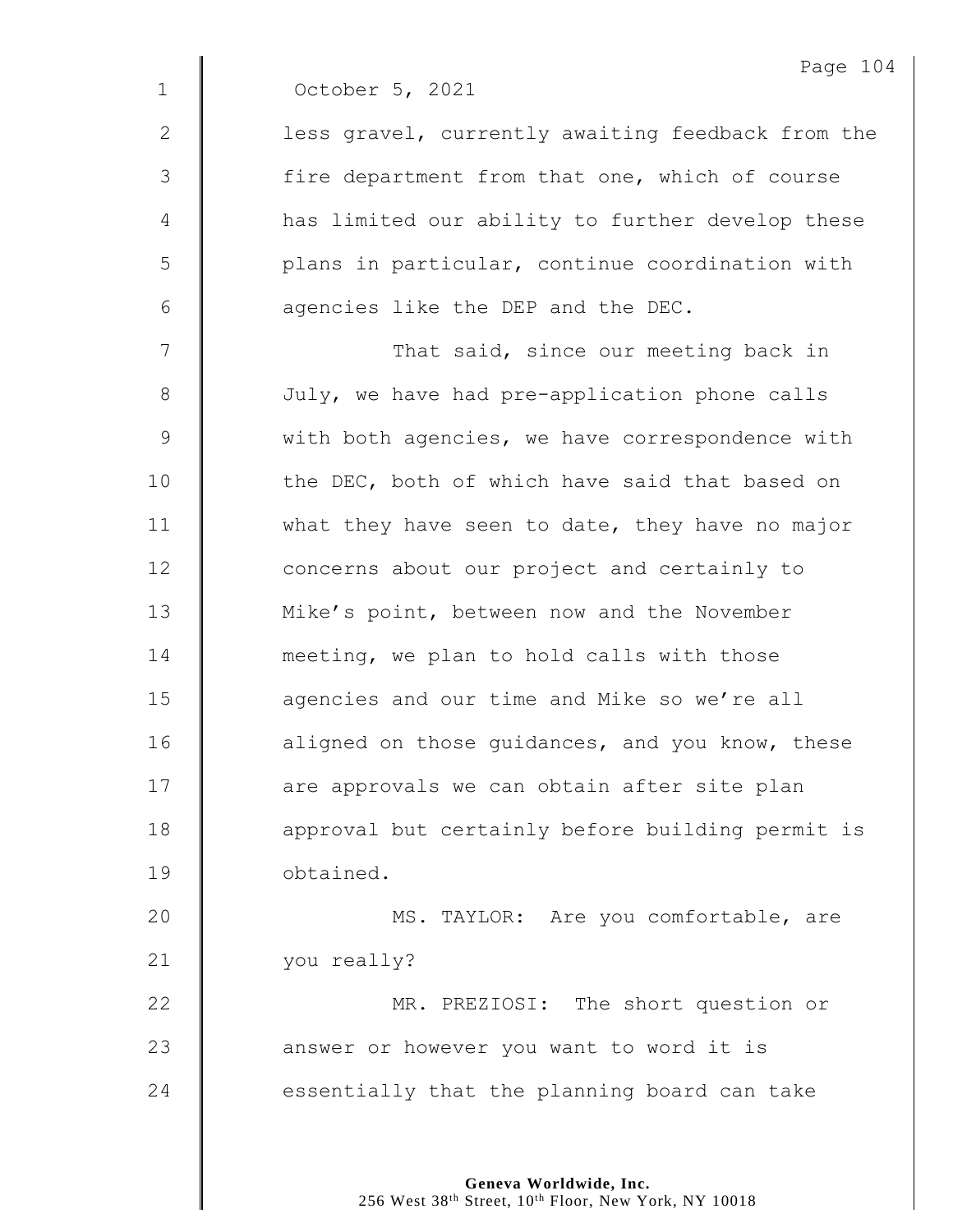|              | Page 105                                          |
|--------------|---------------------------------------------------|
| $\mathbf{1}$ | October 5, 2021                                   |
| $\mathbf{2}$ | action to authorize us to prepare an approving    |
| 3            | resolution. It'll be a very conditioned approval. |
| 4            | MS. TAYLOR: Alright.                              |
| 5            | MR. PREZIOSI: We're okay with that, but           |
| 6            | $it's$ --                                         |
| 7            | MS. TAYLOR: I don't know. I'm not                 |
| 8            | getting a really comfortable feeling here. So     |
| $\mathsf 9$  | much is on, you know, on edge, so to speak. Why,  |
| 10           | what is really the problem here with your         |
| 11           | timeline? I don't understand why we can take this |
| 12           | to the natural conclusion.                        |
| 13           | MR. SIAO: Sure. So --                             |
| 14           | MS. TAYLOR: And, you know.                        |
| 15           | MR. SIAO: -- as part of the development           |
| 16           | process, we needed to secure site control. In     |
| 17           | this case it was a purchase agreement with the    |
| 18           | current landowner and there is a timeline with    |
| 19           | the development term of that agreement before we  |
| 20           | need to close on the property. And of course the  |
| 21           | term was set back when we, you know, started this |
| 22           | process 18 months ago. And of course there are a  |
| 23           | lot of factors which have elongated the           |
| 24           | development process, of course COVID, which has   |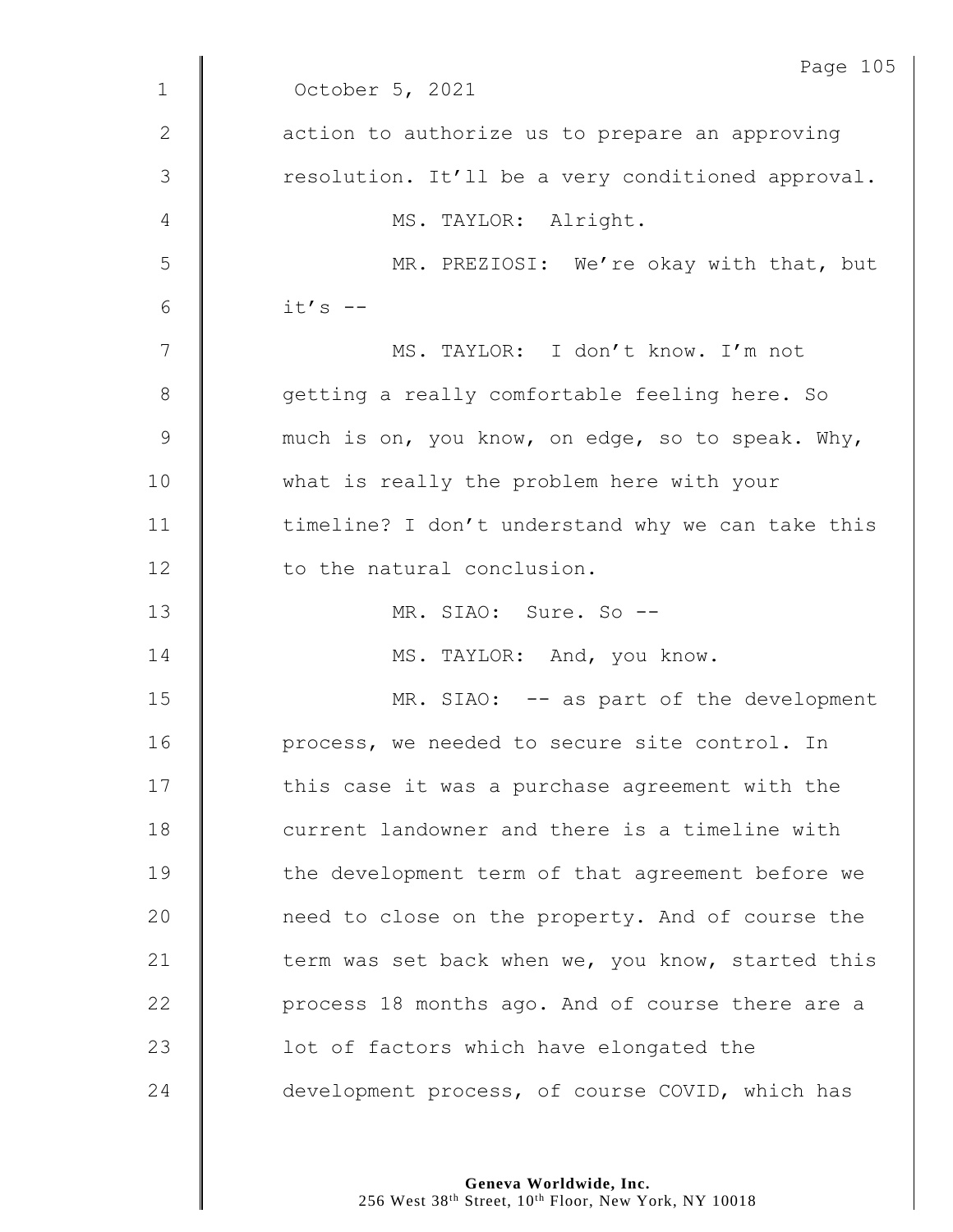|               | Page 10                                           |
|---------------|---------------------------------------------------|
| $\mathbf 1$   | October 5, 2021                                   |
| $\mathbf{2}$  | slowed down our ability to meet, field work, and  |
| 3             | then of course, these additional surveys which    |
| 4             | perhaps weren't initially expected, but certainly |
| 5             | helped derisk the project, mainly the tree        |
| 6             | inventory, the biodiversity study, several public |
| 7             | hearing, which has kind of created a situation    |
| $8\,$         | that it's much longer than anticipated.           |
| $\mathcal{G}$ | So we have this closing date coming in            |
| 10            | November, and we are currently not in a position  |
| 11            | to close on the site without discretionary        |
| 12            | permits in hand. And the risk there is that if we |
| 13            | are not in compliance with the purchase agreement |
| 14            | on that closing date, we could lose site control, |
| 15            | which means we risk losing the ability to         |
| 16            | purchase the property with the landowner. So this |
| 17            | $is$ $-$                                          |
| 18            | MR. KESSLER: Have you talked to the               |
| 19            | landowner about extending?                        |
| 20            | MR. SIAO: Of course, and we have                  |
| 21            | several times.                                    |
| 22            | MR. KESSLER: He's reluctant?                      |
| 23            | MR. SIAO: No, I'm sorry, we have                  |
| 24            | extended it several times because of all these    |

 $6 \,$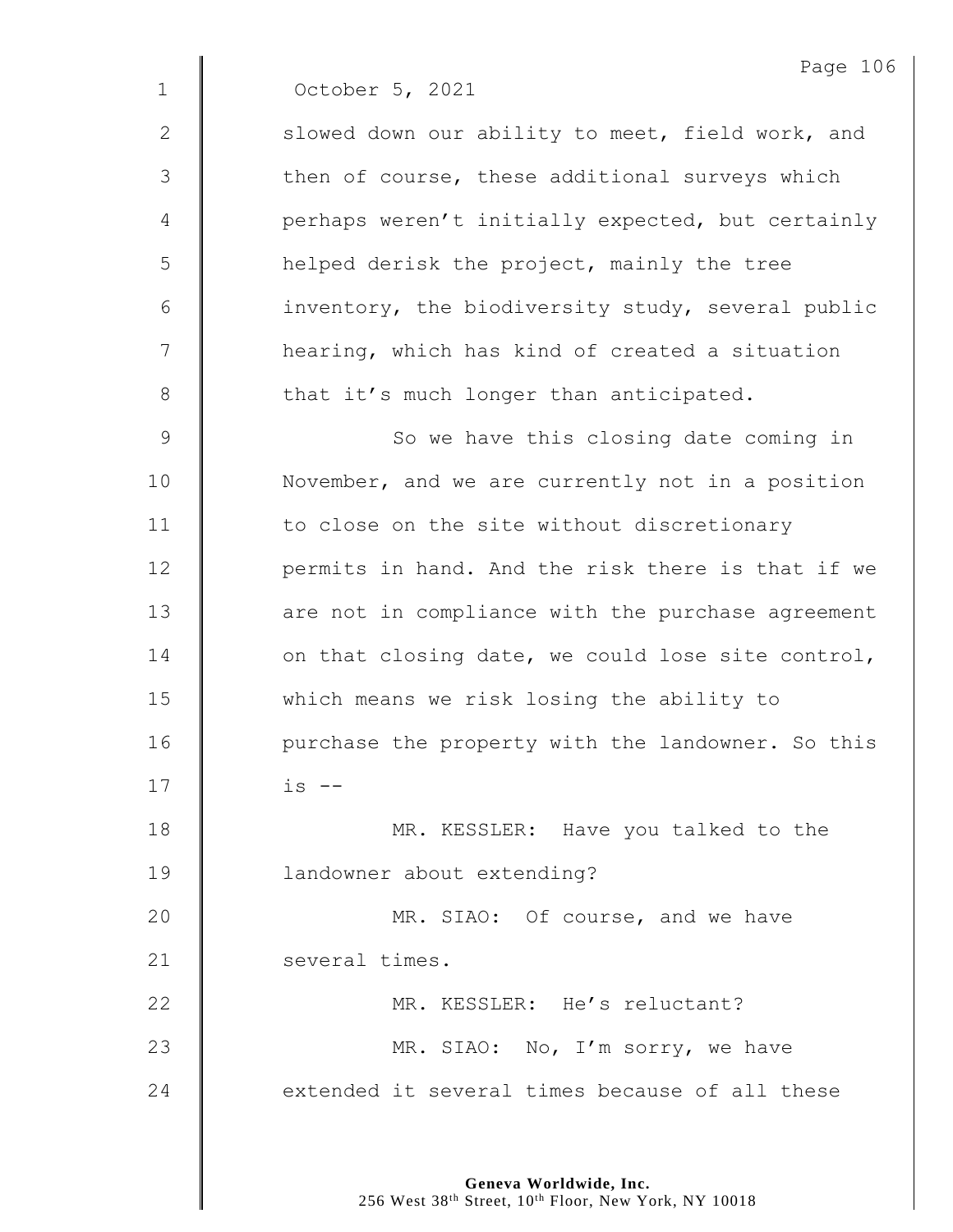|              | Page 107                                          |
|--------------|---------------------------------------------------|
| $\mathbf{1}$ | October 5, 2021                                   |
| $\mathbf{2}$ | things we've discussed. I think this would        |
| 3            | probably be the third or fourth time we've asked  |
| 4            | to extend. And certainly, those are conversations |
| 5            | we can have in parallel but this would provide us |
| 6            | some security to allow us to keep working and     |
| 7            | perhaps when we meet back in November, we've done |
| 8            | substantial work where Mike feels comfortable,    |
| 9            | we've talked to these other agencies, but if      |
| 10           | there's not a resolution ready at that meeting,   |
| 11           | it would then be extended to December, which      |
| 12           | would put us out of that term.                    |
| 13           | MS. TAYLOR: Put out of the what?                  |
| 14           | MR. SIAO: Out of the term of the                  |
| 15           | purchase agreement.                               |
| 16           | MR. KESSLER: Well, I would suggest you            |
| 17           | have another conversation with him. I'm not       |
| 18           | saying we won't have a resolution prepared, but   |
| 19           | that doesn't necessarily mean that it'll be       |
| 20           | approved.                                         |
| 21           | MR. SIAO: Oh, that's certainly                    |
| 22           | something we're going to be doing in parallel.    |
| 23           | But this is another action that we're taking.     |
| 24           | We're taking a kind of an all avenues approach    |
|              |                                                   |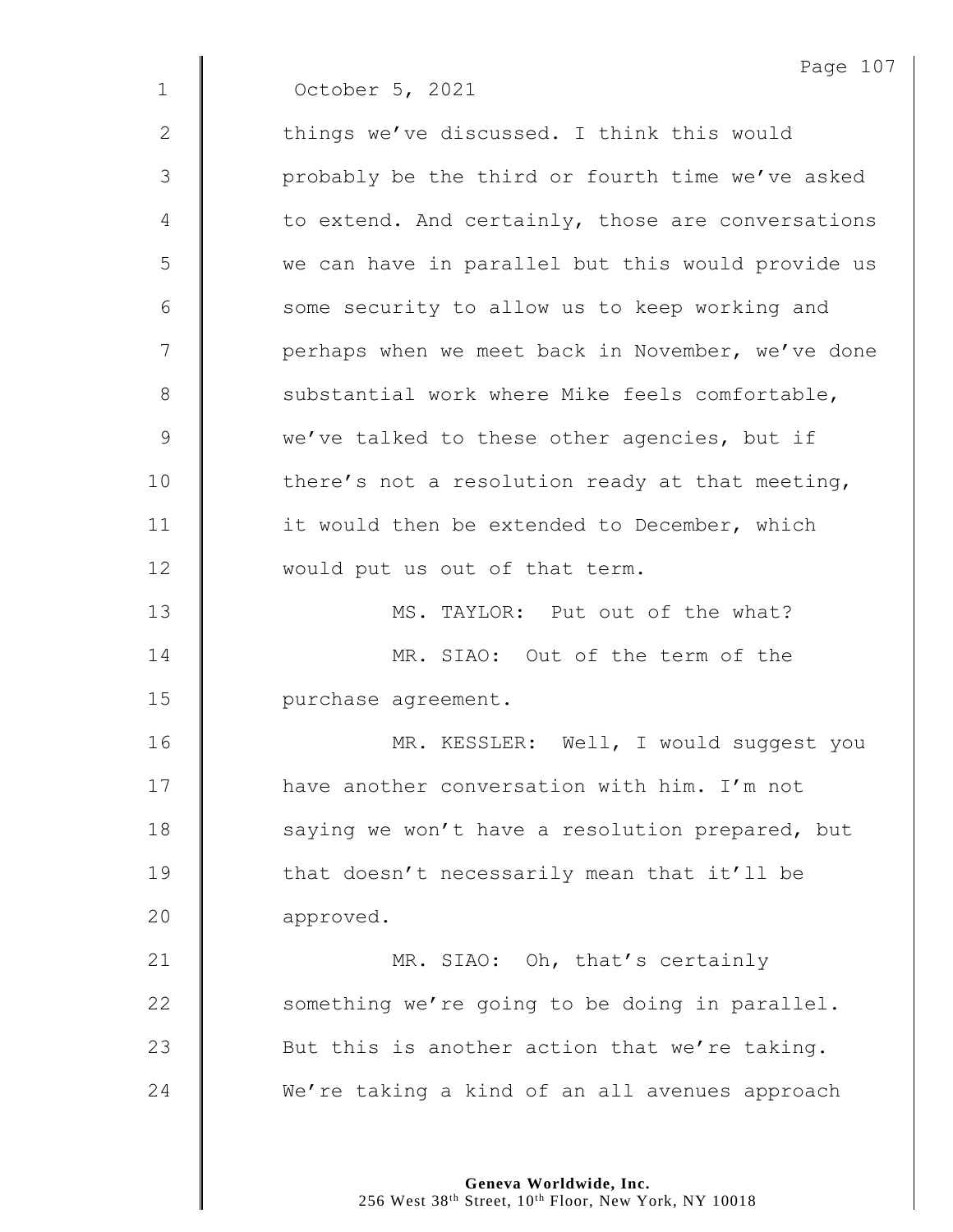|                | Page 108                                          |
|----------------|---------------------------------------------------|
| $\mathbf{1}$   | October 5, 2021                                   |
| $\mathbf{2}$   | here.                                             |
| 3              | MR. KESSLER: Right. Okay. I mean                  |
| $\overline{4}$ | certainly your arguments should be persuasive to  |
| 5              | him.                                              |
| 6              | MR. SIAO: Sure.                                   |
| 7              | MR. KESSLER: As it sounds like all                |
| $8\,$          | reasonable things have occurred, not to mention   |
| $\mathsf 9$    | COVID. So with that --                            |
| 10             | MR. CUNNINGHAM: Can I --                          |
| 11             | MR. KESSLER: Yeah, sure.                          |
| 12             | MR. KIMMERLING: I just have a question            |
| 13             | for the attorney, is there anything that we       |
| 14             | should be thinking about in terms of this         |
| 15             | timeline on his side and losing -- I mean is this |
| 16             | an issue for us or not an issue for us?           |
| 17             | MR. CUNNINGHAM: It's only an issue if             |
| 18             | you want to be magnanimous. That's more of --     |
| 19             | MR. KESSLER: Right, it's his problem.             |
| 20             | MR. CUNNINGHAM: -- that's, the overall            |
| 21             | site, it's not a legal issue for this board.      |
| 22             | MR. KIMMERLING: Right. Okay.                      |
| 23             | MR. CUNNINGHAM: It's only magnanimous,            |
| 24             | I think it's obviously up to the board. Staff     |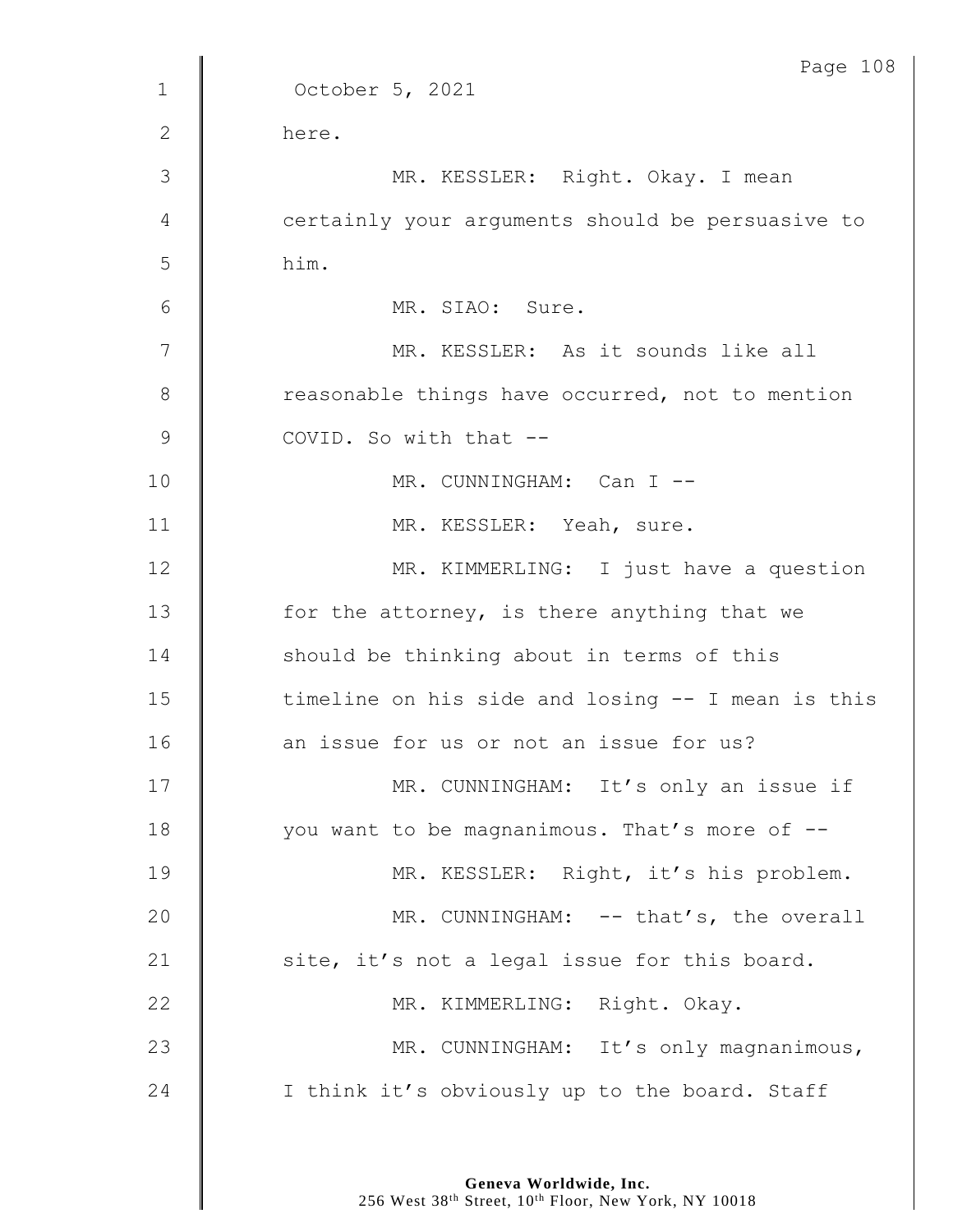|             | Page 109                                          |
|-------------|---------------------------------------------------|
| $\mathbf 1$ | October 5, 2021                                   |
| 2           | doesn't care, especially me, I don't have any     |
| 3           | legal issues that are holding it up. I think it's |
| 4           | clearly more of an engineering type issue and a   |
| 5           | landscape issue, as far as trees go. We, if you   |
| 6           | want us to direct us to try to draft a            |
| 7           | resolution, we can try to put something together  |
| $8\,$       | with very stringent conditions. It's within this  |
| 9           | board's purview and I think we can put something  |
| 10          | together like that, and then if you don't like    |
| 11          | our resolution, you can still not go for it in    |
| 12          | November. There's no hard feelings our end.       |
| 13          | MR. KESSLER: And if we go that route, I           |
| 14          | just hope that we get it in enough time that we   |
| 15          | can review that.                                  |
| 16          | MR. ROTHFEDER:<br>Because we may want to          |
| 17          | amend it too.                                     |
| 18          | MS. TAYLOR: Yeah.                                 |
| 19          | MR. PREZIOSI: And again, we can try to            |
| 20          | get a resolution of approval sooner, within the   |
| 21          | next like five to ten days to give the board some |
| 22          | considerable time to review before the work       |
| 23          | session.                                          |
| 24          | MR. KESSLER: That's fine.                         |
|             |                                                   |

**Geneva Worldwide, Inc.** 256 West 38th Street, 10th Floor, New York, NY 10018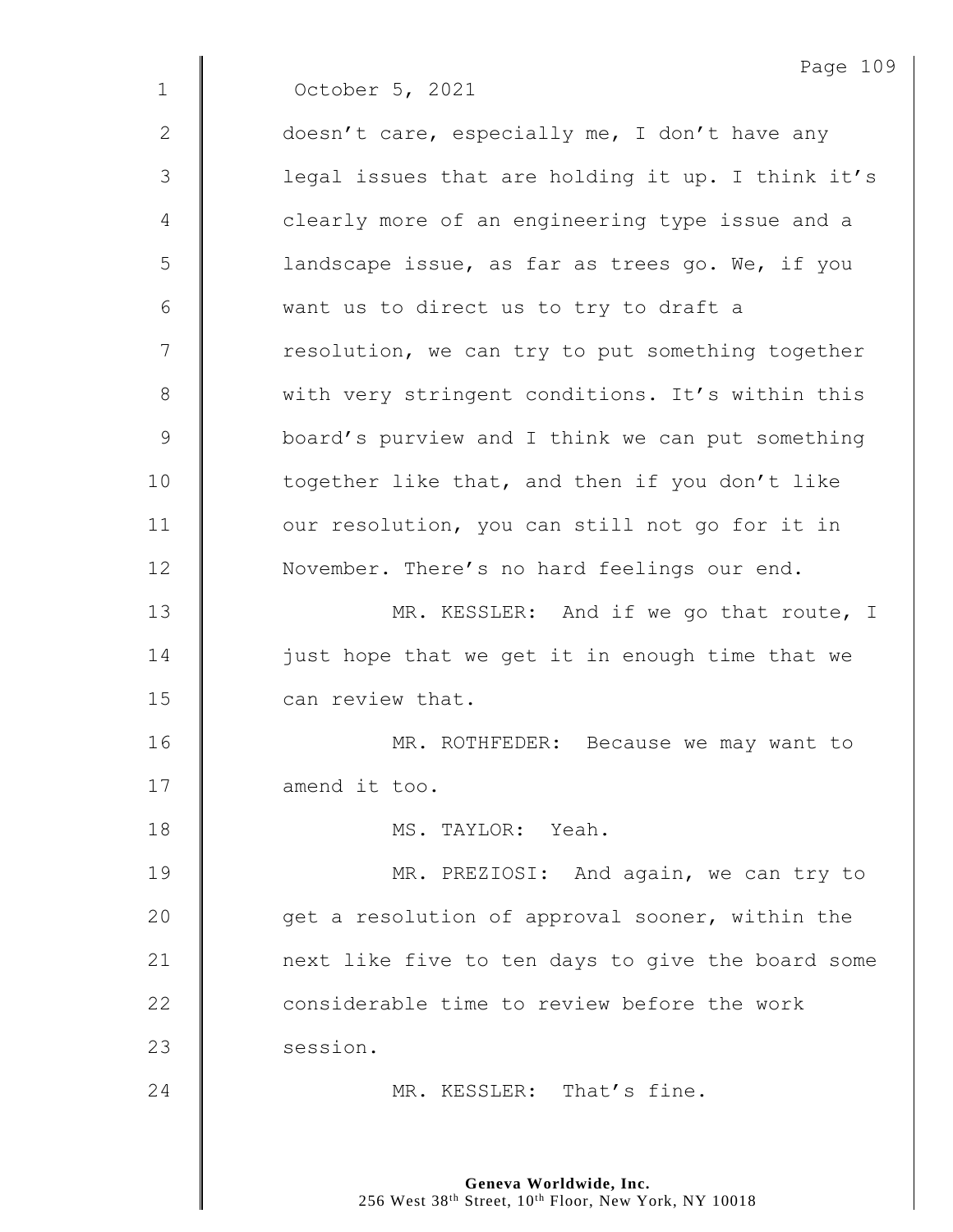|               | Page 110                                        |
|---------------|-------------------------------------------------|
| $\mathbf{1}$  | October 5, 2021                                 |
| $\mathbf{2}$  | MR. PREZIOSI: And then fully discuss it         |
| 3             | as Michael just mentioned, you know, you'd have |
| 4             | full purview to reject the resolution in        |
| 5             | November. I mean that, I feel, meets more than  |
| 6             | halfway with the applicant.                     |
| 7             | MR. KESSLER: Okay. Alright. So I'll             |
| $8\,$         | make a motion that we close the public hearing  |
| $\mathcal{G}$ | and have staff prepare a heavily caveated       |
| 10            | resolution                                      |
| 11            | MR. KIMMERLING: Second.                         |
| 12            | MS. TAYLOR: On the question? Nobody?            |
| 13            | Alright. All in favor?                          |
| 14            | MULTIPLE: Aye.                                  |
| 15            | MS. TAYLOR: Opposed? Okay.                      |
| 16            | MR. SIAO: Thank you very much. Have a           |
| 17            | great night.                                    |
| 18            | MS. TAYLOR: Alright. We're moving down          |
| 19            | to new business. PB 2021-5 is an application of |
| 20            | Percy and Barbara Montes for the renewal of the |
| 21            | childcare special permit for the Little Lamb    |
| 22            | Child Care Center located at 18 Radio Terrace.  |
| 23            | The latest revised drawings are June 11, 2007.  |
| 24            | UNIDENTIFIED MALE: Oh, it's me.                 |
|               |                                                 |

**Geneva Worldwide, Inc.** 256 West 38th Street, 10th Floor, New York, NY 10018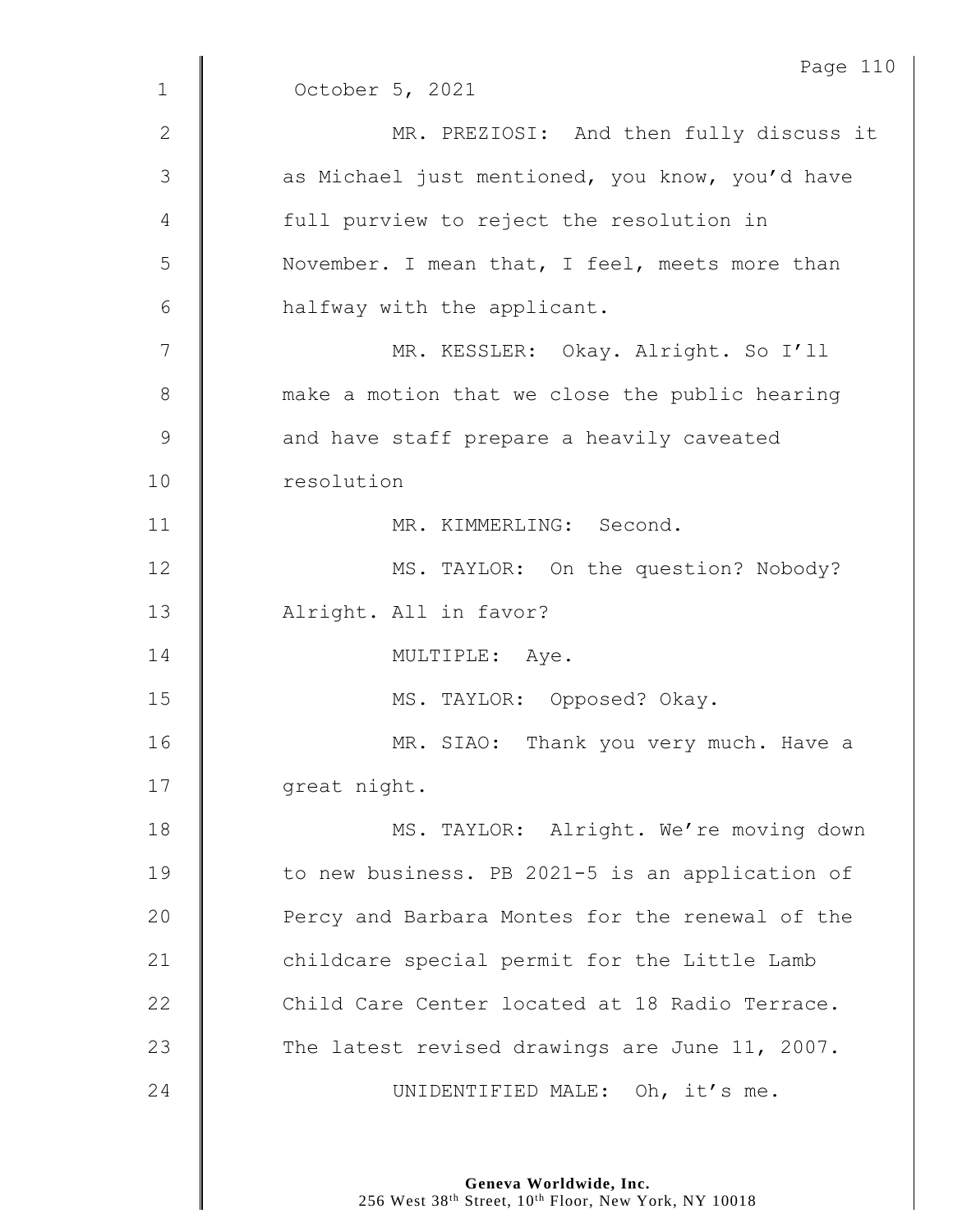|                | Page 111                                         |
|----------------|--------------------------------------------------|
| $\mathbf 1$    | October 5, 2021                                  |
| $\mathbf{2}$   | MR. ROTHFEDER: So we don't have a                |
| $\mathfrak{Z}$ | presentation or anything?                        |
| 4              | MR. KEHOE: Well, no. I can help. I mean          |
| 5              | it's a renewal for the daycare permit. The       |
| 6              | applicants are here. I think this is, makes me   |
| 7              | feel old, but I think it's their fourth, fifth   |
| 8              | year renewal. Nothing has changed out there.     |
| $\mathcal{G}$  | We're still $--$                                 |
| 10             | MR. KESSLER: You're no longer a little           |
| 11             | lamb.                                            |
| 12             | MR. KEHOE: None of us are little lambs           |
| 13             | anymore, right. But the only thing is, as I      |
| 14             | mentioned at the work session, the code does     |
| 15             | require a public hearing, so that would be       |
| 16             | scheduled for the next month. And then I could   |
| 17             | also have an approving resolution ready, because |
| 18             | I don't expect any comments.                     |
| 19             | MR. KESSLER: Sure.                               |
| 20             | MR. ROTHFEDER: Okay, Madam Chair I move          |
| 21             | we schedule a public hearing for the 3rd of      |
| 22             | November and direct staff to have an approving   |
| 23             | resolution ready for that meeting.               |
| 24             | MR. KESSLER: Second.                             |
|                |                                                  |

**Geneva Worldwide, Inc.** 256 West 38th Street, 10th Floor, New York, NY 10018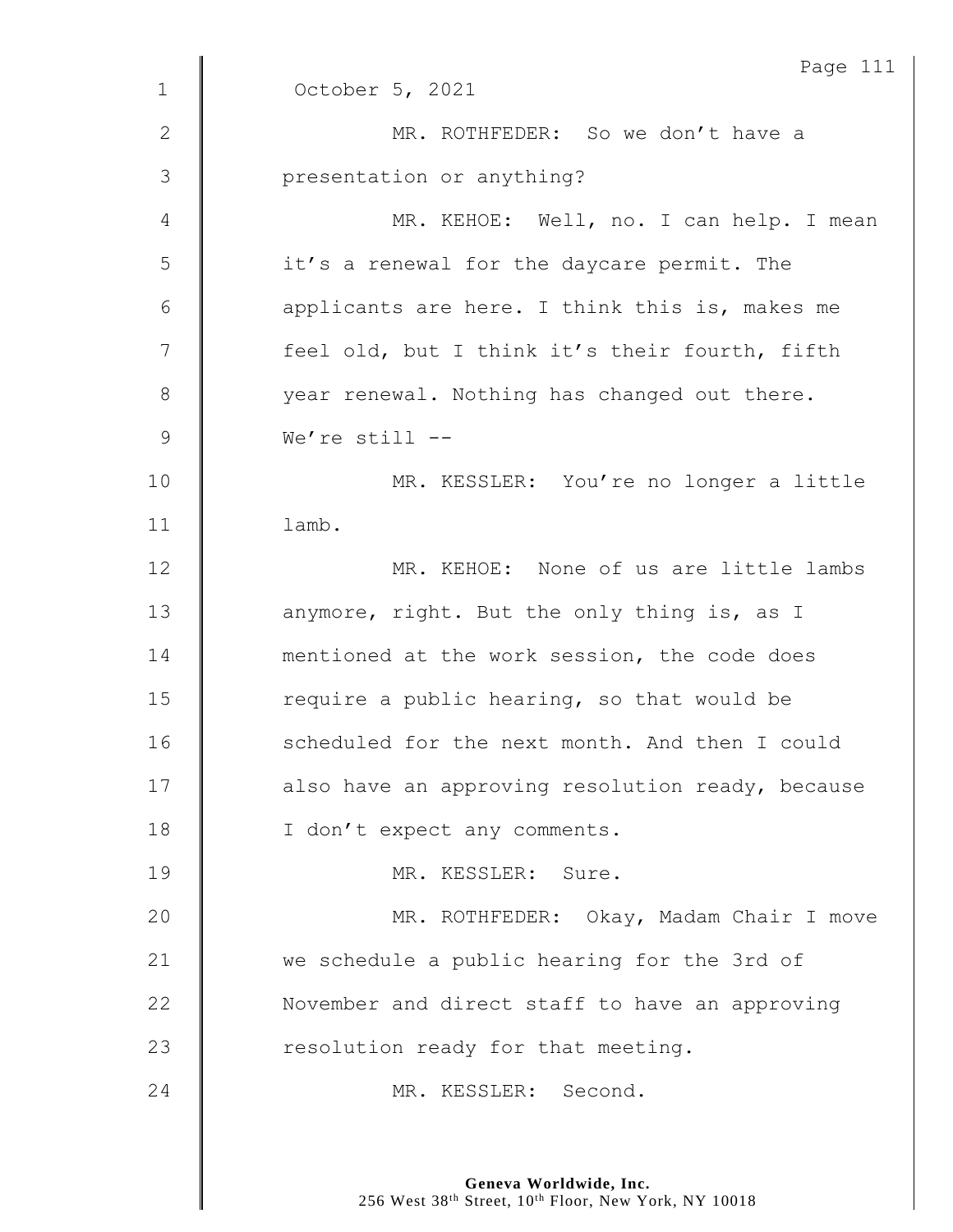|                | Page 112                                          |
|----------------|---------------------------------------------------|
| $\mathbf{1}$   | October 5, 2021                                   |
| $\mathbf{2}$   | MS. TAYLOR: Alright. On the question,             |
| $\mathfrak{Z}$ | all in favor?                                     |
| $\overline{4}$ | MULTIPLE: Aye.                                    |
| 5              | MS. TAYLOR: Opposed? Alright. Very                |
| $6\,$          | good. Alright. The final item listed on the       |
| 7              | agenda will not be taken up tonight. We announced |
| $\,8\,$        | at the beginning that this was adjourned to the   |
| $\mathcal{G}$  | next month, November 3rd, so we won't be moving   |
| 10             | forward with that tonight so we are looking for   |
| 11             | an adjournment motion, yes?                       |
| 12             | MS. DECKER: Motion to adjourn.                    |
| 13             | (The public board meeting concluded at            |
| 14             | 8:45 p.m.                                         |
| 15             |                                                   |
| 16             |                                                   |
| $17$           |                                                   |
| $18$           |                                                   |
| 19             |                                                   |
| 20             |                                                   |
| 21             |                                                   |
| 22             |                                                   |
| 23             |                                                   |
| 24             |                                                   |
|                |                                                   |